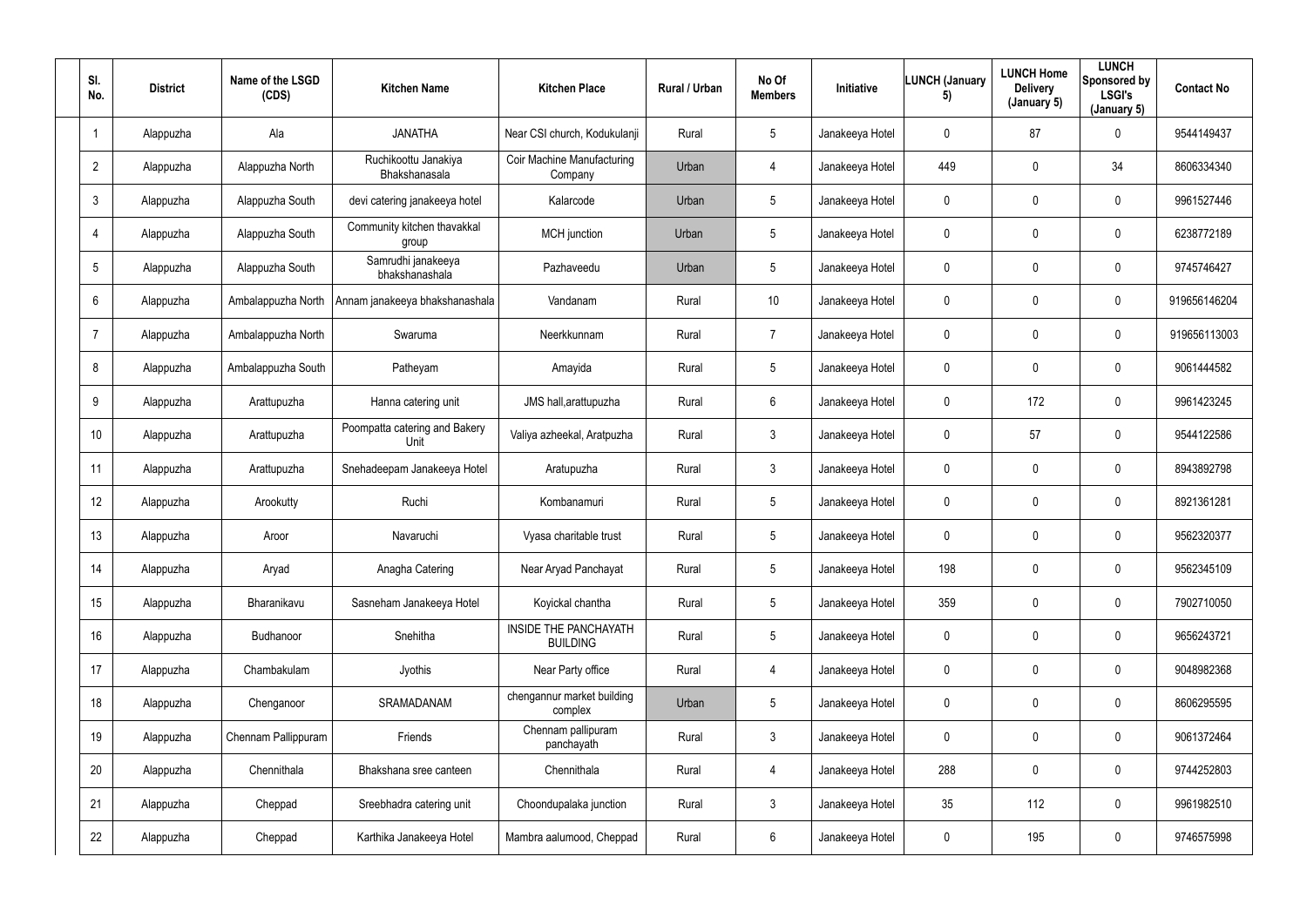|           | SI.<br>No.      | <b>District</b> | Name of the LSGD<br>(CDS) | <b>Kitchen Name</b>                     | <b>Kitchen Place</b>                           | Rural / Urban | No Of<br><b>Members</b> | <b>Initiative</b> | <b>LUNCH (January</b><br>5) | <b>LUNCH Home</b><br><b>Delivery</b><br>(January 5) | <b>LUNCH</b><br>Sponsored by<br>LSGI's<br>(January 5) | <b>Contact No</b> |
|-----------|-----------------|-----------------|---------------------------|-----------------------------------------|------------------------------------------------|---------------|-------------------------|-------------------|-----------------------------|-----------------------------------------------------|-------------------------------------------------------|-------------------|
|           | 23              | Alappuzha       | Cheriyanad                | <b>DARSANA</b>                          | <b>Near GOLDEN PALACE</b><br><b>AUDITORIUM</b> | Rural         | 5                       | Janakeeya Hotel   | $\mathbf 0$                 | 108                                                 | $\mathbf 0$                                           | 9747958424        |
|           | 24              | Alappuzha       | Cherthala Municipality    | Santwanam                               | Ward 10                                        | Urban         | $5\overline{)}$         | Janakeeya Hotel   | $\mathbf 0$                 | 0                                                   | $\overline{0}$                                        | 8848178001        |
|           | 25              | Alappuzha       | Cherthala Municipality    | <b>NULM</b> canteen                     | Cherthala Municipality                         | Urban         | 5                       | Janakeeya Hotel   | $\mathbf 0$                 | 0                                                   | $\mathbf 0$                                           | 6282870356        |
|           | 26              | Alappuzha       | Cherthala South           | Kashinandana                            | Cherthala S                                    | Rural         | 10                      | Janakeeya Hotel   | $\mathbf 0$                 | 0                                                   | $\mathbf 0$                                           | 9745940057        |
|           | 27              | Alappuzha       | Cheruthana                | Sreedurga janakeeya hotel               | Near govt HSS aayaparambu                      | Rural         | 4                       | Janakeeya Hotel   | 177                         | 0                                                   | $\mathbf 0$                                           | 9961178936        |
|           | 28              | Alappuzha       | Chettikulangara           | SREE VINAYAKA JANAKEEYA<br><b>HOTEL</b> | <b>KARIPUZHA</b>                               | Rural         | $\mathbf{3}$            | Janakeeya Hotel   | 170                         | 0                                                   | $\mathbf 0$                                           | 9656810109        |
|           | 29              | Alappuzha       | Chingoli                  | souhridam unit                          | karthikappally I p school                      | Rural         | $\mathbf{3}$            | Janakeeya Hotel   | $\overline{0}$              | 0                                                   | $\mathbf 0$                                           | 7559808470        |
|           | 30 <sup>°</sup> | Alappuzha       | Chunakkara                | Vanitha Canteen                         | Chunakkara                                     | Rural         | $\mathbf{3}$            | Janakeeya Hotel   | 147                         | 0                                                   | $\mathbf 0$                                           | 9400509985        |
|           | 31              | Alappuzha       | Devikulangara             | Thripthi                                | Buds school, devikulangara                     | Rural         | 4                       | Janakeeya Hotel   | $\overline{0}$              | 101                                                 | $\mathbf 0$                                           | 9746712528        |
|           | 32              | Alappuzha       | Edathua                   | Theertham                               | Edathua market                                 | Rural         | $\mathfrak{Z}$          | Janakeeya Hotel   | $\mathbf 0$                 | 0                                                   | $\mathbf 0$                                           | 9544351169        |
|           | 33              | Alappuzha       | Ezhupunna                 | Neethipeedam                            | Eramalloor                                     | Rural         | 8                       | Janakeeya Hotel   | $\mathbf 0$                 | 0                                                   | $\overline{0}$                                        | 9946790986        |
|           | 34              | Alappuzha       | Harippad                  | Swad                                    | A private Hotel's Kitchen                      | Urban         | 4                       | Janakeeya Hotel   | 160                         | 0                                                   | $\mathbf 0$                                           | 9562373933        |
|           | 35              | Alappuzha       | Kadakkarappally           | Soorya                                  | Kandamangalam temple<br>auditorium             | Rural         | 5                       | Janakeeya Hotel   | $\mathbf 0$                 | 0                                                   | $\overline{0}$                                        | 9895266763        |
|           | 36              | Alappuzha       | Kainakary                 | Sivakashi                               | Near Panchayath                                | Rural         | $5\phantom{.0}$         | Janakeeya Hotel   | $\mathbf 0$                 | $\mathbf 0$                                         | $\mathbf 0$                                           | 8111821552        |
|           | 37              | Alappuzha       | Kandalloor                | Annapoorna Hotel                        | Near Velanchira junction                       | Rural         | $\overline{4}$          | Janakeeya Hotel   | $\mathbf 0$                 | 110                                                 | $\overline{0}$                                        | -9747600181       |
|           | 38              | Alappuzha       | Kanjikuzhy                | Santhwanam                              | Opposite NSS college                           | Rural         | 5                       | Janakeeya Hotel   | $\mathbf 0$                 | 0                                                   | $\mathbf 0$                                           | 9605307328        |
|           | 39              | Alappuzha       | Karthikappally            | Ruchi                                   | Community hall                                 | Rural         | $6\overline{6}$         | Janakeeya Hotel   | 356                         | 0                                                   | $\mathbf 0$                                           | 9747607478        |
|           | 40              | Alappuzha       | Karuvatta                 | Karunya janakeeya hotel                 | Near Aashramam junction                        | Rural         | 6                       | Janakeeya Hotel   | 370                         | 0                                                   | $\mathbf 0$                                           | 916282508791      |
|           | 41              | Alappuzha       | Kavalam                   | Koottukari Janakeeya Hotel              | <b>Near Permanent Outlet</b>                   | Rural         | 5                       | Janakeeya Hotel   | 124                         | 0                                                   | $\overline{0}$                                        | 9744173219        |
|           | 42              | Alappuzha       | Kayamkulam West           | palazhy catering unit                   | Kallummood junction                            | Urban         | 5                       | Janakeeya Hotel   | $\mathbf 0$                 | 152                                                 | $\mathbf 0$                                           | 9388819110        |
|           | 43              | Alappuzha       | Kodamthurath              | <b>MATRUSAKTHI</b>                      | <b>KUTHIYATHODE</b>                            | Rural         | 5                       | Janakeeya Hotel   | $\mathbf 0$                 | $\pmb{0}$                                           | $\mathbf 0$                                           | 8281687439        |
| <b>RR</b> | 44              | Alappuzha       | Krishnapuram              | Kanivu catering unit                    | Near SCB, kappil                               | Rural         | $\overline{4}$          | Janakeeya Hotel   | $\overline{0}$              | 165                                                 | $\overline{0}$                                        | 9544047480        |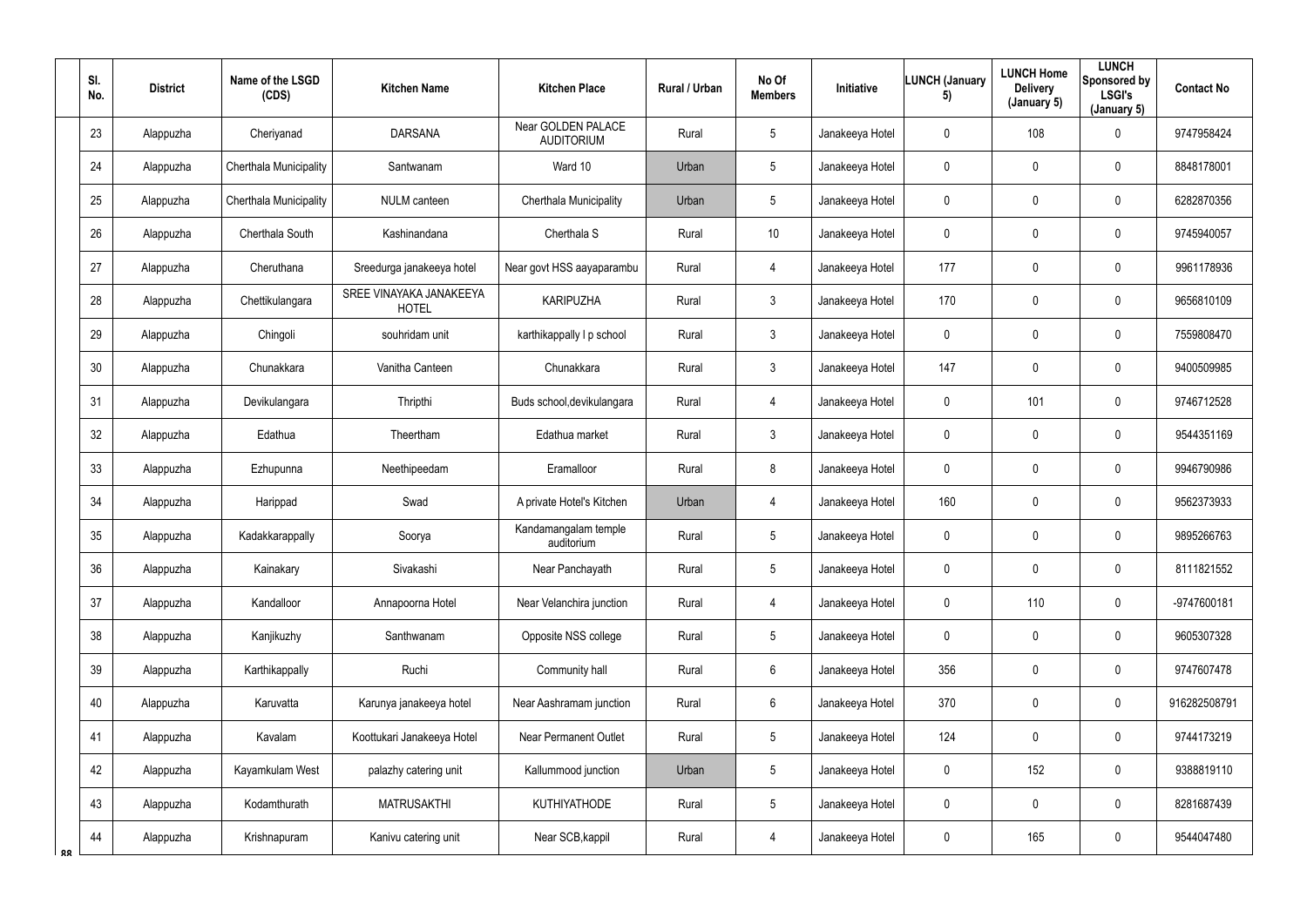|    | SI.<br>No. | <b>District</b> | Name of the LSGD<br>(CDS)   | <b>Kitchen Name</b>                | <b>Kitchen Place</b>                        | Rural / Urban | No Of<br><b>Members</b> | Initiative      | <b>LUNCH (January</b><br>5) | <b>LUNCH Home</b><br><b>Delivery</b><br>(January 5) | <b>LUNCH</b><br>Sponsored by<br><b>LSGI's</b><br>(January 5) | <b>Contact No</b> |
|----|------------|-----------------|-----------------------------|------------------------------------|---------------------------------------------|---------------|-------------------------|-----------------|-----------------------------|-----------------------------------------------------|--------------------------------------------------------------|-------------------|
| ÖÖ | 45         | Alappuzha       | Kumarapuram                 | Mahadeva jankeeya hotel            | Near kavarattu temple                       | Rural         | $\mathbf{3}$            | Janakeeya Hotel | 578                         | $\mathbf 0$                                         | $\overline{0}$                                               | 918606736168      |
|    | 46         | Alappuzha       | Kumarapuram                 | Navodhaya janakeeya hotel          | Kumarapuram                                 | Rural         | $\mathfrak{Z}$          | Janakeeya Hotel | $\mathbf 0$                 | $\mathbf 0$                                         | $\mathbf 0$                                                  | 9037499871        |
|    | 47         | Alappuzha       | Kuthiyathode                | Ruchi Janakeeya Hotel              | Near kuthiyathode panchayath<br>office      | Rural         | $5\phantom{.0}$         | Janakeeya Hotel | $\mathbf 0$                 | 0                                                   | $\bf{0}$                                                     | 9249269374        |
|    | 48         | Alappuzha       | Mannanchery                 | Snehitha                           | Panchayat building                          | Rural         | 4                       | Janakeeya Hotel | 45                          | 46                                                  | $\mathbf 0$                                                  | 9544461740        |
|    | 49         | Alappuzha       | Mannar                      | Snehadhara                         | Kunnathur devasom                           | Rural         | $5\phantom{.0}$         | Janakeeya Hotel | 203                         | $\mathbf 0$                                         | $\mathbf 0$                                                  | 9567853570        |
|    | 50         | Alappuzha       | Mararikulam South           | Snehasparsham                      | Kattoor                                     | Rural         | 4                       | Janakeeya Hotel | $\mathbf 0$                 | 10                                                  | $\mathbf 0$                                                  | 9747881642        |
|    | 51         | Alappuzha       | Mavelikara<br>Municipality  | Ruchi janakeeya hotel              | Municipality building                       | Urban         | 10 <sup>°</sup>         | Janakeeya Hotel | $\overline{0}$              | $\mathbf 0$                                         | $\mathbf 0$                                                  | 8289996136        |
|    | 52         | Alappuzha       | Mavelikkara<br>Thamarakulam | <b>Thripthi Catering</b>           | Thamarakulam                                | Rural         | $5\phantom{.0}$         | Janakeeya Hotel | 138                         | $\mathbf 0$                                         | $\mathbf 0$                                                  | 8281558036        |
|    | 53         | Alappuzha       | Mavelikkara<br>Thekkekara   | Bhai catering                      | Pallarimangalam                             | Rural         | $5\phantom{.0}$         | Janakeeya Hotel | 268                         | $\mathbf 0$                                         | $\mathbf 0$                                                  | 9539851155        |
|    | 54         | Alappuzha       | Mavelikkara<br>Thekkekara   | Snehatheeram                       | Kurathikkadu                                | Rural         | $5\phantom{.0}$         | Janakeeya Hotel | $\overline{0}$              | $\mathbf 0$                                         | $\mathbf 0$                                                  | 9656960190        |
|    | 55         | Alappuzha       | Muhamma                     | <b>SNV Catering</b>                | <b>Near Community Health</b><br>Centre      | Rural         | $5\phantom{.0}$         | Janakeeya Hotel | 180                         | $\mathbf 0$                                         | $\mathbf 0$                                                  | 9605388763        |
|    | 56         | Alappuzha       | Mulakkuzha                  | Snehathanal                        | Mulakkuzha                                  | Rural         | $5\phantom{.0}$         | Janakeeya Hotel | $\overline{0}$              | 85                                                  | $\mathbf 0$                                                  | 9037085079        |
|    | 57         | Alappuzha       | Muttar                      | Ruchi Catering Unit                | Panchayat Building                          | Rural         |                         | Janakeeya Hotel | 55                          | $\mathbf 0$                                         | $\mathbf 0$                                                  | 9072276826        |
|    | 58         | Alappuzha       | Nedumudy                    | Oruma                              | Champakulam                                 | Rural         | $5\phantom{.0}$         | Janakeeya Hotel | $\mathbf 0$                 | $\mathbf 0$                                         | $\overline{0}$                                               | 9188536147        |
|    | 59         | Alappuzha       | Neelamperoor                | Amrutha Janakeeya<br>Bhakshanasala | Panchayat Building                          | Rural         | $\mathfrak{Z}$          | Janakeeya Hotel | 43                          | $\mathbf 0$                                         | $\overline{0}$                                               | 9656167060        |
|    | 60         | Alappuzha       | Nooranad                    | Amma Canteen                       | Inside market place, Noornad                | Rural         | $5\phantom{.0}$         | Janakeeya Hotel | 172                         | 0                                                   | $\mathbf 0$                                                  | 7034377340        |
|    | 61         | Alappuzha       | Palamel                     | Arogya Canteen                     | Panchayat office compound                   | Rural         | 4                       | Janakeeya Hotel | 365                         | 0                                                   | $\overline{0}$                                               | 9497107651        |
|    | 62         | Alappuzha       | Pallippad                   | Annapoorneswari catering unit      | Irattakulangara junction                    | Rural         | $5\overline{)}$         | Janakeeya Hotel | 207                         | $\mathbf 0$                                         | $\overline{0}$                                               | 9562318624        |
|    | 63         | Alappuzha       | Panavally                   | Harikrishnan                       | near nalpatheneswaram<br>temple             | Rural         | -1                      | Janakeeya Hotel | $\mathbf 0$                 | 0                                                   | $\overline{0}$                                               | 9961774363        |
|    | 64         | Alappuzha       | Pandanad                    | Sreebhadra                         | Muthavazhi                                  | Rural         | $5\phantom{.0}$         | Janakeeya Hotel | $\overline{0}$              | 0                                                   | $\overline{0}$                                               | 9947120239        |
|    | 65         | Alappuzha       | Pathiyoor                   | Dakshina catering unit             | Mahalekshmi auditorium,<br>kareelakulangara | Rural         | $5\phantom{.0}$         | Janakeeya Hotel | 107                         | 54                                                  | $\mathbf 0$                                                  | 9048200655        |
|    | 66         | Alappuzha       | Pattanakkad                 | Aparna                             | Opposite of pattanakkad<br>gramapanchayath  | Rural         | $5\phantom{.0}$         | Janakeeya Hotel | $\overline{0}$              | 0                                                   | $\boldsymbol{0}$                                             | 9037450634        |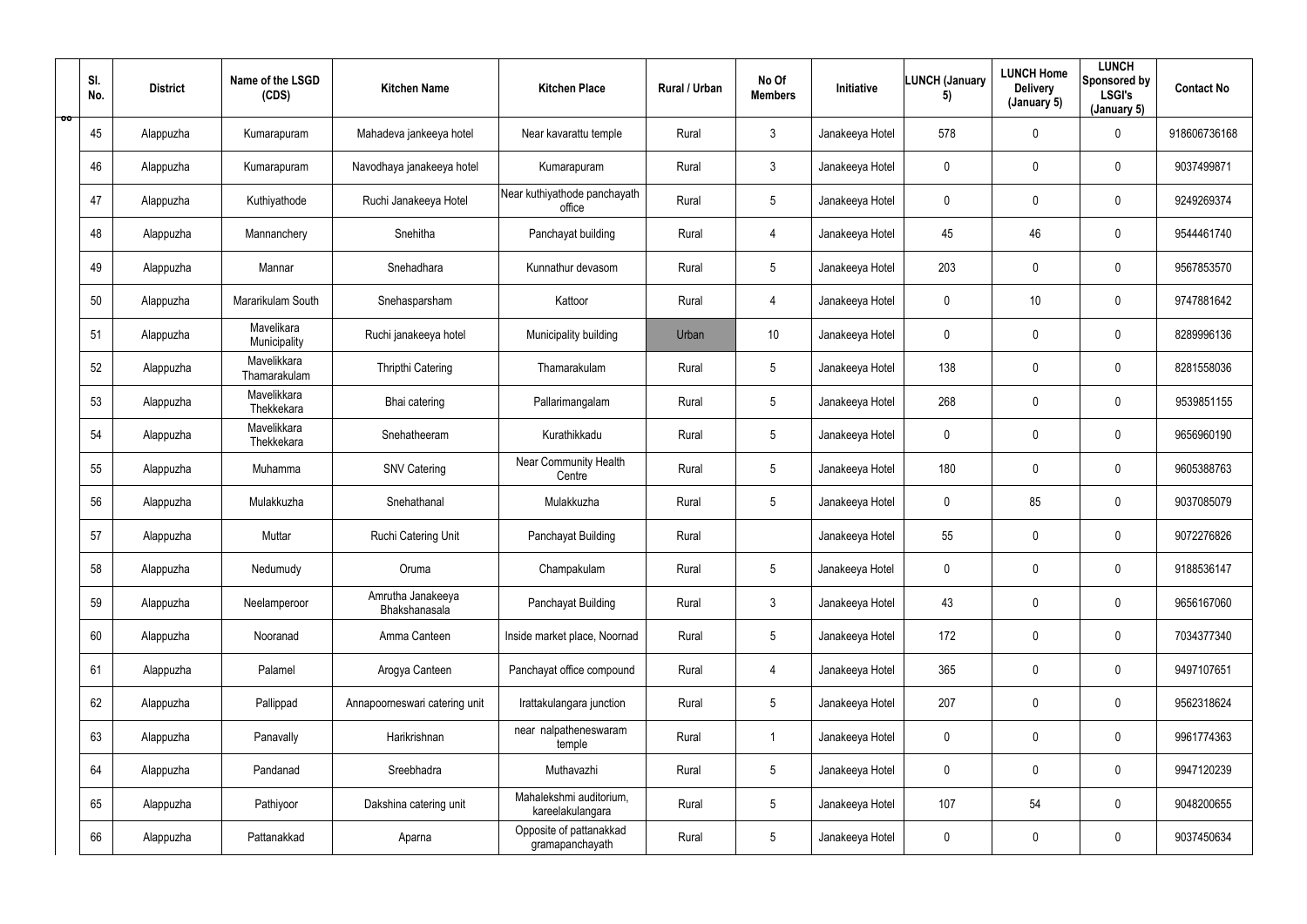| SI.<br>No. | <b>District</b> | Name of the LSGD<br>(CDS) | <b>Kitchen Name</b>         | <b>Kitchen Place</b>                                        | Rural / Urban | No Of<br><b>Members</b> | Initiative      | <b>LUNCH (January</b><br>5) | <b>LUNCH Home</b><br><b>Delivery</b><br>(January 5) | <b>LUNCH</b><br>Sponsored by<br><b>LSGI's</b><br>(January 5) | <b>Contact No</b> |
|------------|-----------------|---------------------------|-----------------------------|-------------------------------------------------------------|---------------|-------------------------|-----------------|-----------------------------|-----------------------------------------------------|--------------------------------------------------------------|-------------------|
| 67         | Alappuzha       | Perumbalam                | Amritham                    | Near by govt hospital                                       | Rural         | 4                       | Janakeeya Hotel | $\mathbf 0$                 | $\mathbf 0$                                         | $\mathbf 0$                                                  | 8592809257        |
| 68         | Alappuzha       | Pulincunnu                | Nanma Janakeeya Hotel       | Near Krishi Bhavan                                          | Rural         | $5\phantom{.0}$         | Janakeeya Hotel | 136                         | 0                                                   | $\overline{0}$                                               | 9544752465        |
| 69         | Alappuzha       | Puliyoor                  | <b>UPPUM MULAKUM</b>        | <b>INSIDE PANCHAYATH</b><br><b>COMPOUND</b>                 | Rural         | $5\phantom{.0}$         | Janakeeya Hotel | $\mathbf 0$                 | 0                                                   | $\mathbf 0$                                                  | 6238836314        |
| 70         | Alappuzha       | Punnapra North            | Annapoorneshwary            | Janajagrithi                                                | Rural         | 4                       | Janakeeya Hotel | $\mathbf{0}$                | $\mathbf 0$                                         | $\mathbf 0$                                                  | 8129450136        |
| 71         | Alappuzha       | Punnapra South            | Thripthy janakeeya hotel    | Punnapra south                                              | Rural         | 9                       | Janakeeya Hotel | $\mathbf 0$                 | $\mathbf 0$                                         | $\overline{0}$                                               | 9846179646        |
| 72         | Alappuzha       | Purakad                   | Pulari                      | Purakkad gp                                                 | Rural         | $5\phantom{.0}$         | Janakeeya Hotel | $\mathbf 0$                 | $\mathbf 0$                                         | $\mathbf 0$                                                  | 7034494313        |
| 73         | Alappuzha       | Purakad                   | Thiruvonam catering service | Thottappally                                                | Rural         | 4                       | Janakeeya Hotel | $\mathbf 0$                 | 0                                                   | $\overline{0}$                                               |                   |
| 74         | Alappuzha       | Ramankary                 | Kudumbashree Vanitha Hotel  | Ramankary Town, Opposite<br>Judicial First Class Magistrate | Rural         | 4                       | Janakeeya Hotel | 130                         | 0                                                   | $\mathbf 0$                                                  | 8281314746        |
| 75         | Alappuzha       | Thaicattussery            | Unarv                       | Thyakattusheri junction                                     | Rural         | 4                       | Janakeeya Hotel | $\mathbf 0$                 | $\mathbf 0$                                         | $\pmb{0}$                                                    | 9605897567        |
| 76         | Alappuzha       | Thakazhy                  | Thripthi Thakazhy           | <b>GBHSS Thakazhy</b>                                       | Rural         | 6                       | Janakeeya Hotel | $\mathbf 0$                 | $\mathbf 0$                                         | $\mathbf 0$                                                  | 9747405368        |
| 77         | Alappuzha       | Thalavady                 | Sakthi                      | Panayanbnoorkavu Temple<br>Auditorium                       | Rural         | $5\overline{)}$         | Janakeeya Hotel | $\mathbf 0$                 | $\mathbf 0$                                         | $\overline{0}$                                               |                   |
| 78         | Alappuzha       | Thannermukkom             | Patheyam                    | Panchayath office                                           | Rural         | 4                       | Janakeeya Hotel | $\mathbf 0$                 | $\mathbf 0$                                         | $\mathbf 0$                                                  | 9633933288        |
| 79         | Alappuzha       | Thazhakkara               | Akshaya catering            | Building at glassfactory<br>junction                        | Rural         | $5\phantom{.0}$         | Janakeeya Hotel | 170                         | $\mathbf 0$                                         | $\mathbf 0$                                                  | 9847177930        |
| $80\,$     | Alappuzha       | Thiruvanvandoor           | <b>SREE KRISHNA</b>         | Near pravinkoodu junction,                                  | Rural         | $5\phantom{.0}$         | Janakeeya Hotel | $\mathbf 0$                 | 126                                                 | $\mathbf 0$                                                  | 9446627175        |
| 81         | Alappuzha       | Thrikkunnappuzha          | Akshara janakeeya hotel     | KV jetty road                                               | Rural         | $5\phantom{.0}$         | Janakeeya Hotel | 341                         | 0                                                   | $\mathbf 0$                                                  | 918891921223      |
| 82         | Alappuzha       | Thuravoor                 | RUCHI JANAKEEYA HOTEL       | Near alakkaparambu                                          | Rural         | $5\phantom{.0}$         | Janakeeya Hotel | $\mathbf 0$                 | $\mathbf 0$                                         | $\overline{0}$                                               | 8157934346        |
| 83         | Alappuzha       | Vallikunnam               | Samthripthi                 | Padayanivattom temple<br>Auditorium                         | Rural         | $\overline{4}$          | Janakeeya Hotel | 87                          | 0                                                   | $\overline{0}$                                               | 8078962129        |
| 84         | Alappuzha       | Vayalar                   | Five star                   | Near Nagamkulangara Market                                  | Rural         | $5\phantom{.0}$         | Janakeeya Hotel | $\mathbf 0$                 | 0                                                   | $\mathbf 0$                                                  | 8606081847        |
| 85         | Alappuzha       | Veeyapuram                | Swad 2                      | Veeyapuram jn                                               | Rural         | $5\phantom{.0}$         | Janakeeya Hotel | $\mathbf 0$                 | $\pmb{0}$                                           | $\overline{0}$                                               |                   |
| 86         | Alappuzha       | Veeyapuram                | Karuthal                    | Payippad LPS                                                | Rural         | $5\phantom{.0}$         | Janakeeya Hotel | 245                         | $\pmb{0}$                                           | $\overline{0}$                                               | 8606846513        |
| 87         | Alappuzha       | Veliyanad                 | Manus Janakeeya Hotel       | Kurishmoodu, Near Veliyanadu<br>Grama Panchayat             | Rural         | $\mathbf{3}$            | Janakeeya Hotel | 52                          | 0                                                   | $\overline{0}$                                               | 8086782924        |
| 88         | Alappuzha       | Venmoney                  | Annapoorna                  | Poyka                                                       | Rural         | $5\phantom{.0}$         | Janakeeya Hotel | $\mathbf 0$                 | 210                                                 | $\pmb{0}$                                                    |                   |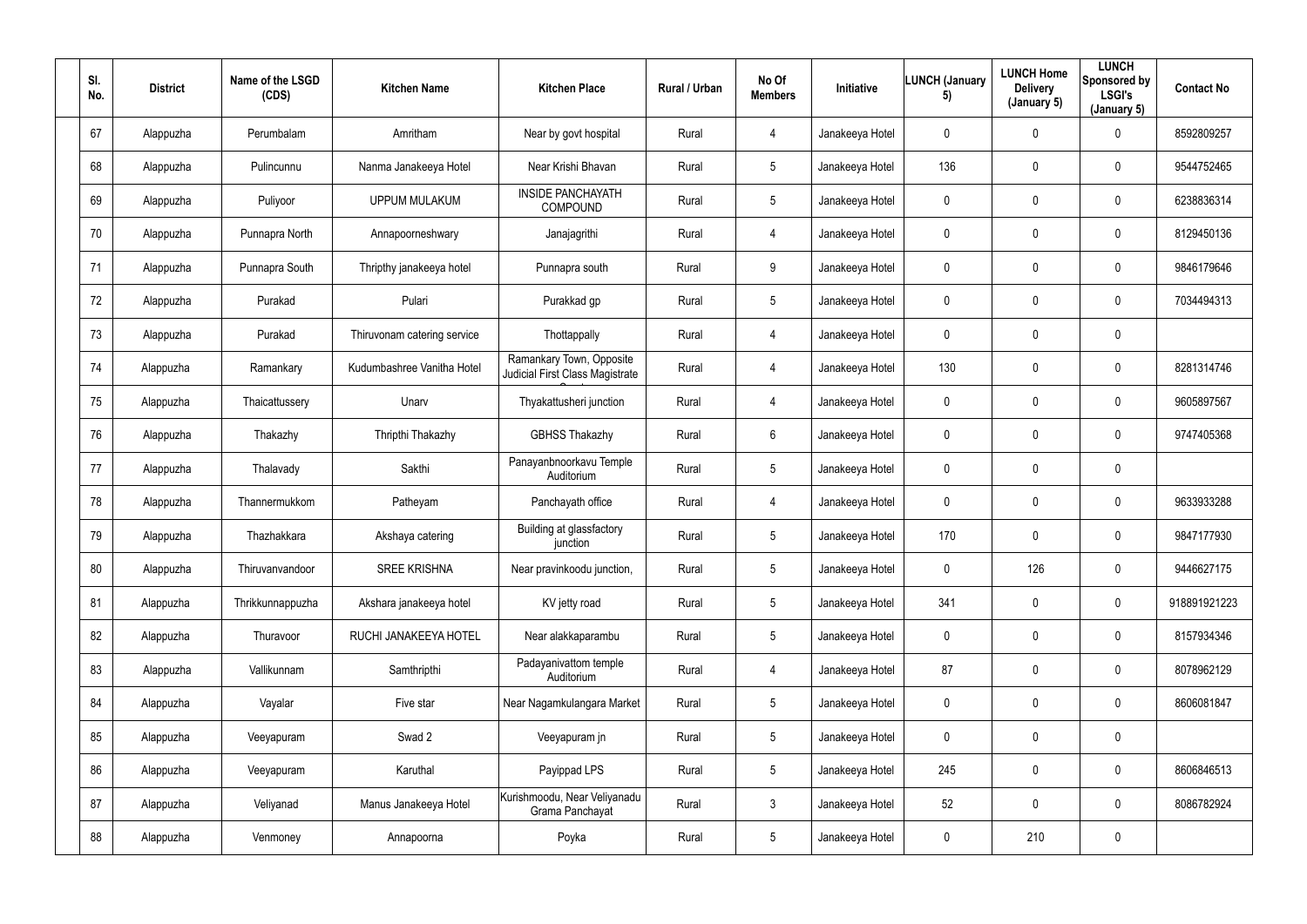|    | SI.<br>No.      | <b>District</b> | Name of the LSGD<br>(CDS) | <b>Kitchen Name</b>              | <b>Kitchen Place</b>         | Rural / Urban | No Of<br><b>Members</b> | Initiative      | <b>LUNCH (January</b><br>5) | <b>LUNCH Home</b><br><b>Delivery</b><br>(January 5) | <b>LUNCH</b><br>Sponsored by<br><b>LSGI's</b><br>(January 5) | <b>Contact No</b> |
|----|-----------------|-----------------|---------------------------|----------------------------------|------------------------------|---------------|-------------------------|-----------------|-----------------------------|-----------------------------------------------------|--------------------------------------------------------------|-------------------|
| 86 |                 |                 |                           |                                  |                              |               | 418                     |                 | 6355                        | 1790                                                | 34                                                           |                   |
|    | -1              | Ernakulam       | Aikkaranad                | Subiksha Janakeeya Hotel         | Kolancherry                  | Rural         | 4                       | Janakeeya Hotel | 480                         | 0                                                   | $\mathbf 0$                                                  | 9074033529        |
|    | $\overline{2}$  | Ernakulam       | Alengade                  | Kasthurba kitchen                | Neerikkode                   | Rural         | $\mathbf{3}$            | Janakeeya Hotel | 116                         | 0                                                   | $\mathbf 0$                                                  | 9388462558        |
|    | $\mathbf{3}$    | Ernakulam       | Alengade                  | Thanima foods                    | Koduvazhanga                 | Rural         | $\mathfrak{Z}$          | Janakeeya Hotel | 83                          | $\overline{2}$                                      | $\mathbf 0$                                                  | 9349013322        |
|    | 4               | Ernakulam       | Alengade                  | Mr.Bakers                        | Malikam peedika              | Rural         | $\mathbf{3}$            | Janakeeya Hotel | 18                          | $\mathbf 0$                                         | $\mathbf 0$                                                  | 9633887779        |
|    | $5\phantom{.0}$ | Ernakulam       | Aluva                     | Ruchi janakeeya hotel            | Aluva                        | Urban         | $\overline{4}$          | Janakeeya Hotel | $\mathbf 0$                 | 122                                                 | $\mathbf 0$                                                  | 9947236080        |
|    | 6               | Ernakulam       | Amballoor                 | Dhanshree catering               | St.ignatius schools Amballur | Rural         | $5\phantom{.0}$         | Janakeeya Hotel | 130                         | $\mathbf 0$                                         | $\overline{0}$                                               | 8330081552        |
|    | $\overline{7}$  | Ernakulam       | Angamaly                  | Cafe Shree Canteen               | <b>Municipality Canteen</b>  | Urban         | $5\phantom{.0}$         | Janakeeya Hotel | 515                         | 0                                                   | $\overline{0}$                                               | 9656619614        |
|    | 8               | Ernakulam       | Angamaly                  | Cafe Kudumbashree                | T B Junction                 | Urban         | $\mathfrak{Z}$          | Janakeeya Hotel | 176                         | $\mathbf 0$                                         | $\bf{0}$                                                     | 9447924974        |
|    | 9               | Ernakulam       | Arakuzha                  | Ruchi Janakeeya hotel, Arakkuzha | Pandappilly                  | Rural         | $5\phantom{.0}$         | Janakeeya Hotel | 157                         | 0                                                   | $\bf{0}$                                                     | 9744864225        |
|    | 10              | Ernakulam       | Assamannoor               | New Life kudumbasree Hotel       | Cherukunnam                  | Rural         | $\mathbf{3}$            | Janakeeya Hotel | $\mathbf 0$                 | $\mathbf 0$                                         | $\mathbf 0$                                                  | 9656729450        |
|    | 11              | Ernakulam       | Avoly                     | Janakeeya Hotel, Avoli           | Hostel Junction, Avoli       | Rural         | $\mathbf{3}$            | Janakeeya Hotel | 272                         | $\mathbf 0$                                         | $\mathbf 0$                                                  | 9847983621        |
|    | 12              | Ernakulam       | Ayavana                   | Keralashree Janakeeya hotel      | Ayavana                      | Rural         | $5\phantom{.0}$         | Janakeeya Hotel | 55                          | $\mathbf 0$                                         | $\bf{0}$                                                     | 9744864210        |
|    | 13              | Ernakulam       | Ayyampuzha                | Sneha Janakeeya Hotel            | Ayyamppuzha                  | Rural         | 4                       | Janakeeya Hotel | 300                         | $\mathbf 0$                                         | $\overline{0}$                                               | 8590753551        |
|    | 14              | Ernakulam       | Ayyampuzha                | Five Star Hotel and Catering     | Panchayat Junction           | Rural         | 4                       | Janakeeya Hotel | 90                          | $\pmb{0}$                                           | $\overline{0}$                                               | 9744836324        |
|    | 15              | Ernakulam       | Chendamangalam            | Anugraha Kudumbashree hotel      | Vadakkumpuram                | Rural         | $5\phantom{.0}$         | Janakeeya Hotel | 150                         | 0                                                   | $\overline{0}$                                               | 9061419729        |
|    | 16              | Ernakulam       | Chengamanade              | Mythri janakeeya hotel           | Purayar                      | Rural         | $5\overline{)}$         | Janakeeya Hotel | $\mathbf 0$                 | 198                                                 | $\mathbf 0$                                                  | 9496818865        |
|    | 17              | Ernakulam       | Cheranalloor              | Adukkala                         | Chittoor                     | Rural         | $5\overline{)}$         | Janakeeya Hotel | $\mathbf 0$                 | 0                                                   | $\overline{0}$                                               | 9846423001        |
|    | 18              | Ernakulam       | Cheranalloor              | Chaithanya Janakeeya hotel       | Vishnupuram                  | Rural         | $5\phantom{.0}$         | Janakeeya Hotel | $\mathbf 0$                 | 0                                                   | $\overline{0}$                                               | 9747411465        |
|    | 19              | Ernakulam       | Chittattukara             | Swadh Janakeeya Hotel            | Neendoor                     | Rural         | $5\phantom{.0}$         | Janakeeya Hotel | 193                         | 0                                                   | $\overline{0}$                                               | 9447812788        |
|    | 20              | Ernakulam       | Choornikkara              | Metro hotel                      | Ambattukavu                  | Rural         | $\mathbf{3}$            | Janakeeya Hotel | 309                         | $\pmb{0}$                                           | $\overline{0}$                                               | 9605319455        |
|    | 21              | Ernakulam       | Chottanikkara             | Ahalya Cafe                      | Kottayatthupara              | Rural         | 6                       | Janakeeya Hotel | 98                          | $\pmb{0}$                                           | $\pmb{0}$                                                    | 9567512337        |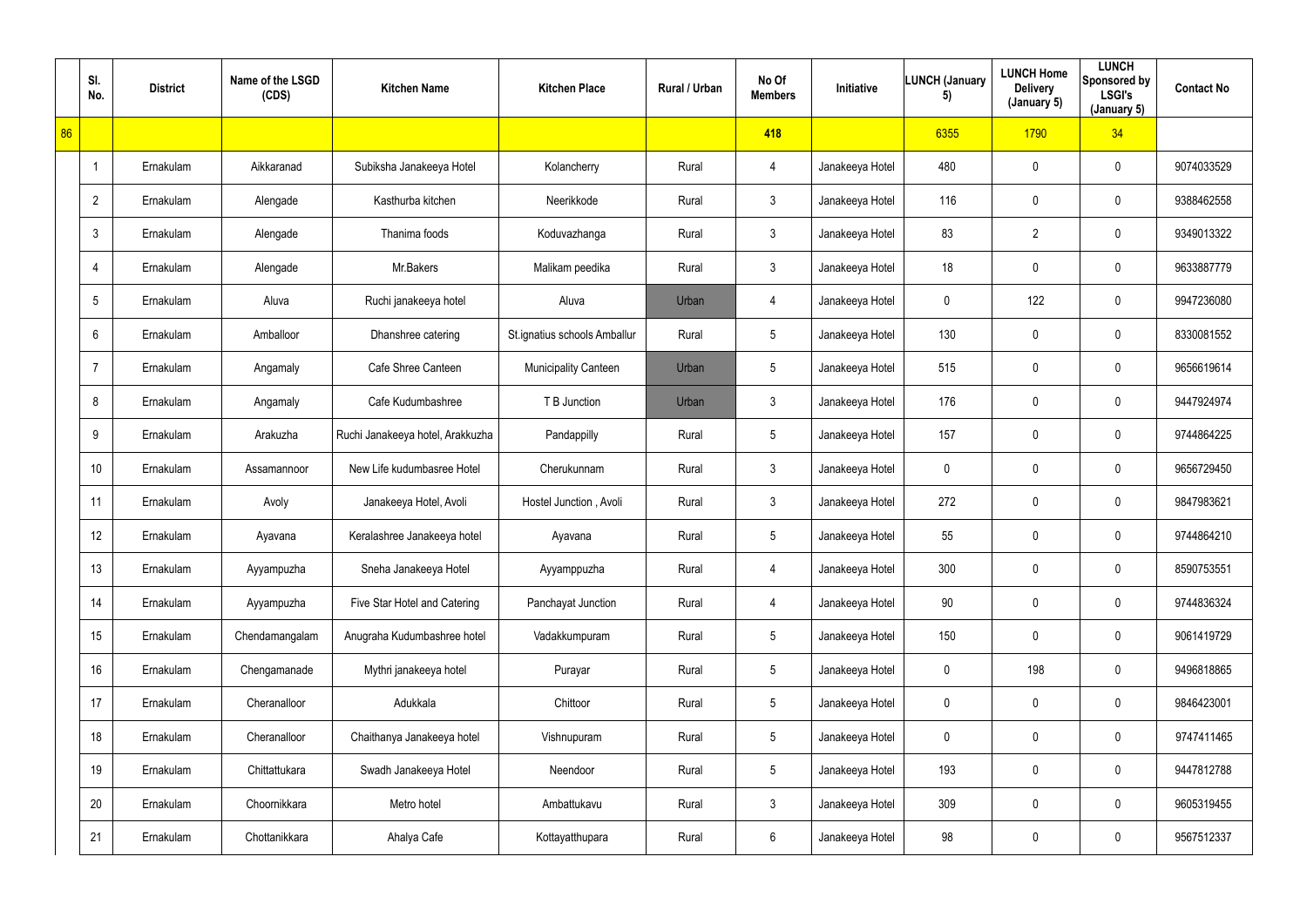| SI.<br>No. | <b>District</b> | Name of the LSGD<br>(CDS) | <b>Kitchen Name</b>                   | <b>Kitchen Place</b>                 | Rural / Urban | No Of<br><b>Members</b> | Initiative      | <b>LUNCH (January</b><br>5) | <b>LUNCH Home</b><br><b>Delivery</b><br>(January 5) | <b>LUNCH</b><br>Sponsored by<br><b>LSGI's</b><br>(January 5) | <b>Contact No</b> |
|------------|-----------------|---------------------------|---------------------------------------|--------------------------------------|---------------|-------------------------|-----------------|-----------------------------|-----------------------------------------------------|--------------------------------------------------------------|-------------------|
| 22         | Ernakulam       | Edakkattuvayal            | SANDHVANAM JANAKEEYA<br><b>HOTEL</b>  | <b>PEPPATHI</b>                      | Rural         | $\mathbf{3}$            | Janakeeya Hotel | 30                          | $\mathbf 0$                                         | $\mathbf 0$                                                  | 9447047980        |
| 23         | Ernakulam       | Edathala                  | Souhridam Kudumbashree canteen        | Edathala                             | Rural         | $\mathbf{3}$            | Janakeeya Hotel | 285                         | 0                                                   | $\mathbf 0$                                                  | 7593057378        |
| 24         | Ernakulam       | Edathala                  | Veetiloru oonne                       | Manalimukke                          | Rural         | $\mathbf{3}$            | Janakeeya Hotel | 235                         | 0                                                   | $\mathbf 0$                                                  |                   |
| 25         | Ernakulam       | Edavanakkad               | Royal Hotel                           | Edavanakad                           | Rural         | $\mathbf{3}$            | Janakeeya Hotel | 76                          | 0                                                   | $\overline{0}$                                               | 9446742863        |
| 26         | Ernakulam       | Elanji                    | janakiya hotel elanji                 | elanji punjayathu junction           | Rural         | $5\phantom{.0}$         | Janakeeya Hotel | 18                          | 0                                                   | $\mathbf 0$                                                  | 8921266850        |
| 27         | Ernakulam       | Eloor                     | Nalanandhana janakeeya hotel          | Eloor                                | Urban         | $\mathbf{3}$            | Janakeeya Hotel | 123                         | 0                                                   | $\mathbf 0$                                                  | 8848524108        |
| 28         | Ernakulam       | Ezhikkara                 | Sree Rajarajeswari Janakeeya<br>Hotel | Ezhikkara                            | Rural         | $5\phantom{.0}$         | Janakeeya Hotel | 120                         | 0                                                   | $\mathbf 0$                                                  | 7558020438        |
| 29         | Ernakulam       | Kadungalloor              | Snehitha janakeeya hotel              | Kadungalloor                         | Rural         | $\mathbf{3}$            | Janakeeya Hotel | 203                         | 0                                                   | $\mathbf 0$                                                  | $9.20E + 11$      |
| 30         | Ernakulam       | Kalady                    | Jyothi Vanitha Canteen                | Kalady                               | Rural         | $5\phantom{.0}$         | Janakeeya Hotel | 306                         | 0                                                   | $\overline{0}$                                               | 9544624439        |
| 31         | Ernakulam       | <b>Kalamassery East</b>   | Nanma janakeeya hotel                 | HMT, kalammassery                    | Urban         | $\mathbf{3}$            | Janakeeya Hotel | 349                         | 0                                                   | $\overline{0}$                                               | 9061986861        |
| 32         | Ernakulam       | <b>Kalamassery East</b>   | Thanima Janakeeya Hotel               | Kangarappady Medical college<br>Road | Urban         | $\mathbf{3}$            | Janakeeya Hotel | 364                         | 0                                                   | $\mathbf 0$                                                  | 9745481742        |
| 33         | Ernakulam       | Kalamassery West          | Pulari janakeeya hotel                | Kunamthai                            | Urban         | $\mathbf{3}$            | Janakeeya Hotel | 439                         | 0                                                   | $\mathbf 0$                                                  | 7736594305        |
| 34         | Ernakulam       | Kalamassery West          | Kismath janakeeya hotel               | Vattekkunnam                         | Urban         | $\mathbf{3}$            | Janakeeya Hotel | 165                         | 0                                                   | $\overline{0}$                                               | 9895049873        |
| 35         | Ernakulam       | Kalloorkkad               | Puthuma Janakeeya Hotel               | Kallorkkad                           | Rural         | $\mathbf{3}$            | Janakeeya Hotel | 198                         | $\mathbf 0$                                         | $\mathbf 0$                                                  | 7558091353        |
| 36         | Ernakulam       | Kanjoor                   | Ammachiyude Adukkala                  | Parappuram                           | Rural         | $\mathbf{3}$            | Janakeeya Hotel | 158                         | $\mathbf 0$                                         | $\mathbf 0$                                                  | 8547064578        |
| 37         | Ernakulam       | Karukutty                 | Anugraha Janakeeya Hotel              | Pallissery                           | Rural         | $5\overline{)}$         | Janakeeya Hotel | 120                         | 0                                                   | $\mathbf 0$                                                  | 8943838295        |
| 38         | Ernakulam       | Karumalloor               | Koottayma janakeeya hotel             | Kariyachira                          | Rural         | $\overline{4}$          | Janakeeya Hotel | $\pmb{0}$                   | 0                                                   | $\mathbf 0$                                                  | 8281548828        |
| 39         | Ernakulam       | Kavalangad                | Five star Janakeeya Hotel             | Nellimattom                          | Rural         | $5\phantom{.0}$         | Janakeeya Hotel | 317                         | 0                                                   | $\mathbf 0$                                                  | 9744705648        |
| 40         | Ernakulam       | Keerampara                | Abhaya Janakeeya Hotel                | Punnekkad                            | Rural         | $\overline{4}$          | Janakeeya Hotel | 175                         | $\mathbf 0$                                         | $\mathbf 0$                                                  | 9074528135        |
| 41         | Ernakulam       | Keezhmad                  | Sadyalayam janakeeya hotel            | Keezhmad                             | Rural         | $5\phantom{.0}$         | Janakeeya Hotel | $90\,$                      | 0                                                   | $\mathbf 0$                                                  | 7012778281        |
| 42         | Ernakulam       | Kochi East                | ANNAPOORNA JANAKEEYA<br><b>HOTEL</b>  | ALINCHUVADU                          | Urban         | $5\overline{)}$         | Janakeeya Hotel | 285                         | 0                                                   | $\mathbf 0$                                                  | 9567529849        |
| 43         | Ernakulam       | Kochi East                | YUMMEES KITCHEN                       | VADUTHALA                            | Urban         | $5\overline{)}$         | Janakeeya Hotel | 132                         | 40                                                  | $\overline{2}$                                               | 9497680558        |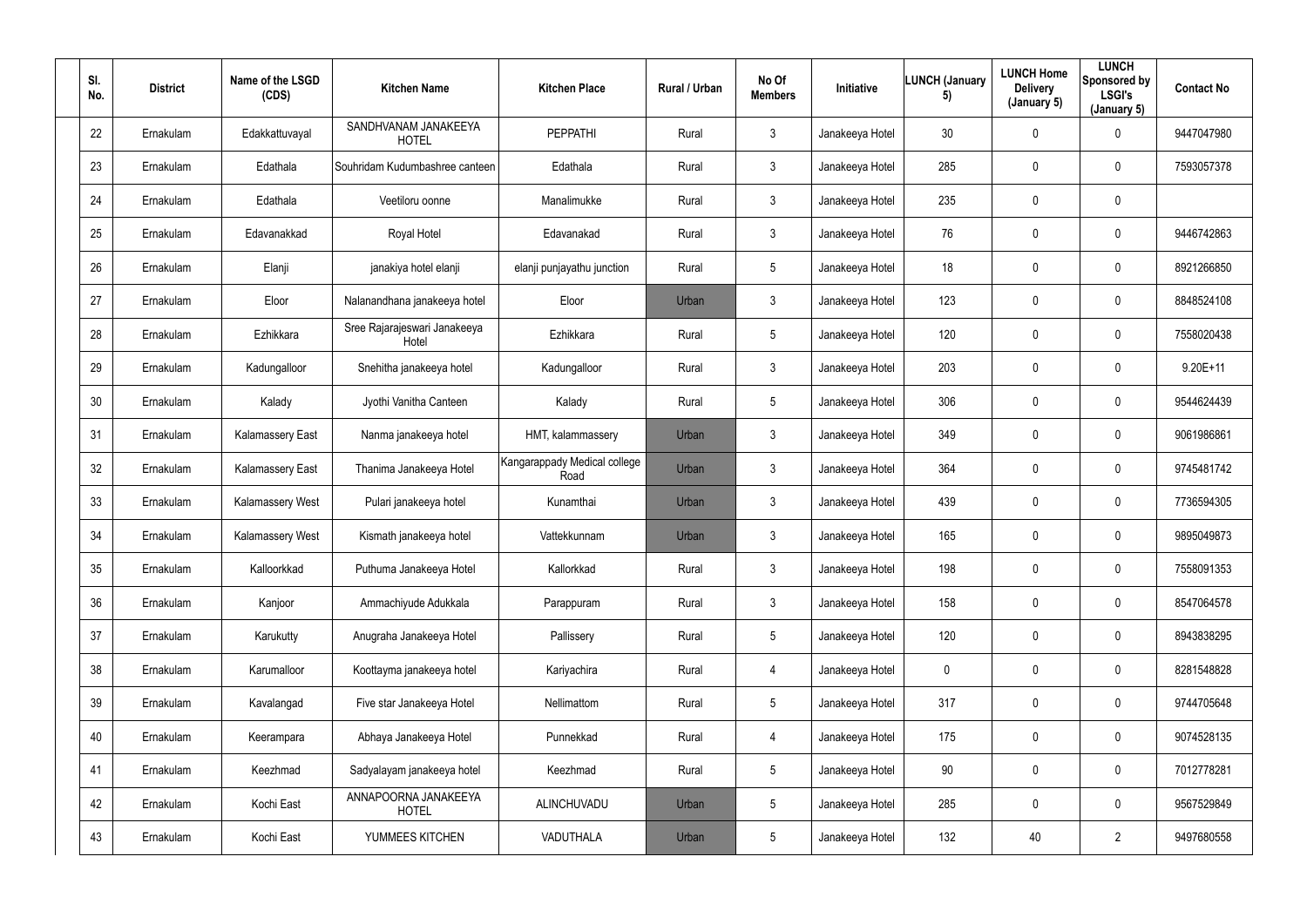|     | SI.<br>No. | <b>District</b> | Name of the LSGD<br>(CDS) | <b>Kitchen Name</b>                       | <b>Kitchen Place</b>                      | Rural / Urban | No Of<br><b>Members</b> | Initiative      | <b>LUNCH (January</b><br>5) | <b>LUNCH Home</b><br><b>Delivery</b><br>(January 5) | <b>LUNCH</b><br>Sponsored by<br><b>LSGI's</b><br>(January 5) | <b>Contact No</b> |
|-----|------------|-----------------|---------------------------|-------------------------------------------|-------------------------------------------|---------------|-------------------------|-----------------|-----------------------------|-----------------------------------------------------|--------------------------------------------------------------|-------------------|
|     | 44         | Ernakulam       | Kochi East                | <b>ORUMA KITCHEN</b>                      | <b>PACHALAM</b>                           | Urban         | $\mathbf{3}$            | Janakeeya Hotel | 285                         | $\mathbf 0$                                         | $\overline{0}$                                               | 9497680558        |
|     | 45         | Ernakulam       | Kochi East                | <b>PONPULARI</b>                          | <b>KEERHI NAGAR,</b><br><b>ELAMAKKARA</b> | Urban         | $\mathfrak{Z}$          | Janakeeya Hotel | 308                         | $\mathbf 0$                                         | $\mathbf{3}$                                                 | 9446607548        |
|     | 46         | Ernakulam       | Kochi East                | <b>RUCHI CATERING</b>                     | <b>PUNNACKAL</b>                          | Urban         | $5\phantom{.0}$         | Janakeeya Hotel | 312                         | $\mathbf 0$                                         | $\bf{0}$                                                     | 9947080022        |
|     | 47         | Ernakulam       | Kochi East                | Samrudhi @ Kochi                          | Ernakulam North                           | Urban         | 14                      | Janakeeya Hotel | 1943                        | 983                                                 | $\mathbf 0$                                                  | 9048609615        |
|     | 48         | Ernakulam       | Kochi South               | <b>AMMAS KITCHEN</b>                      | <b>THEVARA</b>                            | Urban         | 4                       | Janakeeya Hotel | 389                         | $\mathbf 0$                                         | $\bf{0}$                                                     | 8547855284        |
|     | 49         | Ernakulam       | Kochi South               | <b>NEW AKSHAYA HOTEL</b>                  | <b>PONNURUNNI</b>                         | Urban         | $5\phantom{.0}$         | Janakeeya Hotel | 609                         | $\mathbf 0$                                         | $\mathbf 0$                                                  | 8547855284        |
|     | 50         | Ernakulam       | Kochi South               | <b>FRIENDS</b>                            | <b>MINI PARK</b>                          | Urban         | $5\phantom{.0}$         | Janakeeya Hotel | $\overline{0}$              | $\mathbf 0$                                         | $\mathbf 0$                                                  | 9567127064        |
|     | 51         | Ernakulam       | Kochi West                | PUTHUMA KUDUMBASHREE<br><b>HOTEL</b>      | PALLURUTHY NADA                           | Urban         | $5\phantom{.0}$         | Janakeeya Hotel | 275                         | $\mathbf 0$                                         | $\mathbf 0$                                                  | 9496025576        |
|     | 52         | Ernakulam       | Kochi West                | NAMMUDE ADUKKALA                          | <b>ERAVELI COLONY</b>                     | Urban         | $5\phantom{.0}$         | Janakeeya Hotel | 675                         | $\mathbf 0$                                         | $\mathbf 0$                                                  | 9496025576        |
|     | 53         | Ernakulam       | Kochi West                | <b>USHUS KUDUMBASHREE</b><br><b>HOTEL</b> | <b>FORT KOCHI</b>                         | Urban         | 4                       | Janakeeya Hotel | 432                         | $\mathbf 0$                                         | $\mathbf 0$                                                  | 9847866090        |
|     | 54         | Ernakulam       | Koothattukulam            | Niravu janakeeya hotel                    | Near ksrtc bus stand<br>koothattukulam    | Urban         | $\mathbf{3}$            | Janakeeya Hotel | 289                         | $\mathbf 0$                                         | $\mathbf 0$                                                  | 9656619614        |
|     | 55         | Ernakulam       | Koovappady                | Kaipunyam Janakeeya hotel                 | Koovappady                                | Rural         | $5\phantom{.0}$         | Janakeeya Hotel | 92                          | $\mathbf 0$                                         | $\mathbf 0$                                                  | 9526628158        |
|     | 56         | Ernakulam       | Kothamangalam             | P.K Janakeeya hotel                       | Kothamangalam                             | Urban         | 3                       | Janakeeya Hotel | 300                         | $\mathbf 0$                                         | $\mathbf 0$                                                  | 8156869114        |
|     | 57         | Ernakulam       | Kothamangalam             | Thanima catering unit                     | Kothamangalam                             | Urban         | $\mathbf{3}$            | Janakeeya Hotel | 78                          | $\mathbf 0$                                         | $\overline{0}$                                               | 9846664377        |
| 114 | 58         | Ernakulam       | Kottapady                 | Janakeeya Hotel                           | Kottappady junction                       | Rural         | $\mathfrak{Z}$          | Janakeeya Hotel | 161                         | 0                                                   | $\overline{0}$                                               | 9497406993        |
|     | 59         | Ernakulam       | Kottuvally                | Amritha Janakeeya Hotel                   | kottuvally                                | Rural         | $5\phantom{.0}$         | Janakeeya Hotel | 80                          | 0                                                   | $\overline{0}$                                               | 8590034196        |
|     | 60         | Ernakulam       | Kumbalam                  | JANAKEEYA HOTEL KUMBALAM                  | <b>MADAVANA</b>                           | Rural         | $5\phantom{.0}$         | Janakeeya Hotel | 332                         | 0                                                   | $\overline{0}$                                               | 9746652717        |
|     | 61         | Ernakulam       | Kumbalangy                | St Antoneys kudumbashree                  | OLD POST OFFICE                           | Rural         | $\mathbf{3}$            | Janakeeya Hotel | 146                         | 0                                                   | $\overline{0}$                                               | 8138860764        |
|     | 62         | Ernakulam       | Kunnathunad               | Thripthi Janakeeya Hotel                  | Pallikkara                                | Rural         | $6\phantom{.0}$         | Janakeeya Hotel | 82                          | 0                                                   | $\overline{0}$                                               | 9744561425        |
|     | 63         | Ernakulam       | Kunnukara                 | Greenchilly cafe                          | Kunnukara                                 | Rural         | $\mathfrak{Z}$          | Janakeeya Hotel | $\mathbf 0$                 | 68                                                  | $\overline{0}$                                               | 9496852989        |
|     | 64         | Ernakulam       | Kunnukara                 | Thanima canteen                           | North aduvassery                          | Rural         | $5\phantom{.0}$         | Janakeeya Hotel | $\overline{0}$              | 44                                                  | $\bm{0}$                                                     | 9744200583        |
|     | 65         | Ernakulam       | Kuttampuzha               | Nila kudumbashree janakiya hotel          | Mini stadium, vadattupara                 | Rural         | 6                       | Janakeeya Hotel | $\mathbf 0$                 | $\pmb{0}$                                           | $\pmb{0}$                                                    | 9496754018        |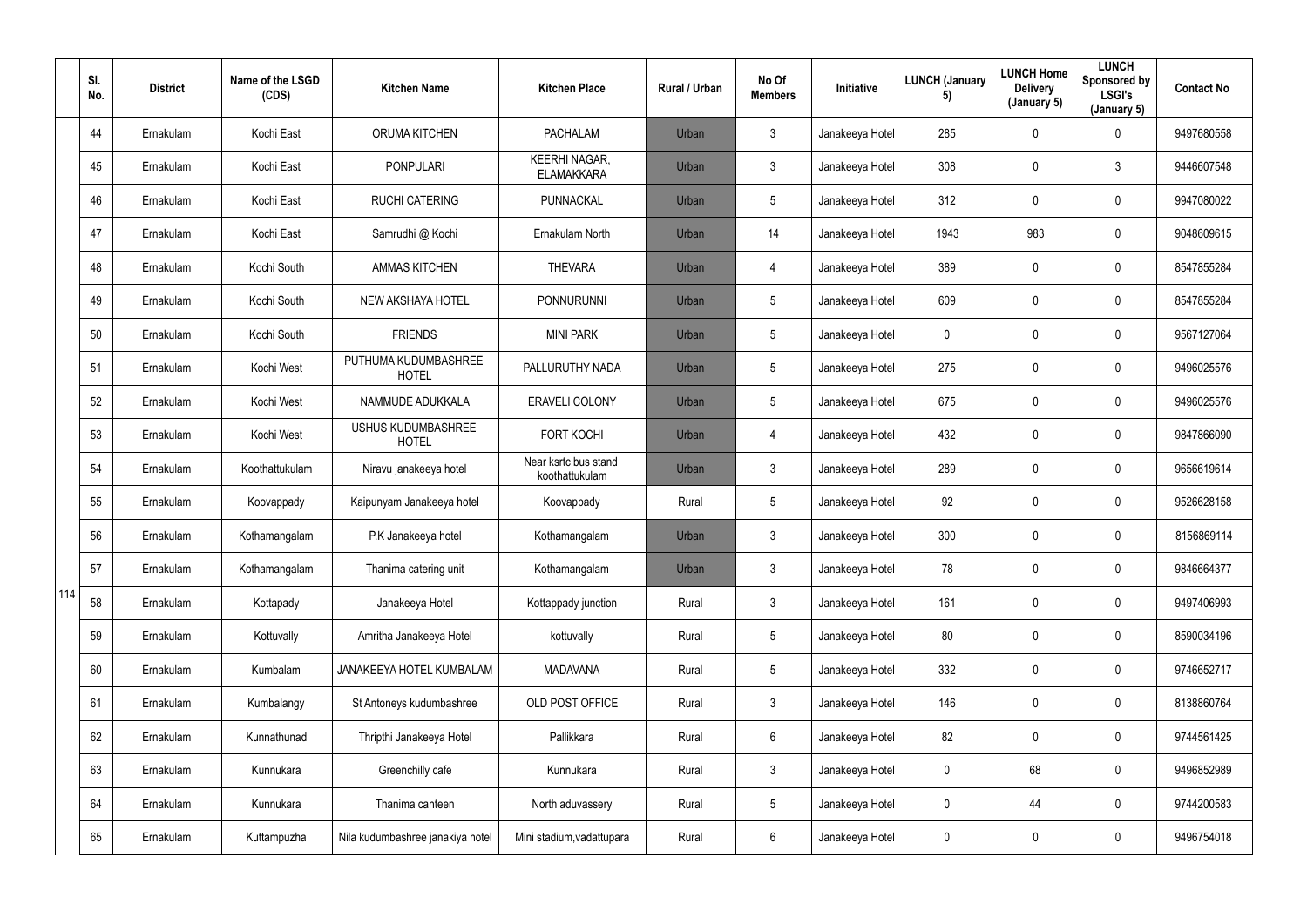| SI.<br>No. | <b>District</b> | Name of the LSGD<br>(CDS) | <b>Kitchen Name</b>            | <b>Kitchen Place</b>        | Rural / Urban | No Of<br><b>Members</b> | Initiative      | <b>LUNCH (January</b><br>5) | <b>LUNCH Home</b><br><b>Delivery</b><br>(January 5) | <b>LUNCH</b><br>Sponsored by<br><b>LSGI's</b><br>(January 5) | <b>Contact No</b> |
|------------|-----------------|---------------------------|--------------------------------|-----------------------------|---------------|-------------------------|-----------------|-----------------------------|-----------------------------------------------------|--------------------------------------------------------------|-------------------|
| 66         | Ernakulam       | Kuzhippilly               | Janakeeya hotel                | Kuzhupilli                  | Rural         | $\mathbf 0$             | Janakeeya Hotel | 93                          | $\mathbf 0$                                         | $\mathbf 0$                                                  | 9744631998        |
| 67         | Ernakulam       | Malayattoor               | Whats app Janakeeya Hotel      | Thottuva                    | Rural         | $\mathbf{3}$            | Janakeeya Hotel | 347                         | $\mathbf 0$                                         | $\mathbf 0$                                                  | $9.19E + 11$      |
| 68         | Ernakulam       | Malayattoor               | Natturuchi Janakeeya Hotel     | Ettakkadavu                 | Rural         | $\mathbf{3}$            | Janakeeya Hotel | 299                         | $\mathbf 0$                                         | $\mathbf 0$                                                  | 9745470234        |
| 69         | Ernakulam       | Maneed                    | Coral Island                   | Maneed                      | Rural         | $\overline{4}$          | Janakeeya Hotel | 107                         | 0                                                   | $\mathbf 0$                                                  | 7012652495        |
| 70         | Ernakulam       | Manjalloor                | Thanima Kudumbashree hotel     | Vazhakkulam                 | Rural         | $5\overline{)}$         | Janakeeya Hotel | 306                         | $\mathbf 0$                                         | $\mathbf 0$                                                  | 7306907918        |
| 71         | Ernakulam       | Manjapra                  | Sara's Kitchen                 | Puthenpalli                 | Rural         | $\mathbf{3}$            | Janakeeya Hotel | 251                         | 0                                                   | $\mathbf 0$                                                  | 8547392730        |
| 72         | Ernakulam       | Maradu                    | <b>VANITHA HOTEL</b>           | <b>KUNDANNOR JN</b>         | Urban         | $\overline{4}$          | Janakeeya Hotel | $\mathbf 0$                 | $\mathbf 0$                                         | $\mathbf 0$                                                  | 9349505008        |
| 73         | Ernakulam       | Marady                    | Janakeeya hotel, Marady        | Unnakkuppa                  | Rural         | $\overline{4}$          | Janakeeya Hotel | 50                          | $\mathbf 0$                                         | $\mathbf 0$                                                  | 9947943177        |
| 74         | Ernakulam       | Mazhuvannoor              | Sruthi Janakeeya Hotel         | Valayanchirangara           | Rural         | $3\phantom{.0}$         | Janakeeya Hotel | 163                         | $\mathbf 0$                                         | $\mathbf 0$                                                  | 9747924485        |
| 75         | Ernakulam       | Mookkannoor               | Mammaks Kitchen                | Mookkannoor                 | Rural         | $\mathbf{3}$            | Janakeeya Hotel | 268                         | 0                                                   | $\mathbf 0$                                                  | $9.19E+11$        |
| 76         | Ernakulam       | Mudakkuzha                | Janakeeya Hotel                | Mudakkuzha                  | Rural         | $\mathbf{3}$            | Janakeeya Hotel | $\mathbf 0$                 | $\mathbf 0$                                         | $\mathbf 0$                                                  | $9.19E + 11$      |
| 77         | Ernakulam       | Mulanthuruthy             | Sulabha                        | karikode, mulanthuruthy     | Rural         | $\mathbf 0$             | Janakeeya Hotel | 195                         | $\mathbf 0$                                         | $\mathbf 0$                                                  | 9633427553        |
| 78         | Ernakulam       | Mulavukad                 | Kudumbashree Veetile bakshanam | Mulavukad                   | Rural         | $5\phantom{.0}$         | Janakeeya Hotel | 123                         | 94                                                  | $\mathbf 0$                                                  | 9061339557        |
| 79         | Ernakulam       | Muvattupuzha              | Oottupura                      | Muvattupuzha                | Urban         | $\mathbf{3}$            | Janakeeya Hotel | 311                         | $\overline{0}$                                      | $\mathbf 0$                                                  |                   |
| 80         | Ernakulam       | Nayarambalam              | Four star cafe                 | Nayarambalam                | Rural         | 3                       | Janakeeya Hotel | 93                          | $\mathbf 0$                                         | $\overline{0}$                                               | 8891755948        |
| 81         | Ernakulam       | Nedumbassery              | Thani Nadan                    | Athani                      | Rural         | 5                       | Janakeeya Hotel | $\pmb{0}$                   | 223                                                 | $\mathbf 0$                                                  | 8138917514        |
| 82         | Ernakulam       | Nellikuzhy                | Janakeeya Hotel                | Nellikkuzhi                 | Rural         | 3                       | Janakeeya Hotel | 230                         | $\mathbf 0$                                         | $\mathbf 0$                                                  | 9562713076        |
| 83         | Ernakulam       | Njarakkal                 | Kripa Catering Unit            | Njarakkal                   | Rural         | 3 <sup>1</sup>          | Janakeeya Hotel | $\pmb{0}$                   | $\mathbf 0$                                         | $\mathbf 0$                                                  | 9567534006        |
| 84         | Ernakulam       | Okkal                     | Manna Janakeeya Hotel          | Edavoor                     | Rural         | $\overline{4}$          | Janakeeya Hotel | 87                          | $\mathbf 0$                                         | $\mathbf 0$                                                  | 9539507674        |
| 85         | Ernakulam       | Paingottoor               | Janakeeya hotel                | Paingottoor                 | Rural         | $\overline{7}$          | Janakeeya Hotel | 77                          | $\mathbf 0$                                         | $\mathbf 0$                                                  | 9656855730        |
| 86         | Ernakulam       | Paipra                    | Nanma Janakeeya Hotel          | Pezhakkappilly              | Rural         | $\mathbf{3}$            | Janakeeya Hotel | 156                         | $\mathbf 0$                                         | $\mathbf 0$                                                  | 9567747725        |
| 87         | Ernakulam       | Pallarimangalam           | Janakeeya Hotel                | Janakeeya Hotel, Koovalloor | Rural         | $\overline{4}$          | Janakeeya Hotel | 123                         | $\overline{0}$                                      | $\overline{0}$                                               | 7025992310        |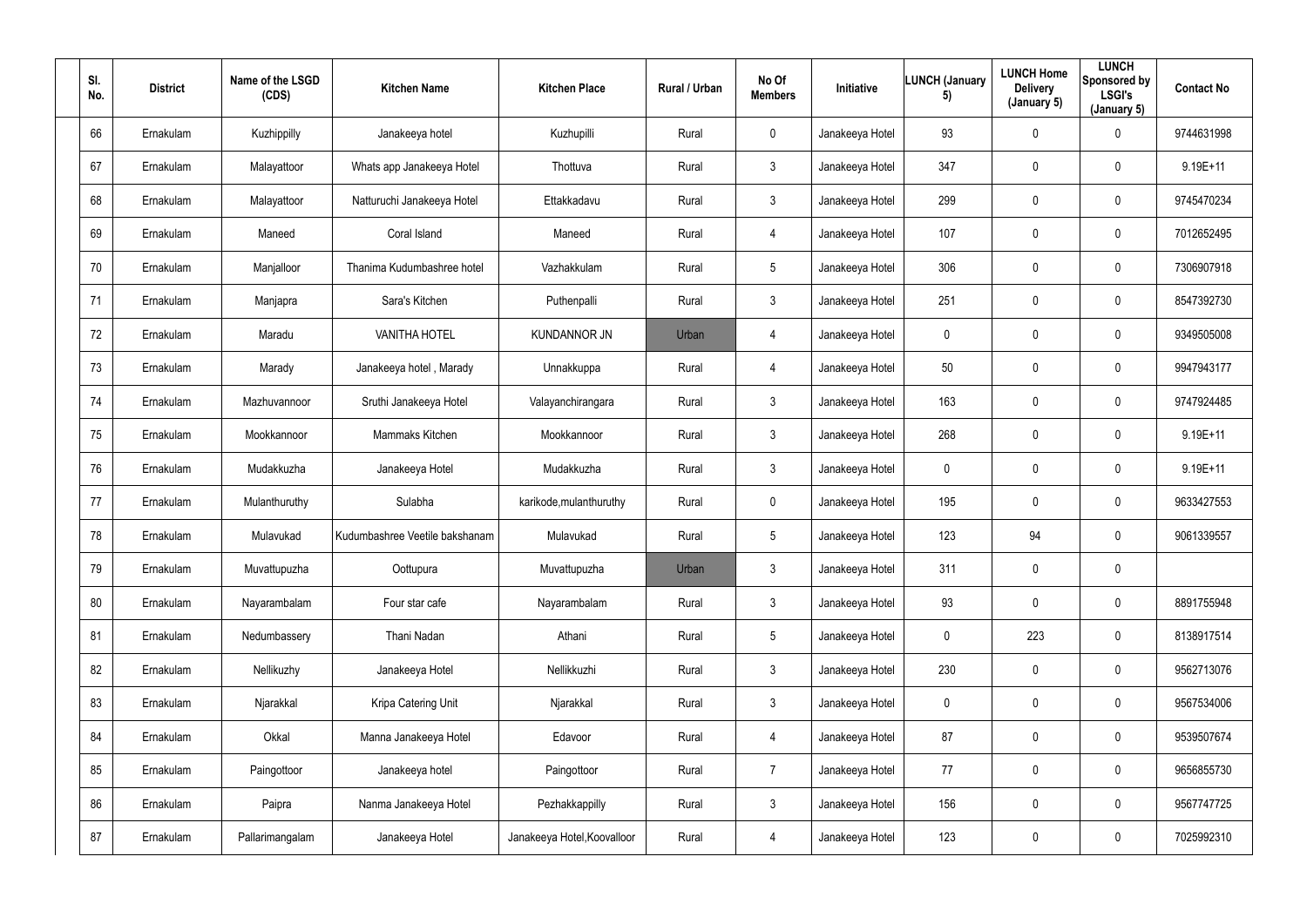| SI.<br>No. | <b>District</b> | Name of the LSGD<br>(CDS) | <b>Kitchen Name</b>                                             | <b>Kitchen Place</b>                        | Rural / Urban | No Of<br><b>Members</b> | <b>Initiative</b> | <b>LUNCH (January</b><br>5) | <b>LUNCH Home</b><br><b>Delivery</b><br>(January 5) | <b>LUNCH</b><br>Sponsored by<br><b>LSGI's</b><br>(January 5) | <b>Contact No</b> |
|------------|-----------------|---------------------------|-----------------------------------------------------------------|---------------------------------------------|---------------|-------------------------|-------------------|-----------------------------|-----------------------------------------------------|--------------------------------------------------------------|-------------------|
| 88         | Ernakulam       | Pallipuram                | SANTHWANAM Janakeeyahotel                                       | Pothen valav                                | Rural         | 5 <sup>5</sup>          | Janakeeya Hotel   | 253                         | $\mathbf 0$                                         | $\mathbf 0$                                                  | 9747525176        |
| 89         | Ernakulam       | Pambakkuda                | viswastha catering unit                                         | pambakkuda block punjayathu<br>building     | Rural         | 4                       | Janakeeya Hotel   | 130                         | 0                                                   | $\mathbf 0$                                                  | 9946404045        |
| 90         | Ernakulam       | Parakkadave               | Thejus catering unit                                            | Moozhikkulam                                | Rural         | 10                      | Janakeeya Hotel   | $\mathbf 0$                 | 61                                                  | $\overline{0}$                                               | 9847936303        |
| 91         | Ernakulam       | Paravoor                  | sree vigneswara sc cafe                                         | Govt.boys' HSS, N.Paravur                   | Urban         | 4                       | Janakeeya Hotel   | 89                          | 0                                                   | $\mathbf 0$                                                  |                   |
| 92         | Ernakulam       | Perumbavoor               | <b>JANAKEEYA HOTEL MINI CIVIL</b><br><b>STATION PERUMBAVOOR</b> | <b>CIVIL STATION</b>                        | Urban         | 3 <sup>1</sup>          | Janakeeya Hotel   | 398                         | 0                                                   | $\mathbf 0$                                                  | 9847008734        |
| 93         | Ernakulam       | Perumbavoor               | Swath kudumbashree canteen                                      | Perumbavoor                                 | Urban         | 3                       | Janakeeya Hotel   | 297                         | 0                                                   | $\mathbf 0$                                                  | 9847015470        |
| 94         | Ernakulam       | Perumbavoor               | Janakeeya Hotel                                                 | Kanjirakkad pallippady                      | Urban         | 3 <sup>1</sup>          | Janakeeya Hotel   | 289                         | 0                                                   | $\mathbf 0$                                                  | 9847015470        |
| 95         | Ernakulam       | Pindimana                 | Janakeeya hotel                                                 | Muthamkuzhi                                 | Rural         | 4                       | Janakeeya Hotel   | 56                          | 0                                                   | $\mathbf 0$                                                  | 9656297799        |
| 96         | Ernakulam       | Piravam                   | sneha canteen                                                   | municipality building base floor<br>piravom | Urban         | 4                       | Janakeeya Hotel   | 260                         | 0                                                   | $\mathbf 0$                                                  | 8075376906        |
| 97         | Ernakulam       | Pootrikka                 | <b>GRANDMA JANAKEEYA HOTEL</b>                                  | <b>CHOONDI</b>                              | Rural         | 3 <sup>1</sup>          | Janakeeya Hotel   | $\mathbf 0$                 | 0                                                   | $\mathbf 0$                                                  | 9400550287        |
| 98         | Ernakulam       | Pothanikkad               | Taj hotel                                                       | Pothanikkad                                 | Rural         | $\mathbf{3}$            | Janakeeya Hotel   | 154                         | 0                                                   | $\mathbf 0$                                                  | 9645079573        |
| 99         | Ernakulam       | Puthanvelikkara           | Panjami cafe kudumbashree                                       | Near panjayath office                       | Rural         | 5 <sup>5</sup>          | Janakeeya Hotel   | $\overline{0}$              | 117                                                 | $\mathbf 0$                                                  | 9645530669        |
| 100        | Ernakulam       | Ramamangalam              | Kalavara janakeeya hotel                                        | ramamngalam                                 | Rural         | 4                       | Janakeeya Hotel   | 239                         | 0                                                   | $\overline{0}$                                               | 9961344346        |
| 101        | Ernakulam       | Rayamangalam              | Arya canteen                                                    | Kuruppampady                                | Rural         | $\mathbf{3}$            | Janakeeya Hotel   | 132                         | 0                                                   | $\mathbf 0$                                                  | 8281825730        |
| 102        | Ernakulam       | Thirumarady               | janakiya hotel thirumarady                                      | edappara jn.                                | Rural         | 3 <sup>1</sup>          | Janakeeya Hotel   | 60                          | 0                                                   | $\mathbf 0$                                                  | 7594811868        |
| 103        | Ernakulam       | Thiruvaniyoor             | Thanima                                                         | Thiruvaniyoor                               | Rural         | $\mathbf 0$             | Janakeeya Hotel   | $\boldsymbol{0}$            | 115                                                 | $\mathbf 0$                                                  | 9061239698        |
| 104        | Ernakulam       | Thrikkakkara East         | Thanima Janakeeya Hotel                                         | Kakkanad                                    | Urban         | 8                       | Janakeeya Hotel   | $\mathbf 0$                 | 0                                                   | $\mathbf 0$                                                  | 9207134763        |
| 105        | Ernakulam       | Thrikkakkara west         | Janakeeya hotel                                                 | Chembumukku                                 | Urban         | $5\phantom{.0}$         | Janakeeya Hotel   | 101                         | $\mathbf 0$                                         | $\mathbf 0$                                                  | 9496530576        |
| 106        | Ernakulam       | Thuravoor                 | e-grill Janakeeya Hotel                                         | Yudapuram                                   | Rural         | $\overline{4}$          | Janakeeya Hotel   | 537                         | 0                                                   | $\mathbf 0$                                                  | 9526845935        |
| 107        | Ernakulam       | Tripunithura              | Janakeeya Hotel Tripunithura                                    | Eroor                                       | Urban         | $\mathbf{3}$            | Janakeeya Hotel   | 131                         | 0                                                   | $\mathbf 0$                                                  | 8137977644        |
| 108        | Ernakulam       | Vadakkekkara              | vadakkekkara kudumbasree<br>janakeeya hotel                     | Madaplathuruth                              | Rural         | $\overline{4}$          | Janakeeya Hotel   | 160                         | $\mathbf 0$                                         | $\mathbf 0$                                                  | 8301806778        |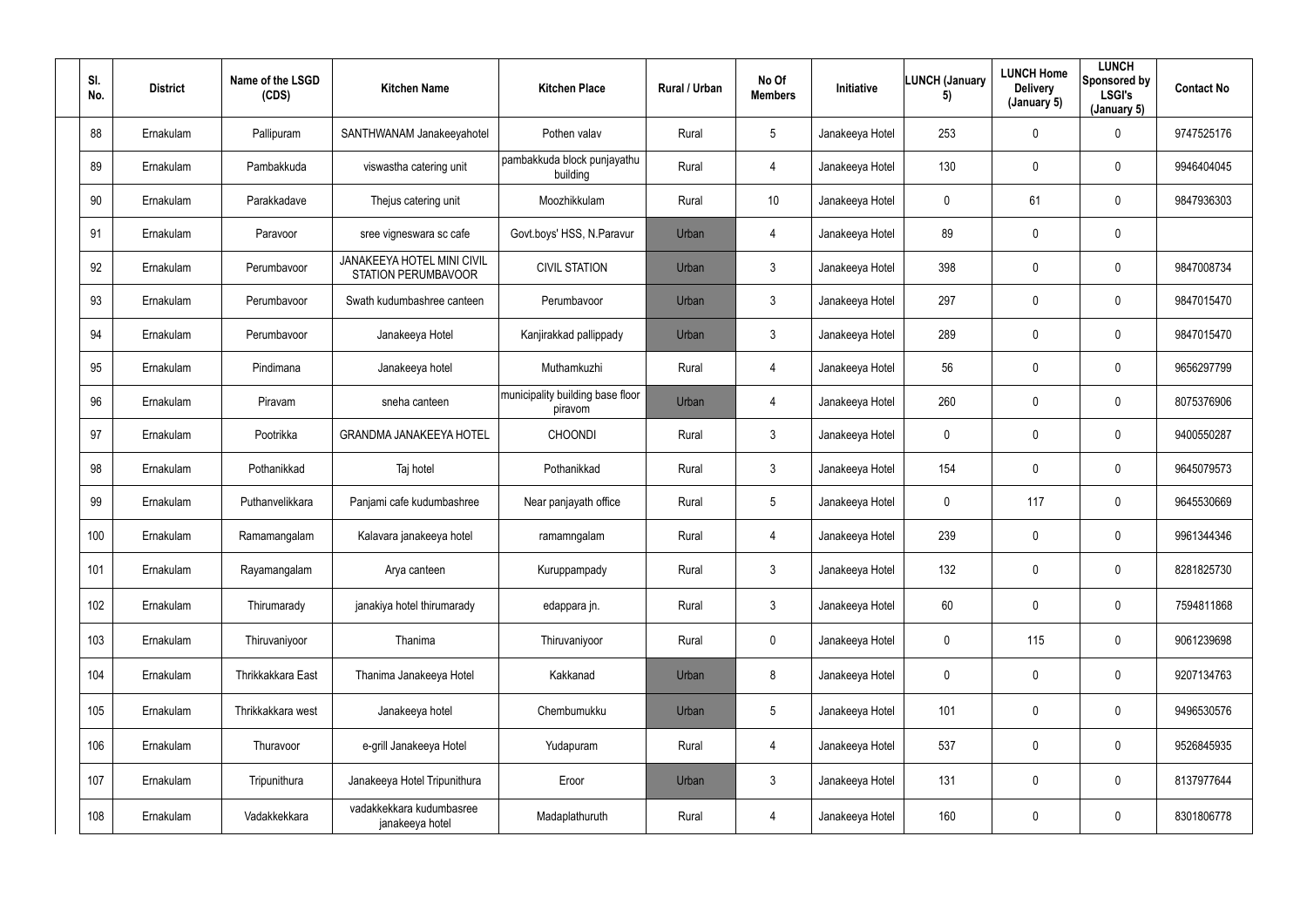|     | SI.<br>No.     | <b>District</b> | Name of the LSGD<br>(CDS) | <b>Kitchen Name</b>          | <b>Kitchen Place</b>                              | Rural / Urban | No Of<br><b>Members</b> | Initiative      | <b>LUNCH (January</b><br>5) | <b>LUNCH Home</b><br><b>Delivery</b><br>(January 5) | <b>LUNCH</b><br>Sponsored by<br><b>LSGI's</b><br>(January 5) | <b>Contact No</b> |
|-----|----------------|-----------------|---------------------------|------------------------------|---------------------------------------------------|---------------|-------------------------|-----------------|-----------------------------|-----------------------------------------------------|--------------------------------------------------------------|-------------------|
|     | 109            | Ernakulam       | Vadavukode<br>Puthancruz  | <b>JANAKEEYA HOTEL</b>       | Puthencruz                                        | Rural         | 3 <sup>1</sup>          | Janakeeya Hotel | $\mathbf 0$                 | 0                                                   | $\pmb{0}$                                                    | $9.19E + 11$      |
|     | 110            | Ernakulam       | Valakom                   | Ruchi                        | Valakom                                           | Rural         | $5\phantom{.0}$         | Janakeeya Hotel | $\mathbf{0}$                | $\mathbf 0$                                         | $\pmb{0}$                                                    | 9074232700        |
|     | 111            | Ernakulam       | Varapuzha                 | <b>DURGA ACTIVITY</b>        | CHETTIBHAGAM                                      | Rural         | 8                       | Janakeeya Hotel | 124                         | 0                                                   | 4                                                            | 9496160074        |
|     | 112            | Ernakulam       | Vazhakulam                | Three Star Hotel             | Marampally                                        | Rural         | $\mathfrak{Z}$          | Janakeeya Hotel | 297                         | 0                                                   | $\mathbf 0$                                                  | 6282644893        |
|     | 113            | Ernakulam       | Vengola                   | Janakeeya Hotel              | Pathipalam                                        | Rural         | 5                       | Janakeeya Hotel | 92                          | $\mathbf 0$                                         | $\mathbf 0$                                                  | 8137887455        |
|     | 114            | Ernakulam       | Vengoor                   | <b>JANAKEEYA HOTEL</b>       | Choorathod                                        | Rural         | 4                       | Janakeeya Hotel | 128                         | 0                                                   | $\mathbf 0$                                                  | 9656904682        |
| 114 |                |                 |                           |                              |                                                   |               | 449                     |                 | 21324                       | 2067                                                | 9                                                            |                   |
|     |                | Idukki          | Adimaly                   | Friends Janakeeya Hotel      | Adimaly                                           | Rural         | 4                       | Janakeeya Hotel | 185                         | 0                                                   | $\mathbf 0$                                                  | 9961635779        |
|     | $\overline{2}$ | Idukki          | Alackode                  | Five Star Canteen            | Elamdesham Block<br>Panchayath Building, Alakode  | Rural         | $5\phantom{.0}$         | Janakeeya Hotel | 65                          | 0                                                   | $\pmb{0}$                                                    | 9961482164        |
|     | -3             | Idukki          | Arakkulam                 | Sabhalyam                    | Moolamattom                                       | Rural         | 4                       | Janakeeya Hotel | 235                         | 0                                                   | $\mathbf 0$                                                  | 8848124921        |
|     |                | Idukki          | Ayyappancovil             | Maria Janakeeya Hotel        | Parappu                                           | Rural         | $\mathfrak{Z}$          | Janakeeya Hotel | 129                         | $\mathbf 0$                                         | $\mathbf 0$                                                  | 9544622096        |
|     | 5              | Idukki          | Bysonvalley               | Famous Janakiya Hotel        | Pottankad                                         | Rural         | 4                       | Janakeeya Hotel | 91                          | $\mathbf 0$                                         | $\mathbf 0$                                                  | 9744566398        |
|     | 6              | Idukki          | Chakkupallam              | Vanithasree Janakeeya Hotel  | Anakkara                                          | Rural         | $\mathfrak{Z}$          | Janakeeya Hotel | 318                         | 0                                                   | $\pmb{0}$                                                    | 8075143547        |
|     |                | Idukki          | Devikulam                 | Kudumbashree Janakeeya Hotel | Echo point                                        | Rural         | $\mathfrak{Z}$          | Janakeeya Hotel | 164                         | $\mathbf 0$                                         | $\overline{0}$                                               | 8281640208        |
|     | 8              | Idukki          | Edavetty                  | Kudumbashree Janakeeya Hotel | Edavetty                                          | Rural         | 3 <sup>1</sup>          | Janakeeya Hotel | $\mathbf 0$                 | $\pmb{0}$                                           | $\overline{0}$                                               | 6238694173        |
|     | 9              | Idukki          | Erattayar                 | Vanitha Janakeeya Hotel      | Erattayar                                         | Rural         | $\overline{4}$          | Janakeeya Hotel | 15                          | $\pmb{0}$                                           | $\overline{0}$                                               | 9188166929        |
|     | 10             | Idukki          | Kamakshi                  | Kripa Catering               | Thankamani                                        | Rural         | 5 <sub>5</sub>          | Janakeeya Hotel | 290                         | 0                                                   | $\overline{0}$                                               | 9544021398        |
|     | 11             | Idukki          | Kanchiyar                 | Swadh Janakeeya Hotel        | Kanchiyar                                         | Rural         | $5\overline{)}$         | Janakeeya Hotel | 135                         | 0                                                   | $\overline{0}$                                               | 8606856496        |
|     | 12             | Idukki          | Kanjikkuzhi               | Samarppanam                  | Kanjikkuzhi                                       | Rural         | 4                       | Janakeeya Hotel | 190                         | $\mathbf 0$                                         | $\overline{2}$                                               | 9447169262        |
|     | 13             | Idukki          | Kanthaloor                | Morningstar Janakeeya Hotel  | Sahayagiri complex, near<br>Kanthalloor Bus stand | Rural         | 4                       | Janakeeya Hotel | $\mathbf 0$                 | 0                                                   | $\overline{0}$                                               | 9447941632        |
|     | 14             | Idukki          | Karimannoor               | Rujiya Catering Unit         | Karimannoor                                       | Rural         | 5 <sub>5</sub>          | Janakeeya Hotel | 63                          | 0                                                   | $\overline{0}$                                               | 9497454952        |
|     | 15             | Idukki          | Karunapuram               | Karuna Hotel                 | Panchayathu complex                               | Rural         | 4                       | Janakeeya Hotel | 262                         | 0                                                   | $\overline{0}$                                               | 9961152820        |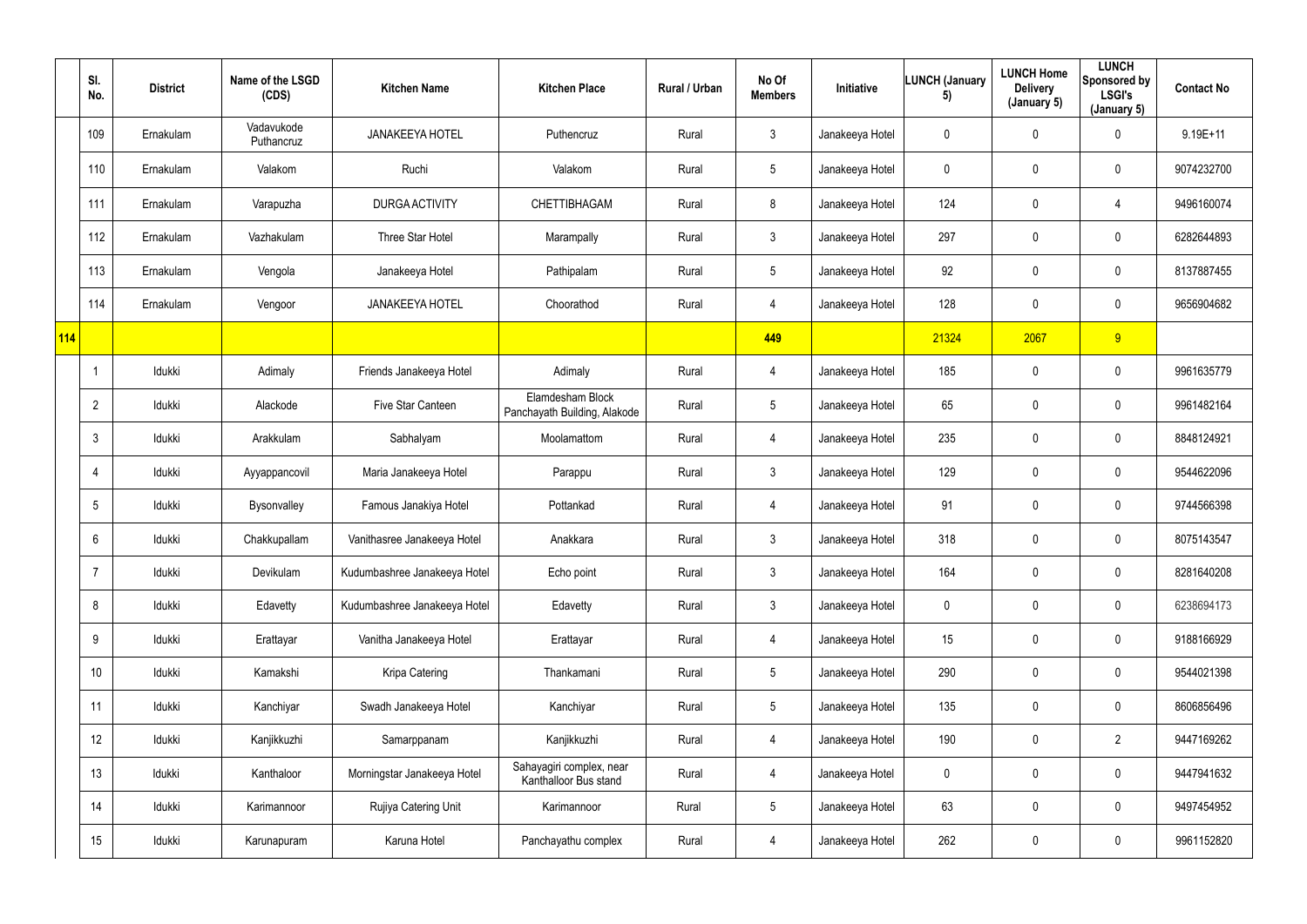|    | SI.<br>No. | <b>District</b> | Name of the LSGD<br>(CDS) | <b>Kitchen Name</b>                   | <b>Kitchen Place</b>          | Rural / Urban | No Of<br><b>Members</b> | <b>Initiative</b> | <b>LUNCH (January</b><br>5) | <b>LUNCH Home</b><br><b>Delivery</b><br>(January 5) | <b>LUNCH</b><br>Sponsored by<br>LSGI's<br>(January 5) | <b>Contact No</b> |
|----|------------|-----------------|---------------------------|---------------------------------------|-------------------------------|---------------|-------------------------|-------------------|-----------------------------|-----------------------------------------------------|-------------------------------------------------------|-------------------|
|    | 16         | Idukki          | Kattappana                | Karunya Janakeeya Hotel               | Kattappana                    | Urban         | $5\phantom{.0}$         | Janakeeya Hotel   | 270                         | 0                                                   | $\mathbf 0$                                           | 9497684477        |
|    | 17         | Idukki          | Kodikkulam                | Kulirma Janakiya Hotel                | Kodikkulam                    | Rural         | 6                       | Janakeeya Hotel   | 36                          | 0                                                   | $\mathbf 0$                                           | 9605111852        |
|    | 18         | Idukki          | Kokkayar                  | Sevana Janakeeya hotel                | 35th Mile                     | Rural         | $3\phantom{.0}$         | Janakeeya Hotel   | 23                          | 0                                                   | $\mathbf 0$                                           | 9562067674        |
|    | 19         | Idukki          | Konnathadi                | Friends Janakeeya Hotel               | Panickankudi                  | Rural         | $6\overline{6}$         | Janakeeya Hotel   | 58                          | 0                                                   | $\mathbf 0$                                           | 9544048878        |
|    | 20         | Idukki          | Konnathadi                | Janapriya Janakeeya Hotel             | Konnathadi                    | Rural         | $3\phantom{.0}$         | Janakeeya Hotel   | 155                         | 0                                                   | $\mathbf 0$                                           | 9895147074        |
|    | 21         | Idukki          | Kudayathoor               | Kudumbashree Janakeeya Hotel          | Kanjar                        | Rural         | $\mathbf{3}$            | Janakeeya Hotel   | 105                         | 0                                                   | $\mathbf 0$                                           | 9526762560        |
|    | 22         | Idukki          | Kumaramangalam            | Kumaramangalam Janakeeya<br>Hotel     | Kumaramangalam                | Rural         | 4                       | Janakeeya Hotel   | 130                         | 0                                                   | $\mathbf 0$                                           | 9745633509        |
|    | 23         | Idukki          | Kumili                    | Ruchi Hotel                           | Kumili                        | Rural         | 4                       | Janakeeya Hotel   | 217                         | 0                                                   | $\mathbf 0$                                           | 9447980637        |
|    | 24         | Idukki          | Manakkadu                 | Vanitha Hotel                         | Chittoor                      | Rural         | $3\phantom{.0}$         | Janakeeya Hotel   | 56                          | 0                                                   | $\mathbf 0$                                           | 8330097933        |
|    | 25         | Idukki          | Mankulam                  | Jeevanam Catering Janakeeya<br>Hotel  | Panchayathu Building          | Rural         | 4                       | Janakeeya Hotel   | 69                          | 0                                                   | $\mathbf 0$                                           | 9495060505        |
| 51 | 26         | Idukki          | Mankulam                  | Happy Janakéeya Hotel                 | Aanakkulam                    | Rural         | $\mathbf{3}$            | Janakeeya Hotel   | 96                          | 0                                                   | $\mathbf 0$                                           | 9496251027        |
|    | 27         | Idukki          | Marayoor                  | Malabar food court Janakeeya<br>Hotel | Marayoor Near IDCB bank       | Rural         | 4                       | Janakeeya Hotel   | 153                         | 0                                                   | $\mathbf 0$                                           | 9446925610        |
|    | 28         | Idukki          | Mariyapuram               | Anaswara Hotel & Catering             | Idukki                        | Rural         | 4                       | Janakeeya Hotel   | 200                         | 0                                                   | $\overline{2}$                                        | 9526329438        |
|    | 29         | Idukki          | Munnar                    | Annapoorna catering                   | Lorry stand, old munnar       | Rural         | $5\phantom{.0}$         | Janakeeya Hotel   | $\mathbf 0$                 | $\mathbf 0$                                         | $\mathbf 0$                                           | 8281009478        |
|    | 30         | Idukki          | Muttom                    | Nila Janakeeya Hotel                  | Muttom                        | Rural         | $\mathfrak{Z}$          | Janakeeya hotel   | 265                         | $\pmb{0}$                                           | $\overline{0}$                                        | 9961104818        |
|    | 31         | Idukki          | Nedumkandam               | Annus catering                        | Nedumkandam<br>Kizhakkekavala | Rural         | $\overline{4}$          | Janakeeya Hotel   | 180                         | $\pmb{0}$                                           | $\mathbf 0$                                           | 9747458576        |
|    | 32         | Idukki          | Pallivasal                | <b>Blessing Janakeeya Hotel</b>       | Pallivasal                    | Rural         | $\overline{4}$          | Janakeeya Hotel   | 78                          | $\mathbf 0$                                         | $\mathbf 0$                                           | 9947981574        |
|    | 33         | Idukki          | Pampadumpara              | Thripthy Janakeeya Hotel              | Pampadumpara                  | Rural         | 3 <sup>1</sup>          | Janakeeya Hotel   | 163                         | 0                                                   | $\mathbf 0$                                           | 9207150558        |
|    | 34         | Idukki          | Peermedu                  | Thripthy Janakeeya Hotel              | Peermedu                      | Rural         | 3 <sup>1</sup>          | Janakeeya Hotel   | 116                         | $\mathbf 0$                                         | $\overline{0}$                                        | 9633311267        |
|    | 35         | Idukki          | Peruvanthanam             | Janakeeya Hotel                       | Peruvanthanam                 | Rural         | 5 <sub>5</sub>          | Janakeeya Hotel   | 48                          | $\pmb{0}$                                           | $\mathbf 0$                                           | 9562274720        |
|    | 36         | Idukki          | Purappuzha                | Ammas Janakeeya Hotel                 | Purappuzha                    | Rural         | $\mathfrak{Z}$          | Janakeeya Hotel   | 40                          | 0                                                   | $\mathbf 0$                                           | 9744954032        |
|    | 37         | Idukki          | Rajakkadu                 | Janakeeya Hotel                       | Rajakkadu Town                | Rural         | 3 <sup>1</sup>          | Janakeeya Hotel   | 448                         | 0                                                   | $\overline{0}$                                        | 9446766999        |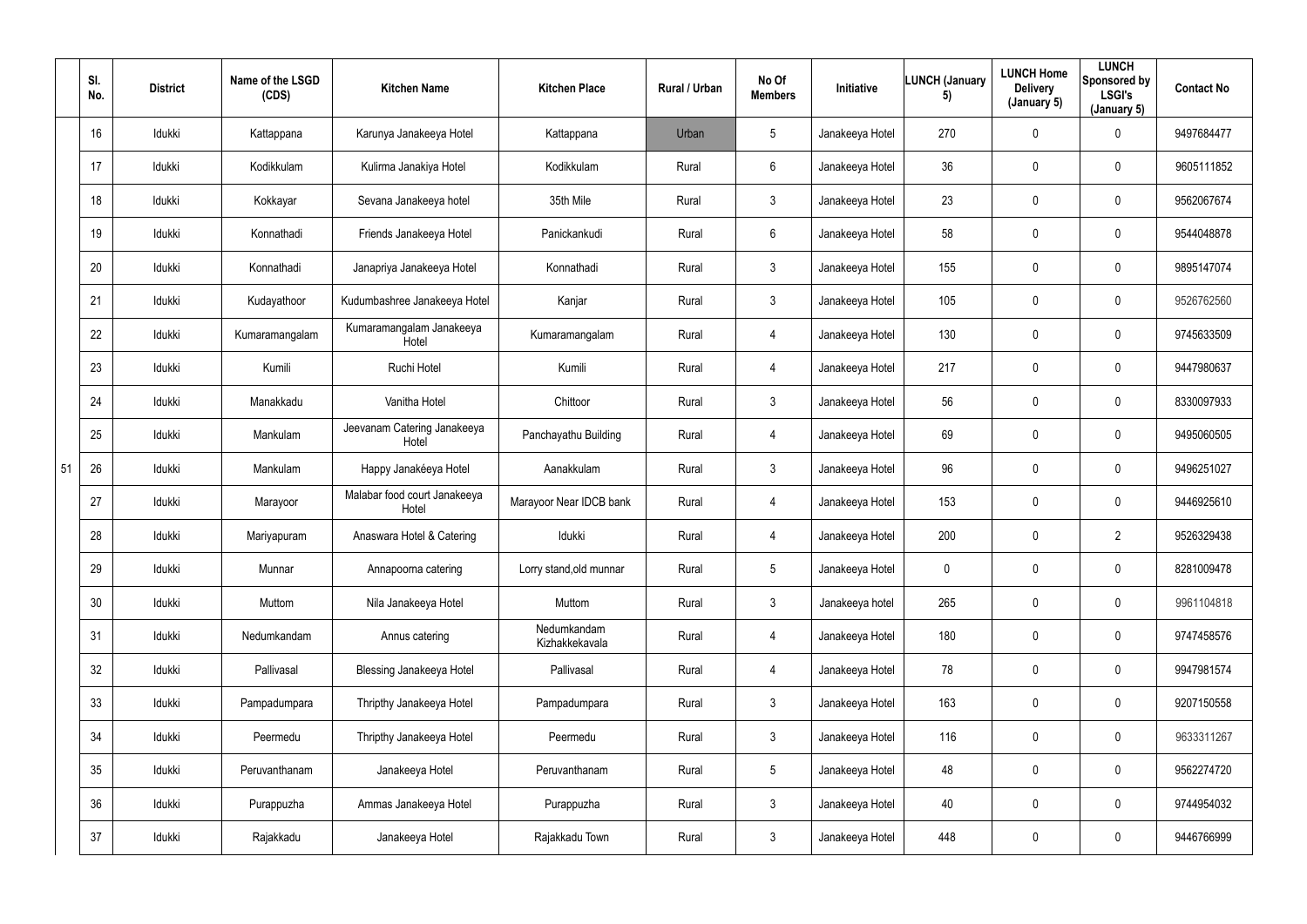|    | SI.<br>No.     | <b>District</b> | Name of the LSGD<br>(CDS) | <b>Kitchen Name</b>                       | <b>Kitchen Place</b>                      | Rural / Urban | No Of<br><b>Members</b> | <b>Initiative</b> | <b>LUNCH (January</b><br>5) | <b>LUNCH Home</b><br><b>Delivery</b><br>(January 5) | <b>LUNCH</b><br>Sponsored by<br><b>LSGI's</b><br>(January 5) | <b>Contact No</b> |
|----|----------------|-----------------|---------------------------|-------------------------------------------|-------------------------------------------|---------------|-------------------------|-------------------|-----------------------------|-----------------------------------------------------|--------------------------------------------------------------|-------------------|
|    | 38             | Idukki          | Rajakumari                | Aiswarya Vanitha Restaurent               | Rajakumari South                          | Rural         | 4                       | Janakeeya Hotel   | 310                         | $\mathbf 0$                                         | $\mathbf 0$                                                  | 9526570410        |
|    | 39             | Idukki          | Santhanpara               | Janakeeya Hotel                           | Santhanpara                               | Rural         | 4                       | Janakeeya Hotel   | 170                         | $\overline{0}$                                      | $\mathbf 0$                                                  | 9526174553        |
|    | 40             | Idukki          | Senapathy                 | Ammoose Hotel                             | Mangathotty                               | Rural         | $\mathbf{3}$            | Janakeeya Hotel   | $\mathbf 0$                 | $\mathbf 0$                                         | $\overline{0}$                                               | 9539396626        |
|    | 41             | Idukki          | Udumbannoor               | Kudumbashree Janakeeya Hotel              | Udumbannor                                | Rural         | 3                       | Janakeeya Hotel   | 315                         | $\mathbf 0$                                         | $\pmb{0}$                                                    | 9633678438        |
|    | 42             | Idukki          | Upputhara                 | Samarppitha Janakeeya hotel               | Upputhara                                 | Rural         | 5                       | Janakeeya Hotel   | 118                         | $\mathbf 0$                                         | $\mathbf 0$                                                  | 9526590710        |
|    | 43             | Idukki          | Vandanmedu                | Dharshana Janakeeya Hotel                 | Vandanmedu                                | Rural         | 4                       | Janakeeya Hotel   | 235                         | $\mathbf 0$                                         | $\pmb{0}$                                                    | 9744038737        |
|    | 44             | Idukki          | Vandiperiyar              | Vandiperiyar Janakeeya Hotel              | Vandiperiyar                              | Rural         | $5\phantom{.0}$         | Janakeeya Hotel   | 143                         | $\mathbf 0$                                         | $\overline{0}$                                               | 8086863254        |
|    | 45             | Idukki          | Vannappuram               | Souhrudham Janakeeya Hotel                | Vannappuram                               | Rural         | 5                       | Janakeeya Hotel   | 94                          | $\mathbf 0$                                         | $\mathbf 0$                                                  | 8113054492        |
|    | 46             | Idukki          | Vathikudy                 | Karthika                                  | Thopramkudi                               | Rural         | 4                       | Janakeeya Hotel   | $\mathbf 0$                 | $\mathbf 0$                                         | $\pmb{0}$                                                    | 9947636989        |
|    | 47             | Idukki          | Vathikudy                 | Mahima                                    | Murickassery                              | Rural         | 3                       | Janakeeya Hotel   | 196                         | $\mathbf 0$                                         | $\pmb{0}$                                                    | 8289945652        |
|    | 48             | Idukki          | Vattavada                 | Vattavada Kudumbashree<br>Janakeeya Hotel | Keekkara, Kovilur                         | Rural         | 4                       | Janakeeya Hotel   | 149                         | $\overline{0}$                                      | $\pmb{0}$                                                    | 9497790469        |
|    | 49             | Idukki          | Vazhathoppu               | Grahalakshmi Hotel & Catering             | Cheruthoni                                | Rural         | 4                       | Janakeeya Hotel   | 181                         | $\mathbf 0$                                         | 1                                                            | 9496178884        |
|    | 50             | Idukki          | Vellathooval              | Flowers Janakeeya Hotel                   | Vellathooval                              | Rural         | 4                       | Janakeeya Hotel   | 69                          | $\mathbf 0$                                         | $\pmb{0}$                                                    | 9961419892        |
|    | 51             | Idukki          | Velliyamattam             | Padhayam Kudumbashree<br>Janakeeya Hotel  | Velliyamattam                             | Rural         | 4                       | Janakeeya Hotel   | 60                          | $\mathbf 0$                                         | $\overline{0}$                                               | 7902854627        |
| 51 |                |                 |                           |                                           |                                           |               | 201                     |                   | 7088                        | $\overline{\mathbf{0}}$                             | 5 <sub>o</sub>                                               |                   |
|    | -1             | Kannur          | Maloor                    | Maloor Janakeeya Hotel                    | Thrikandaripoyil, PO-<br>Thrikandaripoyil | Rural         | $\mathbf{3}$            | Janakeeya Hotel   | 160                         | $\mathbf 0$                                         | $\overline{0}$                                               | 9656132294        |
|    | $\overline{2}$ | Kannur          | Kolachery                 | Janakeeya Hotel                           | Kolachery Paramba, PO-<br>Kolacheri       | Rural         | $5\phantom{.0}$         | Janakeeya Hotel   | 200                         | $\mathbf 0$                                         | $\mathbf{3}$                                                 | 9895324699        |
|    | 3              | Kannur          | Pinarayi                  | Janakeeya hotel, Pinarayi                 | Pinarayi                                  | Rural         | $6\phantom{.0}$         | Janakeeya Hotel   | 243                         | $\mathbf 0$                                         | $\overline{0}$                                               | 9447215211        |
|    | $\overline{4}$ | Kannur          | Muzhakunnu                | Thripthy Janakeeya Hotel                  | Kakkayangad, Muzhakkunnu                  | Rural         | $5\phantom{.0}$         | Janakeeya Hotel   | 300                         | $\mathbf 0$                                         | $\overline{2}$                                               | 9526047538        |
|    | 5              | Kannur          | Chapparappadavu           | Kudumbasree janakeeya hotel               | Near village office,<br>Chapparappadav    | Rural         | 3 <sup>1</sup>          | Janakeeya Hotel   | 205                         | $\pmb{0}$                                           | $\overline{0}$                                               | 9605413324        |
|    | 6              | Kannur          | Iritty                    | Roopasree Kudumbashree hotel              | Koolichembra                              | Urban         | 8                       | Janakeeya Hotel   | 446                         | $\mathbf 0$                                         | $\overline{0}$                                               | 8589921533        |
|    |                | Kannur          | Dharmadam                 | Dharmadam Janakeeya hotel                 | Near Andalloor kav,<br>Dharmadam          | Rural         | $3\phantom{.0}$         | Janakeeya Hotel   | 121                         | $\pmb{0}$                                           | $\pmb{0}$                                                    | 9526975778        |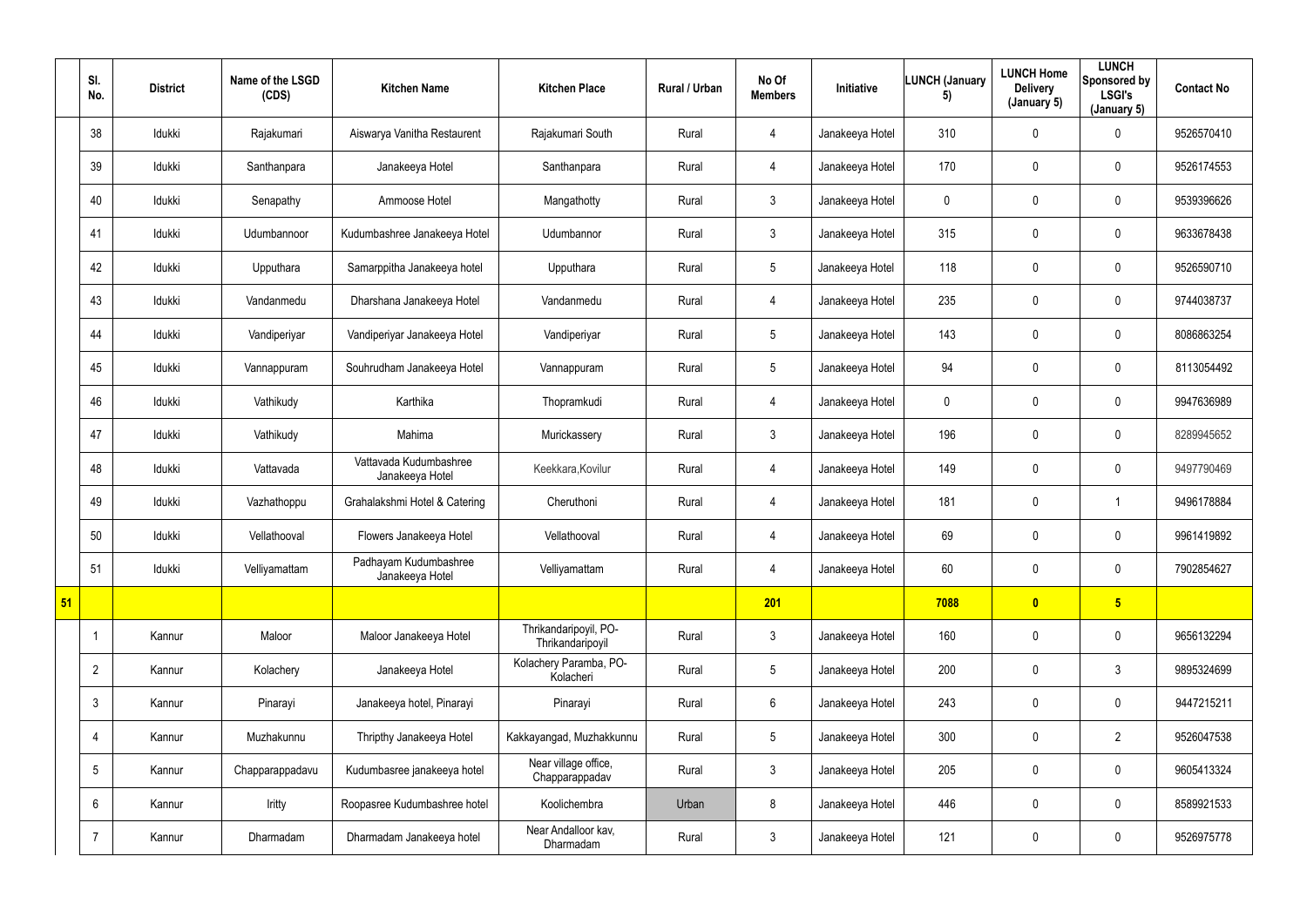| SI.<br>No.      | <b>District</b> | Name of the LSGD<br>(CDS)   | <b>Kitchen Name</b>                                | <b>Kitchen Place</b>                           | Rural / Urban | No Of<br><b>Members</b> | Initiative      | <b>LUNCH (January</b><br>5) | <b>LUNCH Home</b><br><b>Delivery</b><br>(January 5) | <b>LUNCH</b><br>Sponsored by<br><b>LSGI's</b><br>(January 5) | <b>Contact No</b> |
|-----------------|-----------------|-----------------------------|----------------------------------------------------|------------------------------------------------|---------------|-------------------------|-----------------|-----------------------------|-----------------------------------------------------|--------------------------------------------------------------|-------------------|
| 8               | Kannur          | Peralassery                 | Janakeeya Hotel                                    | Peralassery Town, PO -<br>Mundallur            | Rural         | 9                       | Janakeeya Hotel | 383                         | 0                                                   | $\mathbf 0$                                                  | 70256213909       |
| 9               | Kannur          | Kadannappalli<br>Panappuzha | Kudumbasree janakeeya hotel                        | Chanthappura                                   | Rural         | 4                       | Janakeeya Hotel | 144                         | 0                                                   | $\mathbf 0$                                                  | 9961089935        |
| 10 <sup>°</sup> | Kannur          | Anthur                      | Janakeeya hotel                                    | Dharmasala                                     | Urban         | $5\overline{)}$         | Janakeeya Hotel | 210                         | 0                                                   | $\mathbf 0$                                                  | 9544138650        |
| 11              | Kannur          | Cheruthazham                | Janakeeya Hotel (Thripthi<br>Kudumbashree Canteen) | Pilathara                                      | Rural         | $\mathfrak{Z}$          | Janakeeya Hotel | 242                         | 0                                                   | $\mathbf 0$                                                  | 9947540361        |
| 12              | Kannur          | Peravoor                    | Kudumbashree Janakeeya Hotel                       | Peravoor Bus stand, Peravoor<br>P <sub>O</sub> | Rural         | $\mathbf{3}$            | Janakeeya Hotel | 226                         | 0                                                   | $\mathbf 0$                                                  | 9947567857        |
| 13              | Kannur          | Kalliassery                 | Janakeeya Hotel                                    | Irinav Road, Payyattam, PO-<br>Irinav          | Rural         | 4                       | Janakeeya Hotel | 291                         | 0                                                   | $\mathbf 0$                                                  | 8848330570        |
| 14              | Kannur          | Panniyannur                 | Janakeeya Hotel                                    | Panoor Block office compound                   | Rural         | 6                       | Janakeeya Hotel | 256                         | 0                                                   | $\mathbf 0$                                                  | 9447449875        |
| 15              | Kannur          | Kannapuram                  | Janakeeya Hotel                                    | Chynaclay road, Kannapuram                     | Rural         | 5 <sup>5</sup>          | Janakeeya Hotel | 198                         | 0                                                   | $\overline{2}$                                               | 8089127045        |
| 16              | Kannur          | Sreekandapuram              | Janakeeya Hotel                                    | Sreekandapuram, near bus<br>stand              | Urban         | 5 <sup>5</sup>          | Janakeeya Hotel | 427                         | 0                                                   | $\overline{0}$                                               | 7591948757        |
| 17              | Kannur          | Thalasseri                  | Janakeeya Hotel                                    | New bus stand, Thalasseri                      | Urban         | 6                       | Janakeeya Hotel | 797                         | 0                                                   | $\overline{0}$                                               | 9446263864        |
| 18              | Kannur          | Chokli                      | Janakeeya Hotel                                    | Olavilam, Chokli                               | Rural         | 5 <sub>5</sub>          | Janakeeya Hotel | 100                         | 0                                                   | $\mathbf 0$                                                  | 9846892821        |
| 19              | Kannur          | Udayagiri                   | Janakeeya Hotel                                    | Karthikapuram                                  | Rural         | 4                       | Janakeeya Hotel | 321                         | $\mathbf 0$                                         | $\mathbf 0$                                                  | 9562375342        |
| 20              | Kannur          | Karivellur Peralam          | Janakeeya Hotel                                    | Panchayah building,<br>Onakkunnu               | Rural         | 4                       | Janakeeya Hotel | 204                         | 0                                                   | $\overline{0}$                                               | 7025519714        |
| 21              | Kannur          | Muzhappilangad              | Janakeeya Hotel                                    | Near FCI godown,<br>Muzhappilangad             | Rural         | $5\overline{)}$         | Janakeeya Hotel | 322                         | 0                                                   | $\mathbf 0$                                                  | 7306005267        |
| 22              | Kannur          | Narath                      | Janakeeya Hotel                                    | Janakeeya Hotel, Kambil,<br>Narath             | Rural         | $\overline{7}$          | Janakeeya Hotel | 201                         | 0                                                   | $\overline{2}$                                               | 9747441162        |
| 23              | Kannur          | Payyannur                   | Janakeeya Hotel                                    | Municipality compoud,<br>Payyannur             | Urban         | 3 <sup>1</sup>          | Janakeeya Hotel | 300                         | 0                                                   | $\mathbf 0$                                                  | 9526620805        |
| 24              | Kannur          | Kangol Alappadamba          | Janakeeya Hotel                                    | Mathil, Near Kangol<br>Alappadamba Panchayath  | Rural         | $\overline{4}$          | Janakeeya Hotel | 136                         | 0                                                   | $\mathbf 0$                                                  | 9495296142        |
| 25              | Kannur          | Naduvil                     | Janakeeya Hotel                                    | Panchayath compound,<br>Naduvil town           | Rural         | $\overline{4}$          | Janakeeya Hotel | 165                         | 0                                                   | $\mathbf 0$                                                  | 7902902490        |
| 26              | Kannur          | Koothuparamba               | Janakeeya Hotel                                    | Manghad Vayal, Near HSS<br>Koothuparamba, PO-  | Urban         | 8                       | Janakeeya Hotel | 443                         | 0                                                   | $\mathbf 0$                                                  | 9645608253        |
| 27              | Kannur          | Kuttiatoor                  | Janakeeya Hotel                                    | Near Panchayath office,<br>Chattukappara       | Rural         | 5 <sub>5</sub>          | Janakeeya Hotel | 66                          | 0                                                   | $\mathbf 0$                                                  | 9544644195        |
| 28              | Kannur          | Kathirur                    | Janakeeya Hotel                                    | Panchayath office building,<br>Kathirur        | Rural         | $5\overline{)}$         | Janakeeya Hotel | 258                         | 0                                                   |                                                              | 8129404833        |
| 29              | Kannur          | Panoor                      | Janakeeya Hotel                                    | Elangode, Panoor                               | Urban         | $5\overline{)}$         | Janakeeya Hotel | 137                         | 0                                                   | $\overline{0}$                                               | 9605852157        |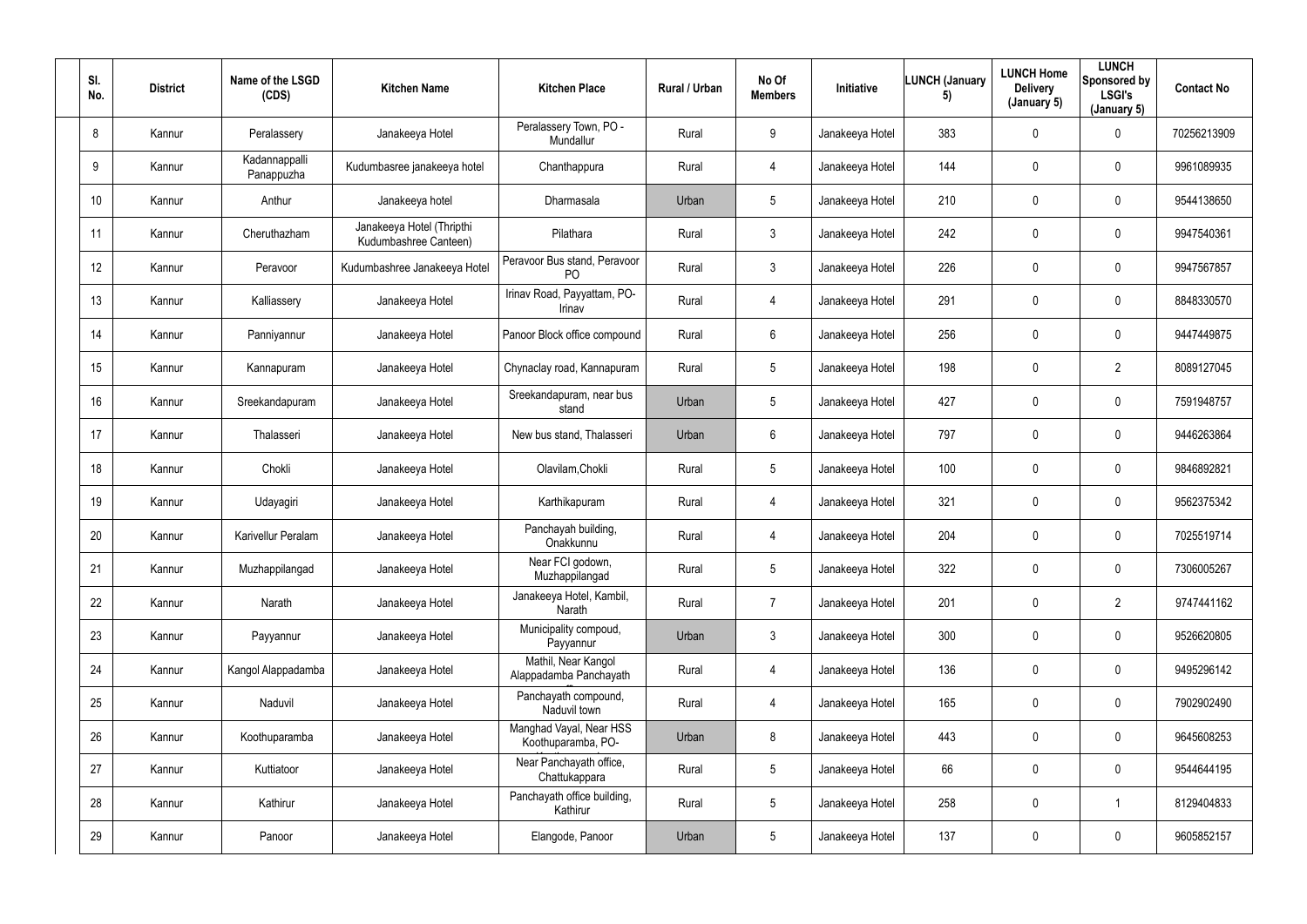|    | SI.<br>No. | <b>District</b> | Name of the LSGD<br>(CDS) | <b>Kitchen Name</b> | <b>Kitchen Place</b>                                           | Rural / Urban | No Of<br><b>Members</b> | Initiative      | <b>LUNCH (January</b><br>5) | <b>LUNCH Home</b><br><b>Delivery</b><br>(January 5) | <b>LUNCH</b><br>Sponsored by<br><b>LSGI's</b><br>(January 5) | <b>Contact No</b> |
|----|------------|-----------------|---------------------------|---------------------|----------------------------------------------------------------|---------------|-------------------------|-----------------|-----------------------------|-----------------------------------------------------|--------------------------------------------------------------|-------------------|
|    | 30         | Kannur          | Chirakkal                 | Janakeeya Hotel     | Chirakkal weavers,<br>Puthiyatheru                             | Rural         | $5\overline{)}$         | Janakeeya Hotel | 279                         | $\mathbf 0$                                         | $\mathbf 0$                                                  | 9895854873        |
|    | 31         | Kannur          | Eranjoli                  | Janakeeya Hotel     | Near Thalassery RTO office,<br>Chungam                         | Rural         | $5\overline{)}$         | Janakeeya Hotel | 266                         | 0                                                   | $\mathbf 0$                                                  | 9656368808        |
|    | 32         | Kannur          | Payam                     | Janakeeya Hotel     | Near Panchayath office,<br>Madathil                            | Rural         | 4                       | Janakeeya Hotel | 192                         | 0                                                   | $\overline{0}$                                               | 9496554678        |
|    | 33         | Kannur          | Eramam Kuttoor            | Janakeeya Hotel     | Mathamangalam, Near CDS<br>office                              | Rural         | 4                       | Janakeeya Hotel | 137                         | 0                                                   | $\mathbf 0$                                                  | 9562473576        |
|    | 34         | Kannur          | Ramanthally               | Janakeeya hotel     | Ramanthally                                                    | Rural         | 4                       | Janakeeya Hotel | 216                         | 0                                                   | $\overline{0}$                                               | 9496705429        |
|    | 35         | Kannur          | Thripangottur             | Janakeeya Hotel     | Kallikkandy, Thripangottur                                     | Rural         | 3                       | Janakeeya Hotel | 253                         | $\mathbf 0$                                         | $\overline{0}$                                               | 9495191659        |
|    | 36         | Kannur          | Madayi                    | Janakeeya Hotel     | Eripuram, Near Vrindhavan<br>Residency, PO Pazhayangadi        | Rural         | $\mathfrak{Z}$          | Janakeeya Hotel | 165                         | 0                                                   | $\pmb{0}$                                                    | 7561006271        |
|    | 37         | Kannur          | Kelakam                   | Janakeeya Hotel     | Kelakam PO                                                     | Rural         | 3 <sup>1</sup>          | Janakeeya Hotel | 129                         | 0                                                   | $\overline{0}$                                               | 8113866296        |
|    | 38         | Kannur          | Kurumathoor               | Janakeeya Hotel     | Near GVHSS, Kurumathoor                                        | Rural         | 3 <sup>1</sup>          | Janakeeya Hotel | 124                         | 0                                                   | $\overline{0}$                                               | 9633816470        |
|    | 39         | Kannur          | Peringome Vayakkara       | Janakeeya Hotel     | Peringome, Near Police station                                 | Rural         | 5 <sub>5</sub>          | Janakeeya Hotel | 125                         | 0                                                   | $\mathbf 0$                                                  | 9961413726        |
|    | 40         | Kannur          | Munderi                   | Janakeeya Hotel     | Kanjirode Karakkadu, Munderi                                   | Rural         | 4                       | Janakeeya Hotel | 307                         | 0                                                   | $\overline{0}$                                               | 8547609196        |
|    | 41         | Kannur          | Anjarakandy               | Janakeeya Hotel     | Panayatham Paramba,<br>Anjarankandy                            | Rural         | 4                       | Janakeeya Hotel | 180                         | 0                                                   | $\mathbf 0$                                                  | 9496900755        |
| 89 | 42         | Kannur          | Ayyankkunnu               | Janakeeya Hotel     | Ayyankunnu Panchayth<br>Anghadikkadavu                         | Rural         |                         | Janakeeya Hotel | 202                         | $\mathbf 0$                                         | $\boldsymbol{0}$                                             | 9946734976        |
|    | 43         | Kannur          | Padiyoor                  | Janakeeya Hotel     | Padiyoor PO                                                    | Rural         | 4                       | Janakeeya Hotel | 60                          | 0                                                   | $\overline{0}$                                               | 9539028498        |
|    | 44         | Kannur          | Ezhome                    | Janakeeya Hotel     | Pazhayangadi bus stand,<br>Ezhom                               | Rural         | $5\phantom{.0}$         | Janakeeya Hotel | 270                         | 0                                                   | $\overline{0}$                                               | 8086910862        |
|    | 45         | Kannur          | Koodali                   | Janakeeya Hotel     | Near Koodali Panchayath<br>Office, Kololam, PO -<br>Edavannoor | Rural         | 4                       | Janakeeya Hotel | 162                         | 0                                                   | $\overline{0}$                                               | 9526524230        |
|    | 46         | Kannur          | Pappinisseri              | Janakeeya Hotel     | Near EMS Smaraka Govt.<br>Higher secondary school,             | Rural         | 4                       | Janakeeya Hotel | 186                         | $\pmb{0}$                                           | $\overline{0}$                                               | 9605727307        |
|    | 47         | Kannur          | Mattannur                 | Janakeeya Hotel     | Near Municipality office,<br>Mattannur                         | Urban         | $5\phantom{.0}$         | Janakeeya Hotel | 240                         | 0                                                   | $\overline{0}$                                               | 7510706897        |
|    | 48         | Kannur          | Chenghalayi               | Janakeeya Hotel     | Valakai, Chenghalayi                                           | Rural         | 3 <sup>1</sup>          | Janakeeya Hotel | 174                         | 0                                                   | $\overline{0}$                                               | 8547696233        |
|    | 49         | Kannur          | Pattiam                   | Janakeeya Hotel     | Cheruvancheri PO,<br>Cheruvancheri                             | Rural         | $\overline{4}$          | Janakeeya Hotel | 278                         | 0                                                   | $\overline{0}$                                               | 7025025275        |
|    | 50         | Kannur          | Thaliparamba              | Janakeeya Hotel     | Municipality compoud,<br>Thaliparamba                          | Urban         | 4                       | Janakeeya Hotel | 180                         | $\pmb{0}$                                           | $\boldsymbol{0}$                                             | 8547849019        |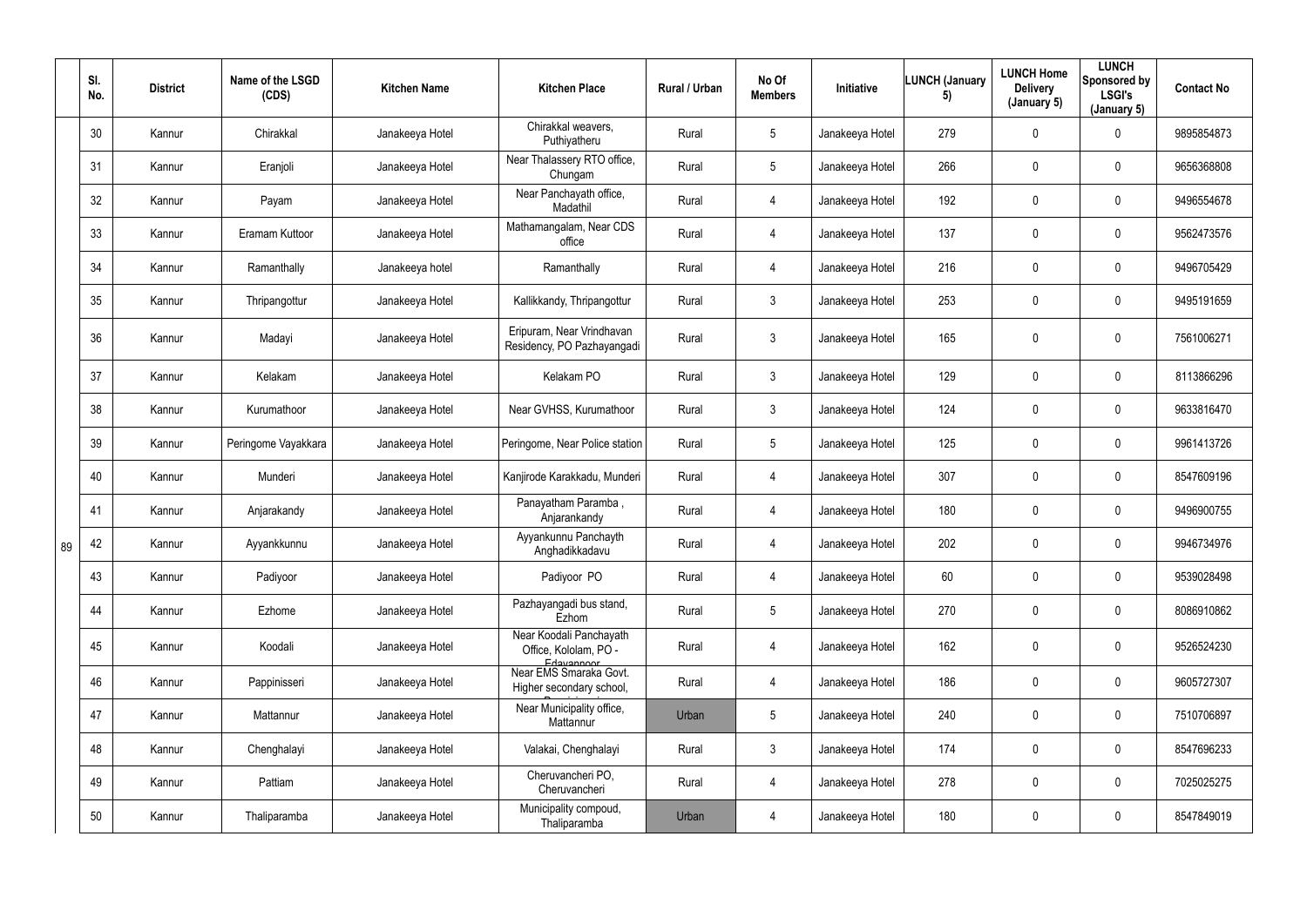| SI.<br>No. | <b>District</b> | Name of the LSGD<br>(CDS) | <b>Kitchen Name</b>                          | <b>Kitchen Place</b>                                    | Rural / Urban | No Of<br><b>Members</b> | Initiative      | <b>LUNCH (January</b><br>5) | <b>LUNCH Home</b><br><b>Delivery</b><br>(January 5) | <b>LUNCH</b><br>Sponsored by<br><b>LSGI's</b><br>(January 5) | <b>Contact No</b> |
|------------|-----------------|---------------------------|----------------------------------------------|---------------------------------------------------------|---------------|-------------------------|-----------------|-----------------------------|-----------------------------------------------------|--------------------------------------------------------------|-------------------|
| 51         | Kannur          | Payyavoor                 | Janakeeya Hotel                              | Payyavoor - PO, Payyavoor                               | Rural         | 5                       | Janakeeya Hotel | 305                         | 0                                                   | $\mathbf 0$                                                  | 9495311608        |
| 52         | Kannur          | Kottiyoor                 | Janakeeya Hotel                              | Neendunokki, Kottiyoor - PO                             | Rural         | 5                       | Janakeeya Hotel | 125                         | 0                                                   | $\mathbf 0$                                                  | 6282565854        |
| 53         | Kannur          | Kunnothparamba            | Janakeeya Hotel                              | Kunnothparamba PO,<br>Kunnothparamba                    | Rural         | $3\phantom{.0}$         | Janakeeya Hotel | 255                         | 0                                                   | $\mathbf 0$                                                  | 8156840487        |
| 54         | Kannur          | Pariyaram                 | Janakeeya Hotel                              | Near Panchayath Office,<br>Chithappile poyil, Pariyaram | Rural         | 4                       | Janakeeya Hotel | 143                         | 0                                                   | $\mathbf 0$                                                  | 9744385083        |
| 55         | Kannur          | Kunjimangalam             | Janakeeya Hotel                              | Old Post office building,<br>Andamkovil, Kunjimangalam  | Rural         | 4                       | Janakeeya Hotel | 161                         | 0                                                   | $\mathbf 0$                                                  | 9526981326        |
| 56         | Kannur          | Thillenkeri               | Janakeeya Hotel                              | Thekkam poyil, Near Uliyil<br>Town                      | Rural         | $\mathfrak{Z}$          | Janakeeya Hotel | 291                         | 0                                                   | $\mathbf 0$                                                  | 9745059451        |
| 57         | Kannur          | Chittariparamba           | Janakeeya Hotel                              | Poovathinkeezhil, PO-<br>Chittariparamba                | Rural         | 6                       | Janakeeya Hotel | 185                         | 0                                                   | $\overline{0}$                                               | 8943506825        |
| 58         | Kannur          | Mayyil                    | Janakeeya Hotel                              | Near Mayyil Panchayath office,<br>Mayyil                | Rural         | 4                       | Janakeeya Hotel | 167                         | 0                                                   | $\mathbf 0$                                                  | 9526072638        |
| 59         | Kannur          | Cherukunnu                | Janakeeya Hotel                              | Pallichal, PO - Cherukunnu,<br>Pin-670301               | Rural         | 4                       | Janakeeya Hotel | 144                         | 0                                                   | $\overline{2}$                                               | 8547361298        |
| 60         | Kannur          | Aaralam                   | Janakeeya Hotel                              | Athikkal, PO - Keezhpally                               | Rural         | 5                       | Janakeeya Hotel | 288                         | 0                                                   | $\mathbf 0$                                                  | 9961285762        |
| 61         | Kannur          | Alakkode                  | Janakeeya Hotel                              | Therthally, Therthally PO,<br>Alakkode                  | Rural         | 5                       | Janakeeya Hotel | 219                         | 0                                                   | $\mathbf 0$                                                  | 8547045070        |
| 62         | Kannur          | Malappattam               | Janakeeya Hotel                              | Near Malappattam<br>panchayath, Malappattam             | Rural         | $\mathbf{3}$            | Janakeeya Hotel | 164                         | 0                                                   | $\mathbf 0$                                                  | 9400571842        |
| 63         | Kannur          | Kanichar                  | Janakeeya Hotel                              | Kanichar PO, Kanichar                                   | Rural         | 3                       | Janakeeya Hotel | 208                         | 0                                                   | $\pmb{0}$                                                    | 9526167667        |
| 64         | Kannur          | Mokeri                    | Kudumbashree Janakeeya Hotel,<br>Mokeri      | Vallangad, Mokeri                                       | Rural         | $5\phantom{.0}$         | Janakeeya Hotel | 249                         | $\mathbf 0$                                         | $\mathbf 0$                                                  | 9947037223        |
| 65         | Kannur          | Anjarakandy 2             | Kudumbashree Janakeeya Hotel,<br>Anjarakandy | Kavinmoola, Anjarakandy                                 | Rural         | 5                       | Janakeeya Hotel | 265                         | 0                                                   | $\overline{0}$                                               | 9446657510        |
| 66         | Kannur          | Newmahi                   | Kudumbashree Janakeeya Hotel                 | Newmahi bridge, Newmahi                                 | Rural         | 3 <sup>1</sup>          | Janakeeya Hotel | 200\$                       | 0\$                                                 | 0\$                                                          | 9946056862        |
| 67         | Kannur          | Keezhallur                | Janakeeya Hotel                              | Kummanam, Elambara                                      | Rural         | $\mathfrak{Z}$          | Janakeeya Hotel | 249                         | $\pmb{0}$                                           | $\mathbf 0$                                                  | 9947648580        |
| 68         | Kannur          | Chembilode                | Janakeeya hotel                              | Chakkarakal bus stand,<br>mowanchery                    | Rural         | $5\phantom{.0}$         | Janakeeya Hotel | 646                         | $\pmb{0}$                                           | $\mathbf 0$                                                  | 9847951631        |
| 69         | Kannur          | vengad                    | Janakeeya hotel                              | mambaram                                                | Rural         | $6\overline{6}$         | Janakeeya Hotel | 179                         | $\pmb{0}$                                           | $\mathbf 0$                                                  | 7902970902        |
| 70         | Kannur          | Azhikode                  | Janakeeya hotel                              | vankulathvayayal                                        | Rural         | $\overline{4}$          | Janakeeya Hotel | 172                         | 0                                                   | $\mathbf 0$                                                  | 9895910633        |
| 71         | Kannur          | Kolayad                   | Janakeeya hotel                              | kolayad                                                 | rural         | $\mathfrak{Z}$          | janakeeya hotel | 165                         | 0                                                   | $\overline{0}$                                               | 8592065431        |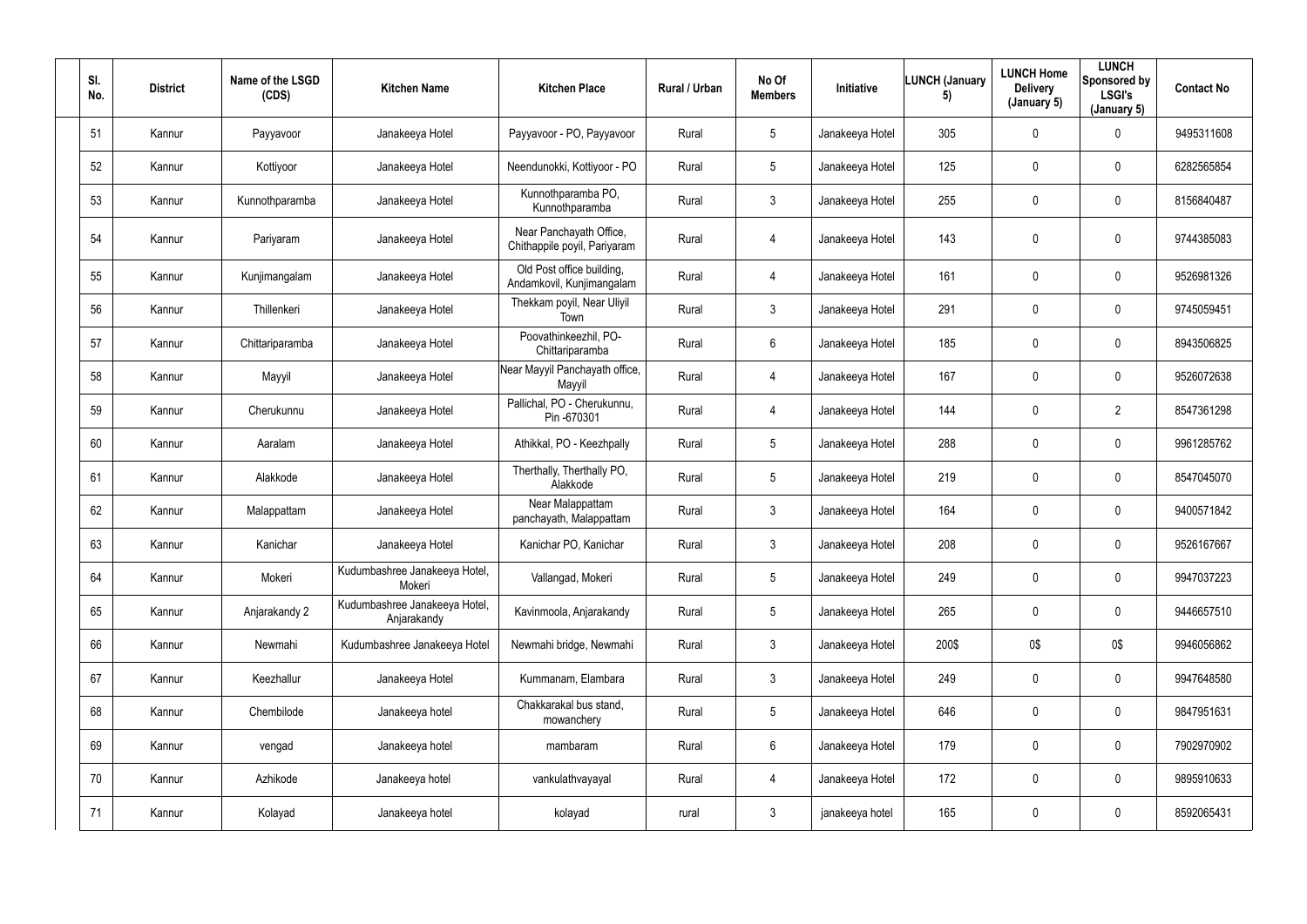|    | SI.<br>No.     | <b>District</b> | Name of the LSGD<br>(CDS) | <b>Kitchen Name</b>             | <b>Kitchen Place</b>                                        | Rural / Urban | No Of<br><b>Members</b> | Initiative      | <b>LUNCH (January</b><br>5) | <b>LUNCH Home</b><br><b>Delivery</b><br>(January 5) | <b>LUNCH</b><br>Sponsored by<br><b>LSGI's</b><br>(January 5) | <b>Contact No</b> |
|----|----------------|-----------------|---------------------------|---------------------------------|-------------------------------------------------------------|---------------|-------------------------|-----------------|-----------------------------|-----------------------------------------------------|--------------------------------------------------------------|-------------------|
|    | 72             | Kannur          | valapattanam              | janakeeya hotel                 | mill road, valapattanam                                     | rural         | $\mathbf{3}$            | janakeeya hotel | $\overline{0}$              | $\mathbf 0$                                         | $\mathbf 0$                                                  | 9061345312        |
|    | 73             | Kannur          | Anthur 2                  | annapoorna janakeeya hotel      | paliyath valapp, po morazha                                 | urban         | $\mathbf{3}$            | janakeeya hotel | 164                         | $\pmb{0}$                                           | $\overline{0}$                                               | 9526183004        |
|    | 74             | Kannur          | payyannur 2               | janakeeya hotel                 | kaniyeri, po vellur                                         | urban         | $\mathbf{3}$            | janakeeya hotel | 41                          | 0                                                   | $\mathbf 0$                                                  | 8301817232        |
|    | 75             | Kannur          | cherupuzha                | janakeeya hotel                 | near panjayath office,<br>cherupuzha, 670511                | rural         | 4                       | janakeeya hotel | 294                         | 0                                                   | $\overline{0}$                                               | 8547114024        |
|    | 76             | Kannur          | Eruvessy                  | Janakeeya hotel                 | Panchayath office road,<br>Chemberi                         | Rural         | 4                       | Janakeeya hotel | 287                         | $\pmb{0}$                                           | $\overline{0}$                                               | 9544893463        |
|    | 77             | Kannur          | Pattuvam                  | Janakeeya Hotel                 | Near Pattuvam panchayath<br>office, Pattuvam                | Rural         | $5\overline{)}$         | Janakeeya hotel | 189                         | $\mathbf 0$                                         | $\mathbf 0$                                                  | 9539731430        |
|    | 78             | Kannur          | Mangattidom               | Janakeeya Hotel                 | Kaitheri idam, Nirmalagiri PO,<br>Mangattidom               | Rural         | $\overline{7}$          | Janakeeya hotel | 177                         | $\mathbf 0$                                         | $\overline{0}$                                               | 9207253934        |
|    | 79             | Kannur          | Panoor                    | Janakeeya Hotel                 | Thundayi peedika, Pukkom,<br>Panoor PO                      | Urban         | 5 <sub>5</sub>          | Janakeeya hotel | 182                         | $\pmb{0}$                                           | $\overline{0}$                                               | 9605852157        |
|    | 80             | Kannur          | Kottayam                  | Janakeeya hotel                 | Kottayam malabar, Kottayam<br>panchayath building, Kottayam | Rural         | 5 <sup>5</sup>          | Janakeeya hotel | 155                         | 0                                                   | $\mathbf 0$                                                  | 9656672187        |
|    | 81             | Kannur          | Ulikkal                   | Janakeeya hotel                 | Vattiyam thodu (po) Mattara,<br><b>Ulikkal, 670705</b>      | Rural         | 5 <sup>5</sup>          | Janakeeya hotel | 72                          | $\pmb{0}$                                           | $\overline{0}$                                               | 8086777517        |
|    | 82             | Kannur          | Kadambur                  | Janakeeya hotel                 | Kadachira, Kadambur                                         | Rural         | 5 <sup>5</sup>          | Janakeeya hotel | 137                         | $\mathbf 0$                                         | $\mathbf 0$                                                  | 9847178332        |
|    | 83             | Kannur          | Irikkoor                  | Janakeeya hotel                 | Peruvalathuparambu, PO -<br>Irikkoor                        | Rural         | 4                       | Janakeeya hotel | 209                         | $\pmb{0}$                                           | $\overline{0}$                                               | 9746864255        |
|    | 84             | Kannur          | Mattool                   | Janakeeya hotel                 | Mattool central, Mattool                                    | Rural         | 5                       | Janakeeya hotel | 0                           | 0                                                   | $\mathbf 0$                                                  | 9895321842        |
|    | 85             | Kannur          | Thalasseri -2             | Janakeeya hotel                 | Thalayi harbour, Thalasseri                                 | Urban         | $5\overline{)}$         | Janakeeya hotel | 147                         | $\pmb{0}$                                           | $\mathbf 0$                                                  | 9605745402        |
|    | 86             | Kannur          | Kannur                    | Janakeeya hotel                 | Pallipoyil division, Kannur<br>corporation                  | Urban         | 3 <sup>1</sup>          | Janakeeya hotel | 202                         | $\pmb{0}$                                           | $\mathbf 0$                                                  | 9745243643        |
|    | 87             | Kannur          | Ulikkal                   | Janakeeya hotel                 | Manikkadavu PO,<br>Manikkadadavu - 670705                   | Rural         | 5 <sub>5</sub>          | Janakeeya hotel | 280                         | $\pmb{0}$                                           | $\mathbf 0$                                                  | 8547972988        |
|    | 88             | Kannur          | payam                     | Janakeeya hotel                 | vallithod, Kiliyanthara po<br>670706                        | Rural         | 5 <sup>5</sup>          | Janakeeya Hotel | 388                         | $\pmb{0}$                                           | $\overline{0}$                                               | 8848760234        |
|    | 89             | Kannur          | Naduvil                   | Janakeeya Hotel                 | karuvanchal                                                 | Rural         | $6\overline{6}$         | janakeeya hotel | 475                         | $\pmb{0}$                                           | $\mathbf 0$                                                  | 9495191934        |
| 89 |                |                 |                           |                                 |                                                             |               | 396                     |                 | 19806                       | $\mathbf 0$                                         | 12                                                           |                   |
|    |                | kasaragod       | kayyur cheemeni           | janakeeya hotel cheemeni        | cheemeni                                                    | Rural         | $\overline{4}$          | janakeeya hotel | 200                         |                                                     |                                                              |                   |
|    | $\overline{2}$ | Kasaragod       | Pilicode                  | Janakeeya Hotel, Pilicode       | Kalikkadavu                                                 | Rural         | $\overline{4}$          | Janakeeya Hotel | 192                         | $\pmb{0}$                                           | $\overline{0}$                                               | 9944087661        |
|    | $\mathbf{3}$   | Kasaragod       | Kodom belur               | janakeeya hotel kalichanadukkam | Kalichanadukkam                                             | Rural         | 4                       | Janakeeya Hotel | 142                         | $\pmb{0}$                                           | $\mathbf 0$                                                  | 9562820280        |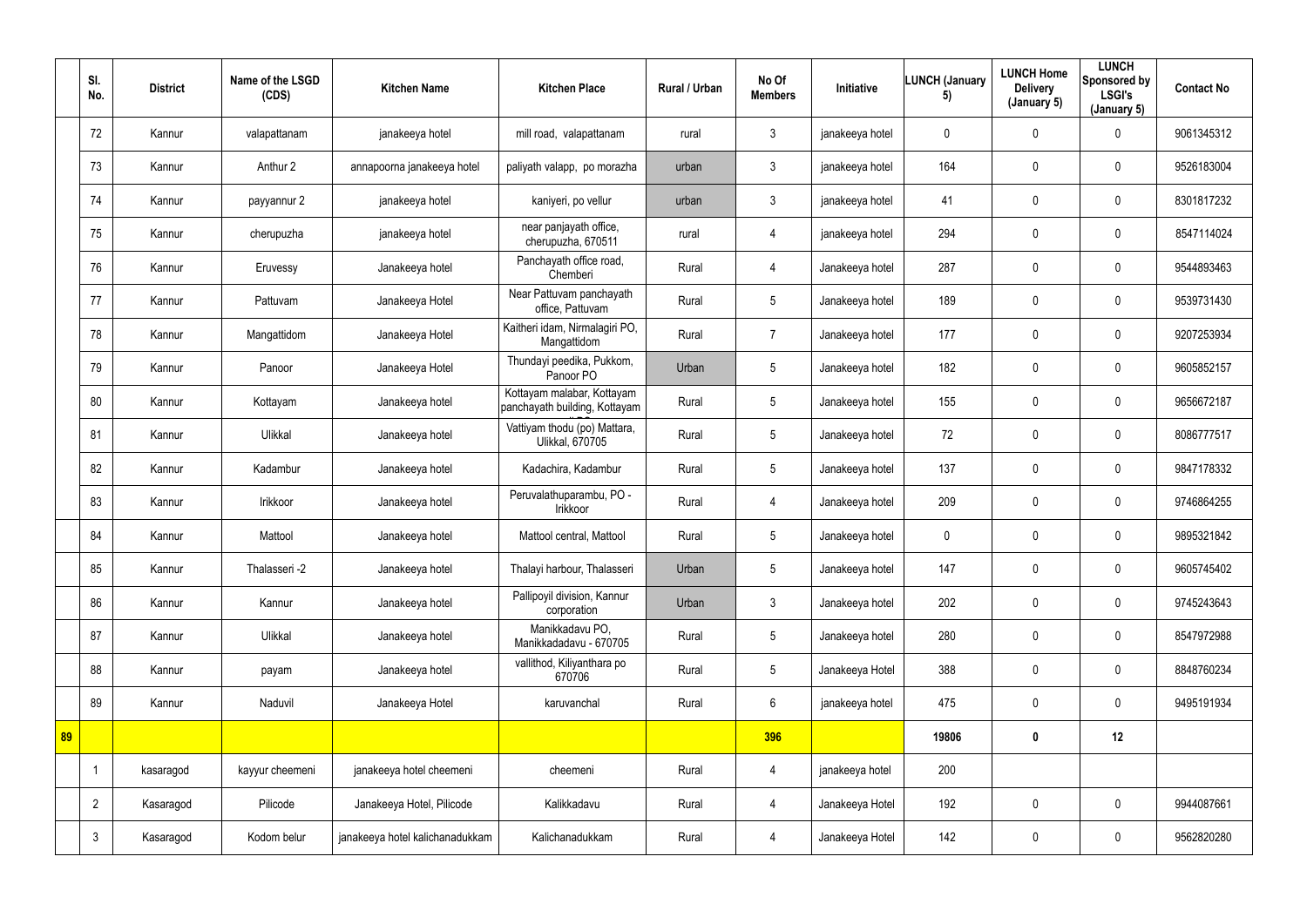| SI.<br>No.      | <b>District</b> | Name of the LSGD<br>(CDS) | <b>Kitchen Name</b>      | <b>Kitchen Place</b>  | Rural / Urban | No Of<br><b>Members</b> | <b>Initiative</b> | <b>LUNCH (January</b><br>5) | <b>LUNCH Home</b><br><b>Delivery</b><br>(January 5) | <b>LUNCH</b><br>Sponsored by<br><b>LSGI's</b><br>(January 5) | <b>Contact No</b> |
|-----------------|-----------------|---------------------------|--------------------------|-----------------------|---------------|-------------------------|-------------------|-----------------------------|-----------------------------------------------------|--------------------------------------------------------------|-------------------|
| 4               | Kasaragod       | Chemnad                   | Oruma janakeeya hotel    | Koliyadkam            | Rural         | 5 <sup>5</sup>          | Janakeeya Hotel   | 285                         | 0                                                   | $\mathbf 0$                                                  | 9567660603        |
| $5\phantom{.0}$ | Kasaragod       | Trikarpur                 | Janakeeya Hotel          | Trikaripur            | Rural         | $5\overline{)}$         | Janakeeya Hotel   | 225                         | $\mathbf 0$                                         | $\overline{0}$                                               | 8086392698        |
| 6               | Kasaragod       | Panathady                 | janakeeya hotel panthoor | Panathoor             | Rural         | 4                       | Janakeeya Hotel   | 102                         | $\pmb{0}$                                           | $\mathbf 0$                                                  | 8943109804        |
|                 | Kasaragod       | West eleri                | Thripthi Janakeeya hotel | Bheemanadi            | Rural         | 4                       | Janakeeya Hotel   | 248                         | 0                                                   | $\overline{0}$                                               | 9497847040        |
| 8               | Kasaragod       | Madikai                   | Salkara Janakeeya hotel  | Madikai               | Rural         | 3 <sup>1</sup>          | Janakeeya Hotel   | 104                         | 0                                                   | $\mathbf 0$                                                  | 8281850733        |
| 9               | Kasaragod       | Valiyaparamba             | Janakeeya hotel          | Valiyaparamba         | Rural         | 3 <sup>1</sup>          | Janakeeya Hotel   | 125                         | 0                                                   | $\overline{0}$                                               | 9745962447        |
| 10              | Kasaragod       | Ajanur                    | Janakeeya hotel          | Vellikkoth            | Rural         | 3 <sup>1</sup>          | Janakeeya Hotel   | 213                         | $\boldsymbol{0}$                                    | $\overline{0}$                                               | 7558068272        |
| 11              | Kasaragod       | Badiadka                  | Janakeeya hotel          | <b>Badiadka</b>       | Rural         | 4                       | Janakeeya Hotel   | 90                          | $\boldsymbol{0}$                                    | $\overline{0}$                                               | 9539359291        |
| 12              | Kasaragod       | Kuttikkol                 | Janakeeya hotel          | Kuttikkol             | Rural         | 4                       | Janakeeya Hotel   | 128                         | 0                                                   | $\mathbf 0$                                                  | 8547062480        |
| 13              | Kasaragod       | Delampadi                 | Janakeeya hotel          | Delampadi             | Rural         | 4                       | Janakeeya hotel   | 89                          | 0                                                   | $\mathbf 0$                                                  | 9496702505        |
| 14              | Kasaragod       | Meenja                    | Janakeeya hotel          | Miyapadav             | Rural         | 4                       | Janakeeya Hotel   | 21                          | 0                                                   | $\overline{0}$                                               | 9497161960        |
| 15              | Kasaragod       | Puthige                   | Janakeeya hotel          | Puthige               | Rural         | 3 <sup>1</sup>          | Janakeeya hotel   | 58                          | $\boldsymbol{0}$                                    | $\overline{0}$                                               | 8592071686        |
| 16              | Kasaragod       | Bedaduka                  | Janakeeya hotel          | Kundamkuzhi           | Rural         | $\mathfrak{Z}$          | Janakeeya hotel   | 93                          | $\mathbf 0$                                         | $\mathbf 0$                                                  | 8281092860        |
| 17              | Kasaragod       | muliyar                   | Janakeeya Hotel          | Bovikanam             | Rural         | 0.9                     | Janakeeya Hotel   | 192                         | $\mathbf 0$                                         | $\overline{0}$                                               | 7034632654        |
| 18              | Kasaragod       | Pallikara                 | Janakeeya Hotel          | Pallikara             | Rural         | 4                       | Janakeeya Hotel   | 210                         | $\pmb{0}$                                           | $\overline{0}$                                               | 7034016505        |
| 19              | Kasaragod       | Kinanoor karinthalam      | Janakeeya Hotel          | Parappa               | Rural         | $5\overline{)}$         | Janakeeya hotel   | 238                         | $\boldsymbol{0}$                                    | $\overline{0}$                                               | 9526063885        |
| 20              | Kasaragod       | Nileswaram                | Janakeeya Hotel          | Nileswaram market     | Urban         | $5\phantom{.0}$         | Janakeeya hotel   | 233                         | $\mathbf 0$                                         | $\overline{0}$                                               | 6235177323        |
| 21              | Kasaragod       | Kanhangad 1               | Janakeeya hotel          | Kanhangad town        | Urban         | $5\phantom{.0}$         | Janakeeya hotel   | 411                         | $\mathbf 0$                                         | $\overline{0}$                                               | 8111858204        |
| 22              | Kasaragod       | Kanhangad 1               | Janakeeya hotel          | Nr.Mini civil station | Urban         | 3 <sup>1</sup>          | Janakeeya hotel   | 255                         | 125                                                 | $\overline{0}$                                               | 9495561250        |
| 23              | Kasaragod       | Paivalige                 | Janakeeya hotel          | Paivalige             | Rural         | $\overline{4}$          | Janakeeya hotel   | 100                         | $\mathbf 0$                                         | $\overline{0}$                                               | 7356491447        |
| 24              | Kasaragod       | Manjeswaram               | Janakeeya Hotel          | Manjeswaram           | Rural         | 4                       | Janakeeya Hotel   | 95                          | $\boldsymbol{0}$                                    | $\overline{0}$                                               | 9562867549        |
| 25              | Kasaragod       | Kanhangad 2               | Janakeeya Hotel          | Kottrachal            | Urban         | 3 <sup>1</sup>          | Janakeeya Hotel   | 168                         | $\boldsymbol{0}$                                    | $\overline{0}$                                               | 7025961094        |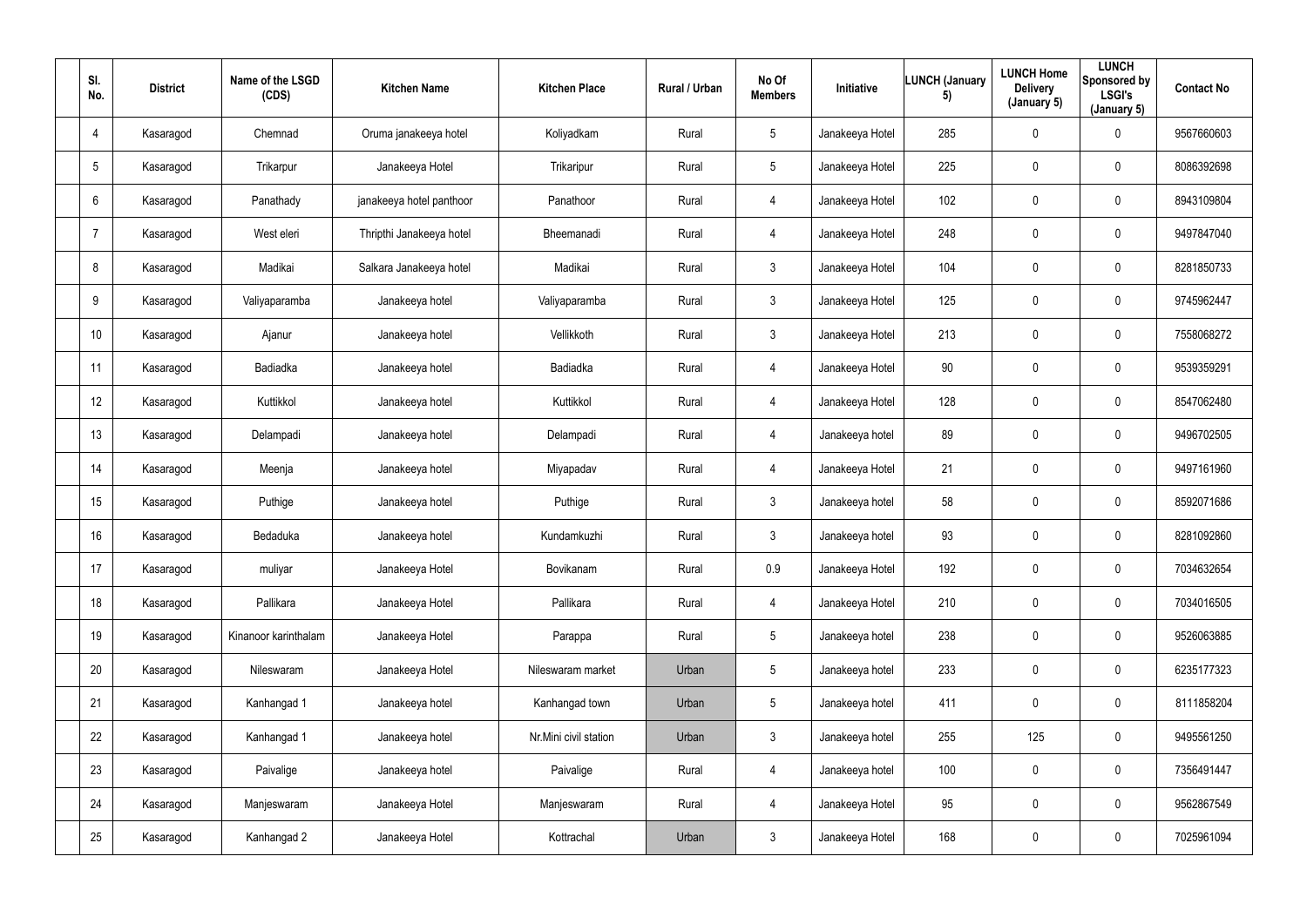|    | SI.<br>No.     | <b>District</b> | Name of the LSGD<br>(CDS) | <b>Kitchen Name</b>          | <b>Kitchen Place</b> | Rural / Urban | No Of<br><b>Members</b> | Initiative      | <b>LUNCH (January</b><br>5) | <b>LUNCH Home</b><br><b>Delivery</b><br>(January 5) | <b>LUNCH</b><br>Sponsored by<br><b>LSGI's</b><br>(January 5) | <b>Contact No</b> |
|----|----------------|-----------------|---------------------------|------------------------------|----------------------|---------------|-------------------------|-----------------|-----------------------------|-----------------------------------------------------|--------------------------------------------------------------|-------------------|
|    | 26             | Kasaragod       | Cheruvathur               | Janakeeya hotel              | Kavumchira           | Rural         | $5\overline{)}$         | Janakeeya Hotel | 230                         | $\mathbf 0$                                         | $\mathbf 0$                                                  | 9562358039        |
|    | 27             | Kasaragod       | Padne                     | Janakeeya Hotel              | Nadakkavu            | Rural         | $\mathbf{3}$            | Janakeeya Hotel | 288                         | $\pmb{0}$                                           | $\overline{0}$                                               | 9744087661        |
|    | 28             | Kasaragod       | Kasaragod                 | Janakeeya Hotel              | Kasaragod            | Urban         | 4                       | Janakeeya Hotel | 200                         | $\boldsymbol{0}$                                    | $\mathbf 0$                                                  | 9633400269        |
|    | 29             | Kasarkode       | Pallikkara                | Janakeeya Hotel              | Perladukkam          | Rural         | 4                       | Janakeeya Hotel | 232                         | $\boldsymbol{0}$                                    | $\mathbf 0$                                                  | 9544582935        |
|    | 30             | Kasargode       | Kumbala                   | Janakeeya Hotel              | Kumbala              | Rural         | 3 <sup>1</sup>          | Janakeeya Hotel | 55                          | $\pmb{0}$                                           | $\overline{0}$                                               | 7012142329        |
|    | 31             | Kasargode       | Karadka                   | Janakeeya Hotel              | Mulleria             | Rural         | $\overline{7}$          | Janakeeya Hotel | 120                         | $\boldsymbol{0}$                                    | $\mathbf 0$                                                  | 8281395910        |
|    | 32             | Kasaragode      | Vorkady                   | Janakeeya Hotel              | Vorkady              | Rural         | 3 <sup>1</sup>          | Janakeeya Hotel | $\mathbf 0$                 | $\boldsymbol{0}$                                    | $\overline{0}$                                               | 8547223339        |
|    | 33             | Kasaragode      | Balal                     | Janakeeya hotel              | Balal                | Rural         | 3 <sup>1</sup>          | Janakeeya hotel | 81                          | $\pmb{0}$                                           | $\mathbf 0$                                                  | 7510839676        |
|    | 34             | Kasaragod       | Nileswaram                | mahima janakeeya hotel       | kanichira            | urban         | 4                       | janakeeya hotel | $\mathbf 0$                 | $\pmb{0}$                                           | $\overline{0}$                                               | 8590121681        |
|    | 35             | Kasaragode      | Kallar                    | janakeeya hotel              | kallar               | rural         | 4                       | janakeeya hotel | 148                         | $\pmb{0}$                                           | $\overline{0}$                                               | 9562820280        |
|    | 36             | Kasaragode      | Mangalpady                | janakeeya hotel              | mangalpady           | rural         | 4                       | janakeeya hotel | 175                         | $\mathbf 0$                                         | $\overline{0}$                                               | 9633488309        |
|    | 37             | kasaragod       | Uduma                     | granma janakeeya hotel       | palakkunnu           | Rural         | 4                       | janakeeya hotel | 341                         | $\mathbf 0$                                         | $\overline{0}$                                               | 8129957159        |
|    | 38             | Kasaragod       | pullur periya             | Salkara Janakeeya hotel      | periya               | Rural         | 5                       | janakeeya hotel | 411                         | $\boldsymbol{0}$                                    | $\mathbf 0$                                                  | 8547309266        |
|    | 39             | kasaragod       | kumbadaje                 | janakeeya hotel              | kumbadaje            | Rural         | 3 <sup>1</sup>          | janakeeya hotel | 52                          | $\mathbf 0$                                         | $\overline{0}$                                               | 8593848698        |
|    | 40             | Kasaragod       | Chengala                  | Janakeeya Hotel              | Cherkkala            | Rural         | 3 <sup>1</sup>          | Janakeeya Hotel | 215                         | $\mathbf 0$                                         | $\overline{0}$                                               |                   |
|    | 41             | kasaragod       | East eleri                | janakeeya hotel              | east eleri           | Rural         | 3 <sup>1</sup>          | janakeeya hotel | 125                         | $\mathbf 0$                                         | $\overline{0}$                                               |                   |
|    | 42             | kasaragod       | karadka                   | janakeeya hotel              | karmam thody         | Rural         | 10                      | janakeeya hotel | 55                          | $\mathbf 0$                                         | $\overline{0}$                                               |                   |
|    |                | kasargod        | madhur                    | janakeeya hotel              | madhur               | Rural         |                         | janakeeya hotel | 235                         |                                                     |                                                              |                   |
| 42 |                |                 |                           |                              |                      |               | <b>166.9</b>            |                 | 7180                        | $\pmb{0}$                                           | $\mathbf 0$                                                  |                   |
|    | $\overline{1}$ | Kollam          | Chathannur                | Memsahib                     | Sheemaaty junction   | Rural         | $5\overline{)}$         | Janakeeya Hotel | 352                         | $\mathbf 0$                                         | $\overline{0}$                                               | 9446246685        |
|    | $\overline{2}$ | Kollam          | Melila                    | Atham Unit                   | Melila               | Rural         | $\overline{7}$          | Janakeeya Hotel | 230                         | $\mathbf 0$                                         | $\overline{0}$                                               | 9961178040        |
|    | $\mathbf{3}$   | Kollam          | Kulakkada                 | Ruchi Snacks & Catering Unit | Poovattoor           | Rural         | $\overline{4}$          | Janakeeya Hotel | 191                         | $\boldsymbol{0}$                                    | $\overline{0}$                                               | 7907941183        |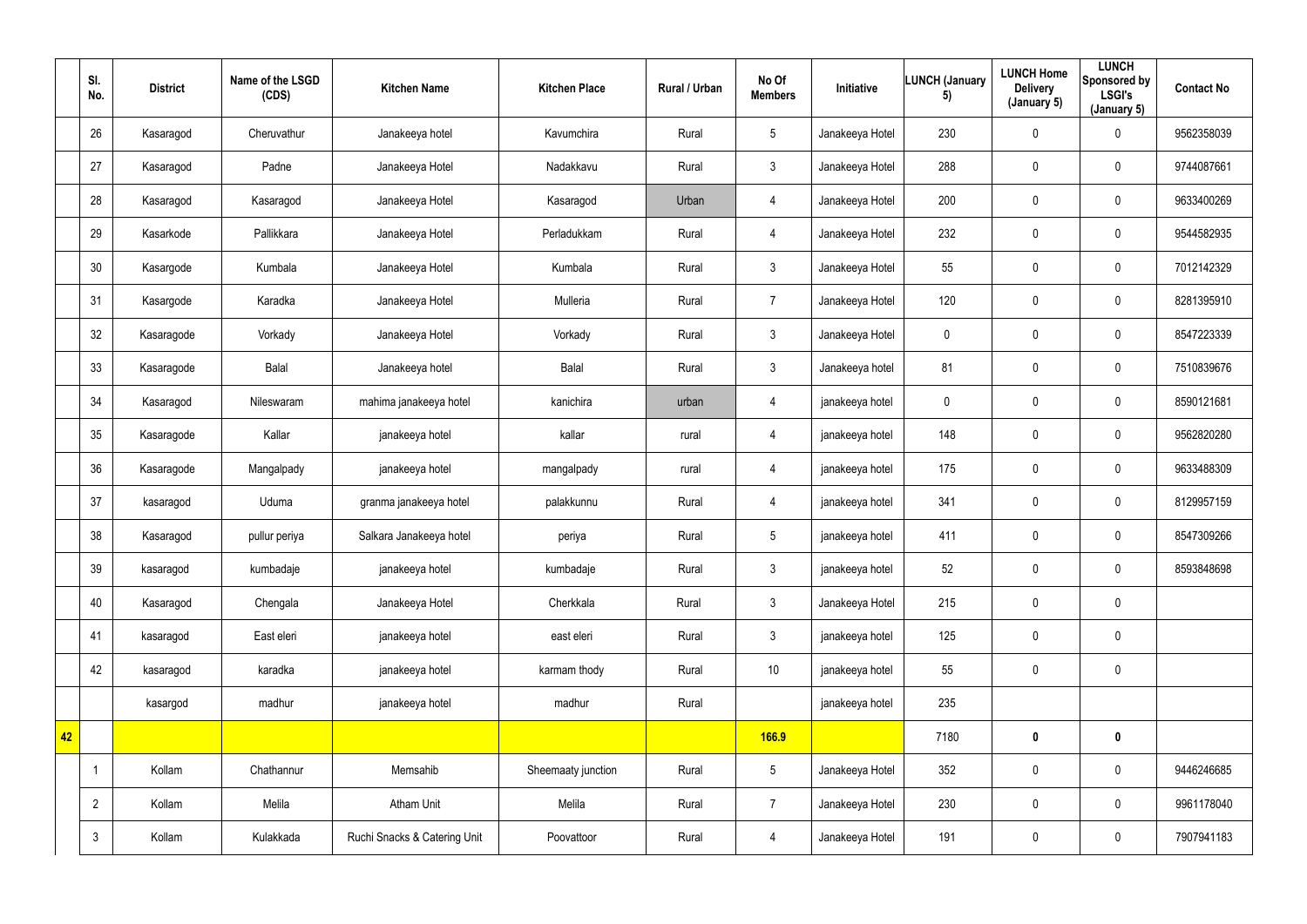| SI.<br>No.     | <b>District</b> | Name of the LSGD<br>(CDS) | <b>Kitchen Name</b>              | <b>Kitchen Place</b>                 | Rural / Urban | No Of<br><b>Members</b> | Initiative      | <b>LUNCH (January</b><br>5) | <b>LUNCH Home</b><br><b>Delivery</b><br>(January 5) | <b>LUNCH</b><br>Sponsored by<br><b>LSGI's</b><br>(January 5) | <b>Contact No</b> |
|----------------|-----------------|---------------------------|----------------------------------|--------------------------------------|---------------|-------------------------|-----------------|-----------------------------|-----------------------------------------------------|--------------------------------------------------------------|-------------------|
| $\overline{4}$ | Kollam          | Ittiva                    | Nanma Janakeeya hotel            | Kattampally                          | Rural         | 5 <sup>5</sup>          | Janakeeya Hotel | $\mathbf 0$                 | $\mathbf 0$                                         | $\mathbf 0$                                                  | 9809171887        |
| 5              | Kollam          | Sooranad North            | Nanma catering unit              | Sooranadu higher secondary<br>school | Rural         | 5 <sup>5</sup>          | Janakeeya Hotel | 274                         | 0                                                   | $\mathbf 0$                                                  | 9846082469        |
| 6              | Kollam          | Clappana                  | Bismi catering                   | Palakulangara                        | Rural         | 5 <sup>5</sup>          | Janakeeya Hotel | 71                          | 0                                                   | $\overline{0}$                                               | 9847901413        |
| $\overline{7}$ | Kollam          | Mayyanad                  | Krishnas Janakeeya hotel         | Eravipuram                           | Rural         | 3 <sup>1</sup>          | Janakeeya Hotel | 162                         | 0                                                   | $\mathbf 0$                                                  | 9656477455        |
| 8              | Kollam          | Mayyanad                  | Souhridha Janakeeya hotel        | Pattarumukku,                        | Rural         | 9                       | Janakeeya Hotel | 228                         | 0                                                   | $\mathbf 0$                                                  | 7902645448        |
| 9              | Kollam          | Kulasekharapuram          | adi sakthi                       | Puthentheruvu.                       | Rural         | 5 <sup>5</sup>          | Janakeeya Hotel | 227                         | 0                                                   | $\mathbf 0$                                                  | 9656890790        |
| 10             | Kollam          | Thekkumbhagam             | Krishna hotel                    | Nadakavu junction                    | Rural         | 4                       | Janakeeya Hotel | 45                          | 0                                                   | $\mathbf 0$                                                  | 9961070031        |
| 11             | Kollam          | Oachira                   | Parabhramam catering             | near oachira , ITI canteen,          | Rural         | 4                       | Janakeeya Hotel | $\mathbf 0$                 | 0                                                   | $\mathbf 0$                                                  | 9562283927        |
| 12             | Kollam          | Thodiyoor                 | Samridhi activity group          | Lpschool thodiyoor                   | Rural         | 5 <sup>5</sup>          | Janakeeya Hotel | 203                         | 0                                                   | $\mathbf 0$                                                  | 9895703572        |
| 13             | Kollam          | Thrikkovilvattom          | Murari catering, janakeeya hotel | Mukhathala                           | Rural         | 4                       | Janakeeya Hotel | 62                          | 0                                                   | $\mathbf 0$                                                  | 9847072544        |
| 14             | Kollam          | Sasthamcotta              | Sreedurgha catering              | Jemini hotel sasthamcotta            | Rural         | $\overline{7}$          | Janakeeya Hotel | 279                         | 0                                                   | $\mathbf 0$                                                  | 9744368496        |
| 15             | Kollam          | Kollam                    | Athulya catering                 | Thirumullavaram                      | Urban         | 4                       | Janakeeya Hotel | 190                         | 0                                                   | $\mathbf 0$                                                  | 9048646080        |
| 16             | Kollam          | West Kallada              | Keerthi catering                 | Karalimukku                          | Rural         | $5\phantom{.0}$         | Janakeeya Hotel | 176                         | 0                                                   | $\overline{0}$                                               | 9605206907        |
| 17             | Kollam          | Thazhava                  | Pavizham                         | Karutheri junction                   | Rural         | $5\overline{)}$         | Janakeeya Hotel | 212                         | 0                                                   | $\mathbf 0$                                                  | 8086704216        |
| 18             | Kollam          | Kollam                    | Niravu catering                  | Chinnakkada                          | Urban         | $5\overline{)}$         | Janakeeya Hotel | 272                         | 0                                                   | $\mathbf 0$                                                  | 9633073613        |
| 19             | Kollam          | Kundara                   | Ammu Catering unit               | Mulavana LP school                   | Rural         | $\overline{4}$          | Janakeeya Hotel | $\mathbf 0$                 | 0                                                   | $\mathbf 0$                                                  | 9633518572        |
| 20             | Kollam          | Neduvathur                | Pooja hotel                      | Thevalappuram                        | Rural         | 3 <sup>1</sup>          | Janakeeya Hotel | 35                          | 0                                                   | $\mathbf 0$                                                  | 9745376675        |
| 21             | Kollam          | Punalur                   | Jyothi Catering                  | Punalur                              | Urban         | $\overline{4}$          | Janakeeya Hotel | 305                         | 0                                                   | $\mathbf 0$                                                  | 9961249345        |
| 22             | Kollam          | Punalur                   | Mahima Catering                  | Punalur                              | Urban         | $5\phantom{.0}$         | Janakeeya Hotel | 272                         | 0                                                   | $\mathbf 0$                                                  | 9496112957        |
| 23             | Kollam          | Punalur                   | Safalyam Catering                | Punalur                              | Urban         | 5 <sub>5</sub>          | Janakeeya Hotel | 345                         | 0                                                   | $\mathbf 0$                                                  | 9495476197        |
| 24             | Kollam          | Thrikkaruva               | Janakeeya Bhakshanashala         | <b>Thinavila Junction Kanjaveli</b>  | Rural         | $\overline{4}$          | Janakeeya Hotel | $\mathbf 0$                 | 0                                                   | $\mathbf 0$                                                  | 9645069880        |
| 25             | Kollam          | Chithara                  | AKG Janakeeya Hotel              | Kizhakkumbagom                       | Rural         | 5 <sub>5</sub>          | Janakeeya Hotel | 136                         | 0                                                   | $\overline{0}$                                               | 9495701987        |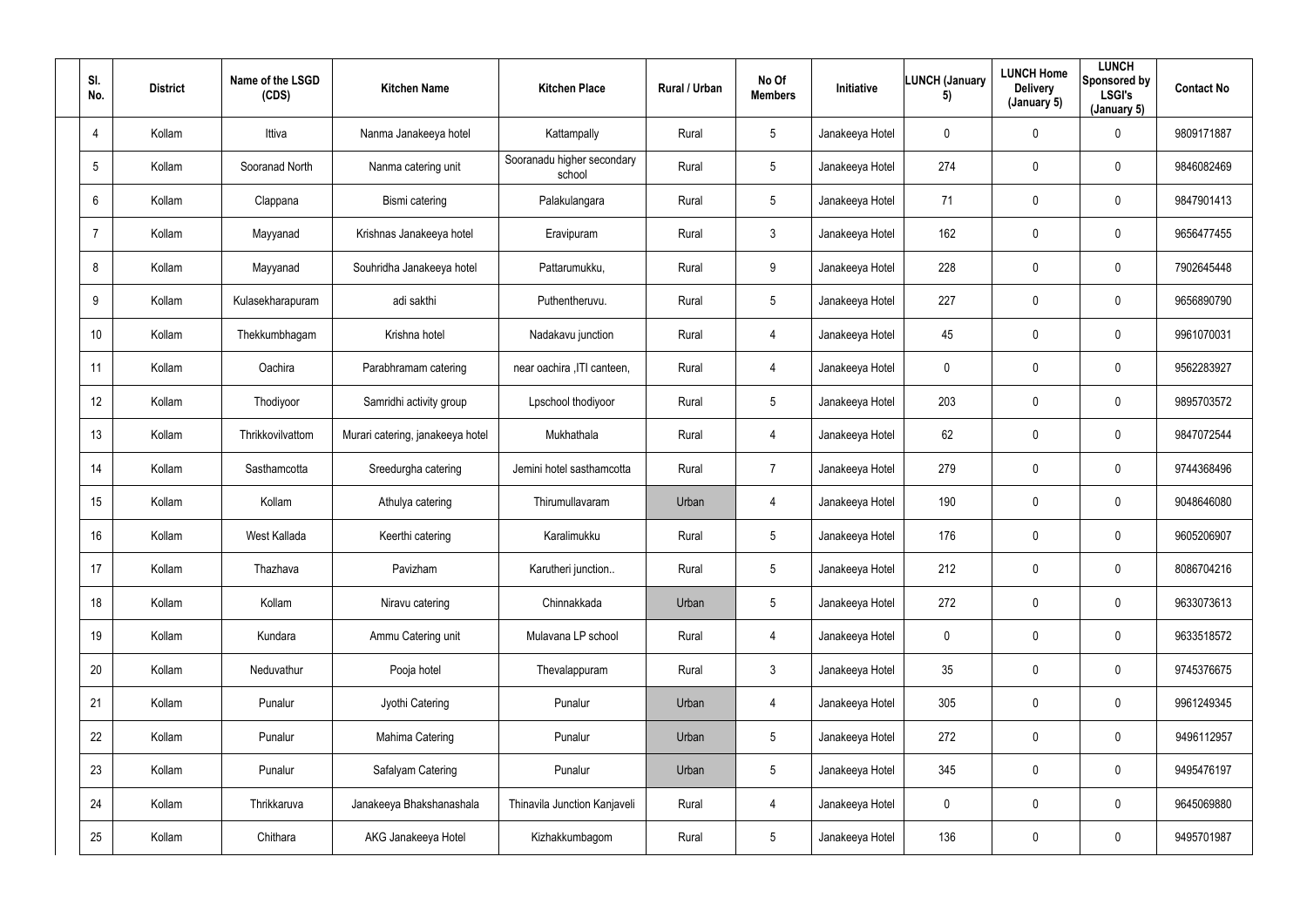|    | SI.<br>No. | <b>District</b> | Name of the LSGD<br>(CDS) | <b>Kitchen Name</b>         | <b>Kitchen Place</b>              | Rural / Urban | No Of<br><b>Members</b> | Initiative      | <b>LUNCH (January</b><br>5) | <b>LUNCH Home</b><br><b>Delivery</b><br>(January 5) | <b>LUNCH</b><br>Sponsored by<br><b>LSGI's</b><br>(January 5) | <b>Contact No</b> |
|----|------------|-----------------|---------------------------|-----------------------------|-----------------------------------|---------------|-------------------------|-----------------|-----------------------------|-----------------------------------------------------|--------------------------------------------------------------|-------------------|
|    | 26         | Kollam          | South Paravur             | Kshree janakeeya hotel      | Busstand , paravur                | Urban         | 5                       | Janakeeya Hotel | 200                         | $\mathbf 0$                                         | $5\overline{)}$                                              | 8606179380        |
|    | 27         | Kollam          | Mynagappally              | Anugraha hotel              | Kadappa                           | Rural         | $5\phantom{.0}$         | Janakeeya Hotel | 213                         | $\mathbf 0$                                         | $\mathbf 0$                                                  | 9995085705        |
|    | 28         | Kollam          | Mandrothuruthu            | Janakeeya Bhakshanashala    | Thoombummukham                    | Rural         | 4                       | Janakeeya Hotel | 79                          | $\mathbf 0$                                         | $\mathbf 0$                                                  | 9526648057        |
|    | 29         | Kollam          | Karungappally             | Bagya catering              | Muncipality                       | Urban         | 4                       | Janakeeya Hotel | $\overline{0}$              | $\mathbf 0$                                         | $\mathbf 0$                                                  | 9947702130        |
|    | 30         | Kollam          | Kollam East               | Bharathlekshmi              | Vadakkevila                       | Urban         | $\mathbf{3}$            | Janakeeya Hotel | $\overline{0}$              | $\mathbf 0$                                         | $\mathbf 0$                                                  | 9744300901        |
|    | 31         | Kollam          | Chavara                   | Harisree janakeya hotel     | Panchayath                        | Rural         | $\mathbf{3}$            | Janakeeya Hotel | 61                          | $\mathbf 0$                                         | $\mathbf 0$                                                  | 9995166343        |
|    | 32         | Kollam          | Pavithreswaram            | Kairali                     | Pavithreswaram                    | Rural         | 4                       | Janakeeya Hotel | 164                         | $\mathbf 0$                                         | $\mathbf 0$                                                  | 9605836414        |
|    | 33         | Kollam          | Veliyam                   | Kantharees                  | Panchayathu building              | Rural         | 5                       | Janakeeya Hotel | 260                         | 0                                                   | $\mathbf 0$                                                  | 9562111715        |
|    | 34         | Kollam          | Velinalloor               | Quality Janakeeya hotel     | Alummod, Velinalloor              | Rural         | 4                       | Janakeeya Hotel | 114                         | 0                                                   | $\mathbf 0$                                                  | 9605896303        |
|    | 35         | Kollam          | Elamadu                   | Swaruma janakeeya hotel     | Near cooperative bank,<br>Elamadu | Rural         | 3                       | Janakeeya Hotel | 181                         | $\mathbf 0$                                         | $\mathbf{3}$                                                 | 8129611321        |
|    | 36         | Kollam          | Kadakkal                  | Nanma janakeeya hotel       | Kadakkal                          | Rural         | 4                       | Janakeeya Hotel | 325                         | $\mathbf 0$                                         | $\mathbf 0$                                                  | 9847936390        |
|    | 37         | Kollam          | Perayam                   | Janakeeya hotel             | Onambalam                         | Rural         | 4                       | Janakeeya Hotel | $\overline{0}$              | $\mathbf 0$                                         | $\mathbf 0$                                                  | 9446855866        |
|    | 38         | Kollam          | Ezhukone                  | Ezhukone janakeeya hotel    | Near panchayathu office           | Rural         | 5                       | Janakeeya Hotel | 188                         | $\mathbf 0$                                         | $\overline{0}$                                               | 8086757275        |
| 80 | 39         | Kollam          | Adichanalloor             | Ruchikkoottu                | Mylakkaadu                        | Rural         | $\overline{4}$          | Janakeeya Hotel | 82                          | $\pmb{0}$                                           | $\mathbf 0$                                                  | 8136954461        |
|    | 40         | Kollam          | Poruvazhi                 | Amma janakeeya hotel        | Poruvaxhy                         | Rural         | 5                       | Janakeeya Hotel | 296                         | $\pmb{0}$                                           | $\mathbf 0$                                                  | 9656421272        |
|    | 41         | Kollam          | Nilamel                   | Vanitha Janakeeya Hotel     | Nilamel                           | Rural         | $\overline{4}$          | Janakeeya Hotel | 139                         | $\pmb{0}$                                           | $\mathbf 0$                                                  | 9447407264        |
|    | 42         | Kollam          | Panmana                   | SV janakeeya hotel          | Kollaka CN junction               | Rural         | 3 <sup>1</sup>          | Janakeeya Hotel | 89                          | $\mathbf 0$                                         | $\mathbf 0$                                                  | 8113020216        |
|    | 43         | Kollam          | Ummannoor                 | Thanal                      | Nellikunnam                       | Rural         | $\overline{4}$          | Janakeeya Hotel | 205                         | 0                                                   | $\mathbf 0$                                                  | 9656194614        |
|    | 44         | Kollam          | Kulathupuzha              | Karunya Janakeeya Hotel     | Thinkal karikkam                  | Rural         | $\overline{4}$          | Janakeeya Hotel | 194                         | $\pmb{0}$                                           | $\overline{0}$                                               | 9048034267        |
|    | 45         | Kollam          | Kareepra                  | Kareepra janakeeya hotel    | Panchayathu office junction       | Rural         | $5\phantom{.0}$         | Janakeeya Hotel | 68                          | $\pmb{0}$                                           | $\overline{0}$                                               | 9656783244        |
|    | 46         | Kollam          | Piravanthur               | Thanima catering unit       | Piravanthoor                      | Rural         | $5\phantom{.0}$         | Janakeeya Hotel | 153                         | $\mathbf 0$                                         | $\mathbf 0$                                                  | 9207907284        |
|    | 47         | Kollam          | Karavaloor                | Sreelekshmi Janakeeya Hotel | Karavalur                         | Rural         | $5\phantom{.0}$         | Janakeeya Hotel | 173                         | $\boldsymbol{0}$                                    | $\overline{0}$                                               | 9745719860        |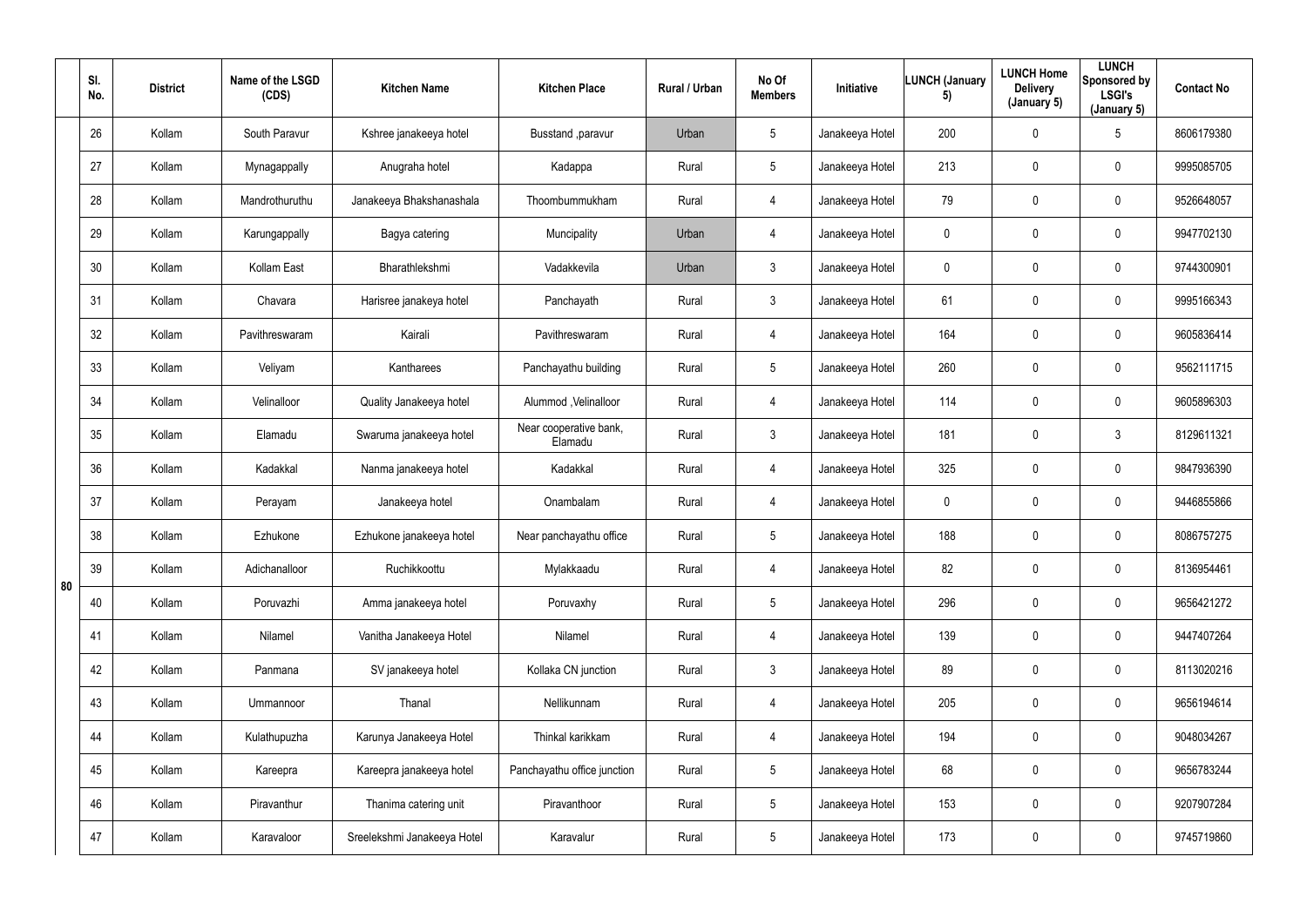| SI.<br>No. | <b>District</b> | Name of the LSGD<br>(CDS) | <b>Kitchen Name</b>                              | <b>Kitchen Place</b>                                 | Rural / Urban | No Of<br><b>Members</b> | Initiative      | <b>LUNCH (January</b><br>5) | <b>LUNCH Home</b><br><b>Delivery</b><br>(January 5) | <b>LUNCH</b><br>Sponsored by<br><b>LSGI's</b><br>(January 5) | <b>Contact No</b> |
|------------|-----------------|---------------------------|--------------------------------------------------|------------------------------------------------------|---------------|-------------------------|-----------------|-----------------------------|-----------------------------------------------------|--------------------------------------------------------------|-------------------|
| 48         | Kollam          | Kunnathur                 | Sneha janakeeya hotel                            | Bhoothakuzhi                                         | Rural         | $\mathbf{3}$            | Janakeeya Hotel | $\mathbf 0$                 | $\mathbf 0$                                         | $\mathbf 0$                                                  | 9061504141        |
| 49         | Kollam          | Alayaman                  | Sreelakam Janakeeya Hotel                        | Karukone                                             | Rural         | 4                       | Janakeeya Hotel | 200                         | 0                                                   | $\mathbf 0$                                                  | 8592858448        |
| $50\,$     | Kollam          | Kottarakkara              | Ruchi                                            | Kottarakkara christuraj hospital<br>hospital canteen | Urban         | $5\overline{)}$         | Janakeeya Hotel | $\mathbf 0$                 | 0                                                   | $\mathbf 0$                                                  | 9447997809        |
| 51         | Kollam          | Chirakkara                | Bhoomika Jh                                      | Bhajanamadam mukku                                   | Rural         | 5 <sub>5</sub>          | Janakeeya Hotel | 176                         | 0                                                   | $\overline{0}$                                               | 9567024263        |
| 52         | Kollam          | Kalluvathukkal            | Deepam Jh                                        | Parippally                                           | Rural         | 4                       | Janakeeya Hotel | $\mathbf 0$                 | 0                                                   | $\mathbf 0$                                                  | 8593984144        |
| 53         | Kollam          | Chirakkara                | Niram Jh                                         | Vadakkemukku ,chirakkara                             | Rural         | 4                       | Janakeeya Hotel | 207                         | 0                                                   | $\mathbf 0$                                                  | 9847286593        |
| 54         | Kollam          | Velinalloor               | Mathrika janakeeya hotel                         | Govt PHC canteen                                     | Rural         | 4                       | Janakeeya Hotel | 138                         | 0                                                   | $\mathbf 0$                                                  | 7592859804        |
| 55         | Kollam          | East Kallada              | kudumbashree janakeeya hotel                     | marthandapuram                                       | Rural         | 5 <sub>5</sub>          | Janakeeya Hotel | 238                         | 0                                                   | $\mathbf 0$                                                  | 9746964557        |
| 56         | Kollam          | Anchal                    | Malu janakeeya hotel                             | Anchal, Town ward                                    | Rural         | 3 <sup>1</sup>          | Janakeeya Hotel | 284                         | 0                                                   | $\overline{0}$                                               | 9656920091        |
| 57         | Kollam          | Kummil                    | Sreebhadra janakeeya hotel                       | Thachonam                                            | Rural         | 3 <sup>1</sup>          | Janakeeya Hotel | 75                          | 0                                                   | $\overline{0}$                                               | 9846327312        |
| 58         | Kollam          | Yeroor                    | Oottupura janakeeya hotel                        | yeroor                                               | Rural         | $6\overline{6}$         | Janakeeya Hotel | $\mathbf 0$                 | 0                                                   | $\mathbf 0$                                                  | 9526031467        |
| 59         | Kollam          | Nedumpana                 | Samthripthy janakeeya hotel                      | Pallimon                                             | Rural         | 4                       | Janakeeya Hotel | 39                          | 0                                                   | $\mathbf 0$                                                  | 9539780119        |
| 60         | Kollam          | Kollam                    | Ishwarya janakeeya hotel                         | Near collectorate, Thevally<br>division              | Urban         | $\mathfrak{Z}$          | Janakeeya Hotel | 290                         | 0                                                   | $\overline{0}$                                               | 8848893882        |
| 61         | Kollam          | Edamulakkal               | Sahya janakeeya hotel                            | Edamulackal                                          | Rural         | $\overline{4}$          | Janakeeya Hotel | 152                         | 0                                                   | $\mathbf 0$                                                  | 7025532998        |
| 62         | Kollam          | Mylom                     | Amrutha                                          | Inchakkadu                                           | Rural         | $5\overline{)}$         | Janakeeya Hotel | 130                         | $\mathbf 0$                                         | $\mathbf 0$                                                  | 9539780965        |
| 63         | Kollam          | Thevalakkara              | Kerala Janakeeya Hotel                           | Thevalakkara                                         | Rural         | $\mathfrak{Z}$          | Janakeeya Hotel | 95                          | 0                                                   | $\mathbf 0$                                                  | 9847291089        |
| 64         | Kollam          | Thalavoor                 | Kudumbasheree Nadan<br>Bhakshanashala            | Pidavoor                                             | Rural         | $\overline{4}$          | Janakeeya Hotel | 125                         | 0                                                   | $\mathbf 0$                                                  | 9747324839        |
| 65         | Kollam          | Vilakkudy                 | vadhanam                                         | <b>KUNNICODU</b>                                     | Rural         | $5\phantom{.0}$         | Janakeeya Hotel | 185                         | 0                                                   | $\mathbf 0$                                                  | 9526354689        |
| 66         | Kollam          | Poothakkulam              | Avani catering                                   | Poothakkulam gp                                      | Rural         | $\overline{4}$          | Janakeeya Hotel | 88                          | 0                                                   | $\mathbf 0$                                                  | 9562782082        |
| 67         | Kollam          | Pathanapuram              | Pathanapuram Grama Panchayath<br>Janakeeya Hotel | Pathanapuram                                         | Rural         | $\overline{4}$          | Janakeeya Hotel | 99                          | 0                                                   | $\mathbf 0$                                                  | 9061291033        |
| 68         | Kollam          | Chadayamangalam           | Real janakeeya hotel                             | Chadayamangalam                                      | Rural         | $\mathbf{3}$            | Janakeeya Hotel | 51                          | 0                                                   | $\mathbf 0$                                                  | 9562123039        |
| 69         | Kollam          | Elampalloor               | Kalavara janakeeya hotel                         | Ashupathri mukku, Kundara                            | Rural         | 5 <sub>5</sub>          | Janakeeya Hotel | 286                         | 0                                                   | $\mathbf 0$                                                  | 8943182967        |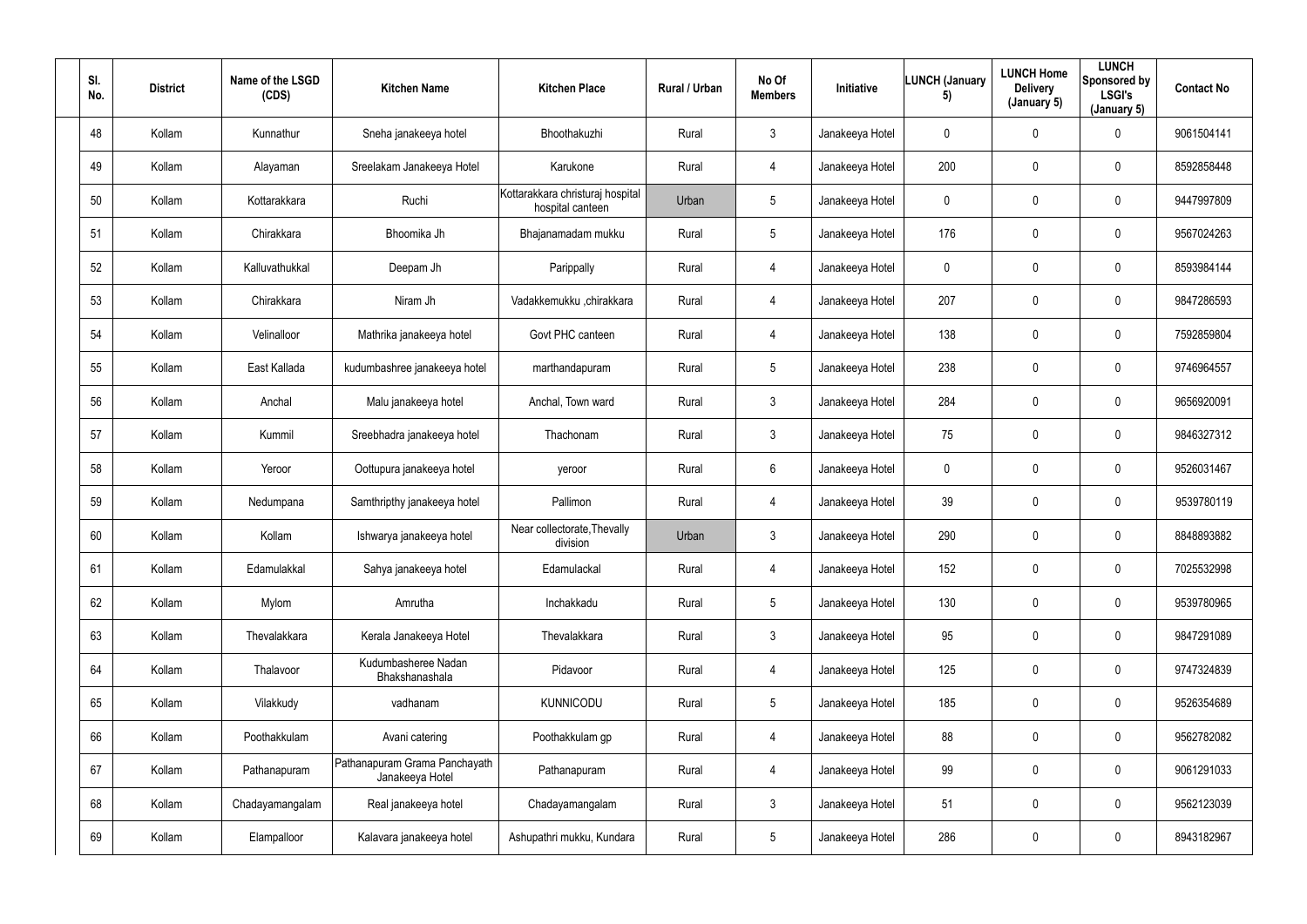|    | SI.<br>No.      | <b>District</b> | Name of the LSGD<br>(CDS) | <b>Kitchen Name</b>                | <b>Kitchen Place</b>      | Rural / Urban | No Of<br><b>Members</b> | Initiative      | LUNCH (January<br>5) | <b>LUNCH Home</b><br><b>Delivery</b><br>(January 5) | <b>LUNCH</b><br>Sponsored by<br><b>LSGI's</b><br>(January 5) | <b>Contact No</b> |
|----|-----------------|-----------------|---------------------------|------------------------------------|---------------------------|---------------|-------------------------|-----------------|----------------------|-----------------------------------------------------|--------------------------------------------------------------|-------------------|
|    | 70              | Kollam          | Kottamkara                | Ishwarya janakeeya hotel           | Keralapuram               | Rural         | $5\overline{)}$         | Janakeeya Hotel | $\mathbf 0$          | $\overline{0}$                                      | $\mathbf 0$                                                  | 9747765979        |
|    | 71              | Kollam          | Vettikavala               | Nanma                              | Vettikkavala              | Rural         | $\mathbf{3}$            | Janakeeya Hotel | 172                  | $\mathbf 0$                                         | $\overline{0}$                                               | 9645070430        |
|    | 72              | Kollam          | Pooyappally               | Anaswara janakeeya hotel           | Maruthamanpally           | Rural         | $5\phantom{.0}$         | Janakeeya Hotel | 188                  | $\mathbf 0$                                         | $\overline{0}$                                               | 9947289476        |
|    | 73              | Kollam          | Thenmala                  | Nanma janakeeya hotel              | Thennala                  | Rural         | $\overline{4}$          | Janakeeya Hotel | 310                  | $\overline{0}$                                      | $\pmb{0}$                                                    | 9446274943        |
|    | 74              | Kollam          | Pattazhi                  | Suprabhatham Catering Unit         | pattazhy                  | Rural         | $\overline{4}$          | Janakeeya Hotel | 75                   | $\mathbf 0$                                         | $\mathbf 0$                                                  | 9495195796        |
|    | 75              | Kollam          | Neendakara                | Darshana Janakeeya Hotel           | Puthenthura Junction      | Rural         | $\mathbf{3}$            | Janakeeya Hotel | 193                  | $\overline{0}$                                      | $\overline{0}$                                               | 9633106463        |
|    | 76              | Kollam          | Panayam                   | snehadeepam activity group         | Thanikkamukku             | Rural         | 4                       | Janakeeya Hotel | $\mathbf 0$          | $\mathbf 0$                                         | $\mathbf 0$                                                  | 8606117577        |
|    | 77              | Kollam          | Clappana                  | Vijayasree                         | Near alumpeedika junction | Rural         | $5\overline{)}$         | Janakeeya Hotel | 90                   | $\mathbf 0$                                         | $\overline{0}$                                               | 9567797660        |
|    | 78              | Kollam          | Sooranad South            | Akshaya janakeeya hotel            | Patharam                  | Rural         | 4                       | Janakeeya Hotel | 298                  | $\overline{0}$                                      | $\pmb{0}$                                                    | 9746919825        |
|    | 79              | Kollam          | Edamulakkal               | Deepam janakeeya hotel             | Edamulackal               | Rural         | $\mathbf{3}$            | Janakeeya Hotel | 285                  | $\mathbf 0$                                         | $\pmb{0}$                                                    | 9400684494        |
|    | 80              | Kollam          | Aryankavu                 | Sevana janakeeya hotel             | Kazhuthurutty             | Rural         | 3 <sup>1</sup>          | Janakeeya Hotel | 156                  | $\overline{0}$                                      | $\mathbf 0$                                                  | 8921381398        |
|    | 81              | Kollam          | Pattazhi Vadakkekara      | Annapoorna                         | Kaduvathode               | Rural         | 4                       | Janakeeya Hotel | 96                   | $\overline{0}$                                      | $\mathbf 0$                                                  | 7561013776        |
|    | 82              | Kollam          | Kulasekharapuram          | Vinayaka                           | Puthiykavu                | Rural         | 4                       | Janakeeya Hotel | 217                  | $\mathbf 0$                                         | $\mathbf 0$                                                  | 9947499053        |
| 82 |                 |                 |                           |                                    |                           |               | 354                     |                 | 12389                | $\bullet$                                           | 8                                                            |                   |
|    | -1              | Kottayam        | Akalakkunnam              | Navaruchi                          | Chengalam                 | Rural         | $5\overline{)}$         | Janakeeya Hotel | 138                  | $\mathbf 0$                                         | $\overline{0}$                                               | 9188362235        |
|    | $\overline{2}$  | Kottayam        | Arpookkara                | Niravu                             | <b>Medical College</b>    | Rural         | 8                       | Janakeeya Hotel | 175                  | $\mathbf 0$                                         | $\overline{0}$                                               | 9744719092        |
|    | $\mathfrak{Z}$  | Kottayam        | Arpookkara                | Ruchi Janakeeya Hotel              | Kaippuzha mutt            | Rural         | 4                       | Janakeeya Hotel | 110                  | $\mathbf 0$                                         | $\mathbf 0$                                                  | 9847147156        |
|    | $\overline{4}$  | Kottayam        | Athirampuzha              | Hannas                             | Mannanam                  | Rural         | $\overline{4}$          | Janakeeya Hotel | 51                   | $\pmb{0}$                                           | $\mathbf 0$                                                  | 9496136682        |
|    | $5\phantom{.0}$ | Kottayam        | Ayarkunnam                | Panchami Unit                      | Near PHC Ayarkunnam       | Rural         | $5\phantom{.0}$         | Janakeeya Hotel | 45                   | $\pmb{0}$                                           | $\overline{0}$                                               | 9744560994        |
|    | $6\phantom{.}$  | Kottayam        | Aymanam                   | Bisiya                             | Aymanam panchayath hall   | Rural         | 3 <sup>1</sup>          | Janakeeya Hotel | 120                  | $\mathbf 0$                                         | $\overline{0}$                                               | 9544560606        |
|    | $\overline{7}$  | Kottayam        | Bharananganam             | Kudumbshree nadan<br>bhakshanasala | Bharananganam             | Rural         | $\mathbf{3}$            | Janakeeya Hotel | 148                  | $\pmb{0}$                                           | $\overline{0}$                                               | 8113827680        |
|    | 8               | Kottayam        | Changanassery             | Janakeeya Hotel                    | Near Railway station      | Urban         | $\mathbf{3}$            | Janakeeya Hotel | 132                  | $\pmb{0}$                                           | $\pmb{0}$                                                    | 7560866821        |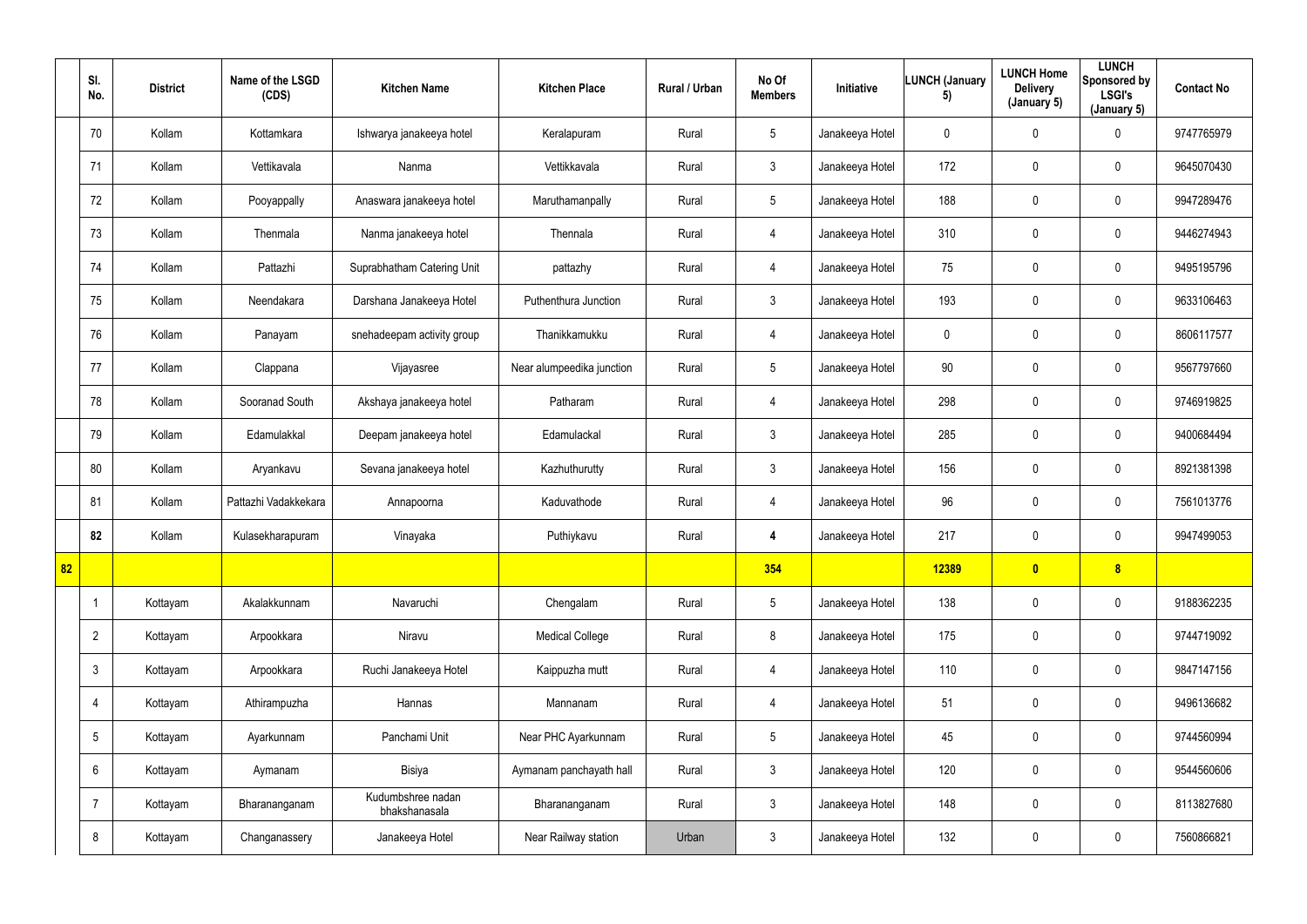| SI.<br>No.      | <b>District</b> | Name of the LSGD<br>(CDS) | <b>Kitchen Name</b>            | <b>Kitchen Place</b>                   | Rural / Urban | No Of<br><b>Members</b> | Initiative      | <b>LUNCH (January</b><br>5) | <b>LUNCH Home</b><br><b>Delivery</b><br>(January 5) | <b>LUNCH</b><br>Sponsored by<br><b>LSGI's</b><br>(January 5) | <b>Contact No</b> |
|-----------------|-----------------|---------------------------|--------------------------------|----------------------------------------|---------------|-------------------------|-----------------|-----------------------------|-----------------------------------------------------|--------------------------------------------------------------|-------------------|
| 9               | Kottayam        | Chemp                     | Thanima                        | Chemp                                  | Rural         | 4                       | Janakeeya Hotel | $\mathbf 0$                 | 0                                                   | $\mathbf 0$                                                  | 9809940907        |
| 10              | Kottayam        | Chirakkadav               | <b>Udaya Catering Unit</b>     | Mahatma Gandhi Town Hall,<br>Ponkunnam | Rural         | $5\phantom{.0}$         | Janakeeya Hotel | 120                         | 0                                                   | $\overline{0}$                                               | 6282479410        |
| 11              | Kottayam        | Chirakkadav               | Sargam                         | Thekkethu Kavala                       | Rural         | $\mathbf{3}$            | Janakeeya Hotel | 48                          | 0                                                   | $\overline{0}$                                               | 9656087110        |
| 12              | Kottayam        | Elikulam                  | Janakeeya Hotel Elikkulam      | Manchakuzhy                            | Rural         | $\mathbf{3}$            | Janakeeya Hotel | 54                          | 0                                                   | $\overline{0}$                                               | 9074768314        |
| 13              | Kottayam        | Ettumanoor                | Gramashree cafe kudumbasree    | Nandanam auditorium,<br>Ettumanoor     | Urban         | $5\overline{)}$         | Janakeeya Hotel | 119                         | 0                                                   | $\mathbf 0$                                                  | 9847334071        |
| 14              | Kottayam        | Kadanad                   | Thanal catering                | Kadanad                                | Rural         | $5\overline{)}$         | Janakeeya Hotel | 145                         | 0                                                   | $\mathbf 0$                                                  | 9048099040        |
| 15              | Kottayam        | Kadaplamattam             | Salt &pepper                   | Near Kadaplamattom CDS                 | Rural         | 4                       | Janakeeya Hotel | 63                          | 45                                                  | $\overline{0}$                                               | 9645400860        |
| 16              | Kottayam        | Kadaplamattam             | Kadaplamattam Janakeeya Hotel  | Vayala                                 | Rural         | 4                       | Janakeeya Hotel | 125                         | 0                                                   | $\overline{0}$                                               | 9446804954        |
| 17              | Kottayam        | Kaduthuruthy              | Janakeeya Hotel                | Panchayath premise                     | Rural         | 6                       | Janakeeya Hotel | 98                          | 0                                                   | $\overline{0}$                                               | 9847166464        |
| 18              | Kottayam        | Kallara                   | Vasuki Janakeeya hotel         | Kallara                                | Rural         | $\mathbf{3}$            | Janakeeya Hotel | 94                          | 0                                                   | $\overline{0}$                                               | 9846103478        |
| 19              | Kottayam        | Kanakkari                 | Jesus                          | Pattithanam                            | Rural         | 5 <sub>5</sub>          | Janakeeya Hotel | 148                         | 0                                                   | $\mathbf 0$                                                  | 9447192439        |
| 20              | Kottayam        | Kangazha                  | Sulabha                        | Pathanadu                              | Rural         | $5\overline{)}$         | Janakeeya Hotel | 88                          | 0                                                   | $\mathbf 0$                                                  | 9847438293        |
| 21              | Kottayam        | Kanjirapally              | Vanitha canteen                | Panchayath premise                     | Rural         | $\mathbf{3}$            | Janakeeya Hotel | 145                         | 0                                                   | $\overline{0}$                                               | 9605391868        |
| 22              | Kottayam        | Karoor                    | Unarvu janakeeya hotel         | Valavoor                               | Rural         | $5\phantom{.0}$         | Janakeeya Hotel | 135                         | 0                                                   | $\mathbf 0$                                                  | 8304903250        |
| 23              | Kottayam        | Karukachal                | <b>Sukrutham Catering Unit</b> | Karukachal                             | Rural         | $5\phantom{.0}$         | Janakeeya Hotel | 35                          | 0                                                   | $\mathbf 0$                                                  | 9847766843        |
| 24              | Kottayam        | Kidangoor                 | Janakeeya hotel                | Kidangoor Panchayath                   | Rural         | 3                       | Janakeeya Hotel | 158                         | 0                                                   | $\mathbf 0$                                                  | 9048080292        |
| 25              | Kottayam        | Kooroppada                | Achus Janakeeya Hotel          | Panchayath                             | Rural         | 3 <sup>1</sup>          | Janakeeya Hotel | 58                          | 0                                                   | $\mathbf 0$                                                  | 9778121989        |
| 26              | Kottayam        | Koottickal                | Janakeeya hotel                | Koottickal                             | Rural         | $5\phantom{.0}$         | Janakeeya Hotel | 103                         | 0                                                   | $\mathbf 0$                                                  | 9645219929        |
| 27              | Kottayam        | Koruthodu                 | Koruthodu Janakeeya Hotel      | Koruthodu                              | Rural         | $6\overline{6}$         | Janakeeya Hotel | 69                          | 0                                                   | $\mathbf 0$                                                  | 7510770418        |
| 28              | Kottayam        | KottayamNorth             | Alfa Canteen                   | Municipality Kottayam                  | Urban         | $5\phantom{.0}$         | Janakeeya Hotel | 230                         | 0                                                   | $\mathbf 0$                                                  | 9846571923        |
| 29              | Kottayam        | KottayamNorth             | Kerala cafe janakeeya hotel    | Choottuveli                            | Urban         | 3 <sup>1</sup>          | Janakeeya Hotel | 383                         | $\pmb{0}$                                           | $\mathbf 0$                                                  | 8129337294        |
| 30 <sup>°</sup> | Kottayam        | KottayamNorth             | Maria Janakeeya Hotel          | Chungam                                | Urban         | $5\phantom{.0}$         | Janakeeya Hotel | 240                         | 0                                                   | $\overline{0}$                                               | 9744843928        |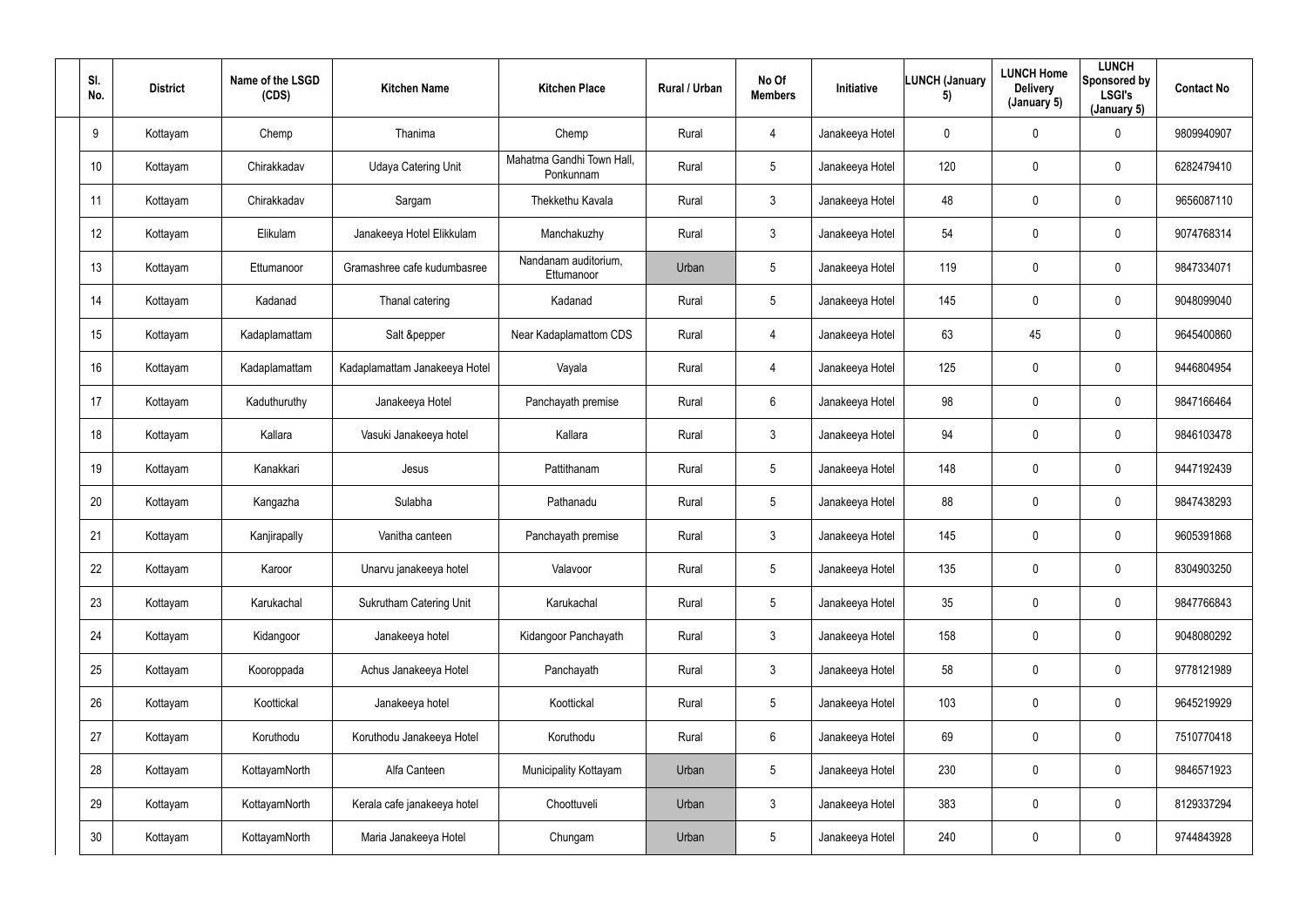|    | SI.<br>No. | <b>District</b> | Name of the LSGD<br>(CDS) | <b>Kitchen Name</b>             | <b>Kitchen Place</b>           | Rural / Urban | No Of<br><b>Members</b> | Initiative      | <b>LUNCH (January</b><br>5) | <b>LUNCH Home</b><br><b>Delivery</b><br>(January 5) | <b>LUNCH</b><br>Sponsored by<br><b>LSGI's</b><br>(January 5) | <b>Contact No</b> |
|----|------------|-----------------|---------------------------|---------------------------------|--------------------------------|---------------|-------------------------|-----------------|-----------------------------|-----------------------------------------------------|--------------------------------------------------------------|-------------------|
|    | 31         | Kottayam        | KottayamNorth             | Ambady Janakeeya Hotel          | Karapuzha                      | Urban         | 4                       | Janakeeya Hotel | $\mathbf 0$                 | 0                                                   | $\mathbf 0$                                                  | 9496374594        |
|    | 32         | Kottayam        | Kozhuvanal                | Rohini Janakeeya Hotel          | Vakkappulam                    | Rural         | $3\phantom{.0}$         | Janakeeya Hotel | $\mathbf 0$                 | 0                                                   | $\mathbf 0$                                                  | 9400216885        |
|    | 33         | Kottayam        | Kuravilangadu             | kudumbashree janakeeya hotel    | kuravilangady by pass junction | Rural         | $5\phantom{.0}$         | Janakeeya Hotel | 146                         | 0                                                   | $\mathbf 0$                                                  | 7559022364        |
|    | 34         | Kottayam        | Kurichi                   | Swad Catering                   | Cheruvelippadi                 | Rural         | 4                       | Janakeeya Hotel | 309                         | 0                                                   | $\mathbf 0$                                                  | 9847891917        |
|    | 35         | Kottayam        | Madappally                | SR catering                     | Mammoodu                       | Rural         | $3\phantom{.0}$         | Janakeeya Hotel | 98                          | 0                                                   | $\overline{0}$                                               | 9747702203        |
|    | 36         | Kottayam        | Manimala                  | Vanitha canteen                 | Manimala                       | Rural         | $\mathbf{3}$            | Janakeeya Hotel | 145                         | 0                                                   | $\mathbf 0$                                                  | 9946318069        |
|    | 37         | Kottayam        | Manjoor                   | Oruma catering unit             | Kuruppanthara                  | Rural         | $5\phantom{.0}$         | Janakeeya Hotel | 89                          | 63                                                  | $\overline{2}$                                               | 9349189590        |
|    | 38         | Kottayam        | Marangattupilly           | Marangattupilly Janakeeya Hotel | Marangattupilly                | Rural         | 4                       | Janakeeya Hotel | 189                         | 0                                                   | $\mathbf 0$                                                  | 9544416772        |
|    | 39         | Kottayam        | Maravanthuruth            | Changathi                       | Maravanthuruth                 | Rural         | 4                       | Janakeeya Hotel | 65                          | 0                                                   | $\overline{0}$                                               | 9744598169        |
|    | 40         | Kottayam        | Meenachil                 | Akshaya Janakeeya hotel         | Idamattam                      | Rural         | 4                       | Janakeeya Hotel | 127                         | 0                                                   | $\overline{0}$                                               | 9747190979        |
| 82 | 41         | Kottayam        | Meenachil                 | Archana janakeeya Hotel         | Paika                          | Rural         | $5\phantom{.0}$         | Janakeeya Hotel | 191                         | 0                                                   | $\mathbf 0$                                                  | 9048759539        |
|    | 42         | Kottayam        | Meenadom                  | <b>Nainus</b>                   | Meenadom                       | Rural         | $3\phantom{.0}$         | Janakeeya Hotel | 90                          | 0                                                   | $\mathbf 0$                                                  | 9539752801        |
|    | 43         | Kottayam        | Melukavu                  | Seenayi Cafe centre             | Melukavumattam                 | Rural         | 5                       | Janakeeya Hotel | $\mathbf 0$                 | 0                                                   | $\overline{0}$                                               | 9744546703        |
|    | 44         | Kottayam        | Moonnilav                 | Aiswarya                        | Moonnilav                      | Rural         | $\mathfrak{Z}$          | Janakeeya Hotel | 130                         | $\mathbf 0$                                         | $\mathbf 0$                                                  | 8281227689        |
|    | 45         | Kottayam        | Mulakkulam                | Janakeeya Hotel                 | Moorkkattilpadi                | Rural         | $\overline{4}$          | Janakeeya Hotel | 68                          | $\pmb{0}$                                           | $\mathbf 0$                                                  | 9747856382        |
|    | 46         | Kottayam        | Mundakkayam               | Janakeeya Hotel Mundakkayam     | Mundakkayam                    | Rural         | $6\overline{6}$         | Janakeeya Hotel | 145                         | 0                                                   | $\mathbf 0$                                                  | 9495314979        |
|    | 47         | Kottayam        | Nedumkunnam               | Nanma Kudumbashree Unit         | Nedumkunnam                    | Rural         | $5\phantom{.0}$         | Janakeeya Hotel | 48                          | $\pmb{0}$                                           |                                                              | 7306791612        |
|    | 48         | Kottayam        | Neendoor                  | Gruhasree ME Unit               | Panchayath                     | Rural         | 3 <sup>1</sup>          | Janakeeya Hotel | 40                          | 0                                                   | $\mathbf 0$                                                  | 9847756958        |
|    | 49         | Kottayam        | Njeezhoor                 | Annapoorna Janakeeya Hotel      | Panchayath                     | Rural         | $\overline{4}$          | Janakeeya Hotel | 80                          | 0                                                   | $\overline{0}$                                               | 9745246839        |
|    | 50         | Kottayam        | Pala                      | Angel Janakeeya Hotel           | Pala Municipality              | Urban         | $\overline{4}$          | Janakeeya Hotel | 164                         | $\pmb{0}$                                           | $\mathbf 0$                                                  | 9745963125        |
|    | 51         | Kottayam        | Pala                      | Harithasree catering            | Chethimattam                   | Urban         | $5\phantom{.0}$         | Janakeeya Hotel | 239                         | 0                                                   | $\mathbf 0$                                                  | 9895154240        |
|    | 52         | Kottayam        | Pallickathodu             | Sangeetha                       | Pallickathodu Bus stand        | Rural         | 3 <sup>1</sup>          | Janakeeya Hotel | 120                         | 0                                                   | $\overline{0}$                                               | 9633814381        |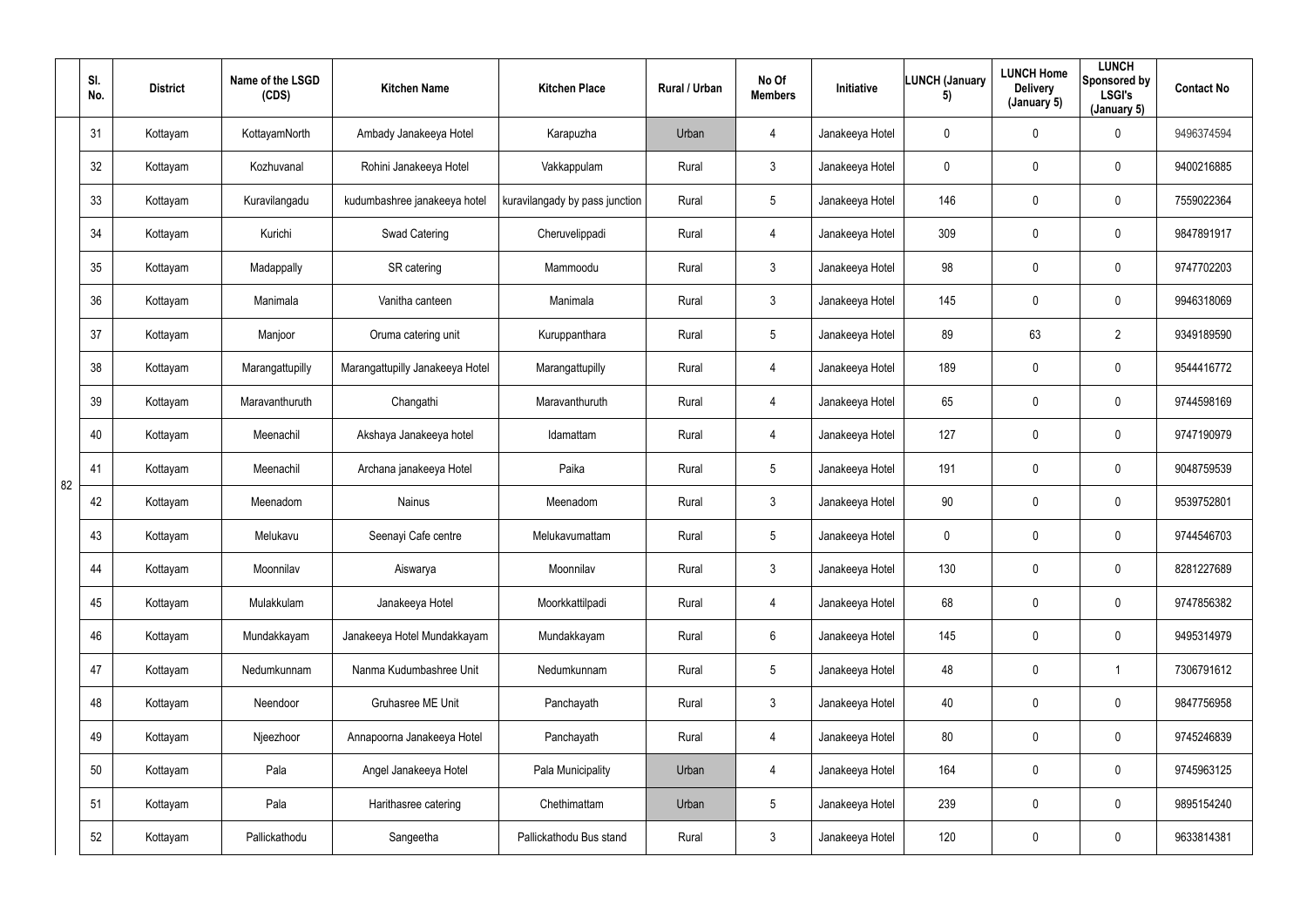| SI.<br>No. | <b>District</b> | Name of the LSGD<br>(CDS) | <b>Kitchen Name</b>          | <b>Kitchen Place</b>     | Rural / Urban | No Of<br><b>Members</b> | Initiative      | <b>LUNCH (January</b><br>5) | <b>LUNCH Home</b><br><b>Delivery</b><br>(January 5) | <b>LUNCH</b><br>Sponsored by<br><b>LSGI's</b><br>(January 5) | <b>Contact No</b> |
|------------|-----------------|---------------------------|------------------------------|--------------------------|---------------|-------------------------|-----------------|-----------------------------|-----------------------------------------------------|--------------------------------------------------------------|-------------------|
| 53         | Kottayam        | Pampady                   | Thrupthi                     | Pampady Town             | Rural         | $5\overline{)}$         | Janakeeya Hotel | 16                          | $\mathbf 0$                                         | $\mathbf 0$                                                  | 9633013622        |
| 54         | Kottayam        | Panachikkadu              | Ruchi Canteen                | Paruthumpara             | Rural         | $5\overline{)}$         | Janakeeya Hotel | 95                          | 0                                                   | $\mathbf 0$                                                  | 9656411494        |
| 55         | Kottayam        | Parathodu                 | Janakeeya Hotel Parathodu    | Panchayath               | Rural         | 4                       | Janakeeya Hotel | 78                          | 0                                                   | $\mathbf 0$                                                  | 7907455541        |
| 56         | Kottayam        | Paippadu                  | Thejus                       | Paippadu                 | Rural         | $5\phantom{.0}$         | Janakeeya Hotel | 220                         | 0                                                   | $\overline{0}$                                               | 7034621426        |
| 57         | Kottayam        | Poonjar                   | Haritham                     | Poonjar                  | Rural         | $5\overline{)}$         | Janakeeya Hotel | 109                         | 0                                                   | $\mathbf 0$                                                  | 9495235348        |
| 58         | Kottayam        | poonjar south             | Sowbhagya Janakeeya Hotel    | poonjar south            | Rural         | 4                       | Janakeeya Hotel | 200                         | 0                                                   | $\mathbf 0$                                                  | 9495151799        |
| 59         | Kottayam        | Ramapuram                 | Ruchi                        | Ramapuram                | Rural         | 4                       | Janakeeya Hotel | 150                         | 52                                                  | $\mathbf 0$                                                  | 9495107277        |
| 60         | Kottayam        | T.V.Puram                 | Vijaya Janakeeya Hotel       | TV Puram                 | Rural         | $\mathbf{3}$            | Janakeeya Hotel | $\mathbf 0$                 | 0                                                   | $\mathbf 0$                                                  | 9847614136        |
| 61         | Kottayam        | Teekkoy                   | Kairali                      | Vagamattom, Kallambhagam | Rural         | 3 <sup>1</sup>          | Janakeeya Hotel | 124                         | 0                                                   | $\overline{0}$                                               | 7025702768        |
| 62         | Kottayam        | Thalanad                  | Nanma                        | Muttambhagam Kavala      | Rural         | $\mathbf{3}$            | Janakeeya Hotel | 32                          | 0                                                   | $\overline{0}$                                               | 9961289547        |
| 63         | Kottayam        | Thalappalam               | Ameya                        | Thalappalam              | Rural         | 4                       | Janakeeya Hotel | 119                         | 0                                                   | $\mathbf 0$                                                  | 7025932626        |
| 64         | Kottayam        | Thalayolaparambu          | kudumbashree janakeeya hotel | Thalayolaparambu         | Rural         | $\mathbf{3}$            | Janakeeya Hotel | 97                          | 0                                                   | $\mathbf 0$                                                  | 7994830570        |
| 65         | Kottayam        | Thidanadu                 | Janani                       | Chemmlamattam            | Rural         | 6                       | Janakeeya Hotel | 106                         | 0                                                   | 0\$                                                          | 9562695545        |
| 66         | Kottayam        | Thidanadu                 | Krishna                      | Near Panchayath          | Rural         | $\overline{4}$          | Janakeeya Hotel | 190                         | 0                                                   | $\mathbf 0$                                                  | 9605565960        |
| 67         | Kottayam        | Thiruvarppu               | Sreeparvathy food products   | Illickal                 | Rural         | $\mathbf{3}$            | Janakeeya Hotel | 148                         | 0                                                   | $\mathbf 0$                                                  | 9747289846        |
| 68         | Kottayam        | Thrikkodithanam           | Swanthanam                   | Thrikkodithanam          | Rural         | $5\overline{)}$         | Janakeeya Hotel | 51                          | $\pmb{0}$                                           | $\mathbf 0$                                                  | 7902729237        |
| 69         | Kottayam        | Udayanapuram              | Uppum Mulakum                | Nerekadavu               | Rural         | 3 <sup>1</sup>          | Janakeeya Hotel | $\mathbf 0$                 | 0                                                   | $\mathbf 0$                                                  | 8111850728        |
| 70         | Kottayam        | Udayanapuram              | Aiswarya Activity Group      | Vaikom Block Panchayath  | Rural         | $5\phantom{.0}$         | Janakeeya Hotel | 72                          | 0                                                   | $\mathbf 0$                                                  | 9847437286        |
| 71         | Kottayam        | Uzhavoor                  | Uzhavoor Janakeeya Hotel     | Uzhavoor Town            | Rural         | $8\phantom{1}$          | Janakeeya Hotel | 143                         | 82                                                  | 15                                                           | 9746074266        |
| 72         | Kottayam        | Vaikom                    | <b>Chanees Eats</b>          | Chalapparambu            | Urban         | $\overline{4}$          | Janakeeya Hotel | $90\,$                      | $\pmb{0}$                                           | $\mathbf 0$                                                  | 9446467389        |
| 73         | Kottayam        | Vakathanam                | Padheyam                     | Njaliakuzhi              | Rural         | $6\overline{6}$         | Janakeeya Hotel | 141                         | 0                                                   | $\mathbf 0$                                                  | 9495010073        |
| 74         | Kottayam        | Vazhappally               | Udayam                       | Vazhappally              | Rural         | $\overline{4}$          | Janakeeya Hotel | 95                          | 0                                                   | $\overline{0}$                                               | 9562267564        |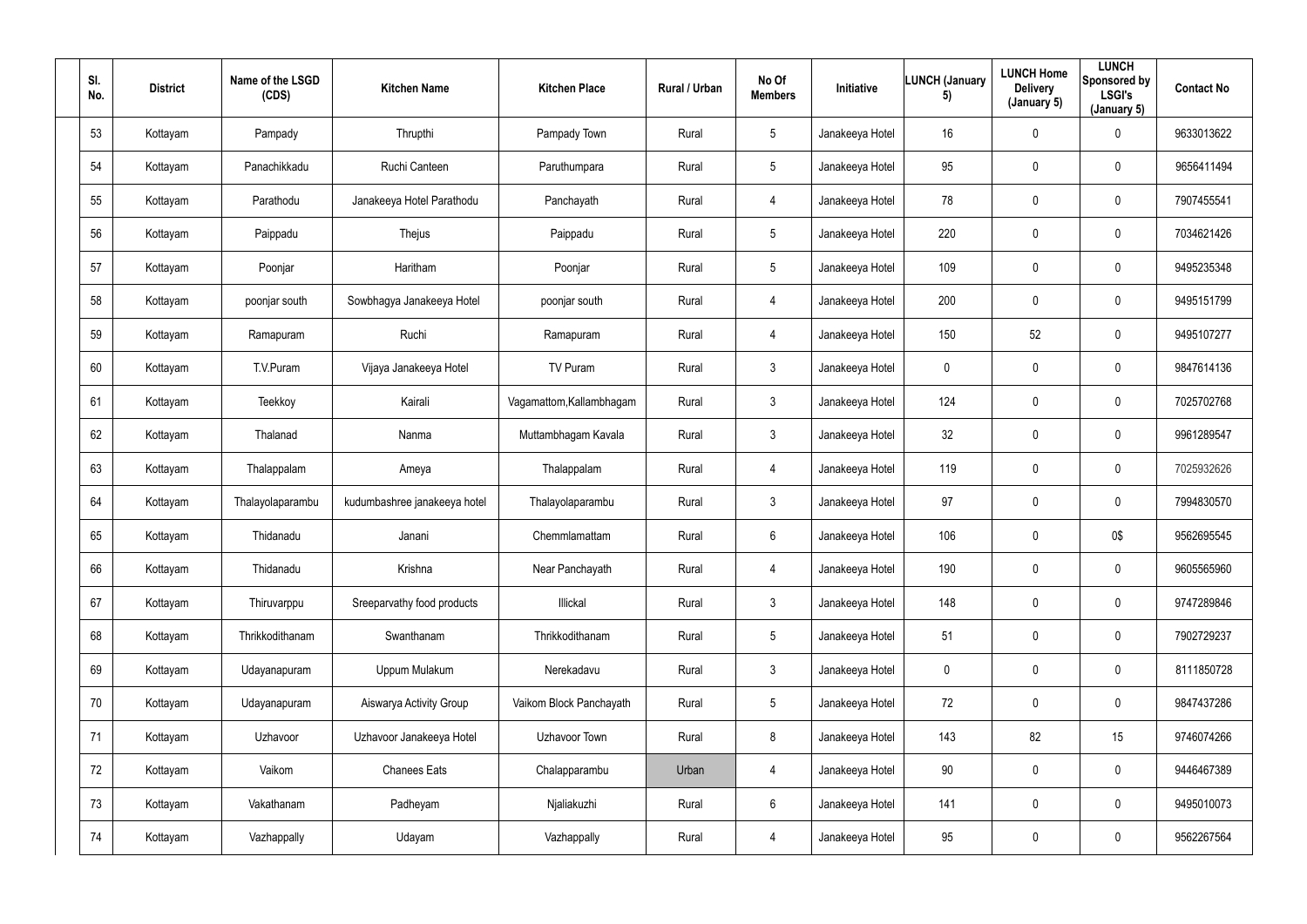|    | SI.<br>No.      | <b>District</b> | Name of the LSGD<br>(CDS) | <b>Kitchen Name</b>                                      | <b>Kitchen Place</b>                        | Rural / Urban | No Of<br><b>Members</b> | Initiative      | <b>LUNCH (January</b><br>5) | <b>LUNCH Home</b><br><b>Delivery</b><br>(January 5) | <b>LUNCH</b><br>Sponsored by<br><b>LSGI's</b><br>(January 5) | <b>Contact No</b> |
|----|-----------------|-----------------|---------------------------|----------------------------------------------------------|---------------------------------------------|---------------|-------------------------|-----------------|-----------------------------|-----------------------------------------------------|--------------------------------------------------------------|-------------------|
|    | 75              | Kottayam        | Vazhoor                   | Kudumbashree Canteen Unit At<br>Vazhoor Grama Panchayath | Vazhoor Grama Panchayath<br><b>Building</b> | Rural         | $5\phantom{.0}$         | Janakeeya Hotel | 100                         | 0                                                   | $\overline{0}$                                               | 9544717796        |
|    | 76              | Kottayam        | Vazhoor                   | New India                                                | Nedumavu                                    | Rural         | $\mathbf{3}$            | Janakeeya Hotel | 28                          | 0                                                   | $\overline{0}$                                               | 9744581242        |
|    | 77              | Kottayam        | Vechoor                   | Treeland Annapoorna                                      | <b>Bund Road</b>                            | Rural         | $\mathbf{3}$            | Janakeeya Hotel | 89                          | 0                                                   | $\overline{0}$                                               | 8606814487        |
|    | 78              | Kottayam        | Veliyannoor               | Thanima foods                                            | Veliyannoor                                 | Rural         | $\mathfrak{Z}$          | Janakeeya Hotel | 128                         | 0                                                   | $\overline{0}$                                               | 9744392147        |
|    | 79              | Kottayam        | Vellavoor                 | Uppum Mulakum Janakeeya Hotel                            | Panchayath premise                          | Rural         | $5\phantom{.0}$         | Janakeeya Hotel | 92                          | 0                                                   | $\mathbf 0$                                                  | 9188317288        |
|    | 80              | Kottayam        | Velloor                   | Puzhayoram catering                                      | Near Velloor cds office                     | Rural         | $\overline{4}$          | Janakeeya Hotel | 92                          | 0                                                   | $\mathbf 0$                                                  | 9895522286        |
|    | 81              | Kottayam        | Vijayapuram               | Niravu                                                   | Iranjal                                     | Rural         | $\mathbf{3}$            | Janakeeya Hotel | 175                         | 0                                                   | $\overline{0}$                                               | 9495245895        |
|    | 82              | Kottayam        | Vijayapuram               | Renown Janakeeya Hotel                                   | Vadavathoor                                 | Rural         | $5\phantom{.0}$         | Janakeeya Hotel | 256                         | 0                                                   | $\overline{0}$                                               | 8606536302        |
| 82 |                 |                 |                           |                                                          |                                             |               | 336                     |                 | 9296                        | 242                                                 | 18                                                           |                   |
|    |                 | Kozhikode       | Balussery                 | Unarvu Janakeeya Hotel                                   | Balussery                                   | Rural         | $5\phantom{.0}$         | Janakeeya Hotel | 147                         | 0                                                   | $\mathbf 0$                                                  | 95440 03929       |
|    | $\overline{2}$  | Kozhikode       | Panangad                  | Kairali Janakeeya Hotel                                  | Balussery mukku at K K<br>hospital          | Rural         | $\mathbf{3}$            | Janakeeya Hotel | 436                         | 0                                                   | $\mathbf 0$                                                  | 97450 85782       |
|    | $\mathfrak{Z}$  | Kozhikode       | Koorachundu               | Koorachundu Janakeeya hotel                              | Koorachundu                                 | Rural         | 4                       | Janakeeya Hotel | 290                         | 0                                                   | $\mathbf 0$                                                  | 94967 07886       |
|    |                 | Kozhikode       | Koorachundu               | Koottayma Janakeeya Hotel                                | Kallanode                                   | Rural         | 5                       | Janakeeya Hotel | 355                         | 0                                                   | $\mathbf 0$                                                  | 94967 26850       |
|    | $5\phantom{.0}$ | Kozhikode       | Kottur                    | Sneha Janakeeya Hotel                                    | Kottur                                      | Rural         | $5\phantom{.0}$         | Janakeeya Hotel | 113                         | $\pmb{0}$                                           | $\mathbf 0$                                                  | 97456 72101       |
|    | $6\overline{6}$ | Kozhikode       | Naduvannur                | Naduvannur Janakeeya Hotel                               | Naduvannur                                  | Rural         | $\overline{7}$          | Janakeeya Hotel | 333                         | $\pmb{0}$                                           | $\mathbf 0$                                                  | 8592-031802       |
|    | $\overline{7}$  | Kozhikode       | Naduvannur                | Kudumbashree Janakeeya Hotel                             | Anjolimukku                                 | Rural         | $\mathbf{3}$            | Janakeeya Hotel | 397                         | $\pmb{0}$                                           | $\mathbf 0$                                                  | 9995947043        |
|    | 8               | Kozhikode       | Ulliyeri                  | Ulliyeri Janakeeya Hotel                                 | Ulliyeri                                    | Rural         | $\overline{4}$          | Janakeeya Hotel | 386                         | $\mathbf 0$                                         | $\mathbf 0$                                                  | 89434 06681       |
|    | 9               | Kozhikode       | Unnikulam                 | Swad Janakeeya Hotel                                     | Ekarool Kaappil Road                        | Rural         | 3 <sup>7</sup>          | Janakeeya Hotel | 723                         | $\pmb{0}$                                           | $\mathbf 0$                                                  | 85475 75474       |
|    | 10 <sup>°</sup> | Kozhikode       | Unnikulam                 | Chaithanya Janakeeya Hotel                               | Opposite unnikulam<br>gramapanchayath       | Rural         | $\mathfrak{Z}$          | Janakeeya Hotel | 684                         | $\pmb{0}$                                           | $\mathbf 0$                                                  | 87141 31460       |
|    | 11              | Kozhikode       | Nanminda                  | Akshaya vanitha hotel                                    | Nanminda panchayath building                | Rural         | $\mathbf{3}$            | Janakeeya Hotel | 131                         | 0                                                   | $\mathbf 0$                                                  | 9961184212        |
|    | 12              | Kozhikode       | Thalakkulathur            | Thalakkulathur Janakeeya Hotel                           | Parambath                                   | Rural         | $\overline{4}$          | Janakeeya Hotel | 248                         | $\pmb{0}$                                           | $\mathbf 0$                                                  | 7593067511        |
|    | 13              | Kozhikode       | Kakkodi                   | Kakkodi Janakeeya Hotel                                  | Kakkodi Bazar                               | Rural         | $\overline{7}$          | Janakeeya Hotel | 331                         | 0                                                   | $\mathbf 0$                                                  | 8943123615        |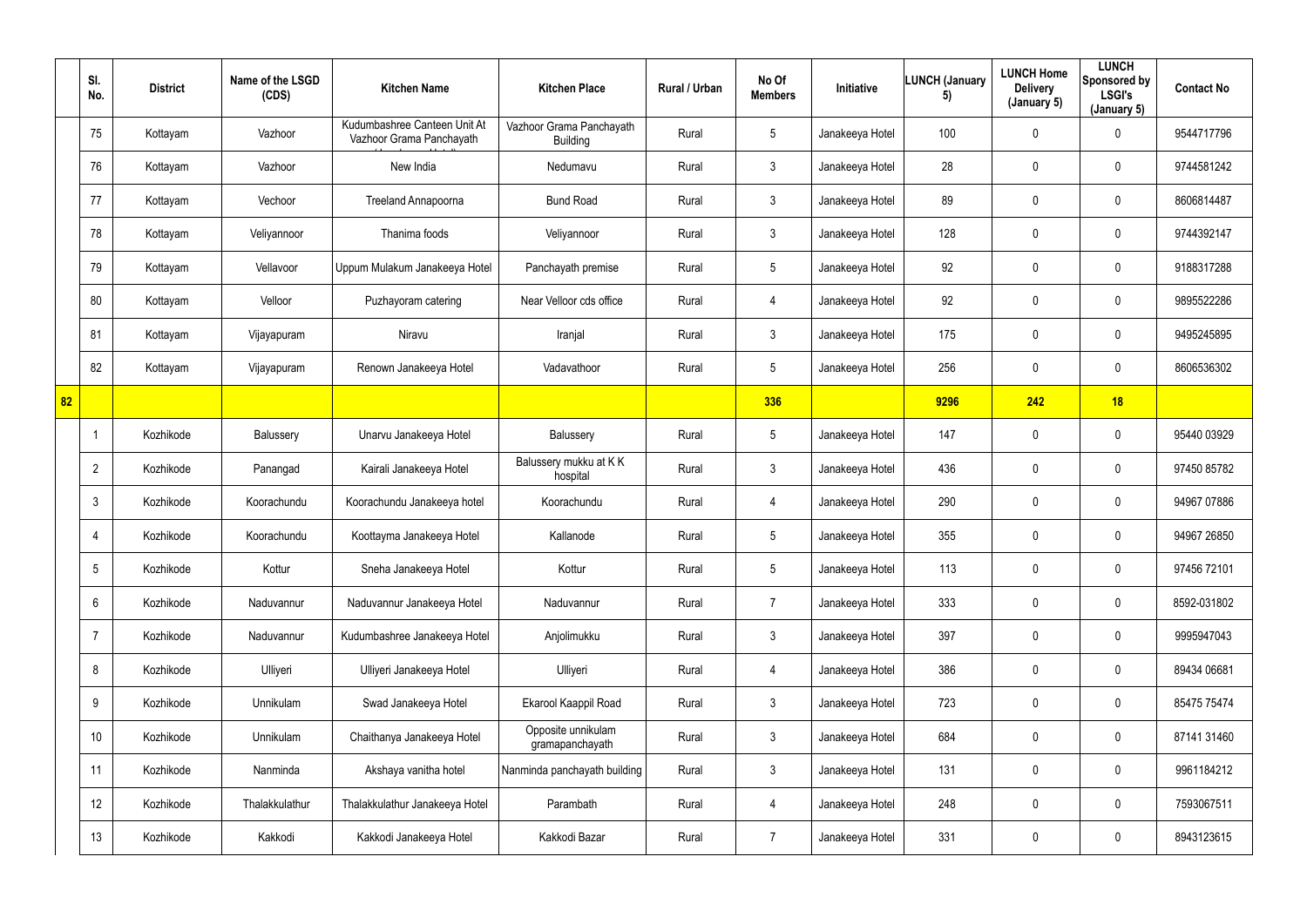| SI.<br>No. | <b>District</b> | Name of the LSGD<br>(CDS) | <b>Kitchen Name</b>                      | <b>Kitchen Place</b>      | Rural / Urban | No Of<br><b>Members</b> | Initiative      | <b>LUNCH (January</b><br>5) | <b>LUNCH Home</b><br><b>Delivery</b><br>(January 5) | <b>LUNCH</b><br>Sponsored by<br><b>LSGI's</b><br>(January 5) | <b>Contact No</b> |
|------------|-----------------|---------------------------|------------------------------------------|---------------------------|---------------|-------------------------|-----------------|-----------------------------|-----------------------------------------------------|--------------------------------------------------------------|-------------------|
| 14         | Kozhikode       | Chelannur                 | Oottupura Janakeeya Hotel                | Ambalathukulangara        | Rural         | $\overline{7}$          | Janakeeya Hotel | 145                         | $\mathbf 0$                                         | $\overline{2}$                                               | 9846010528        |
| 15         | Kozhikode       | Narikkuni                 | Amma Janakeeya Hotel                     | Narikkuni                 | Rural         | $\mathbf{3}$            | Janakeeya Hotel | 142                         | 0                                                   | $\mathbf 0$                                                  | 9645606562        |
| 16         | Kozhikode       | Kakkoor                   | Janakeeya Hotel Kakkoor                  | Kakkoor                   | Rural         | $5\phantom{.0}$         | Janakeeya Hotel | 131                         | 0                                                   | 10 <sup>1</sup>                                              | 8592050112        |
| 17         | Kozhikode       | Koduvally                 | Sadhya Janakeeya Hotel                   | G M L P School, Koduvally | Urban         | $5\phantom{.0}$         | Janakeeya Hotel | 583                         | 0                                                   | $\mathbf 0$                                                  | 8593898831        |
| 18         | Kozhikode       | Koduvally                 | KKN Janakeeya Hotel Koduvally            | Nellamkandi               | Urban         | $\mathbf{3}$            | Janakeeya Hotel | 181                         | 0                                                   | $\mathbf 0$                                                  | 9847650894        |
| 19         | Kozhikode       | Koduvally                 | Swad Janakeeya Hotel                     | Manipuram                 | Urban         | $5\phantom{.0}$         | Janakeeya Hotel | 212                         | 0                                                   | $\mathbf 0$                                                  | 9946991995        |
| 20         | Kozhikode       | Madavoor                  | Madavoor Janakeeya Hotel                 | Near madavoor panchayath  | Rural         | $5\phantom{.0}$         | Janakeeya Hotel | 296                         | 0                                                   | $\mathbf 0$                                                  | 8547590842        |
| 21         | Kozhikode       | Omasseri                  | Annapoornna Janakeeya Hotel              | Omasseri                  | Rural         | $\overline{4}$          | Janakeeya Hotel | 314                         | 0                                                   | $\mathbf 0$                                                  | 9605102599        |
| 22         | Kozhikode       | Puthuppadi                | Ruchi Janakeeya Hotel                    | Puthupadi                 | Rural         | $5\phantom{.0}$         | Janakeeya Hotel | 290                         | 0                                                   | $\overline{0}$                                               | 7909113114        |
| 23         | Kozhikode       | Kizhakkoth                | Swad Janakeeya Hotel                     | Mariveettilthazham        | Rural         | $\overline{4}$          | Janakeeya Hotel | 150                         | 0                                                   | $\overline{0}$                                               | 9847086665        |
| 24         | Kozhikode       | Thamarassery              | Pavithram Janakeeya hotel                | Thamarassery old stand    | Rural         | $6^{\circ}$             | Janakeeya Hotel | 383                         | 0                                                   | $\mathbf 0$                                                  | 9048389661        |
| 25         | Kozhikode       | Kodenchery                | Kairali Janakeeya Hotel                  | Kodenchery                | Rural         | $\overline{4}$          | Janakeeya Hotel | 126                         | 0                                                   | $\mathbf 0$                                                  | 9446037829        |
| 26         | Kozhikode       | Koodaranji                | Ruchikkoot Janakeeya Hotel               | Koodaranji                | Rural         | $6\phantom{.}6$         | Janakeeya Hotel | 312                         | 0                                                   | $\overline{0}$                                               | 9496439278        |
| 27         | Kozhikode       | Thiruvambadi              | Pulari Janakeeya Hotel                   | Thondimmal                | Rural         | $5\phantom{.0}$         | Janakeeya Hotel | 112                         | 0                                                   | $\mathbf 0$                                                  | 7034264232        |
| 28         | Kozhikode       | Kattippara                | Ruchi Janakeeya Hotel                    | Chamal                    | Rural         | $6\phantom{.}6$         | Janakeeya Hotel | 202                         | 0                                                   | $\mathbf 0$                                                  | 7591974045        |
| 29         | Kozhikode       | Koyilandy North           | Naveena canteen                          | Near new bus stand        | Urban         | $\overline{7}$          | Janakeeya Hotel | 630                         | 0                                                   | 3                                                            | 9544185262        |
| 30         | Kozhikode       | Koyilandy North           | Koyilandi Nagarasabha Janakeeya<br>Hotel | Near Kollamchira          | Urban         | 10                      | Janakeeya Hotel | 412                         | $\mathbf 0$                                         | $\mathbf 0$                                                  | 8943191728        |
| 31         | Kozhikode       | Koyilandi South           | Snehadeepam Janakeeya Hotel              | Muthambi                  | Urban         | $6\phantom{.0}$         | Janakeeya Hotel | 58                          | 0                                                   | $\mathbf 0$                                                  | 9188198658        |
| 32         | Kozhikode       | Koyilandi South           | Kudumbashree Janakeeya Hotel             | Koyilandi Market          | Urban         | $\mathbf{3}$            | Janakeeya Hotel | 312                         | $\mathbf 0$                                         | $\mathbf 0$                                                  |                   |
| 33         | Kozhikode       | Chengottukavu             | Amma Janakeeya Hotel                     | Edakkulam                 | Rural         | $5\phantom{.0}$         | Janakeeya Hotel | 134                         | 0                                                   | $\mathbf 0$                                                  | 9048235785        |
| 34         | Kozhikode       | Atholi                    | Atholi Janakeeya Hotel                   | Kodassery                 | Rural         | $\overline{4}$          | Janakeeya Hotel | 128                         | 0                                                   | $\mathbf 0$                                                  | 9072499251        |
| $35\,$     | Kozhikode       | Moodadi                   | Ruchi Janakeeya Hotel                    | Moodadi                   | Rural         | $5\phantom{.0}$         | Janakeeya Hotel | 312                         | 0                                                   | $\overline{0}$                                               | 8281226403        |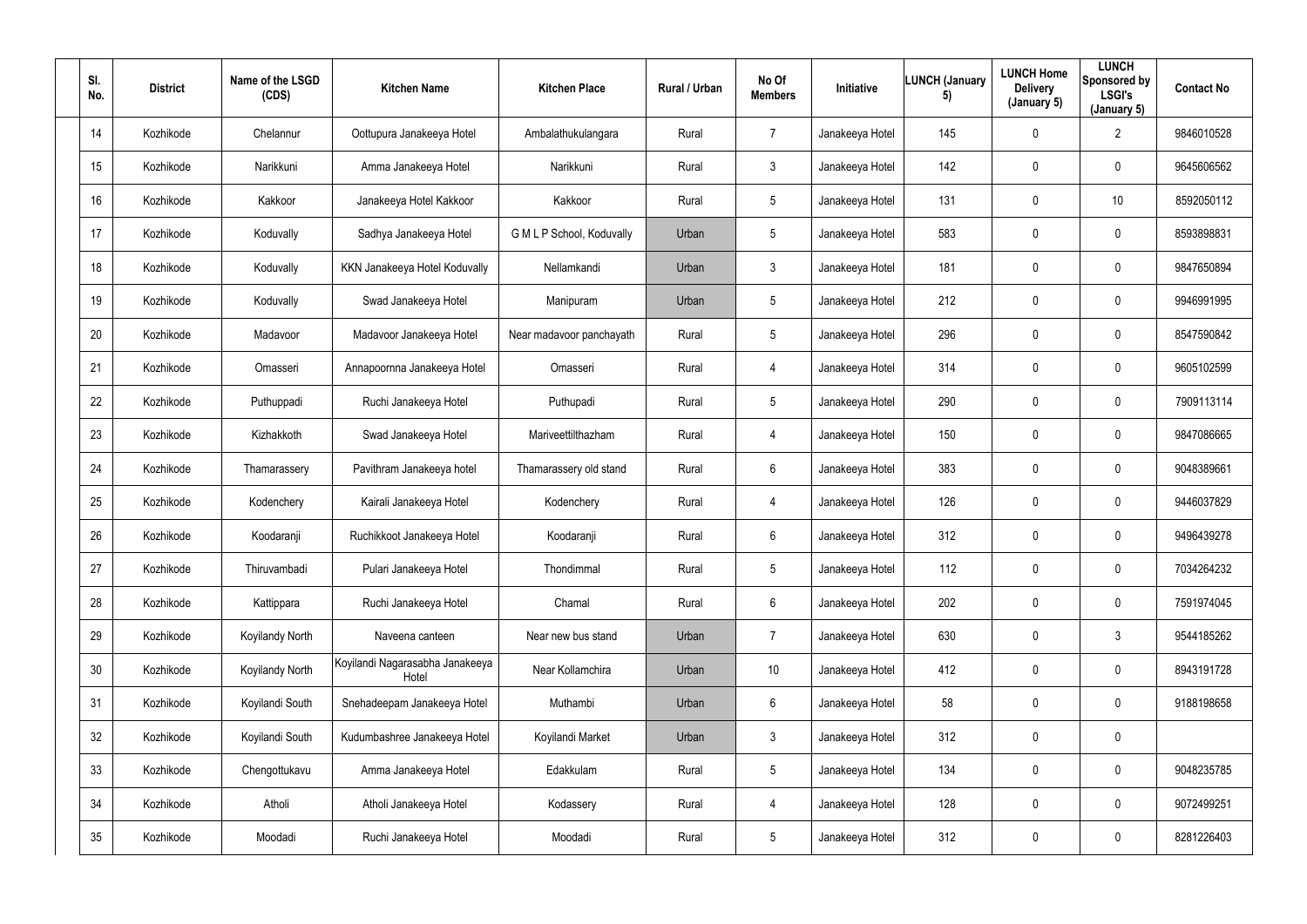|     | SI.<br>No. | <b>District</b> | Name of the LSGD<br>(CDS) | <b>Kitchen Name</b>         | <b>Kitchen Place</b>                        | Rural / Urban | No Of<br><b>Members</b> | Initiative      | <b>LUNCH (January</b><br>5) | <b>LUNCH Home</b><br><b>Delivery</b><br>(January 5) | <b>LUNCH</b><br>Sponsored by<br><b>LSGI's</b><br>(January 5) | <b>Contact No</b> |
|-----|------------|-----------------|---------------------------|-----------------------------|---------------------------------------------|---------------|-------------------------|-----------------|-----------------------------|-----------------------------------------------------|--------------------------------------------------------------|-------------------|
|     | 36         | Kozhikode       | Chemancheri               | Annapoornna Janakeeya Hotel | Pookkad                                     | Rural         | 5 <sup>5</sup>          | Janakeeya Hotel | 190                         | $\mathbf 0$                                         |                                                              | 9048235785        |
|     | 37         | Kozhikode       | Arikkulam                 | Thanima Janakeeya Hotel     | Kurudimukku                                 | Rural         | 4                       | Janakeeya Hotel | 147                         | 0                                                   | $\mathbf 0$                                                  | 9645137125        |
|     | 38         | Kozhikode       | Arikkulam                 | Ruchiyidam Janakeeya Hotel  | Arikkulam                                   | Rural         | 4                       | Janakeeya Hotel | 73                          | 0                                                   | $\mathbf 0$                                                  | 9048410803        |
|     | 39         | Kozhikode       | Kozhikode Central.        | Ruchikkoott                 | <b>District Veterinary Hospital</b>         | Urban         | $\mathfrak{Z}$          | Janakeeya Hotel | $\mathbf{0}$                | $\mathbf 0$                                         | $\pmb{0}$                                                    | 7025774213        |
|     | 40         | Kozhikode       | Kozhikode Central         | Sneha Ruchikkoott           | Mankavu                                     | Urban         | 4                       | Janakeeya Hotel | 374                         | 95                                                  | $\mathbf 0$                                                  | 8921995031        |
|     | 41         | Kozhikode       | Kozhikode Central         | Tripthi Janakeeya Hotel     | Near AMLP School,<br>Moozhikkal             | Urban         | $\mathfrak{Z}$          | Janakeeya Hotel | 720                         | 110                                                 | $\mathbf 0$                                                  | 8129200288        |
|     | 42         | Kozhikode       | Kozhikode Central         | New Ganesh                  | Kovoor, near library                        | Urban         | $5\phantom{.0}$         | Janakeeya Hotel | 990                         | 110                                                 | $\overline{0}$                                               | 9349123701        |
|     | 43         | Kozhikode       | Kozhikode Central         | Ruchippura Janakeeya Hotel  | Near Focus mall, New bus<br>stand Kozhikode | Urban         | $\mathfrak{Z}$          | Janakeeya Hotel | $\mathbf 0$                 | 0                                                   | $\mathbf 0$                                                  | 9605602806        |
|     | 44         | Kozhikode       | Kozhikode Central         | Souparnika Janakeeya Hotel  | Medical college near chest<br>hospital      | Urban         | 6                       | Janakeeya Hotel | $\mathbf{0}$                | 0                                                   | $\mathbf 0$                                                  | 8281709784        |
|     | 45         | Kozhikode       | Kozhikode North           | Udayam kudumbasree canteen  | Thadambattuthazham                          | Urban         | 5                       | Janakeeya Hotel | 650                         | 62                                                  | $\mathbf 0$                                                  | 7736850096        |
|     | 46         | Kozhikode       | Kozhikode North           | Ruchi                       | Elathoor, Chettikulam                       | Urban         | 4                       | Janakeeya Hotel | 316                         | $\mathbf 0$                                         | $\mathbf 0$                                                  | 9947743713        |
|     | 47         | Kozhikode       | Kozhikode North           | Tasty Janakeeya Hotel       | Butt road                                   | Urban         | 5 <sub>5</sub>          | Janakeeya Hotel | 575                         | 140                                                 | $\mathbf 0$                                                  | 9074462795        |
|     | 48         | Kozhikode       | Kozhikode North           | Oruma                       | Eranjikkal                                  | Urban         | 4                       | Janakeeya Hotel | $\mathbf 0$                 | $\mathbf 0$                                         | $\boldsymbol{0}$                                             |                   |
|     | 49         | Kozhikode       | Feroke                    | Ruchi vanitha mess          | <b>Feroke Muncipality</b>                   | Urban         | $\overline{7}$          | Janakeeya Hotel | 166                         | 0                                                   | $\mathbf 0$                                                  | 9544468026        |
|     | 50         | Kozhikode       | Feroke                    | Mithra Janakeeya Hotel      | Ambalangadi                                 | Urban         | $5\phantom{.0}$         | Janakeeya Hotel | 270                         | 0                                                   | $\overline{0}$                                               | 9847657229        |
|     | 51         | Kozhikode       | Feroke                    | Chemmeen Janakeeya Hotel    | Karuvanthuruthi                             | Urban         | 4                       | Janakeeya Hotel | 269                         | $\pmb{0}$                                           | $\mathbf 0$                                                  |                   |
|     | 52         | Kozhikode       | Ramanattukara             | Tasty catering unit         | Ramanattukara                               | Urban         | $6\phantom{.}6$         | Janakeeya Hotel | 518                         | 0                                                   | $\overline{0}$                                               | 9961004004        |
| 106 | 53         | Kozhikode       | KozhikodeSouth            | Ushass cattering            | Meenchantha school                          | Urban         | $5\phantom{.0}$         | Janakeeya Hotel | 779                         | 0                                                   | $\overline{0}$                                               | 9645629224        |
|     | 54         | Kozhikode       | Kozhikode South           | Oruma                       | Naduvattam                                  | Urban         | 4                       | Janakeeya Hotel | 374                         | 0                                                   | $\overline{0}$                                               | 9747405960        |
|     | 55         | Kozhikode       | Kozhikode South           | Ruchi Janakeeya Hotel       | Kundayithode                                | Urban         | $5\phantom{.0}$         | Janakeeya Hotel | 561                         | 0                                                   | $\pmb{0}$                                                    | 9526521036        |
|     | 56         | Kozhikode       | Kozhikode South           | Five star                   | Palayam                                     | Urban         | 4                       | Janakeeya Hotel | $\mathbf 0$                 | 0                                                   | $\mathbf 0$                                                  | 9744307041        |
|     | 57         | Kozhikode       | Olavanna                  | Kailamadam Janakeeya Hotel  | Pantheerankavu bypass                       | Rural         | $6\overline{6}$         | Janakeeya Hotel | 374                         | 182                                                 | $\pmb{0}$                                                    | 9526123535        |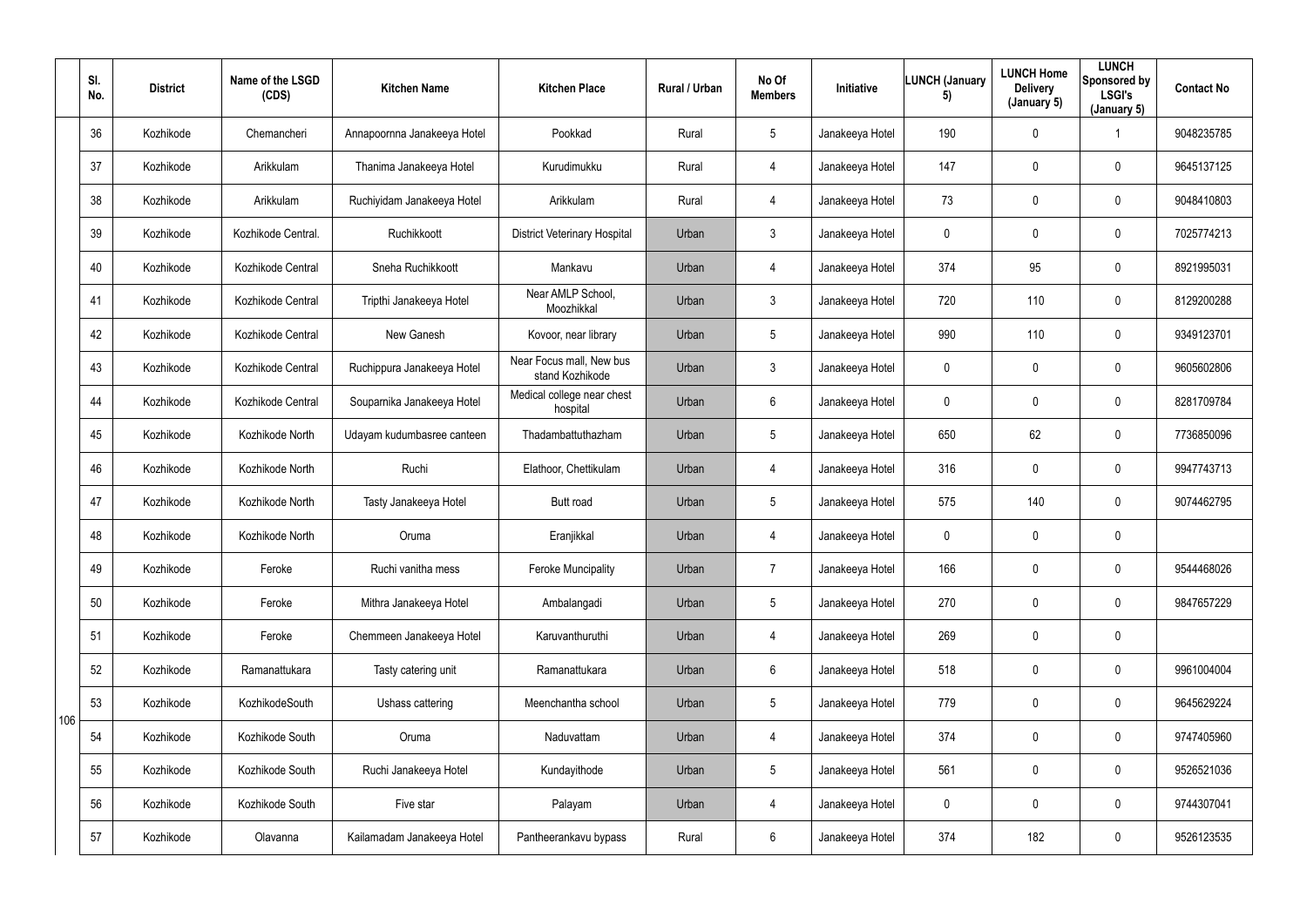| SI.<br>No. | <b>District</b> | Name of the LSGD<br>(CDS) | <b>Kitchen Name</b>                       | <b>Kitchen Place</b>               | Rural / Urban | No Of<br><b>Members</b> | Initiative      | <b>LUNCH (January</b><br>5) | <b>LUNCH Home</b><br><b>Delivery</b><br>(January 5) | <b>LUNCH</b><br>Sponsored by<br><b>LSGI's</b><br>(January 5) | <b>Contact No</b> |
|------------|-----------------|---------------------------|-------------------------------------------|------------------------------------|---------------|-------------------------|-----------------|-----------------------------|-----------------------------------------------------|--------------------------------------------------------------|-------------------|
| 58         | Kozhikode       | Olavanna                  | Snehitha Janakeeya Hotel                  | Kunnathupalam                      | Rural         | $6^{\circ}$             | Janakeeya Hotel | 319                         | 178                                                 | $\mathbf 0$                                                  | 9072771905        |
| 59         | Kozhikode       | Kadalundi                 | Kadambhari Janakeeya Hotel                | Mannoor valavil                    | Rural         | $6^{\circ}$             | Janakeeya Hotel | 185                         | 0                                                   | $\mathbf 0$                                                  | 9349923675        |
| 60         | Kozhikode       | Mukkam                    | Mukkam Friends Janakeeya hotel            | Mukkam                             | Urban         | $\overline{4}$          | Janakeeya Hotel | 420                         | 0                                                   | $\mathbf 0$                                                  | 9497215604        |
| 61         | Kozhikode       | Mukkam                    | Oottupura Janakeeya Hotel                 | Manassery                          | Urban         | 4                       | Janakeeya Hotel | 468                         | 0                                                   | $\overline{0}$                                               | 9645563417        |
| 62         | Kozhikode       | Chathamangalam            | Prakruthi                                 | Chathamangalam vipanana<br>kendram | Rural         | $5\overline{)}$         | Janakeeya Hotel | 90                          | 0                                                   | $\mathbf 0$                                                  | 9745828787        |
| 63         | Kozhikode       | Perumanna                 | Thushara Janakeeya Hotel                  | Vallikkunnu                        | Rural         | $5\overline{)}$         | Janakeeya Hotel | 182                         | 0                                                   | $\mathbf 0$                                                  | 8113873612        |
| 64         | Kozhikode       | Kodiyathur                | Kanivu                                    | Eranjimavu                         | Rural         | 4                       | Janakeeya Hotel | 157                         | 0                                                   | $\mathbf 0$                                                  | 9048094053        |
| 65         | Kozhikode       | Karassery                 | Karassery CDS Janakeeya Hotel             | Near karassery panchayath          | Rural         | 4                       | Janakeeya Hotel | 164                         | 0                                                   | $\mathbf 0$                                                  | 9645120636        |
| 66         | Kozhikode       | Kuruvattoor               | Nanma Janakeeya Hotel                     | Payambra                           | Rural         | 4                       | Janakeeya Hotel | 127                         | 0                                                   | $\overline{0}$                                               | 8547413299        |
| 67         | Kozhikode       | Mavoor                    | Koottayma Janakeeya Hotel                 | Mavoor                             | Rural         | 4                       | Janakeeya Hotel | 402                         | 0                                                   | $\mathbf 0$                                                  | 9961856227        |
| 68         | Kozhikode       | Peruvayal                 | Tripthi Janakeeya Hotel                   | Velliparambu                       | Rural         | $5\overline{)}$         | Janakeeya Hotel | 240                         | 0                                                   | $\mathbf 0$                                                  | 6238723687        |
| 69         | Kozhikode       | Kunnamangalam             | Snehapuram Janakeeya Hotel                | Karanthoor                         | Rural         | $\mathbf{3}$            | Janakeeya Hotel | $\mathbf 0$                 | 0                                                   | $\mathbf 0$                                                  | 9048545152        |
| 70         | Kozhikode       | Kuttiadi                  | Janakeeya Hotel                           | Kuttiadi Town                      | Rural         | 9                       | Janakeeya Hotel | 239                         | 0                                                   | $\mathbf 0$                                                  | 8606099575        |
| 71         | Kozhikode       | Kavilumpara               | Kavilumpara panchayath<br>Janakeeya Hotel | Thottilpalam                       | Rural         | $\overline{4}$          | Janakeeya Hotel | $\mathbf 0$                 | 0                                                   | $\mathbf 0$                                                  | 8157900256        |
| 72         | Kozhikode       | Maruthonkara              | Thanima Janakeeya Hotel                   | Adukkath                           | Rural         | $5\phantom{.0}$         | Janakeeya Hotel | 406                         | 0                                                   |                                                              | 9846974198        |
| 73         | Kozhikode       | Velom                     | Samridhi                                  | Kallumpuram - Theekkuni            | Rural         | $5\overline{)}$         | Janakeeya Hotel | 195                         | 0                                                   | $\mathbf 0$                                                  | 9846813401        |
| 74         | Kozhikode       | Kunnummal                 | Ruchi Janakeeya Hotel                     | Kakkattil                          | Rural         | 5 <sup>5</sup>          | Janakeeya Hotel | 324                         | 0                                                   | $\mathbf 0$                                                  | 9605800608        |
| 75         | Kozhikode       | Naripatta                 | Sthree sakthi Janakeeya Hotel             | Kaiveli                            | Rural         | $5\phantom{.0}$         | Janakeeya Hotel | 180                         | 0                                                   | $\mathbf 0$                                                  | 9645339232        |
| 76         | Kozhikode       | Kayakkodi                 | Samridhi Janakeeya Hotel                  | Kayakkodi                          | Rural         | $5\overline{)}$         | Janakeeya Hotel | 236                         | 0                                                   | $\mathbf 0$                                                  | 9495587551        |
| 77         | Kozhikode       | Thurayur                  | Cds coffee house                          | Thurayur                           | Rural         | $5\overline{)}$         | Janakeeya Hotel | 230                         | $\pmb{0}$                                           | $\mathbf 0$                                                  | 9048028293        |
| 78         | Kozhikode       | Payyoli                   | Mithra                                    | Payyoli Municipality               | Urban         | $5\overline{)}$         | Janakeeya Hotel | 260                         | 0                                                   | $\mathbf 0$                                                  | 8606505900        |
| 79         | Kozhikode       | Meppayur                  | Ruchi canteen                             | Meppayur                           | Rural         | $5\overline{)}$         | Janakeeya Hotel | 310                         | 0                                                   | $\mathbf 0$                                                  | 9447469729        |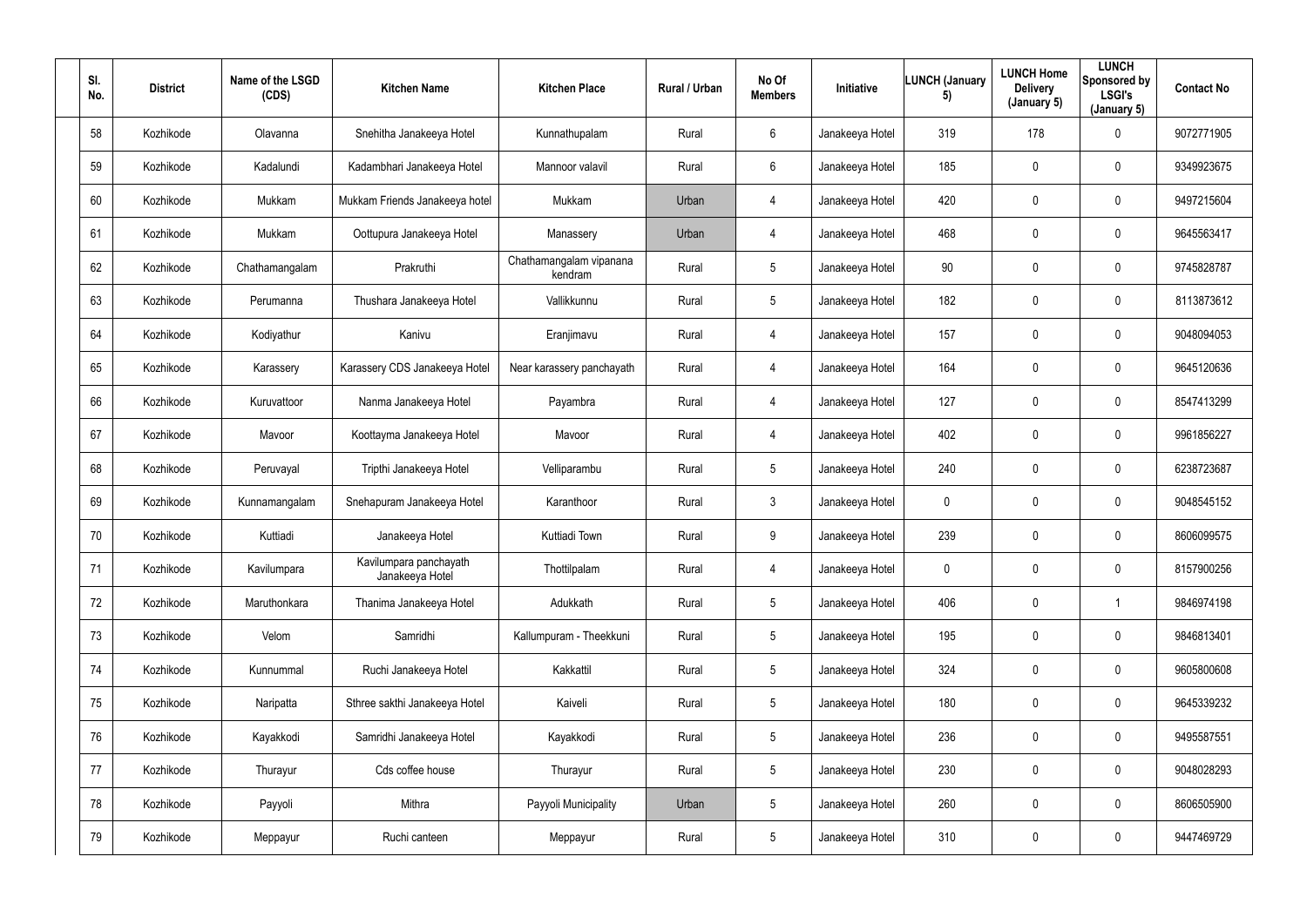| SI.<br>No. | <b>District</b> | Name of the LSGD<br>(CDS) | <b>Kitchen Name</b>                                  | <b>Kitchen Place</b>                               | Rural / Urban | No Of<br><b>Members</b> | Initiative      | <b>LUNCH (January</b><br>5) | <b>LUNCH Home</b><br><b>Delivery</b><br>(January 5) | <b>LUNCH</b><br>Sponsored by<br><b>LSGI's</b><br>(January 5) | <b>Contact No</b> |
|------------|-----------------|---------------------------|------------------------------------------------------|----------------------------------------------------|---------------|-------------------------|-----------------|-----------------------------|-----------------------------------------------------|--------------------------------------------------------------|-------------------|
| 80         | Kozhikode       | Thikkodi                  | Kaippunnyam Janakeeya Hotel                          | Thikkodi                                           | Rural         | $5\overline{)}$         | Janakeeya Hotel | 205                         | $\mathbf 0$                                         | $\mathbf 0$                                                  | 9526071250        |
| 81         | Kozhikode       | Keezhariyur               | Tripthi Janakeeya Hotel                              | Arayanattu para                                    | Rural         | 8                       | Janakeeya Hotel | 289                         | 0                                                   | $\mathbf 0$                                                  | 8592834034        |
| 82         | Kozhikode       | Chakkittappara            | Chakkittapara cds Hotel                              | Chakkittapara CDS                                  | Rural         | $\mathbf{3}$            | Janakeeya Hotel | 269                         | 0                                                   | $\mathbf 0$                                                  | 9526881089        |
| 83         | Kozhikode       | Cheruvannur               | Vanitha canteen                                      | near cheruvannur panchayath<br>office, Cheruvannur | Rural         | $5\phantom{.0}$         | Janakeeya Hotel | 174                         | 0                                                   | 0                                                            | 9400676505        |
| 84         | Kozhikode       | Koothali                  | Salkara stationary cum Coffee<br>house and photostat | Near Koothali panchayath<br>office                 | Rural         | $6\overline{6}$         | Janakeeya Hotel | 172                         | 0                                                   | $\mathbf 0$                                                  | 9847642496        |
| 85         | Kozhikode       | Changaroth                | Changorath Janakeeya Hotel                           | Near Vadakkumbad HSS                               | Rural         | 5 <sup>5</sup>          | Janakeeya Hotel | 108                         | 0                                                   | $\mathbf 0$                                                  | 9747353283        |
| 86         | Kozhikode       | Perambra                  | Perambra Janakeeya Hotel                             | Perambra                                           | Rural         | 4                       | Janakeeya Hotel | 298                         | 0                                                   | $\mathbf 0$                                                  | 6238677483        |
| 87         | Kozhikode       | Kayanna                   | Kudumbashree Janakeeya Hotel<br>Kayanna              | Kayanna Bazar                                      | Rural         | $\mathbf{3}$            | Janakeeya Hotel | 60                          | 0                                                   | $\mathbf 0$                                                  | 9496130121        |
| 88         | Kozhikode       | Nochad                    | Kudumbashree Janakeeya Hotel                         | Muliyangal                                         | Rural         | 5 <sup>5</sup>          | Janakeeya Hotel | 218                         | 0                                                   | $\mathbf 0$                                                  | 7034944936        |
| 89         | Kozhikode       | Ayenchery                 | Janakeeya Hotel Ayanchery                            | Ayanchery                                          | Rural         | 4                       | Janakeeya Hotel | 212                         | 0                                                   | $\mathbf 0$                                                  | 8078369520        |
| 90         | Kozhikode       | Maniyur                   | Ruchikoott Vanitha Hotel                             | Near maniyur panchayath<br>office, Navodaya stop   | Rural         | 4                       | Janakeeya Hotel | 158                         | 0                                                   | $\mathbf 0$                                                  | 9400097895        |
| 91         | Kozhikode       | Villiappally              | Janakeeya Hotel Villiappally                         | <b>Keezhal Mukku</b>                               | Rural         | 4                       | Janakeeya Hotel | 365                         | 0                                                   | $\mathbf 0$                                                  | 8086472039        |
| 92         | Kozhikode       | Thiruvallur               | Ruchi Janakeeya Hotel                                | Thiruvallur                                        | Rural         | $5\phantom{.0}$         | Janakeeya Hotel | 262                         | 0                                                   | $\mathbf 0$                                                  | 9400723619        |
| 93         | Kozhikode       | Edachery                  | Kudumbasree cafe and helpdesk                        | Edachery                                           | Rural         | $\overline{4}$          | Janakeeya Hotel | 151                         | 0                                                   | $\mathbf 0$                                                  | 7736287974        |
| 94         | Kozhikode       | Nadapuram                 | Uttupura canteen and catering                        | Kallachi                                           | Rural         | 6                       | Janakeeya Hotel | 550                         | 0                                                   | $\mathbf 0$                                                  | 9946448011        |
| 95         | Kozhikode       | Chekkyad                  | Ruchi vanitha hotel                                  | Puliyav                                            | Rural         | $\overline{4}$          | Janakeeya Hotel | 267                         | 0                                                   | $\mathbf 0$                                                  | 9048541152        |
| 96         | Kozhikode       | Valayam                   | Nanma Janakeeya Hotel                                | Valayam                                            | Rural         | $5\overline{)}$         | Janakeeya Hotel | 200                         | 0                                                   | $\mathbf 0$                                                  | 9207821783        |
| 97         | Kozhikode       | Purameri                  | Nanma Janakeeya Hotel                                | Purameri                                           | Rural         | $6\phantom{.}6$         | Janakeeya Hotel | 330                         | 0                                                   | $\mathbf 0$                                                  | 9745393164        |
| 98         | Kozhikode       | Vanimel                   | Vanimel Janakeeya Hotel                              | Bhoomivathukkal                                    | Rural         | $5\phantom{.0}$         | Janakeeya Hotel | 202                         | 0                                                   | $\mathbf 0$                                                  | 9048163049        |
| 99         | Kozhikode       | Tuneri                    | Menma Oottupura Janakeeya Hotel                      | Tuneri                                             | Rural         | 3 <sup>1</sup>          | Janakeeya Hotel | 217                         | 0                                                   | $\mathbf 0$                                                  | 9745251928        |
| 100        | Kozhikode       | Onchiyam                  | Adukkala                                             | Kannookkara                                        | Rural         | 3                       | Janakeeya Hotel | 216                         | $\pmb{0}$                                           | $\mathbf 0$                                                  | 8606115054        |
| 101        | Kozhikode       | Chorode                   | Janani Hotel and Catering Unit                       | Chorode                                            | Rural         | 4                       | Janakeeya Hotel | $\boldsymbol{0}$            | 0                                                   | $\overline{0}$                                               | 9645426343        |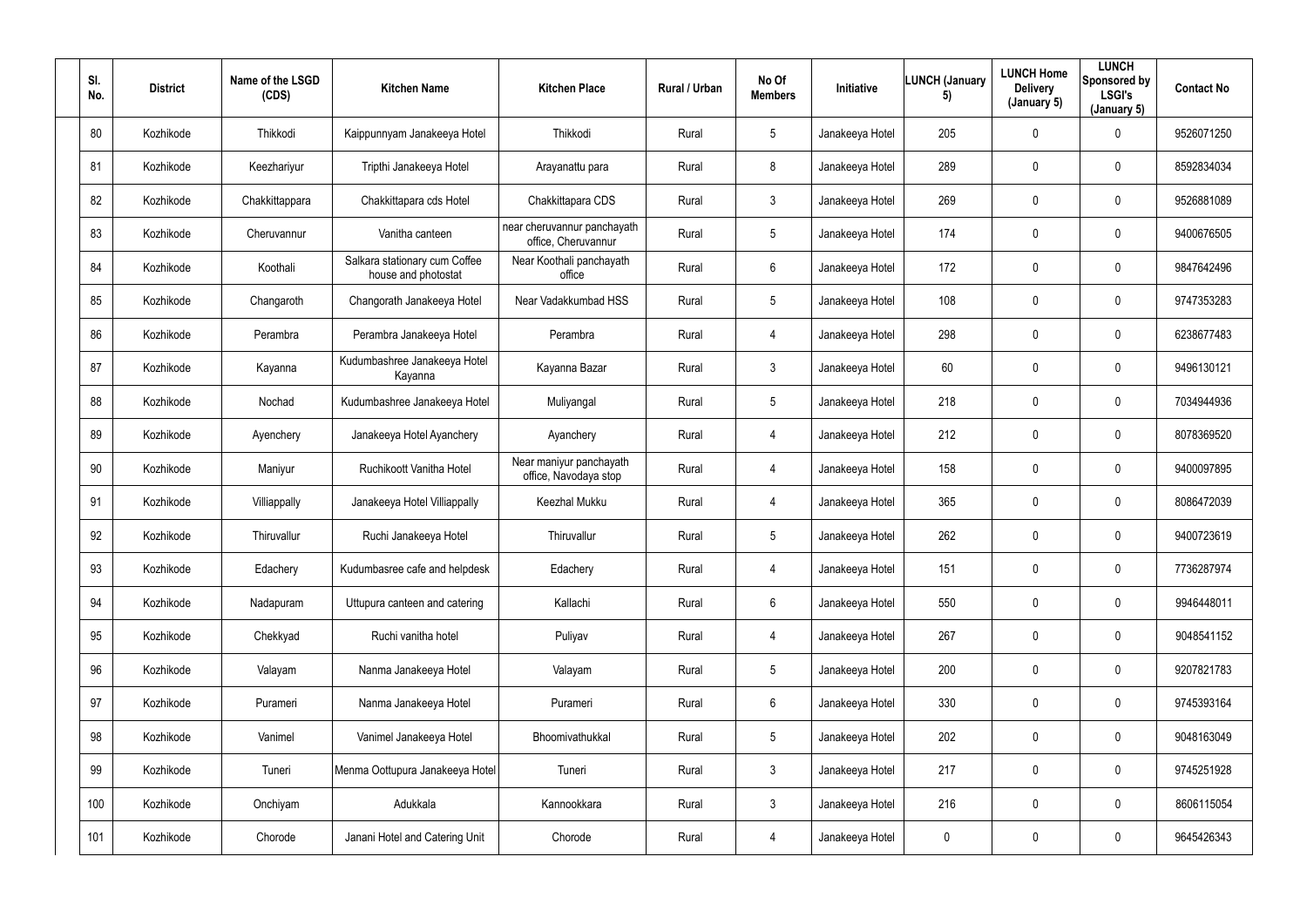|     | SI.<br>No.     | <b>District</b> | Name of the LSGD<br>(CDS) | <b>Kitchen Name</b>                      | <b>Kitchen Place</b>                            | Rural / Urban | No Of<br><b>Members</b> | Initiative      | <b>LUNCH (January</b><br>5) | <b>LUNCH Home</b><br><b>Delivery</b><br>(January 5) | <b>LUNCH</b><br>Sponsored by<br><b>LSGI's</b><br>(January 5) | <b>Contact No</b> |
|-----|----------------|-----------------|---------------------------|------------------------------------------|-------------------------------------------------|---------------|-------------------------|-----------------|-----------------------------|-----------------------------------------------------|--------------------------------------------------------------|-------------------|
|     | 102            | Kozhikode       | Eramala                   | Janakeeya Hotel - Eramala                | Orkkatteri                                      | Rural         | 8                       | Janakeeya Hotel | 125                         | $\mathbf 0$                                         | $\mathbf 0$                                                  | 9645239675        |
|     | 103            | Kozhikode       | Vadakara West             | Janakeeya Hotel - Vadakara west          | Vadakara                                        | Urban         | $\mathfrak{Z}$          | Janakeeya Hotel | $\mathbf 0$                 | 0                                                   | $\mathbf 0$                                                  | 8943703596        |
|     | 104            | Kozhikode       | Vadakara West             | Chithra Janakeeya Hotel                  | Vadakara New bus stand                          | Urban         | $\mathfrak{Z}$          | Janakeeya Hotel | 371                         | 0                                                   | $\mathbf 0$                                                  | 9387762939        |
|     | 105            | Kozhikode       | Vadakara East             | Janakeeya Hotel Vadakara<br>Municipality | Edodi                                           | Urban         | 6                       | Janakeeya Hotel | 443                         | 0                                                   | $\pmb{0}$                                                    | 9207604876        |
|     | 106            | Kozhikode       | Azhiyoor                  | Janakeeya Hotel Azhiyoor                 | Chombala near Block Office                      | Rural         | $\mathfrak{Z}$          | Janakeeya Hotel | 221                         | 0                                                   | $\mathbf 0$                                                  | 8086159250        |
| 106 |                |                 |                           |                                          |                                                 |               | 501                     |                 | 28702                       | 877                                                 | 17                                                           |                   |
|     |                | Malappuram      | Triprangode               | Vishista Vanitha Canteen                 | Ottumpuram                                      | Rural         | $5\phantom{.0}$         | Janakeeya Hotel | 232                         | 28                                                  | $\mathbf 0$                                                  | 9526951352        |
|     | $\overline{2}$ | Malappuram      | Kondotty-2                | Amrutham Janakeeya Hotel                 | Kondotty busstand                               | Urban         | 4                       | Janakeeya Hotel | 528                         | 0                                                   | 10 <sup>°</sup>                                              | 7356582539        |
|     | 3              | Malappuram      | Ponmundam                 | Janakeeya hotel                          | Athanikkal                                      | Rural         | 4                       | Janakeeya Hotel | 188                         | 0                                                   | $\mathbf 0$                                                  | 9746986753        |
|     | 4              | Malappuram      | Ponnani-1                 | Samridhi                                 | Ponnani                                         | Urban         | $5\phantom{.0}$         | Janakeeya Hotel | 94                          | 0                                                   | $\pmb{0}$                                                    | 9526810552        |
|     | 5              | Malappuram      | Parappanangadi            | Thathoos janakeeya hotel                 | Parappanangadi                                  | Urban         | 3 <sup>1</sup>          | Janakeeya Hotel | 186                         | 157                                                 | $\mathbf 0$                                                  | 9048515158        |
|     | 6              | Malappuram      | Edayur                    | mathuraka vanita hotel                   | vattaparamb                                     | Rural         | $\mathfrak{Z}$          | Janakeeya Hotel | 186                         | 0                                                   | $\mathbf 0$                                                  | 9995857550        |
|     |                | Malappuram      | Kaladi                    | Thripthi Janakeeya Hotel                 | Naripparamb                                     | Rural         | 4                       | Janakeeya Hotel | 140                         | 0                                                   | $\pmb{0}$                                                    | 9048111134        |
|     | 8              | Malappuram      | Tavanur                   | Snehitha                                 | Ayankalam                                       | Rural         | $5\phantom{.0}$         | Janakeeya Hotel | 34                          | $\mathbf 0$                                         | $\mathbf 0$                                                  | 9995887155        |
|     | 9              | Malappuram      | Karulai                   | Janakeeya Hotel                          | Karulayi Town                                   | Rural         | 4                       | Janakeeya Hotel | 75                          | $30\,$                                              | $\overline{0}$                                               | 9388070564        |
|     | 10             | Malappuram      | Melattur                  | Melattur Janakeeya Hotel                 | Melattur                                        | Rural         | $5\overline{)}$         | Janakeeya Hotel | 260                         | 0                                                   | $\overline{0}$                                               | 9497644650        |
|     | 11             | Malappuram      | Vallikkunnu               | Ruchikootu                               | Anangadi                                        | Rural         | 4                       | Janakeeya Hotel | 189                         | 103                                                 | $\overline{0}$                                               | 9846828029        |
|     | 12             | Malappuram      | Parappanangadi            | Sobhika Janakeeya hotel                  | Parappanangadi                                  | Urban         | $5\phantom{.0}$         | Janakeeya Hotel | 442                         | 148                                                 | $\overline{0}$                                               | 9048220552        |
|     | 13             | Malappuram      | Vazhakkad                 | Ruchi hotel vazhakkad                    | Gup school vazhakkad                            | Rural         | $5\phantom{.0}$         | Janakeeya Hotel | 374                         | 169                                                 | $\overline{0}$                                               | 9656316072        |
|     | 14             | Malappuram      | Amarambalam               | Janakeeya Hotel                          | <b>Opposite Federal Bank</b><br>Pookkottumpadam | Rural         | 4                       | Janakeeya Hotel | 92                          | $\overline{2}$                                      | $\mathbf{1}$                                                 | 8157060589        |
|     | 15             | Malappuram      | Marakkara                 | Famous Hotel                             | marakkara                                       | Rural         | 3 <sup>1</sup>          | Janakeeya Hotel | 94                          | 0                                                   | $\overline{0}$                                               | 6238909658        |
|     | 16             | Malappuram      | Ozhur                     | Archana Vanitha Canteen                  | Pulparambu                                      | Rural         | $2^{\circ}$             | Janakeeya Hotel | 180                         | 0                                                   | $\boldsymbol{0}$                                             | 9645906084        |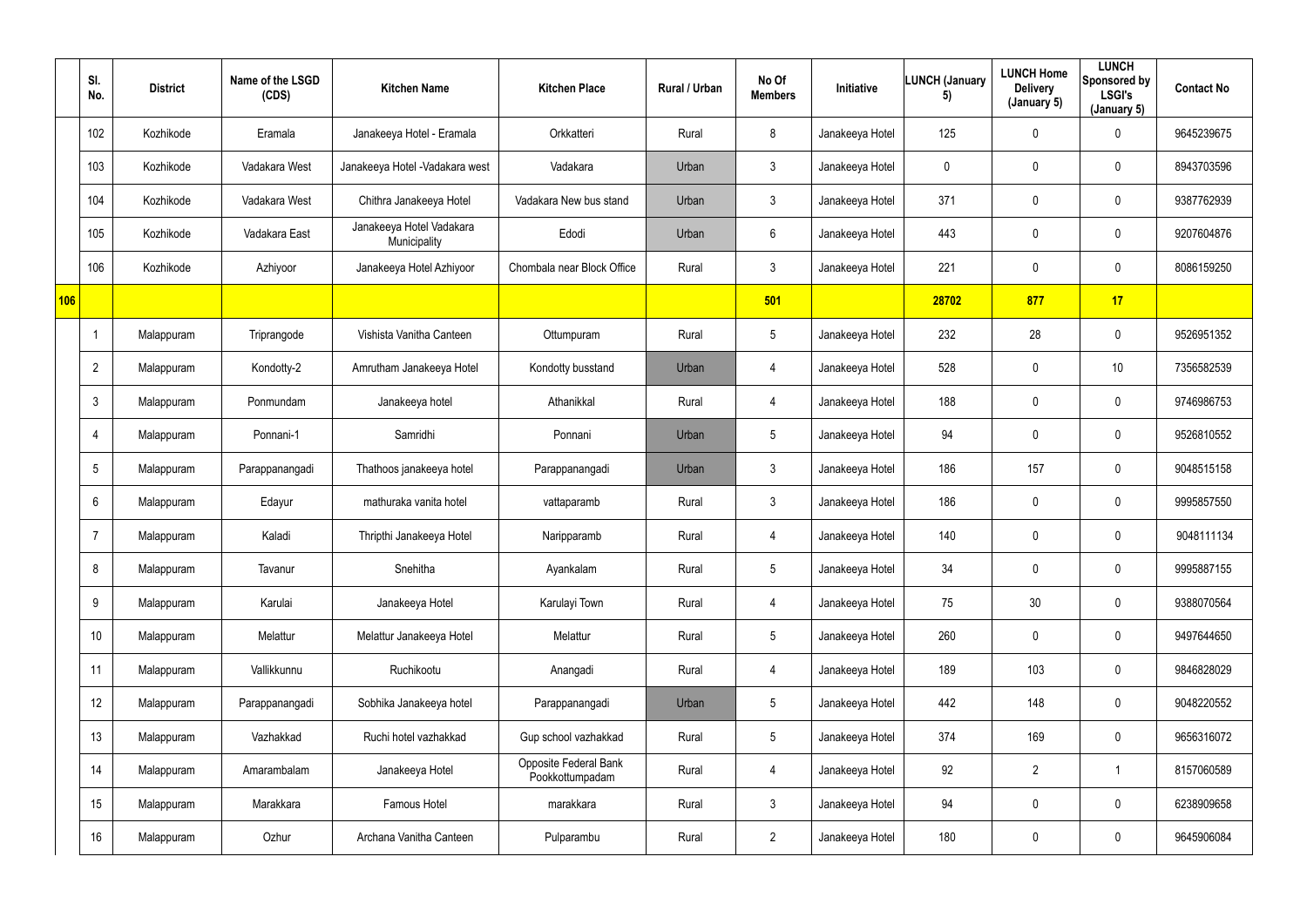| SI.<br>No.      | <b>District</b> | Name of the LSGD<br>(CDS) | <b>Kitchen Name</b>         | <b>Kitchen Place</b> | Rural / Urban | No Of<br><b>Members</b> | Initiative      | <b>LUNCH (January</b><br>5) | <b>LUNCH Home</b><br><b>Delivery</b><br>(January 5) | <b>LUNCH</b><br>Sponsored by<br><b>LSGI's</b><br>(January 5) | <b>Contact No</b> |
|-----------------|-----------------|---------------------------|-----------------------------|----------------------|---------------|-------------------------|-----------------|-----------------------------|-----------------------------------------------------|--------------------------------------------------------------|-------------------|
| 17              | Malappuram      | Keezhuparambu             | Sisiram hotel keezhuparambu | New bazar kuniyil    | Rural         | $5\overline{)}$         | Janakeeya Hotel | 153                         | 68                                                  | $\mathbf 0$                                                  | 8086830582        |
| 18              | Malappuram      | Irimbiliyam               | nandanam vanita hotel       | kotappuram           | Rural         | $5\phantom{.0}$         | janakeeya Hotel | 169                         | 0                                                   | $\mathbf 0$                                                  | 7306302029        |
| 19              | Malappuram      | Porur                     | Kudumbasree vanitha canteen | Cherukod             | Rural         | 4                       | Janakeeya Hotel | 123                         | $\pmb{0}$                                           | $\mathbf 0$                                                  | 9745425647        |
| 20              | Malappuram      | Tirunavaya                | Vibhava Cafesree            | Karathoor            | Rural         | 4                       | Janakeeya Hotel | $\mathbf 0$                 | 0                                                   | $\mathbf 0$                                                  | 9645414837        |
| 21              | Malappuram      | Moothedam                 | Moothedam janakeeya hotel   | Karappuram           | Rural         | $\mathbf{3}$            | Janakeeya Hotel | 198                         | 0                                                   | $\mathbf 0$                                                  | 9447630154        |
| 22              | Malappuram      | Vazhayur                  | Three Star Janakeeya Hotel  | Karad                | Rural         | 4                       | Janakeeya Hotel | 346                         | 72                                                  | $\mathbf 0$                                                  | 9744305921        |
| 23              | Malappuram      | urngattiri                | Oottupura                   | Therattummal         | Rural         | $5\phantom{.0}$         | Janakeeya Hotel | 106                         | 106                                                 | $\mathbf 0$                                                  | 9562851125        |
| 24              | Malappuram      | Maranchery                | Janakeeya Hotel maranchey   | Panambad             | Rural         | $5\phantom{.0}$         | Janakeeya Hotel | 93                          | 142                                                 | $\mathbf 0$                                                  | 9048081621        |
| 25              | Malappuram      | Athavanad                 | Janakeeya Bhakshanasala     | Vettichira           | Rural         | 5 <sup>5</sup>          | Janakeeya Hotel | 180                         | 0                                                   | $\mathbf 0$                                                  | 9495291580        |
| 26              | Malappuram      | Pothukal                  | Vanitha Canteen             | Nettikulam           | Rural         | 6                       | Janakeeya Hotel | 114                         | 0                                                   | $\mathbf 0$                                                  | 9048501397        |
| 27              | Malappuram      | Mampad                    | <b>Bismi Cafe</b>           | Mampad               | Rural         | $\mathbf{3}$            | Janakeeya Hotel | 169                         | 0                                                   | $\mathbf 0$                                                  | 9961170251        |
| 28              | Malappuram      | Marakkara                 | Ruchikoottu                 | <b>AC Nirappu</b>    | Rural         | $5\overline{)}$         | Janakeeya Hotel | 55                          | 0                                                   | $\mathbf 0$                                                  | 9745625415        |
| 29              | Malappuram      | Alipparambu               | Oottupura                   | Alipparambu          | Rural         | $5\phantom{.0}$         | Janakeeya Hotel | 163                         | 0                                                   | $\mathbf 0$                                                  | 9847690941        |
| 30 <sup>°</sup> | Malappuram      | Valanchery                | Janakkeeya Hotel            | Valanchery           | Urban         | $5\phantom{.0}$         | Janakeeya Hotel | 190                         | 0                                                   | $\mathbf 0$                                                  | 8593812408        |
| 31              | Malappuram      | Chaliyar                  | Chaliyar Janakeeya Hotel    | Akambaadam           | Rural         | $\mathbf{3}$            | Janakeeya Hotel | 116                         | 39                                                  | $\overline{0}$                                               | 9605274841        |
| 32              | Malappuram      | Kalikavu                  | Friends Janakeeya Hotel     | Kalikavu             | Rural         | $\overline{4}$          | Janakeeya Hotel | 87                          | $\overline{4}$                                      | $\mathbf 0$                                                  | 9745751684        |
| 33              | Malappuram      | Angadipuram               | Janakeeya Hotel             | Angadipuram          | Rural         | $\overline{4}$          | Janakeeya Hotel | 212                         | 0                                                   | $\mathbf 0$                                                  | 7902314724        |
| 34              | Malappuram      | Puzhakkattri              | Jasmin                      | Puzhakkattiri        | Rural         | $5\phantom{.0}$         | Janakeeya Hotel | 178                         | 119                                                 | $\mathbf 0$                                                  | 9495497872        |
| 35              | Malappuram      | Nannamukku                | Tanima                      | Nannamukku           | Rural         | $5\phantom{.0}$         | Janakeeya Hotel | 212                         | 179                                                 | $\mathbf 0$                                                  | 8943417885        |
| 36              | Malappuram      | Moorkkanad                | Oruma Janakeeya Hotel       | Moorkkanad           | Rural         | $5\phantom{.0}$         | Janakeeya Hotel | 78                          | 152                                                 | $\mathbf 0$                                                  | 9605728248        |
| 37              | Malappuram      | Edavanna                  | Souhrtham Janakeeya Hotel   | Edavanna             | Rural         | $5\overline{)}$         | Janakeeya Hotel | 343                         | 95                                                  | $\mathbf 0$                                                  | 9746986110        |
| 38              | Malappuram      | Tirur                     | Ruchi Janakeeya Hotel       | Tirur                | Urban         | 4                       | Janakeeya Hotel | 540                         | 30 <sub>2</sub>                                     | $\overline{0}$                                               | 9895409528        |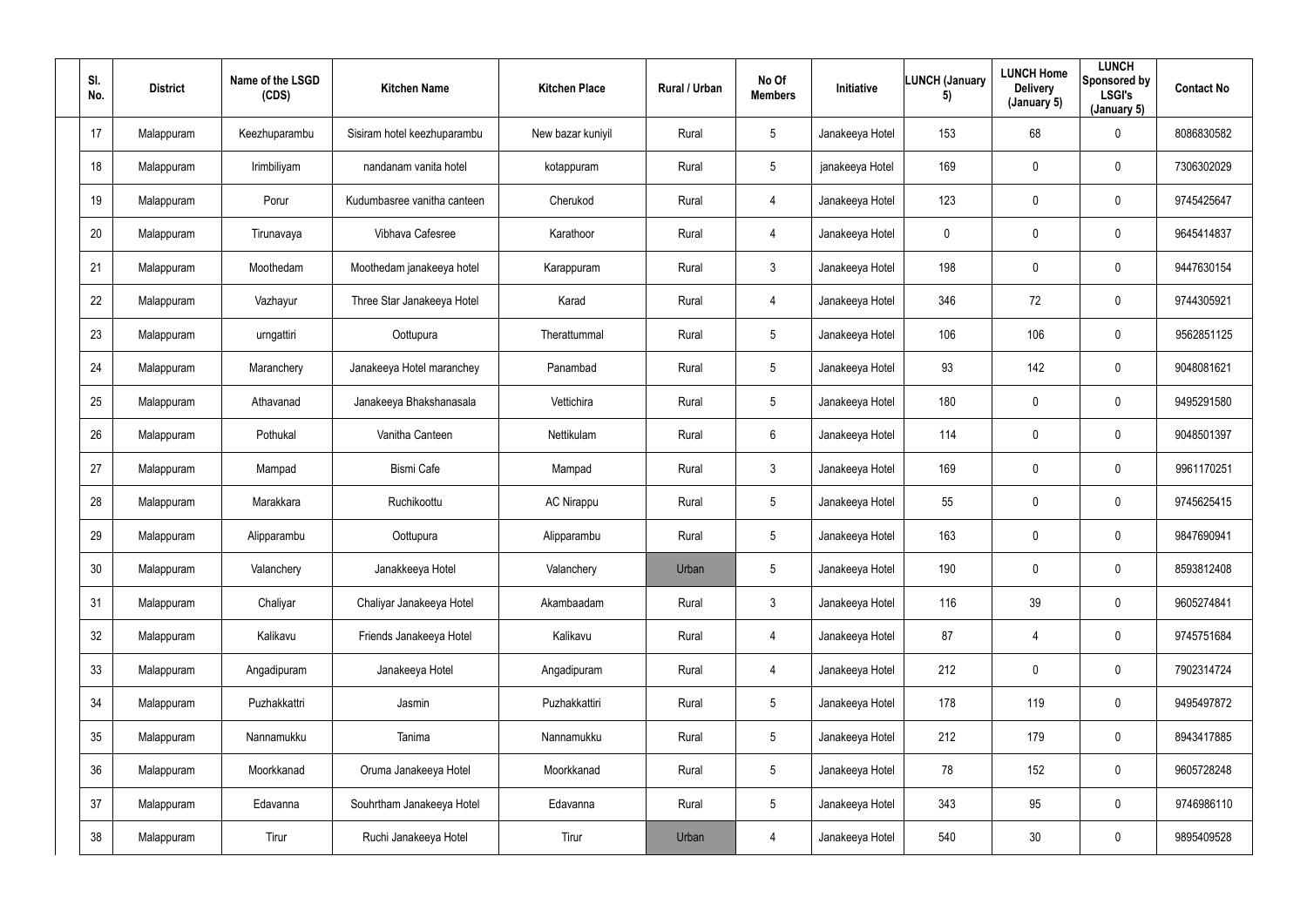| SI.<br>No. | <b>District</b> | Name of the LSGD<br>(CDS) | <b>Kitchen Name</b>                               | <b>Kitchen Place</b>   | Rural / Urban | No Of<br><b>Members</b> | Initiative      | <b>LUNCH (January</b><br>5) | <b>LUNCH Home</b><br><b>Delivery</b><br>(January 5) | <b>LUNCH</b><br>Sponsored by<br><b>LSGI's</b><br>(January 5) | <b>Contact No</b> |
|------------|-----------------|---------------------------|---------------------------------------------------|------------------------|---------------|-------------------------|-----------------|-----------------------------|-----------------------------------------------------|--------------------------------------------------------------|-------------------|
| 39         | Malappuram      | Tirur                     | Amrutham Janakeeya Hotel                          | Tirur                  | Urban         | $\overline{4}$          | Janakeeya Hotel | 286                         | $\mathbf 0$                                         | $\mathbf 0$                                                  | 9745074259        |
| 40         | Malappuram      | Edappal                   | Daya Cafesree                                     | Edappal                | Rural         | $5\phantom{.0}$         | Janakeeya Hotel | 148                         | 0                                                   | $\mathbf 0$                                                  | 9895439056        |
| 41         | Malappuram      | Koottilangadi             | Janakeeya Hotel                                   | Koottilangadi          | Rural         |                         | Janakeeya Hotel | 65                          | 35                                                  | $\overline{2}$                                               | 9539471939        |
| 42         | Malappuram      | Vattamkulam               | Vibhava Janakeeya Hotel                           | Edappal                | Rural         | $\overline{4}$          | Janakeeya Hotel | 141                         | 0                                                   | $\mathbf 0$                                                  | 9744844512        |
| 43         | Malappuram      | Nilambur                  | Annapporna Janakeeya Hotel                        | Nilambur               | Urban         | 8                       | Janakeeya Hotel | 358                         | 134                                                 | $\mathbf 0$                                                  | 8547795364        |
| 44         | Malappuram      | Puzhakkattri              | PT Group                                          | Ramapuram              | Rural         | $\overline{4}$          | Janakeeya Hotel | 165                         | 162                                                 | $\mathbf 0$                                                  | 9745108676        |
| 45         | Malappuram      | Vazhikkadavu              | Vanitha Janakeeya Hotel                           | Manimooli              | Rural         | $\overline{4}$          | Janakeeya Hotel | 176                         | 99                                                  | $\mathbf 0$                                                  | 8943046755        |
| 46         | Malappuram      | Chungathara               | Chungathara Annapoorna Vanitha<br>Janakeeya Hotel | Chalikkulam            | Rural         | $\mathbf{3}$            | Janakeeya Hotel | 64                          | 0                                                   | $\mathbf 0$                                                  | 9745674102        |
| 47         | Malappuram      | Vallikunnu                | Punathil Janakeeya Hotel                          | Vallikunnu             | Rural         | $\overline{4}$          | Janakeeya Hotel | 213                         | 76                                                  | $\overline{0}$                                               | 9946051042        |
| 48         | Malappuram      | Tirurangadi               | Nirmalyam Janakeeya Hotel                         | Chanthappadi           | Urban         | $5\phantom{.0}$         | Janakeeya Hotel | 306                         | 211                                                 | $\mathbf 0$                                                  | 9895168511        |
| 49         | Malappuram      | Purathur                  | Purathur Janakeeya Hotel                          | Kavilakkad             | Rural         | $\mathbf{3}$            | Janakeeya Hotel | 110                         | 78                                                  | $\mathbf 0$                                                  | 9645170119        |
| 50         | Malappuram      | Kuruva                    | Swad                                              | Ambalaparamb           | Rural         | $\overline{4}$          | Janakeeya Hotel | 59                          | 62                                                  | $\mathbf 0$                                                  | 9495993543        |
| 51         | Malappuram      | Perumanna Klari           | Perumanna Klari Janakeeya Hotel                   | Near Panjayathu office | Rural         | $\mathbf{3}$            | Janakeeya Hotel | 92                          | 0                                                   | $\mathbf 0$                                                  | 7306197556        |
| 52         | Malappuram      | Kuttippuram               | Janakeeya Hotel Kuttippurram                      | Kuttipuram             | Rural         | $5\phantom{.0}$         | Janakeeya Hotel | 207                         | 0                                                   | $\mathbf 0$                                                  | 8921459017        |
| 53         | Malappuram      | Niramaruthur              | Annapporna Janakeeya Hotel                        | Mangad                 | Rural         | $\mathbf{3}$            | Janakeeya Hotel | 120                         | 0                                                   | $\mathbf 0$                                                  | 9746334349        |
| 54         | Malappuram      | Veliyancode               | Cafe Kudumbashree                                 | Eramangalam            | Rural         | 3 <sup>1</sup>          | Janakeeya Hotel | $\mathbf 0$                 | 0                                                   | $\mathbf 0$                                                  | 9567575145        |
| 55         | Malappuram      | Pulilkal                  | Ruchi Koottu Janakeeya Hotel                      | Pulikkal               | Rural         | $\overline{4}$          | Janakeeya Hotel | 207                         | 51                                                  | $\mathbf 0$                                                  | 9947039208        |
| 56         | Malappuram      | Karuvarakund              | Janakeeya Hotel                                   | Karuvarakund           | Rural         | $\overline{4}$          | Janakeeya Hotel | 208                         | 17                                                  | $\mathbf 0$                                                  | 9562233316        |
| 57         | Malappuram      | Thuvvur                   | Janakeeya Hotel                                   | Thuvvur                | Rural         | $5\overline{)}$         | Janakeeya Hotel | 128                         | 32                                                  | $\mathbf 0$                                                  | 8075365565        |
| 58         | Malappuram      | Kottakkal                 | Kottakkal Janakeeya Hotel                         | Kottakkal              | Urban         | $\mathbf{3}$            | Janakeeya Hotel | 363                         | 0                                                   | $\mathbf 0$                                                  | 9946216609        |
| 59         | Malappuram      | Kuzhimanna                | Mythri Janakkeeya Hotel                           | Cheruparamb            | Rural         | 4                       | Janakeeya Hotel | 172                         | 99                                                  | $\mathbf 0$                                                  | 9961738543        |
| 60         | Malappuram      | Talakkad                  | Talakkad Janakeeya Hotel                          | <b>BP</b> Angadi       | Rural         | $\overline{4}$          | Janakeeya Hotel | $\pmb{0}$                   | 0                                                   | $\overline{0}$                                               | 9447824517        |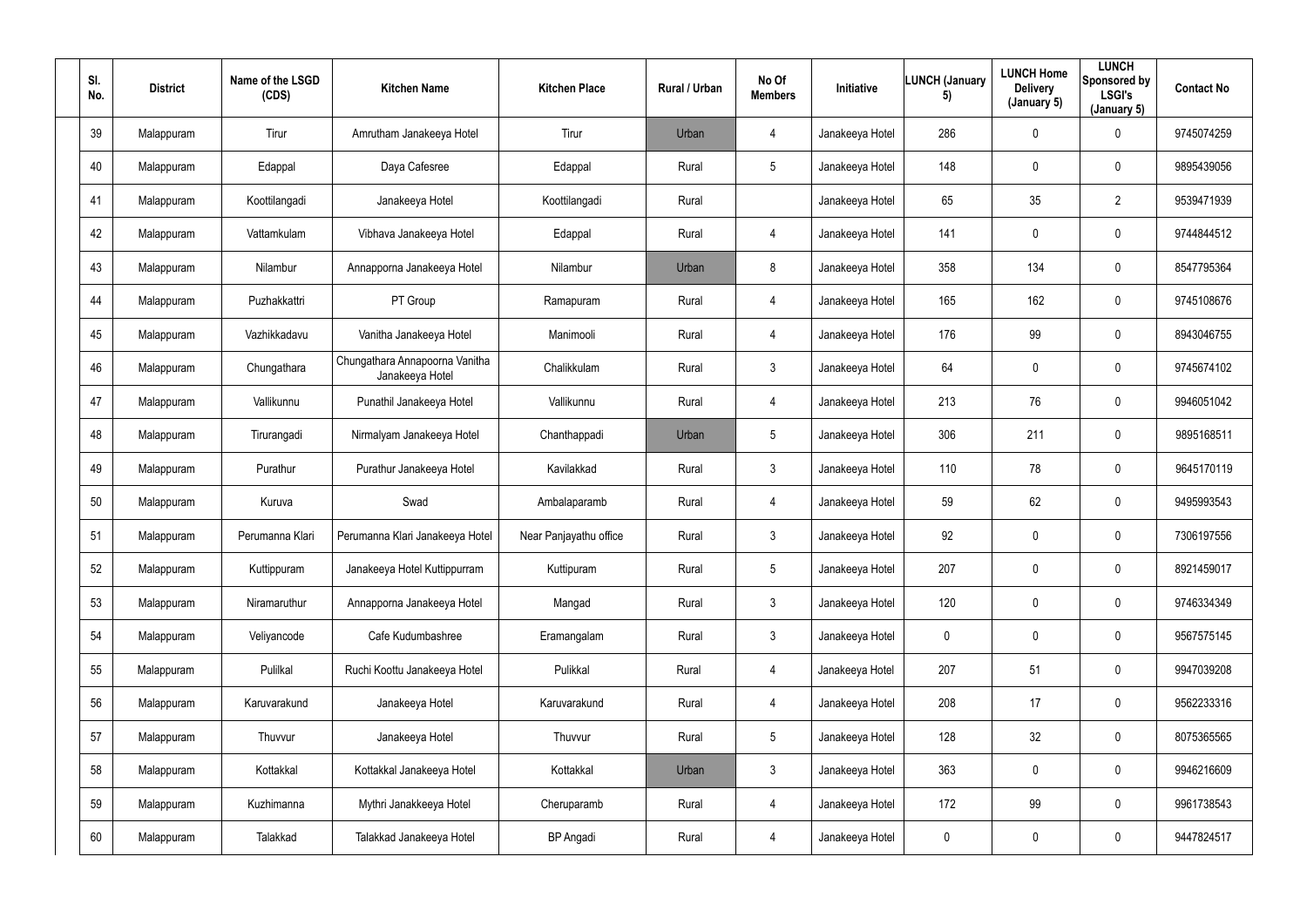|     | SI.<br>No. | <b>District</b> | Name of the LSGD<br>(CDS) | <b>Kitchen Name</b>          | <b>Kitchen Place</b> | Rural / Urban | No Of<br><b>Members</b> | Initiative      | <b>LUNCH (January</b><br>5) | <b>LUNCH Home</b><br><b>Delivery</b><br>(January 5) | <b>LUNCH</b><br>Sponsored by<br><b>LSGI's</b><br>(January 5) | <b>Contact No</b> |
|-----|------------|-----------------|---------------------------|------------------------------|----------------------|---------------|-------------------------|-----------------|-----------------------------|-----------------------------------------------------|--------------------------------------------------------------|-------------------|
|     | 61         | Malappuram      | Areecode                  | Haritha sree Janakeeya Hotel | Pookottuchola        | Rural         | 4                       | Janakeeya Hotel | 126                         | 23                                                  | $\mathbf 0$                                                  | 7025072558        |
| 126 | 62         | Malappuram      | Cherukkavu                | Kitchen Hut Janakeeya Hotel  | Chevayoor            | Rural         | 4                       | Janakeeya Hoel  | 180                         | $90\,$                                              | 4                                                            | 9895195887        |
|     | 63         | Malappuram      | Thiruvali                 | Janakeeya hotel              | Thiruvali            | Rural         | $5\phantom{.0}$         | Janakeeya Hotal | $\pmb{0}$                   | 0                                                   | $\mathbf 0$                                                  | 9746385945        |
|     | 64         | Malappuram      | Alamcode                  | Janakeeya hotel              | Alamcode             | Rural         | $5\phantom{.0}$         | Janakeeya Hotal | $\mathbf 0$                 | $\mathbf 0$                                         | $\overline{0}$                                               | 8129368109        |
|     | 65         | Malappuram      | Manjeri 1                 | Cafe Janakeeya hotel         | Manjeri              | Urban         | $6\phantom{.}$          | Janakeeya Hotal | 260                         | 41                                                  | $\mathbf 0$                                                  | 7336671011        |
|     | 66         | Malappuram      | kalpakanchery             | Janakeeya HOTEL              | Kalpakanchery        | Rural         | 4                       | Janakeeya Hotel | 100                         | $\mathbf 0$                                         | $\overline{0}$                                               | 9048929947        |
|     | 67         | Malappuram      | Kodur                     | Janakeeya hotel              | vadakkemanna         | Rural         | $3\phantom{a}$          | Janakeeya hotel | 128                         | 61                                                  | $\mathbf 0$                                                  | 9605430938        |
|     | 68         | Malappuram      | Anakayam                  | janakeeya hotel              | Anakayam             | Rural         | $5\phantom{.0}$         | Janakeeya hotel | 286                         | 0                                                   | $\overline{0}$                                               | 7025840671        |
|     | 69         | Malappuram      | Malappuram                | Janakeeya Hotel              | Malappuram           | Urban         | $\mathbf{3}$            | Janakeeya Hotal | 196                         | 44                                                  | $\mathbf 0$                                                  | 8281125864        |
|     | 70         | Malappuram      | Tanur                     | Azhimukham Janakeeya hotel   | tanur                | Urban         | $\mathbf{3}$            | Janakeeya Hotel | 188                         | 0                                                   | $\mathbf 0$                                                  | 7594914843        |
|     | 71         | Malappuram      | Elamkulam                 | Janapriya                    | Kunnakav             | Rural         | 4                       | Janakeeya Hotel | 172                         | $\mathbf 0$                                         | $\overline{0}$                                               | 9496725446        |
|     | 72         | Malappuram      | Wandoor                   | Janakeeya Hotel              | wandoor              | Rural         | 4                       | Janakeeya Hotel | 153                         | 0                                                   | $\overline{0}$                                               | 8086064498        |
|     | 73         | Malappuram      | Perinthalmanna            | samrthi janakeeya hotei      | Perinthalmanna       | Urban         | $5\phantom{.0}$         | Janakeeya hotel | 166                         | $\mathbf 0$                                         | $5\phantom{.0}$                                              | 7994259773        |
|     | 74         | Malappuram      | Munniyur                  | Oottupura                    | Munniyur             | Rural         | $5\phantom{.0}$         | Janakeeya Hotel | 163                         | 174                                                 | $\pmb{0}$                                                    |                   |
|     | 75         | Malappuram      | AR Nagar                  | Aiswarya                     | AR Nagar             | Rural         | $\mathbf{3}$            | Janakeeya Hotel | 185                         | $\mathbf 0$                                         | $\overline{0}$                                               |                   |
|     | 76         | Malappuram      | Thenjippalam              | Nanma                        | Thenjippalam         | Rural         |                         | Janakeeya Hotel | 293                         | 115                                                 | $\overline{0}$                                               |                   |
|     | 77         | Malappuram      | Peruvallur                | Anugraha                     | Super bazar          | Rural         | 5 <sub>5</sub>          | Jankeeya Hotel  | 180                         | 122                                                 | $\overline{2}$                                               | 9747037665        |
|     | 78         | Malappuram      | Muthuvallur               | Nanma janakeeya hotel        | Muthuparambu         | Rural         | 3 <sup>1</sup>          | Janakeeya hotel | 432                         | $\mathbf 0$                                         | $\mathbf 0$                                                  | 9744406501        |
|     | 79         | Malappuram      | mankada                   | janakeeya hatel              | Aryiranazhipadi      | Rural         | $\mathbf{3}$            | janakeeya hotel | 189                         | 98                                                  | $\overline{0}$                                               | 9539855520        |
|     | 80         | Malappuram      | Vengara                   | Ponnoos hotel                | Vengara              | Rural         | 4                       | Janakeeya hotel | 235                         | 0                                                   | $\overline{0}$                                               | 9947424618        |
|     | 81         | Malappuram      | Pulpatta                  | Santhwanam Janakeeya hotel   | Padikkal parambil    | Rural         | 5 <sub>5</sub>          | Janakeeya hotel | 398                         | 513                                                 | $\overline{0}$                                               | 9526367569        |
|     | 82         | Malappuram      | Keezhattur                | Keezhattur Janakeeya hotel   | Keezhattur           | Rural         | 4                       | Janakeeya hotel | 86                          | 0                                                   | $\pmb{0}$                                                    | 9539209640        |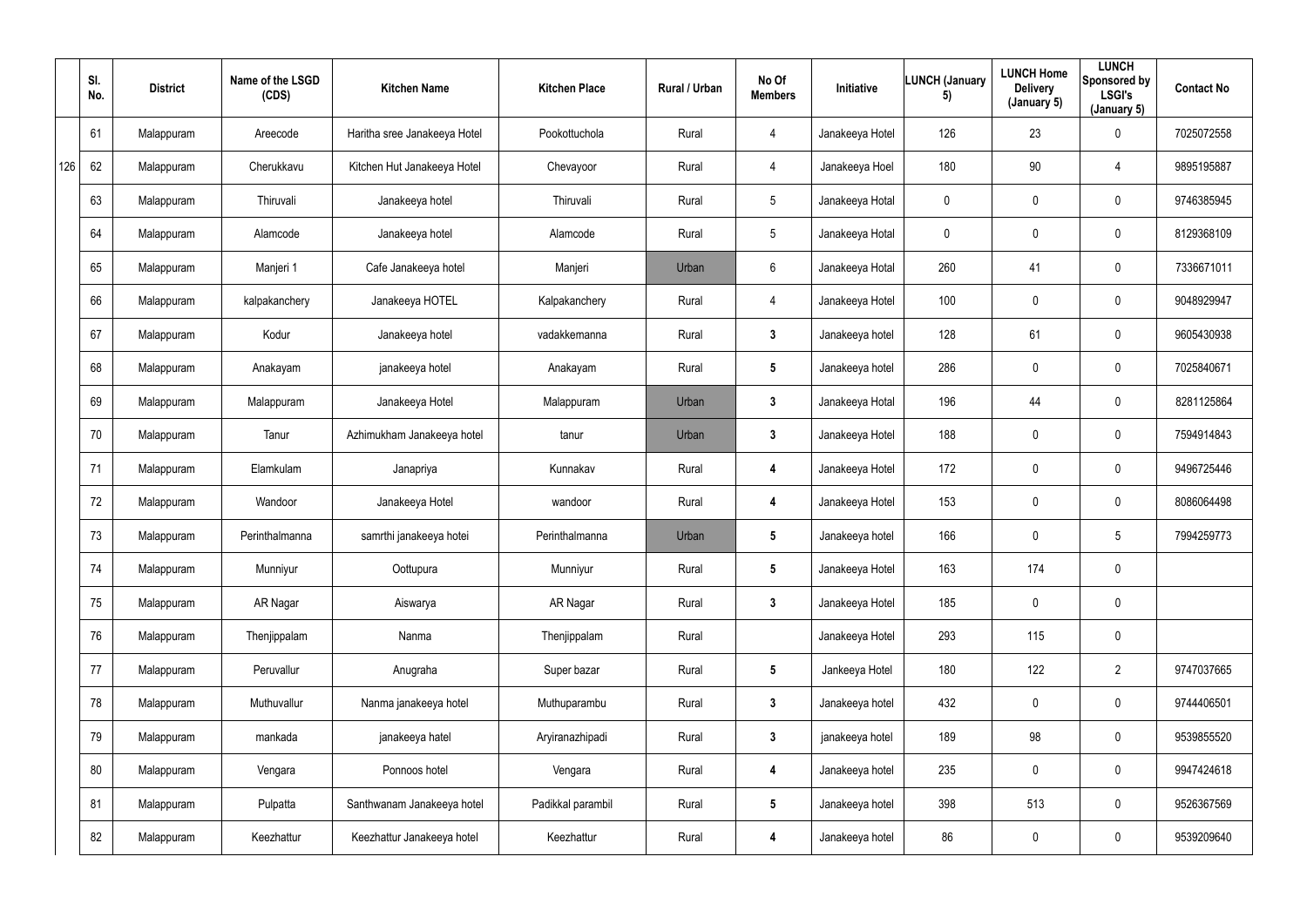| SI.<br>No. | <b>District</b> | Name of the LSGD<br>(CDS) | <b>Kitchen Name</b>      | <b>Kitchen Place</b> | Rural / Urban | No Of<br><b>Members</b> | Initiative      | <b>LUNCH (January</b><br>5) | <b>LUNCH Home</b><br><b>Delivery</b><br>(January 5) | <b>LUNCH</b><br>Sponsored by<br><b>LSGI's</b><br>(January 5) | <b>Contact No</b> |
|------------|-----------------|---------------------------|--------------------------|----------------------|---------------|-------------------------|-----------------|-----------------------------|-----------------------------------------------------|--------------------------------------------------------------|-------------------|
| 83         | Malappuram      | Cherumundam               | Nanma janakeeya hotel    | Manchingapara        | Rural         | 4                       | Janakeeya hotel | 100                         | $\mathbf 0$                                         | $\mathbf 0$                                                  | 9496048689        |
| 84         | Malappuram      | Chelambre                 | Soorya Janakeeya hotel   | Pulluparamb          | Rural         | $\mathbf{3}$            | Janakeeya hotel | 115                         | 93                                                  | $\mathbf 0$                                                  | 7994179285        |
| 85         | Malappuram      | Ponmala                   | Janakeeya hotel          | Chappangadi          | Rural         | 4                       | Janakeeya hotel | 233                         | 0                                                   | $\overline{0}$                                               | 9605811748        |
| 86         | Malappuram      | Thennala                  | <b>Bismi Hotel</b>       | Pookkiparamb         | Rural         | 4                       | Jankeeya Hotel  | 248                         | $\mathbf 0$                                         | $\mathbf 0$                                                  | 9995757092        |
| 87         | Malappuram      | Tanalur                   | Janakeeya Hotel          | Tanalur              | Rural         |                         | Jankeeya Hotel  | 279                         | $\mathbf 0$                                         | $\mathbf 0$                                                  |                   |
| 88         | Malappuram      | Parappur                  | Janakeeya Hotel          | chullipparambu       | Rural         | $5\phantom{.0}$         | Janakeeya Hotel | 309                         | 0                                                   | $\overline{0}$                                               | 9961091317        |
| 89         | Malappuram      | Edarikkode                | Janakeeya Hotel          | Edarikkod            | Rural         | $\mathbf{3}$            | Janakeeya Hotel | $\overline{0}$              | $\mathbf 0$                                         | $\overline{0}$                                               | 8089003770        |
| 90         | Malappuram      | Oorakam                   | Ammoos                   | Panchayath padi      | Rural         | $\mathbf{3}$            | Janakeeya Hotel | 289                         | 0                                                   | $\overline{0}$                                               | 9526449294        |
| 91         | Malappuram      | Nannambra                 | Veeturuchi               | Kundoor Athani       | Rural         | 4                       | Janakeeya Hotel | 37                          | 341                                                 | $\mathbf 0$                                                  | 9400618659        |
| 92         | Malappuram      | Pandikkad                 | Janakeeya Hotel          | Pandikkad            | Rural         | 4                       | Janakeeya Hotel | 245                         | $\mathbf 0$                                         | $\mathbf 0$                                                  | 9995504081        |
| 93         | Malappuram      | Chokkad                   | Natturuchi               | Chokkad              | Rural         |                         | Janakeeya Hotel | 60                          | 39                                                  | $\overline{0}$                                               |                   |
| 94         | Malappuram      | Cheekode                  | Cheekode Janakeeya Hotel | Cheekode             | Rural         |                         | Janakeeya Hotel | 62                          | 53                                                  | $\overline{0}$                                               |                   |
| 95         | Malappuram      | Makkarapparamb            | Subiksha                 | Makkarapparamb       | Rural         | $\mathbf{3}$            | Janakeeya Hotel | 78                          | 24                                                  | $\pmb{0}$                                                    | 8089003770        |
| 96         | Malappuram      | Ponnani-1                 | Devi Janakeeya Hotel     | Ponnani              | Urban         | $5\phantom{.0}$         | Janakeeya Hotel | $\mathbf 0$                 | $\mathbf 0$                                         | $\overline{0}$                                               | 9961919097        |
| 97         | malappuram      | mangalam                  | Soubagya                 | mangalam             | Rural         | $5\phantom{.0}$         | janakeeya hotel | 146                         | 32                                                  | $\overline{0}$                                               |                   |
| 98         | Malappuram      | Trikkalangode             | janakeeya hotel          | karakkunnu           | Rural         | 6                       | Janakeeya Hotel | 213                         | $\mathbf 0$                                         | $\overline{0}$                                               |                   |
| 99         | Malppuram       | Morayoor                  | Janakeeya hotel          | Valanchery           | Rural         | 3 <sup>1</sup>          | Janakeeya hotel | 95                          | $\overline{0}$                                      | $\overline{0}$                                               |                   |
| 100        | Malappuram      | Perumbadapp               | Janakeeya hotel          | Perumbadapp          | Rural         | 4                       | Janakeeya hotel | $\mathbf 0$                 | $\pmb{0}$                                           | $\overline{0}$                                               |                   |
| 101        | Malappuram      | Tirur                     | Samruthi Janakeeya Hotel | Vettom               | <b>RURAL</b>  |                         | Janakeeya hotel | 159                         | 189                                                 | $\overline{0}$                                               |                   |
| 102        | Malappuram      | Kondotty                  | Janakeeya hotel          | vazhakad             | <b>RURAL</b>  |                         | janakeeya hotel | 308                         | 256                                                 | $\overline{0}$                                               |                   |
| 103        | Malappuram      | Perinthalmanna            | Janakeeya hotel          | pulamanthole         | <b>RURAL</b>  | 4                       | Janakeeya hotel | 174                         | $\mathbf 0$                                         | $\overline{0}$                                               |                   |
| 104        | Malappuram      | Tanur                     | Jankeeya hotel           | Valavannur           | <b>RURAL</b>  |                         | Janakeeya hotel | 170                         | $\mathbf 0$                                         | $\overline{0}$                                               |                   |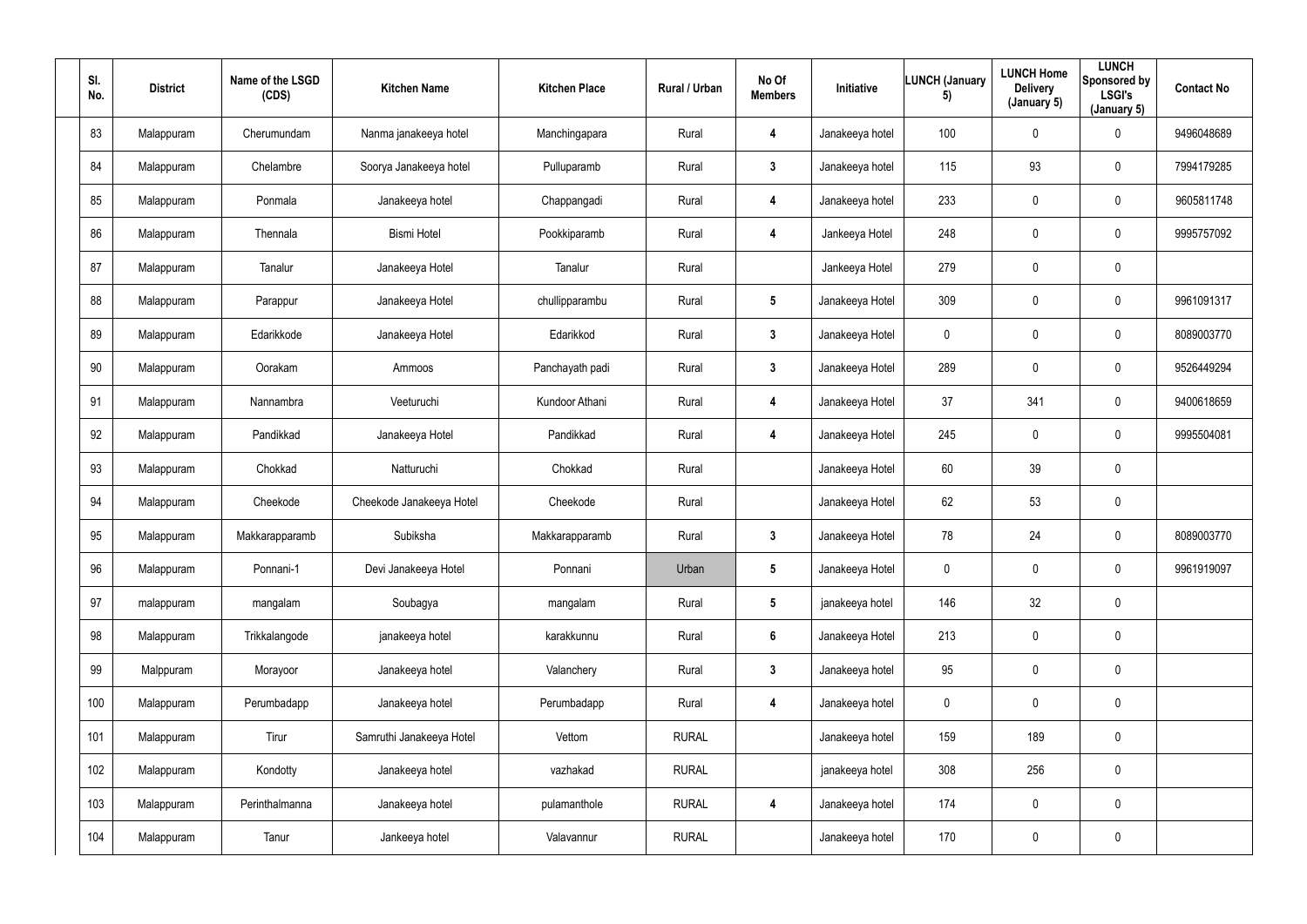| SI.<br>No. | <b>District</b> | Name of the LSGD<br>(CDS) | <b>Kitchen Name</b>       | <b>Kitchen Place</b> | Rural / Urban | No Of<br><b>Members</b> | Initiative      | LUNCH (January<br>5) | <b>LUNCH Home</b><br><b>Delivery</b><br>(January 5) | <b>LUNCH</b><br>Sponsored by<br><b>LSGI's</b><br>(January 5) | <b>Contact No</b> |
|------------|-----------------|---------------------------|---------------------------|----------------------|---------------|-------------------------|-----------------|----------------------|-----------------------------------------------------|--------------------------------------------------------------|-------------------|
| 105        | Malappuram      | kottakkal                 | Janakeeya hotel           | kotakkal             | <b>URBAN</b>  |                         | Janakeeya hotel | 325                  | $\mathbf 0$                                         | $\overline{0}$                                               |                   |
| 106        | Malappuram      | Vettom                    | Thripthi Janakeeya Hotel  | vettom               | <b>RURAL</b>  |                         | Janakeeya hotel | 143                  | 25                                                  | $\overline{0}$                                               |                   |
| 107        | Malappuram      | Nilambur                  | Janakeeya hotel           | nilambur             | <b>URBAN</b>  |                         | Janakeeya hotel | 250                  | 30                                                  | $\overline{0}$                                               |                   |
| 108        | Malappuram      | Nilambur                  | Janakeeya hotel           | nilambur             | <b>URBAN</b>  |                         | Janakeeya hotel | 252                  | 58                                                  | $\mathbf 0$                                                  |                   |
| 109        | Malappuram      | Vallikkunn                | Rasakkut                  |                      | Rural         |                         | janakeeyahotel  | 183                  | 123                                                 | $\mathbf 0$                                                  |                   |
| 110        | Malappuram      | kuruva                    | Ruchi                     |                      | Rural         | $5\phantom{.0}$         | Janakeeyahotel  | 130                  | 48                                                  | $\overline{0}$                                               | 9745414800        |
| 111        | Malappuram      | Kannamangalam             |                           |                      | Rural         |                         | Janakeeya Hotel | 478                  | $\mathbf 0$                                         | $\mathbf 0$                                                  |                   |
| 112        | Malappuram      | Othungal                  | janakeeya hotel           | Othukkungal          | Rural         | $5\phantom{.0}$         | Janakeeya Hotel | 281                  | $\mathbf 0$                                         | $\overline{0}$                                               | 9656716066        |
| 113        | Malappuram      | Pookkottur                | janakeeya hotel           | valluvambram         | Rural         | 4                       | Janakeeya Hotel | 235                  | $\mathbf 0$                                         | $\mathbf 0$                                                  | 9447334084        |
| 114        | Malappuram      | Edakkara                  | Edakkara janakeeya hotel  |                      | Rural         |                         | janakeeya hotel | 197                  | $\mathbf 0$                                         | $\bm{0}$                                                     |                   |
| 115        | Malappuram      | porur                     | Thanima Janakeeya Hotel   |                      | Rural         |                         | janakeeya hotel | 65                   | 70                                                  | $\overline{0}$                                               | 9539928567        |
| 116        | Malappuram      | pulikkal                  | Janakeeya Hotel           | pulikkal             | Rural         |                         | Janakeeya Hotel | 76                   | 77                                                  | $\overline{0}$                                               |                   |
| 117        | malappuram      | thanur                    | amma janakeeyahottel      |                      | Rural         | $5\phantom{.0}$         | janakeeyahottel | 378                  | $\mathbf 0$                                         | $\boldsymbol{0}$                                             |                   |
| 118        | malappuram      | pallikkal                 | padheyam janakeeyahottel  |                      | Rural         | $5\phantom{.0}$         | janakeeyahotel  | 137                  | 52                                                  | $\mathbf 0$                                                  |                   |
| 119        | Malappuram      | chelembra                 | janakeeyahotel2           |                      | Rural         |                         | janakeeyahotel  | 212                  | 120                                                 | $\mathbf 0$                                                  |                   |
| 120        | Malappuram      | Purathur                  | Safa Janakeeya Hotel      | Paravanna            | Rural         | $5\phantom{.0}$         | Janakeeya Hotel | 167                  | 63                                                  | $\mathbf 0$                                                  |                   |
| 121        | malappuram      | vazhayur                  | puthuma janakeeyahotel    |                      | Rural         |                         | janakeeyahotel  | 165                  | 30                                                  | $\mathbf 0$                                                  |                   |
| 122        | malappuram      | mangalam                  | janakeeyahotel2           |                      | Rural         |                         | janakeeyahotel  | 312                  | 136                                                 | $\mathbf 0$                                                  |                   |
| 123        | malappuram      | kuttippuram               | nilayoram janakeeya hotel |                      |               | 4                       | janakeeyahotel  | 136                  | $\pmb{0}$                                           | $\mathbf 0$                                                  |                   |
| 124        | malapluram      | thazhekode                |                           |                      | Rural         |                         |                 | 527                  | $\mathbf 0$                                         | $\mathbf 0$                                                  |                   |
| 125        | malappuram      | munniyur                  | my kitchen                | Alinchuvad           | Rural         | $5\overline{)}$         | janakeeya hotel | 178                  | 189                                                 | $\overline{2}$                                               | 8589809765        |
| 126        | Malappuram      | Mangalam                  | Ruchikkoottu              | Mangalam             | Rural         | 4                       | Janakeeya hotel | 140                  | 40                                                  | $\mathbf 0$                                                  |                   |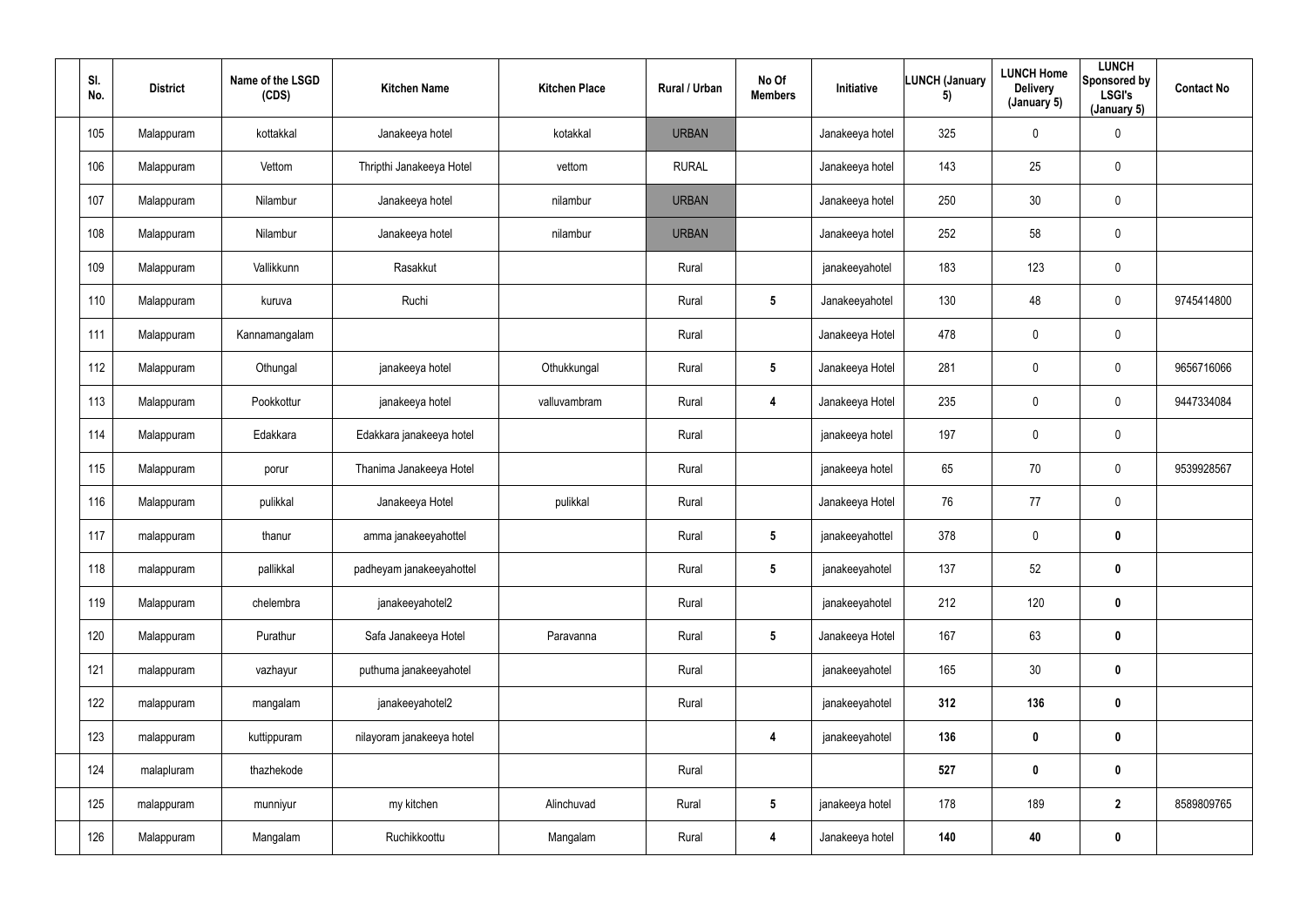|     | SI.<br>No.      | <b>District</b> | Name of the LSGD<br>(CDS) | <b>Kitchen Name</b>             | <b>Kitchen Place</b>                      | Rural / Urban | No Of<br><b>Members</b> | <b>Initiative</b> | <b>LUNCH (January</b><br>5) | <b>LUNCH Home</b><br><b>Delivery</b><br>(January 5) | <b>LUNCH</b><br>Sponsored by<br><b>LSGI's</b><br>(January 5) | <b>Contact No</b> |
|-----|-----------------|-----------------|---------------------------|---------------------------------|-------------------------------------------|---------------|-------------------------|-------------------|-----------------------------|-----------------------------------------------------|--------------------------------------------------------------|-------------------|
| 126 |                 |                 |                           |                                 |                                           |               |                         |                   | 23110                       | 6068                                                | 26                                                           |                   |
|     |                 | Palakkad        | Elapully                  | Nakshathra Vanitha canteen      | Canteen                                   | Rural         | 4                       | Janakeeya Hotel   | 230                         | $\mathbf 0$                                         | $\pmb{0}$                                                    | 8547384972        |
|     | $\overline{2}$  | Palakkad        | Nalleppilly               | Vanitha Canteen                 | Canteen                                   | Rural         | 4                       | Janakeeya Hotel   | 145                         | 0                                                   | $\mathbf 0$                                                  | 9656232569        |
|     | $\mathbf{3}$    | Palakkad        | Chittur                   | Thanal vanitha Canteen          | Thathamangalam, Mettuvalavu               | Urban         | 3                       | Janakeeya Hotel   | 365                         | 0                                                   | $\pmb{0}$                                                    | 9447105400        |
|     | $\overline{4}$  | Palakkad        | chittur                   | urapp janakeeya hotel           | Anicode junction                          | urban         | $5\phantom{.0}$         | Janakeeya hotel   | 173                         | $\mathbf 0$                                         | $\mathbf 0$                                                  | 9349930549        |
|     | $5\phantom{.0}$ | Palakkad        | polpully                  | subiksha janakeeya hotel        | kallootiyal                               | Rural         | $5\phantom{.0}$         | Janakeeya hotel   | 170                         | $\mathbf 0$                                         | $\pmb{0}$                                                    | 9495197498        |
|     | 6               | Palakkad        | Eruthenpathy              | Nila janakeeya hotel            | Mooniilmada muniyappan<br>kshethram near  | Rural         | $5\phantom{.0}$         | Janakeeya hotel   | 132                         | $\mathbf 0$                                         | $\mathbf 0$                                                  | 9037290925        |
|     | $\overline{7}$  | Palakkad        | Perumatty                 | Nanam Janakeeya hotel           | kannimari                                 | Rural         | $3\phantom{a}$          | Janakeeya hotel   | 175                         | $\mathbf 0$                                         | $\mathbf 0$                                                  | 9605529657        |
|     | 8               | Palakkad        | Vadakarapathy             | soubhagya janakeeya hotel       | vadakarapathy panchayath                  | Rural         | $5\phantom{.0}$         | Janakeeya hotel   | 145                         | 0                                                   | $\pmb{0}$                                                    | 9633578756        |
|     | 9               | Palakkad        | Kozhinjampara             | Sreesakthi Janakeeya hotel      | Kozhinjampara<br>gramapanchayth, near bus | Rural         | $5\phantom{.0}$         | Janakeeya hotel   | 190                         | 0                                                   | $\pmb{0}$                                                    | 9847121105        |
|     | 10              | Palakkad        | Vadakkenchery             | Oottupura Vanitha Canteen       | Panchayath building,<br>Vadakkenchery     | Rural         | 4                       | Janakeeya Hotel   | 248                         | $\mathbf 0$                                         | $\mathbf 0$                                                  | 9656360141        |
|     | 11              | Palakkad        | PKD North                 | Cafesree                        | opp. ksrtc bus stand,<br>Manjakulam road  | Urban         | $5\phantom{.0}$         | Janakeeya Hotel   | $\mathbf 0$                 | $\mathbf 0$                                         | $\pmb{0}$                                                    | 9037332005        |
|     | 12              | Palakkad        | Ongallur                  | Amma canteen                    | Ongallur vipanana kendram                 | Rural         | 4                       | Janakeeya Hotel   | 114                         | $\mathbf 0$                                         | $\pmb{0}$                                                    | 7560924507        |
|     | 13              | Palakkad        | Muthuthala                | Sreelakshmi vanitha canteen     | Muthuthala panchayath                     | Rural         | 4                       | Janakeeya Hotel   | 104                         | 0                                                   | $\overline{0}$                                               | 7558865485        |
|     | 14              | Palakkad        | Koppam                    | Natturuchi kudumbashree cafe    | Near koppam village                       | Rural         | $5\phantom{.0}$         | Janakeeya Hotel   | 160                         | 0                                                   | $\overline{0}$                                               | 8075779172        |
|     | 15              | Palakkad        | Paruthur                  | Mamatty vanitha canteen         | Near panchayath                           | Rural         | $5\phantom{.0}$         | Janakeeya Hotel   | 50                          | 0                                                   | $\overline{0}$                                               | 9544847874        |
|     | 16              | Palakkad        | Vilayur                   | Souhritha caffesree (Ruchipura) | Near Vilayur Panchayath                   | Rural         | $6\phantom{.}$          | Janakeeya Hotel   | 160                         | 0                                                   | $\overline{0}$                                               | 9747342046        |
|     | 17              | palakkad        | Kulukkallur               | Snehitha Janakeeya hotel        | Kulukkallur panchayath                    | Rural         | $5\phantom{.0}$         | Janakeeya hotel   | 80                          | 0                                                   | $\overline{0}$                                               | 9746701454        |
|     | 18              | Palakkad        | Pattambi                  | Janakeeya hotel                 | near Govt samskritha college,<br>Pattambi | Urban         | $\boldsymbol{4}$        | Janakeeya hotel   | $\mathbf 0$                 | 0                                                   | $\overline{0}$                                               | 9562043428        |
|     | 19              | Palakkad        | Erimayur                  | Thanima Vanitha Canteen         | Panchayath building, Erimayur             | Rural         | $5\phantom{.0}$         | Janakeeya Hotel   | 72                          | 0                                                   | $\overline{2}$                                               | 9746440633        |
|     | 20              | Palakkad        | Kizhekkencheri            | Vanitha Canteen                 | Panchayath Building,<br>Kizhakkenchery    | Rural         | 4                       | Janakeeya Hotel   | 98                          | 0                                                   | $\mathbf{1}$                                                 | 9747923418        |
|     | 21              | Palakkad        | Peringottukkurrissi       | Aiswarya Vanitha canteen        | Panchayth building                        | Rural         | 3                       | Janakeeya Hotel   | 67                          | 0                                                   | $\pmb{0}$                                                    | 9048665884        |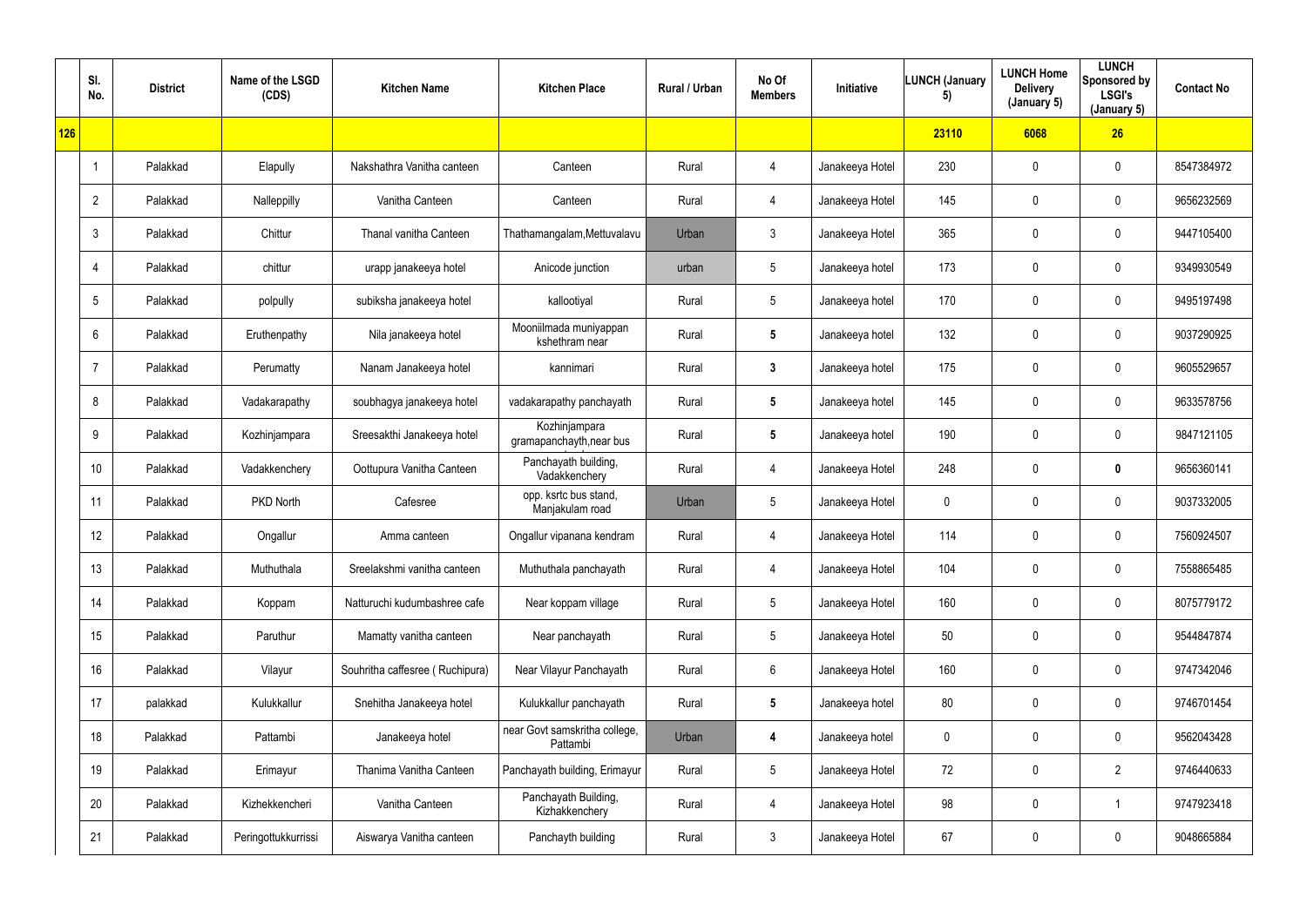| SI.<br>No. | <b>District</b> | Name of the LSGD<br>(CDS) | <b>Kitchen Name</b>                      | <b>Kitchen Place</b>                   | Rural / Urban | No Of<br><b>Members</b> | Initiative       | <b>LUNCH (January</b><br>5) | <b>LUNCH Home</b><br><b>Delivery</b><br>(January 5) | <b>LUNCH</b><br>Sponsored by<br><b>LSGI's</b><br>(January 5) | <b>Contact No</b> |
|------------|-----------------|---------------------------|------------------------------------------|----------------------------------------|---------------|-------------------------|------------------|-----------------------------|-----------------------------------------------------|--------------------------------------------------------------|-------------------|
| 22         | Palakkad        | Mundoor                   | Bharath vanitha canteen                  | Panchayath building                    | Rural         | $\mathbf{3}$            | Janakeeya Hotel  | 200                         | $\mathbf 0$                                         | $\mathbf 0$                                                  | 8592830607        |
| 23         | Palakkad        | Kodumbu                   | kripa                                    | kodumb panchayath                      | Rural         | 4                       | Janakeeya HoteL  | 45                          | 0                                                   | $\mathbf 0$                                                  | 9048682860        |
| 24         | Palakkad        | Thirumittakode            | Thirumuttam Janakeeya Hotel              | Karukaputhur                           | Rural         | $6\overline{6}$         | Janakeeya Hotel  | 105                         | 0                                                   | $\mathbf 0$                                                  | 9072841599        |
| 25         | Palakkad        | Akathethara               | Nanma canteen                            | kalyanamandapam                        | Rural         | $\mathfrak{Z}$          | Janakeeya Hotel  | 120                         | 0                                                   | $\mathbf 0$                                                  | 7025563510        |
| 26         | Palakkad        | Marutharoad               | flavours cantteen                        | panchayath                             | Rural         | $5\phantom{.0}$         | Janakeeya Hotela | 124                         | 0                                                   | $\mathbf 0$                                                  | 9746227966        |
| 27         | Palakkad        | Trithala                  | Kairali Vanitha Hotel                    | Thirthala                              | Rural         | $5\overline{)}$         | Janakeeya Hotel  | 127                         | 0                                                   | $\mathbf 0$                                                  | 9048710155        |
| 28         | Palakkad        | Kongad                    | Annapoorna vanitha canteen               | Near Kongad village office             | Rural         | $5\phantom{.0}$         | Janakeeya Hotel  | 143                         | 0                                                   | $\mathbf 0$                                                  | 9645425774        |
| 29         | Palakkad        | Sreekrishnapuram          | Subiksha canteen                         | Near panchayath office                 | Rural         | $\mathbf{3}$            | Janakeeya Hotel  | 124                         | 0                                                   | $\mathbf 0$                                                  | 8086697226        |
| 30         | Palakkad        | Pallassana                | dhanalakshmi vanitha canteen             | pallassana panchayath<br>building      | Rural         | 5 <sup>5</sup>          | Janakeeya Hotel  | 186                         | 0                                                   | $\overline{0}$                                               | 8943225892        |
| 31         | Palakkad        | Nenmmara                  | Nemmara Janakeeya hotel                  | Nemmara junction                       | Rural         | 4                       | Janakeeya hotel  | 289                         | 0                                                   | $\mathbf 0$                                                  | 8157850935        |
| 32         | Palakkad        | Ayilur                    | Janakeeya hotel                          | Thalavettanpara, Ayilur                | Rural         | $\mathbf{3}$            | Janakeeya hotel  | 190                         | 0                                                   | $\mathbf 0$                                                  | 9539517856        |
| 33         | Palakkad        | Melarkode                 | Janakeeya Hotel                          | near Melarkode panchayath              | Rural         | 4                       | Janakeeya hotel  | 171                         | $\mathbf 0$                                         | $\mathbf 0$                                                  | 8606193918        |
| 34         | Palakkad        | Vandazhi                  | janakeeya hotel                          | Kaniyamangalam                         | Rural         | $\mathbf{3}$            | Janakeeya hotel  | 48                          | 0                                                   | $\mathbf 0$                                                  | 9645919937        |
| 35         | Palakkad        | Nelliayampathy            | Janakeeya hotel                          | near Panchayat, kaikaty                | Rural         | $\overline{4}$          | Janakeeya hotel  | $\mathbf 0$                 | 0                                                   | $\mathbf 0$                                                  | 9497123529        |
| 36         | Palakkad        | Elavanchery               | Snehatheeram                             | Near GUPS, Vattekkad                   | Rural         | $5\phantom{.0}$         | Janakeeya Hotel  | 154                         | 0                                                   | $\mathbf 0$                                                  | 9744195274        |
| 37         | Palakkad        | Kollemkode                | Priya Vanitha Canteen                    | Block Panchayath Office,<br>Kollengode | Rural         | 4                       | Janakeeya Hotel  | 298                         | 0                                                   | $\mathbf 0$                                                  | 9745456764        |
| 38         | Palakkad        | Koduvayur                 | Samridhi Kudumbashree Vanitha<br>Canteen | Panchayath Building                    | Rural         | $5\overline{)}$         | Janakeeya Hotel  | 186                         | 0                                                   | $\mathbf 0$                                                  | 8086263595        |
| 39         | Palakkad        | Pattanchery               | Sreelakshmi vanitha canteen              | Panchayath Building                    | Rural         | $\overline{4}$          | Janakeeya Hotel  | $\mathbf 0$                 | 0                                                   | $\mathbf 0$                                                  | 8086916932        |
| 40         | Palakkad        | Pudunagaram               | Janakeeya Hotel                          | Near KSEB, Pudunagaram                 | Rural         | 4                       | Janakeeya hotel  | 194                         | 0                                                   | $\mathbf 0$                                                  | 9497241598        |
| 41         | Palakkad        | Vadavanoor                | Sree Muruka Janakeeya Hotel              | Vydhyasala, Vadavanoor                 | Rural         | $5\overline{)}$         | Janakeeya hotel  | 178                         | 0                                                   | $\mathbf 0$                                                  | 9567011729        |
| 42         | Palakkad        | Peruvemba                 | Samridi Janakeeya Hotel                  | Peruvemba Junction                     | Rural         | 4                       | Jankeeya hotel   | 27                          | 0                                                   | $\mathbf 0$                                                  | 918089611261      |
| 43         | Palakkad        | Muthalamada               | Janakeeya Hotel                          | Chulliyarmedu                          | Rural         | 4                       | Jankeeya hotel   | $\boldsymbol{0}$            | 0                                                   | $\overline{0}$                                               | 9633730067        |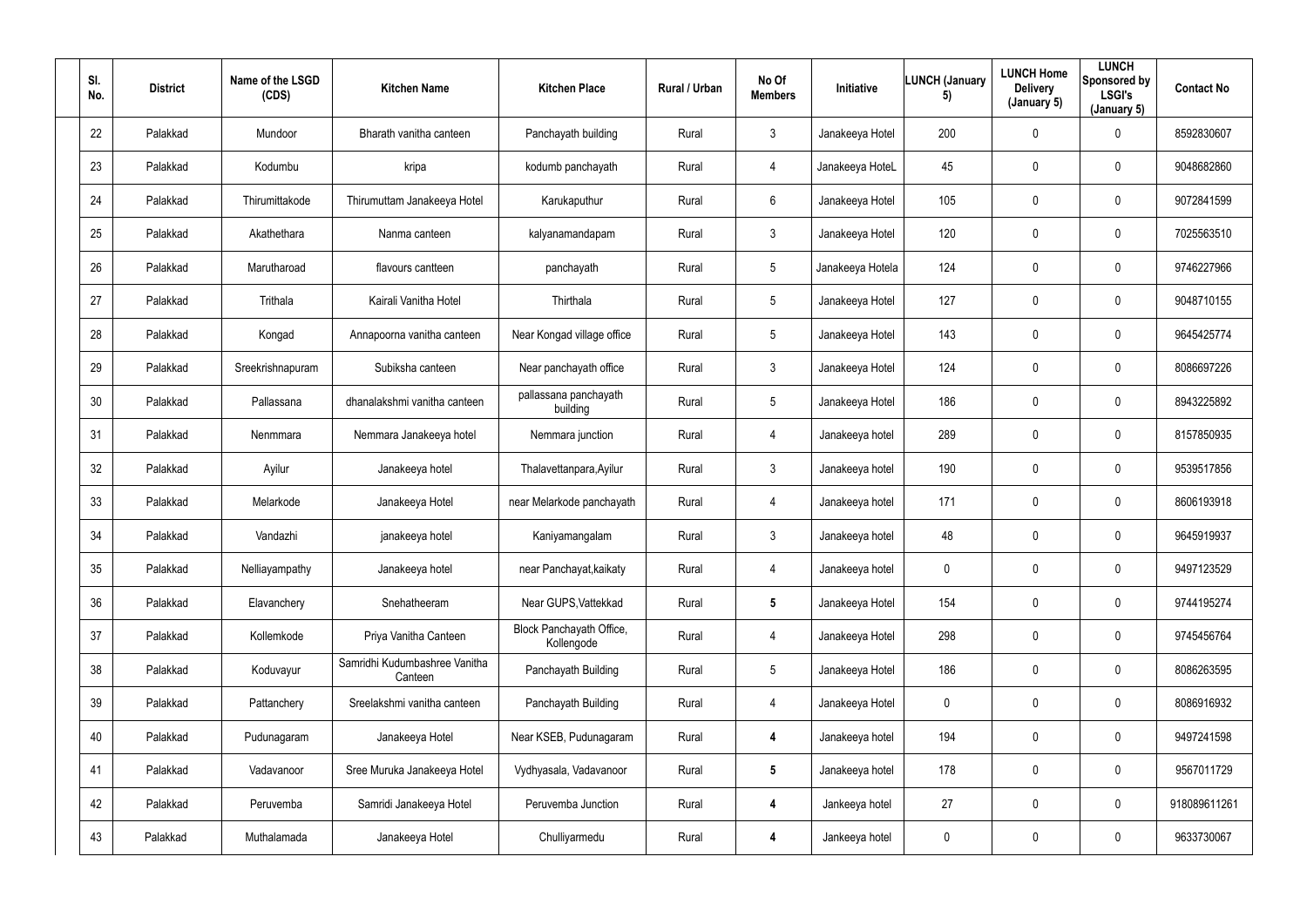|     | SI.<br>No. | <b>District</b> | Name of the LSGD<br>(CDS) | <b>Kitchen Name</b>                         | <b>Kitchen Place</b>                            | Rural / Urban | No Of<br><b>Members</b> | <b>Initiative</b> | <b>LUNCH (January</b><br>5) | <b>LUNCH Home</b><br><b>Delivery</b><br>(January 5) | <b>LUNCH</b><br>Sponsored by<br><b>LSGI's</b><br>(January 5) | <b>Contact No</b> |
|-----|------------|-----------------|---------------------------|---------------------------------------------|-------------------------------------------------|---------------|-------------------------|-------------------|-----------------------------|-----------------------------------------------------|--------------------------------------------------------------|-------------------|
|     | 44         | Palakkad        | Cherppalasseri            | Swad Janakiyahotel, CPY                     | Scheduled caste coperative<br>society hall, cpy | Urban         | 5                       | Janakeeya Hotel   | 177                         | 0                                                   | 0                                                            | 9447746082        |
|     | 45         | Palakkad        | Vellinezhi                | Aiswarya kudumbashree                       | Adakkaputhur                                    | Rural         | $\mathfrak{Z}$          | Janakeeya Hotel   | 97                          | 0                                                   | $\mathbf 0$                                                  | 9747730588        |
|     | 46         | Palakkad        | Keralasseri               | Bhagyasree janakeeya hotel                  | Near village office                             | Rural         | $\mathbf{3}$            | Janakeeya Hotel   | 55                          | 0                                                   | $\mathbf 0$                                                  | 8606125128        |
|     | 47         | Palakkad        | Kottayi                   | Kudumbashree Vanitha canteen                | Near Kottayi Panchayath                         | Rural         | 4                       | Jankeeya hotel    | 85                          | 0                                                   | $\mathbf 0$                                                  | 9605699847        |
|     | 48         | Palakkad        | anakkara                  | udayasurya vanitha canteen                  | kumbidi                                         | rural         | 5                       | Janakeeya Hotel   | 155                         | 0                                                   | $\mathbf 0$                                                  | 9895947614        |
|     | 49         | Palakkad        | kappur                    | jeevanam hotel                              | kumaranellur                                    | rural         | 6                       | Janakeeya Hotel   | 237                         | 0                                                   | $\mathbf 0$                                                  | 9605308385        |
| 102 | 50         | Palakkad        | Malampauzha               | Nandhanam canteen                           | near fantasy park                               | Rural         | $5\phantom{.0}$         | Janakeeya HotelT  | 186                         | 0                                                   | $\mathbf 0$                                                  | 807587062         |
|     | 51         | Palakkad        | Puduppariyaram            | Anaswara Canteen                            | Panchayath                                      | Rural         | 4                       | Janakeeya Hotel   | 78                          | 0                                                   | $\mathbf 0$                                                  | 9526677781        |
|     | 52         | Palakkad        | kadambazhipuram           | Reshmi janakeeya hotel                      | 16 mail                                         | Rural         | 5                       | Janakeeya Hotel   | 140                         | 0                                                   | $\mathbf 0$                                                  | 9048375891        |
|     | 53         | Palakkad        | Kadambazhipuram           | Ardhram Janakeeya hotel                     | Pulapatta                                       | Rural         | $\mathfrak{Z}$          | Janakeeya Hotel   | 56                          | 0                                                   | $\mathbf 0$                                                  | 9495775246        |
|     | 54         | Palakkad        | Kannambra                 | Sree kurumba canteen                        | kannambra                                       | Rural         | 4                       | Janakeeya Hotel   | 218                         | 0                                                   | $\mathbf 0$                                                  | 8157815819        |
|     | 55         | Palakkad        | karakkurissi              | Janakiya hotel                              | Near ammus auditorium,<br>Ayappankavu           | Rural         | $\mathfrak{Z}$          | Janakeeya Hotel   | 140                         | 0                                                   | $\mathbf 0$                                                  | 6238788932        |
|     | 56         | Palakkad        | Thenkara                  | Subiksham janakeeya hotel                   | Ayurveda hospital compound<br>Then kara         | Rural         | 5                       | Janakeeya Hotel   | 80                          | 0                                                   | $\overline{0}$                                               | 9747557333        |
|     | 57         | Palakkad        | Alanallur                 | Keerthi vanitha canteen and<br>catering     | Near panchayath Alanallur                       | Rural         | $5\phantom{.0}$         | Janakeeya hotel   | 105                         | $\mathbf 0$                                         | $\mathbf 0$                                                  | 9495447569        |
|     | 58         | Palakkad        | Pudur                     | Asil canteen                                | Pudur panchayath                                | Rural         | 4                       | Janakeeya hotel   | 57                          | $\pmb{0}$                                           | $\mathbf 0$                                                  | 8086968050        |
|     | 59         | Palakkad        | Parali                    | Annasree Janakeeya hotel                    | Near parali panchayath                          | Rural         | 4                       | Janakeeya hotel   | 123                         | $\pmb{0}$                                           | $\mathbf 0$                                                  | 8281829238        |
|     | 60         | Palakkad        | Mannur                    | Kudumbasree janakeeya hotel                 | Mannur panchayath                               | Rural         | $5\phantom{.0}$         | Janakeeya hotel   | 85                          | $\pmb{0}$                                           | $\mathbf 0$                                                  | 9495771095        |
|     | 61         | Palakkad        | Kuzhalmannam              | Janasree jankeeya hotel                     | Kuzhalmannam block<br>panchayth                 | Rural         | $\mathbf{3}$            | Jankeeya hotel    | 180                         | 0                                                   | $\mathbf 0$                                                  | 9847364980        |
|     | 62         | Palakkad        | Kavassery                 | samridhi Janakeeya Hotel                    | Alathur road, kavasheery                        | Rural         | $6\phantom{.}6$         | Janakeeya hotel   | 125                         | $\mathbf 0$                                         | $\mathbf 0$                                                  | 9747570761        |
|     | 63         | palakkad        | chalissery                | Thanal janakeeya hotel                      | chalissery panchayath building                  | Rural         | $\mathfrak{Z}$          | Janakeeya hotel   | 50                          | $\pmb{0}$                                           | $\mathbf 0$                                                  | 9562702284        |
|     | 64         | palakkad        | Kottopadam                | Iva canteen and catering janakeeya<br>hotel | Block building, Near<br>aryambavu junction      | Rural         | $\overline{4}$          | Janakeeya hotel   | 160                         | $\pmb{0}$                                           | $\mathbf 0$                                                  | 9074818126        |
|     | 65         | palakkad        | kumaramputhur             | Ruchi cafe janakeeya hotel                  | Panchayath kumaramputhur                        | Rural         | $\mathbf{3}$            | Janakeeya hotel   | 312                         | 0                                                   | $\overline{0}$                                               | 8589968705        |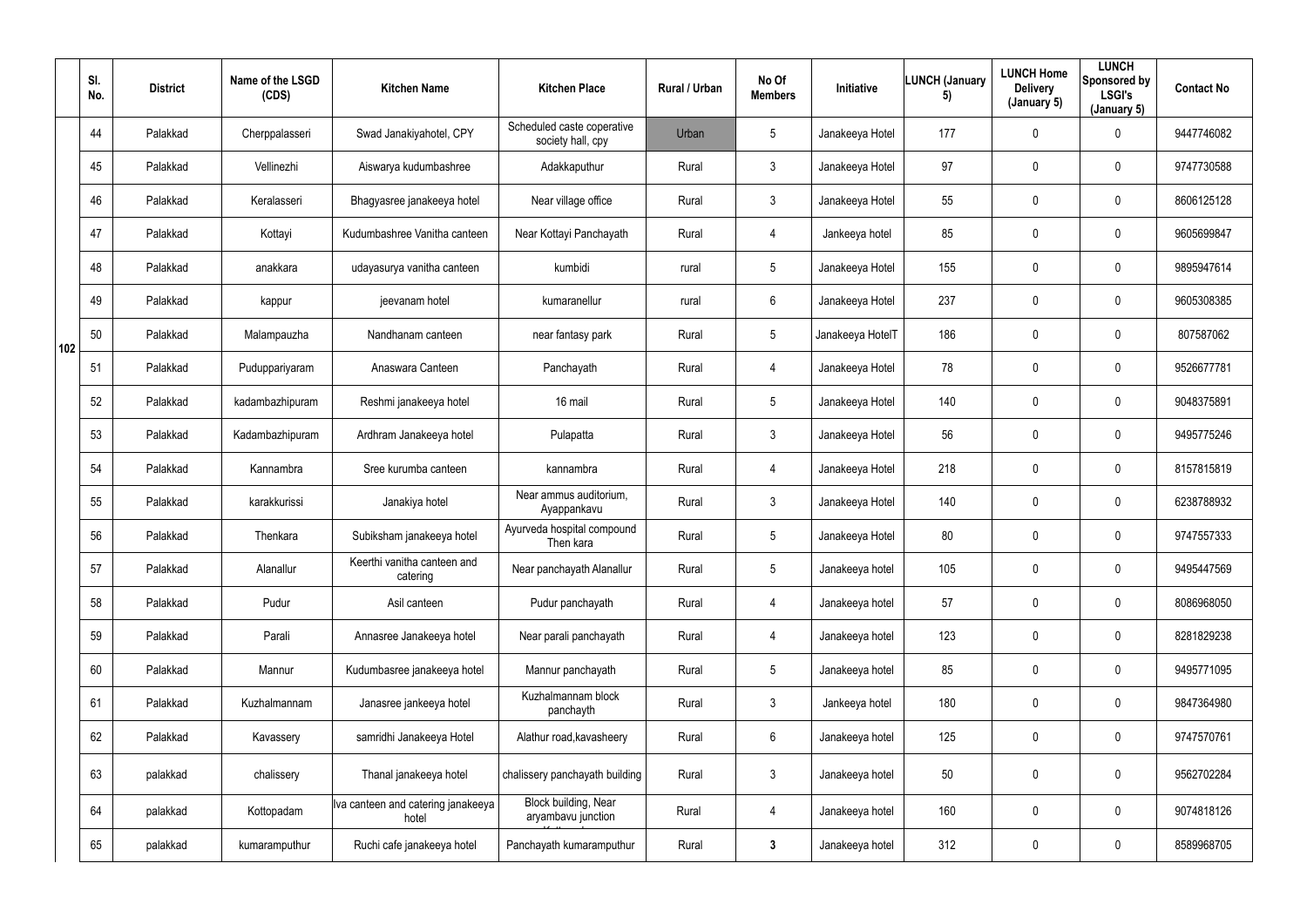| SI.<br>No. | <b>District</b> | Name of the LSGD<br>(CDS) | <b>Kitchen Name</b>         | <b>Kitchen Place</b>                | Rural / Urban | No Of<br><b>Members</b> | Initiative      | <b>LUNCH (January</b><br>5) | <b>LUNCH Home</b><br><b>Delivery</b><br>(January 5) | <b>LUNCH</b><br>Sponsored by<br><b>LSGI's</b><br>(January 5) | <b>Contact No</b> |
|------------|-----------------|---------------------------|-----------------------------|-------------------------------------|---------------|-------------------------|-----------------|-----------------------------|-----------------------------------------------------|--------------------------------------------------------------|-------------------|
| 66         | palakkad        | Malampuzha                | Amma janakeeya hotel        | kadukkamkunnu, Malampuzha           | Rural         | $\mathbf{3}$            | Janakeeya hotel | 405                         | $\mathbf 0$                                         | $\mathbf 0$                                                  | 9446521664        |
| 67         | palakkad        | Alathur                   | Rich Janakeeya hotel        | Near bus stand, Alathur             | Rural         | 4                       | Janakeeya hotel | 288                         | 0                                                   | $\overline{7}$                                               | 9947030779        |
| 68         | palakkad        | Karimpuzha                | Janakeeya hotel             | Karimpuzha panchayath               | Rural         | $\mathbf{3}$            | Janakeeya hotel | 87                          | $\pmb{0}$                                           | $\overline{0}$                                               | 9961502739        |
| 69         | Palakkad        | Thenkurissi               | Eyeshee janakeeya hotel     | Panchayth building,<br>Thenkurissi  | Rural         | 4                       | Jankeeya hotel  | 92                          | 0                                                   | $\overline{0}$                                               | 9995662723        |
| 70         | Palakkad        | Agali                     | Janakeeya Hotel             | Block Panchayath building,<br>Agali | Rural         | $5\phantom{.0}$         | Jankeeya hotel  | 158                         | 0                                                   | $\mathbf 0$                                                  | 9037878897        |
| 71         | Palakkad        | Sholayur                  | Powrnami janakeeya hotel    | anakkatty bus stand                 | Rural         | 4                       | Jankeeya hotel  | $\mathbf 0$                 | 0                                                   | $\mathbf 0$                                                  | 9159556404        |
| 72         | Palakkad        | Puthushery                | Janakeeya hotel             | Puthushery panchayath               | Rural         | $5\phantom{.0}$         | Janakeeya hotel | 128                         | 0                                                   | $\mathbf 0$                                                  | 9562772723        |
| 73         | Palakkad        | Karimba                   | Janakeeya hotel             | Panchayath premise                  | Rural         | $\mathbf{3}$            | Janakeeya Hotel | 112                         | 0                                                   | $\mathbf 0$                                                  | 9562163979        |
| 74         | Palakkad        | Nagalasseri               | Janakeeya hotel             | near koottanad bus stand            | Rural         | $5\phantom{.0}$         | Janakeeya hotel | 230                         | 0                                                   | $\overline{0}$                                               | 8921928291        |
| 75         | Palakkad        | Mathur                    | Nila janakeeya Hotel        | Near Panchayth, Mathur              | Rural         | 4                       | Jankeeya hotel  | 156                         | 0                                                   | $\overline{0}$                                               | 9562356483        |
| 76         | Palakkad        | Chalavara                 | Janakeeya hotel             | Chalavara panchayath                | Rural         | $5\overline{)}$         | Janakeeya hotel | 116                         | 0                                                   | $\mathbf 0$                                                  | 9544659942        |
| 77         | Palakkad        | Ananganadi                | vanitha cateen              | near Ananganadi panchayath          | Rural         | $\mathbf{3}$            | Janakeeya Hotel | 68                          | 0                                                   | $\mathbf 0$                                                  | 8921410495        |
| 78         | Palakkad        | Lakkidiperur              | Janakeeya hotel             | Lekkidi perur panchayath            | Rural         | $5\phantom{.0}$         | Jankeeya hotel  | 110                         | 0                                                   | $\overline{0}$                                               | 6238921903        |
| 79         | Palakkad        | Nellaya                   | Janakeeya hotel             | Nellaya panchayath                  | Rural         | 4                       | Janakeeya hotel | 66                          | 0                                                   | $\mathbf 0$                                                  | 9562432883        |
| 80         | Palakkad        | Shornur                   | Oottupura Janakeeya hotel   | near bus stand, Shoranur            | Urban         | $5\phantom{.0}$         | Janakeeya hotel | 252                         | 0                                                   | $\mathbf 0$                                                  | 9747102377        |
| 81         | Palakkad        | Shornur                   | Snehadeepam Janakeeya hotel | Shoranur municipality               | Urban         | 4                       | Janakeeya hotel | 164                         | 0                                                   | $\mathbf 0$                                                  | 6238755729        |
| 82         | Palakkad        | Thrikkadiri               | Janakeeya hotel             | Samskarika nilayam                  | Rural         | 4                       | Janakeeya hotel | 50                          | 0                                                   | $\mathbf 0$                                                  | 9544806032        |
| 83         | palakkad        | Vaniyamkulam              | Janakeeya hotel             | near PK DAS hospital                | Rural         | $3\phantom{a}$          | Janakeeya hotel | 238                         | 0                                                   | 3                                                            | 9947408415        |
| 84         | Palakkad        | Ambalappara               | Janakiya hotel              | ambalappara<br>kalyanamandapam      | Rural         | $5\overline{)}$         | Janakeeya Hotel | 66                          | 0                                                   | $\mathbf 0$                                                  | 8129562289        |
| 85         | Palakkad        | Vallappuzha               | Janakeeya hotel             | Hayath Complex, Vallappuzha         | Rural         | 5 <sub>5</sub>          | Janakeeya Hotel | 219                         | 0                                                   | $\mathbf 0$                                                  | 8086406897        |
| 86         | Palakkad        | Shoranur                  | Ela janakeeya hotel         | Vpc market, kulappully              | Urban         | $\mathbf{3}$            | Janakeeya hotel | 172                         | 0                                                   | $\mathbf 0$                                                  | 8129769113        |
| 87         | Palakkad        | Mankara                   | Subiksha Janakeeya hotel    | Near Mankara Panchayath             | Rural         | $5\phantom{.0}$         | Janakeeya hotel | 85                          | 0                                                   | $\mathbf 0$                                                  | 8549045637        |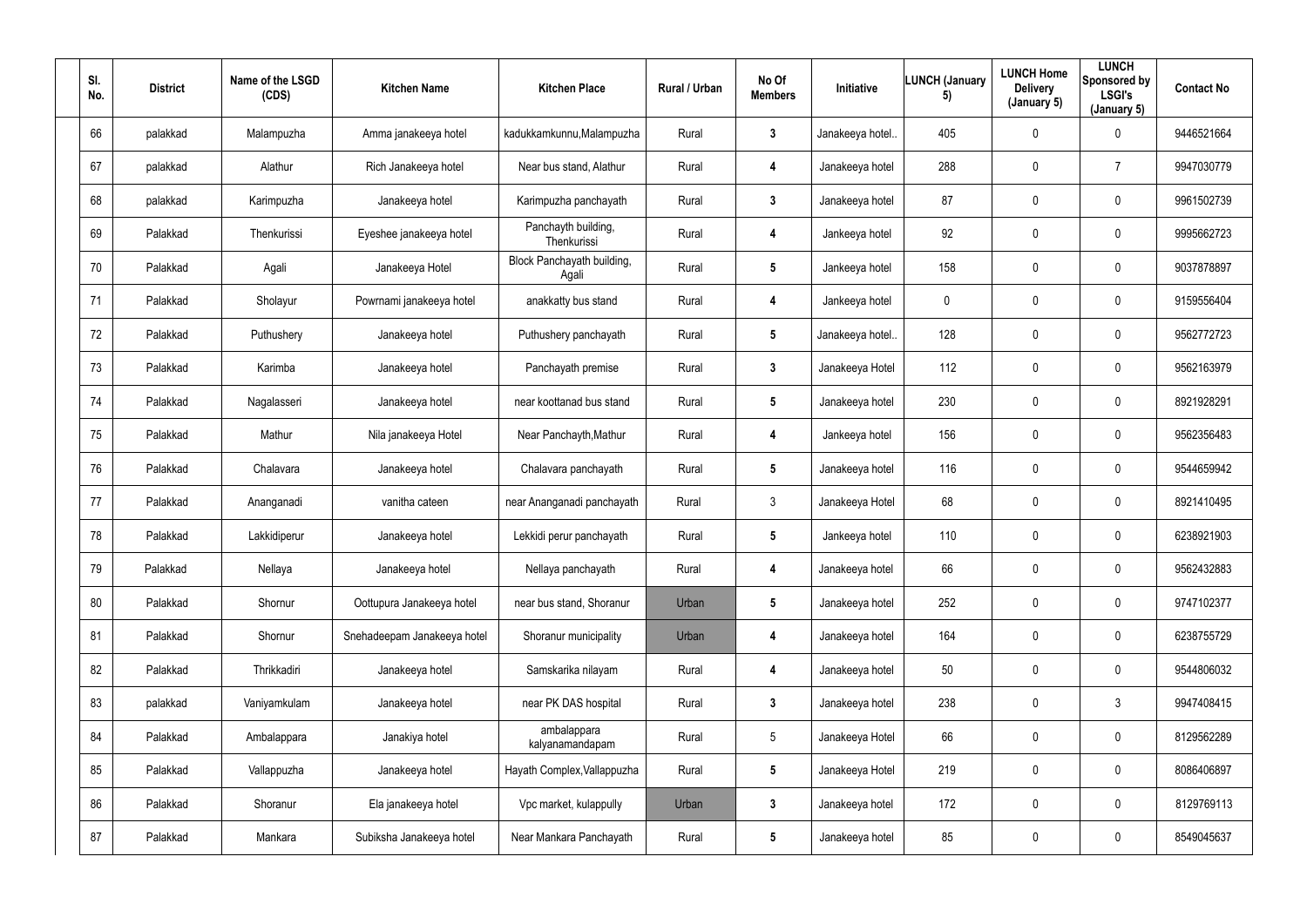|    | SI.<br>No.               | <b>District</b> | Name of the LSGD<br>(CDS) | <b>Kitchen Name</b>             | <b>Kitchen Place</b>                       | Rural / Urban | No Of<br><b>Members</b> | Initiative      | LUNCH (January<br>5) | <b>LUNCH Home</b><br><b>Delivery</b><br>(January 5) | <b>LUNCH</b><br>Sponsored by<br><b>LSGI's</b><br>(January 5) | <b>Contact No</b> |
|----|--------------------------|-----------------|---------------------------|---------------------------------|--------------------------------------------|---------------|-------------------------|-----------------|----------------------|-----------------------------------------------------|--------------------------------------------------------------|-------------------|
|    | 88                       | Palakkad        | Kanjirapuzha              | Surya Janakeeya hotel           | Kanjirapuzha, panchayath                   | Rural         | $5\phantom{.0}$         | Janakeeya hotel | 136                  | $\overline{0}$                                      | $\mathbf 0$                                                  | 9048698194        |
|    | 89                       | Palakkad        | Thachanattukara           | Haritham janakeeya hotel        | 53 mile, Thachanattukara                   | Rural         | $3\phantom{a}$          | Janakeeya hotel | 36                   | $\mathbf 0$                                         | $\overline{0}$                                               | 9605097810        |
|    | 90                       | Palakkad        | Puthukode                 | Puthuma jankeeya hotel          | Thachanadi junction                        | Rural         | 6                       | Janakeeya hotel | 296                  | $\mathbf 0$                                         | $\mathbf 0$                                                  | 9744459080        |
|    | 91                       | Palakkad        | Tarur                     | Jankeeya Hotel                  | Infront of vilage office, Tarurk           | Rural         | 4                       | Janakeeya hotel | 102                  | $\overline{0}$                                      | $\overline{0}$                                               | 8606780959        |
|    | 92                       | Palakkad        | Pirayiri                  | Janakeeya hotel                 | Near Panchayath office                     | Rural         | $5\phantom{.0}$         | Janakeeya hotel | 95                   | $\overline{0}$                                      | $\overline{0}$                                               | 9037495586        |
|    | 93                       | Palakkad        | Palakkad ulb              | Ruchi                           | Near Balaji hospital, Fort<br>Maidan       | Urban         | 4                       | Janakeeya hotel | 280                  | $\mathbf 0$                                         | $\overline{0}$                                               | 7994185687        |
|    | 94                       | Palakkad        | Pookkottukavu             | Punya                           | Pookkottukavu Centre                       | Rural         | 4                       | Janakeeya Hotel | 110                  | $\mathbf 0$                                         | $\mathbf 0$                                                  | 9745511432        |
|    | 95                       | Palakkad        | Kuthanoor                 | Suryodayam jankeeya hotel       | Kalapara, kuthanoor                        | Rural         | $5\phantom{.0}$         | Jankeeya hotel  | 66                   | $\overline{0}$                                      | $\mathbf 0$                                                  | 9995159738        |
|    | 96                       | Palakkad        | Thiruvegappura            | Janakeeya Hotel                 | Kaippuram                                  | Rural         | $5\phantom{.0}$         | Jankeeya hotel  | 165                  | $\pmb{0}$                                           | $\pmb{0}$                                                    | 8921882903        |
|    | 97                       | Palakkad        | Thachampara               | Vanitha canteen Janakeeya Hotel | Thachampara town                           | Rural         | 4                       | Jankeeya hotel  | 153                  | $\overline{0}$                                      | $\overline{0}$                                               | 9497826216        |
|    | 98                       | Palakkad        | Kannadi                   | Sweet jankeeya hotel            | Yakkara junction                           | Rural         | $3\phantom{a}$          | Jankeeya hotel  | 196                  | $\pmb{0}$                                           | $\overline{0}$                                               | 9846918028        |
|    | 99                       | Palakkad        | Pattithara                | Bavana janakeeya hotel          | kottappadam                                | Rural         | $5\phantom{.0}$         | Janakeeya hotel | $\boldsymbol{0}$     | $\pmb{0}$                                           | $\mathbf 0$                                                  | 9074163402        |
|    | 100                      | Palakkad        | Mannarkkad                | Janakeeya Hotel                 | muncipal building, busstand,<br>mannarkkad | Urban         | 4                       | Janakeeya hotel | 162                  | $\mathbf 0$                                         | $\boldsymbol{0}$                                             |                   |
|    | 101                      | Palakkad        | Pirayiri                  | Kudumbashree janakeeya hotel    | Kallekkad Block Panchayath                 | Rural         | $5\phantom{.0}$         | janakeeya hotel | 71                   | $\pmb{0}$                                           | $\overline{0}$                                               | 8137940343        |
|    | 102                      | Palakkad        | Marutharoad               | Sreelakshmi janakeeya hotel     | Pirivusala                                 | Rural         | 4                       | janakeeya hotel | 248                  | $\pmb{0}$                                           | $\overline{0}$                                               | 9048636162        |
| 99 |                          |                 |                           |                                 |                                            |               | 434                     |                 | 14066                | $\overline{0}$                                      | 13                                                           |                   |
|    | $\overline{\phantom{a}}$ | Pathanamthitta  | Anicadu                   | Janatha janakeeya hotel         | Nooromave                                  | Rural         | $\mathbf{3}$            | Janakeeya Hotel | 147                  | $\pmb{0}$                                           | $\overline{0}$                                               | 6282875679        |
|    | $\overline{2}$           | Pathanamthitta  | Kaviyoor                  | Janakeeya Hotel                 | Manakkachira                               | Rural         | 4                       | Janakeeya Hotel | 216                  | $\pmb{0}$                                           | $\overline{0}$                                               | 9747886172        |
|    | $\mathbf{3}$             | Pathanamthitta  | Kottanadu                 | Janakeeya Hotel                 | Kottanadu                                  | Rural         | $\overline{4}$          | Janakeeya Hotel | 180                  | $\pmb{0}$                                           | $\overline{0}$                                               | 6282382608        |
|    | $\overline{4}$           | Pathanamthitta  | Kalloopara                | Janakeeya Hotel                 | Kalloopara                                 | Rural         | $5\overline{)}$         | Janakeeya Hotel | 72                   | $\pmb{0}$                                           | $\overline{0}$                                               | 9947471024        |
|    | $5\phantom{.0}$          | Pathanamthitta  | Kunnamthanam              | Thripthi Hotel                  | Kunnamthanam                               | Rural         | 3 <sup>1</sup>          | Janakeeya Hotel | 67                   | $\pmb{0}$                                           | $\overline{0}$                                               | 6235908328        |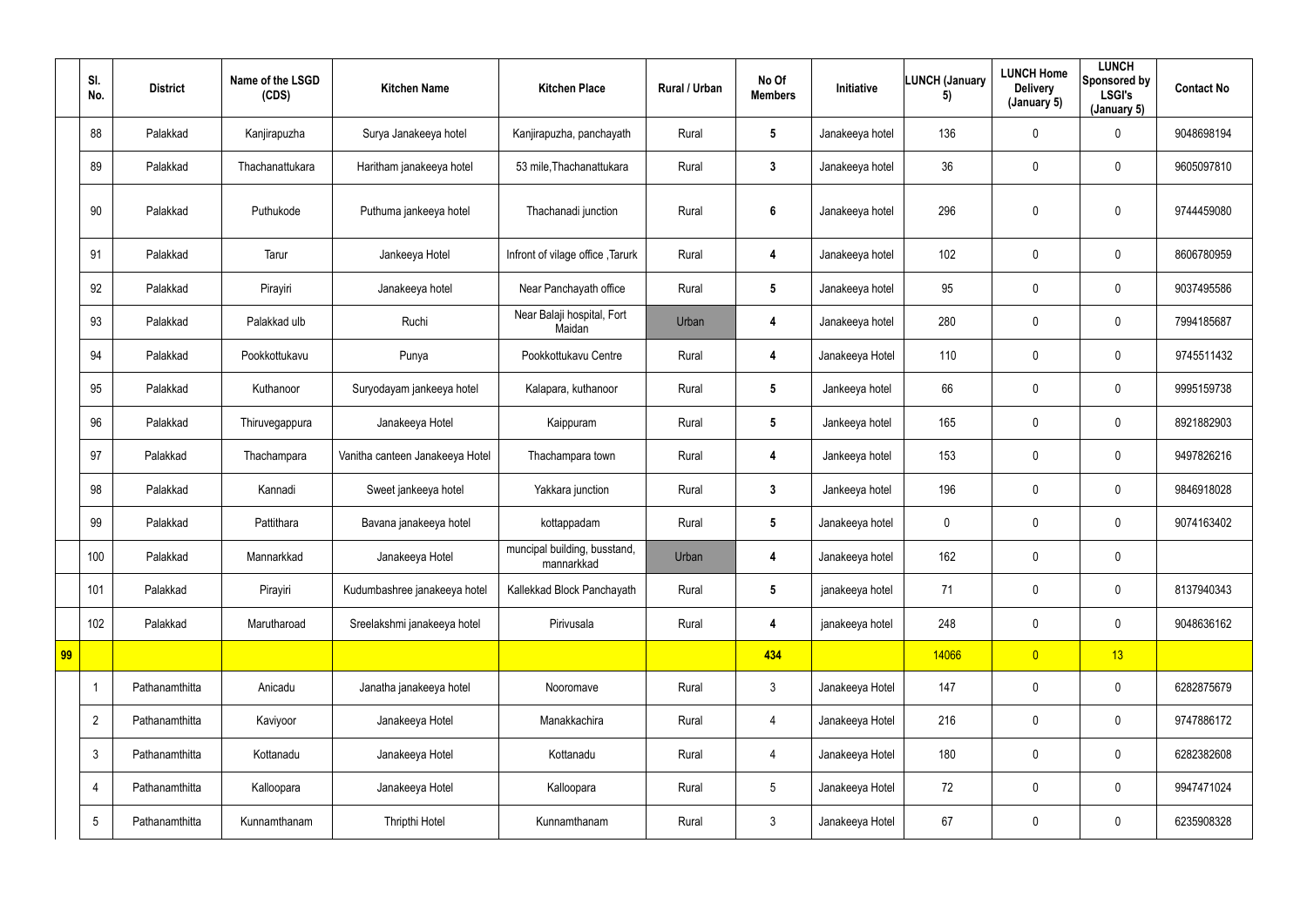| SI.<br>No.      | <b>District</b> | Name of the LSGD<br>(CDS) | <b>Kitchen Name</b>             | <b>Kitchen Place</b>        | Rural / Urban | No Of<br><b>Members</b> | Initiative      | <b>LUNCH (January</b><br>5) | <b>LUNCH Home</b><br><b>Delivery</b><br>(January 5) | <b>LUNCH</b><br>Sponsored by<br><b>LSGI's</b><br>(January 5) | <b>Contact No</b> |
|-----------------|-----------------|---------------------------|---------------------------------|-----------------------------|---------------|-------------------------|-----------------|-----------------------------|-----------------------------------------------------|--------------------------------------------------------------|-------------------|
| $6\overline{6}$ | pathanamthitta  | mallappally               | janakeeya hotel                 | mallappally                 | Rural         | $\mathbf{3}$            | janakeeya hotel | 122                         | $\mathbf 0$                                         | $\mathbf 0$                                                  | 9744194830        |
| $\overline{7}$  | Pathanamthitta  | kottangal                 | janakeeya hotel                 | kottangal                   | Rural         | $\mathbf{3}$            | Janakeeya Hotel | 147                         | 0                                                   | $\mathbf 0$                                                  | 9526690541        |
| 8               | Pathanamthitta  | Nedumpuram                | Nedumpram Janakeeya Hotel       | Podiyadi                    | Rural         | $5\phantom{.0}$         | Janakeeya Hotel | $\mathbf 0$                 | 0                                                   | $\overline{0}$                                               | 919188291409      |
| 9               | Pathanamthitta  | Niranam                   | Sakhi cafe                      | Niranam                     | Rural         | $\mathfrak{Z}$          | Janakeeya Hotel | 88                          | 0                                                   | $\mathbf 0$                                                  | 919526423710      |
| 10              | Pathanamthitta  | Peringara                 | Haritha samrudhi Catering       | <b>PMVHS Pringara</b>       | Rural         | $\overline{4}$          | Janakeeya Hotel | 72                          | 0                                                   | $\mathbf 0$                                                  | 919961219550      |
| 11              | Pathanamthitta  | Peringara                 | Pulari janakeeya Hotel          | swamipalam                  | Rural         | $\overline{4}$          | Janakeeya hotel | 65                          | 0                                                   | $\mathbf 0$                                                  | 919656132036      |
| 12              | Pathanamthitta  | Kuttor                    | Nanma Catering                  | <b>GHS Kuttoor</b>          | Rural         | $\mathbf{3}$            | Janakeeya Hotel | 100                         | 0                                                   | $\mathbf 0$                                                  | 919526323212      |
| 13              | Pathanamthitta  | Kadapra                   | Niradeepam janakeeya hotel      | Kadapra                     | Rural         | $\overline{4}$          | Janakeeya Hotel | $\overline{0}$              | 0                                                   | $\mathbf 0$                                                  | 9656512066        |
| 14              | Pathanamthitta  | Eraviperoor               | Avi cafe                        | Avi cafe                    | Rural         | $\mathbf{3}$            | Janakeeya Hotel | $\mathbf 0$                 | 0                                                   | $\mathbf 0$                                                  | 6238013293        |
| 15              | Pathanamthitta  | Koipuram                  | Ammas kudumbashree cafe         | Muttamon                    | Rural         | $5\phantom{.0}$         | Janakeeya Hotel | 100                         | 0                                                   | $\overline{0}$                                               | 9961485931        |
| 16              | Pathanamthitta  | Thottappuzhassery         | Thottapuzhassery Jankeeya Hotel | Thottapuzhassery            | Rural         | $\overline{4}$          | Janakeeya Hotel | $\overline{0}$              | 0                                                   | $\mathbf 0$                                                  | 9656403054        |
| 17              | Pathanamthitta  | Puramattom                | Top N Taste                     | Puramattom                  | Rural         | $\mathbf{3}$            | Janakeeya Hotel | 50                          | 0                                                   | $\mathbf 0$                                                  | 9526728230        |
| 18              | Pathanamthitta  | Ayroor                    | Janakeeya Hotel                 | Ayroor                      | Rural         | 6                       | Janakeeya Hotel | 47                          | 0                                                   | $\overline{0}$                                               | 8086653951        |
| 19              | Pathanamthitta  | Ezhumattor                | Swad Hotel                      | Thadiyoor                   | Rural         | $\mathbf{3}$            | Janakeeya Hotel | 58                          | $\mathbf 0$                                         | $\mathbf 0$                                                  | 9526857335        |
| 20              | Pathanamthitta  | Kozhencherry              | Ruchi Janakeeya hotel           | Community hall, kozhenchery | Rural         | $\overline{4}$          | Janakeeya Hotel | 117                         | $\mathbf 0$                                         | $\mathbf 0$                                                  | 9947387912        |
| 21              | Pathanamthitta  | Mallappuzhassery          | Snehadeepam                     | Paramootil                  | Rural         | $6\overline{6}$         | Janakeeya Hotel | 93                          | 0                                                   | $\mathbf 0$                                                  | 9847170052        |
| 22              | Pathanamthitta  | Chennerkara               | Thanal Kudumbasree Cafe         | Nallanikunnu                | Rural         | $5\overline{)}$         | Janakeeya Hotel | 33                          | 0                                                   | $\mathbf 0$                                                  | 9747469562        |
| 23              | Pathanamthitta  | Cherukole                 | Janakeeya Hotel                 | Cherukole                   | Rural         | $\mathbf{3}$            | Janakeeya Hotel | 75                          | 0                                                   | $\mathbf 0$                                                  | 7907811728        |
| 24              | Pathanamthitta  | Elanthoor                 | Janakeeya Hotel                 | Vary                        | Rural         | $\overline{4}$          | Janakeeya Hotel | 30                          | 0                                                   | $\mathbf 0$                                                  | 9946047385        |
| 25              | Pathanamthitta  | naranganam                | janakeeya hotel                 | kadammanitta                | Rural         | $\mathbf{3}$            | janakeeya hotel | 59                          | 0                                                   | $\mathbf 0$                                                  | 9744478962        |
| 26              | Pathanamthitta  | Omalloor                  | Janakeeya Hotel                 | Omalloor                    | Rural         |                         | Janakeeya Hotel | 64                          | 0                                                   | $\mathbf 0$                                                  |                   |
| 27              | Pathanamthitta  | Chittar                   | Chittar janakiya hotel          | Koothattukulam              | Rural         | $\mathbf{3}$            | Janakeeya Hotel | 212                         | 0                                                   | $\mathbf 0$                                                  | 9072374618        |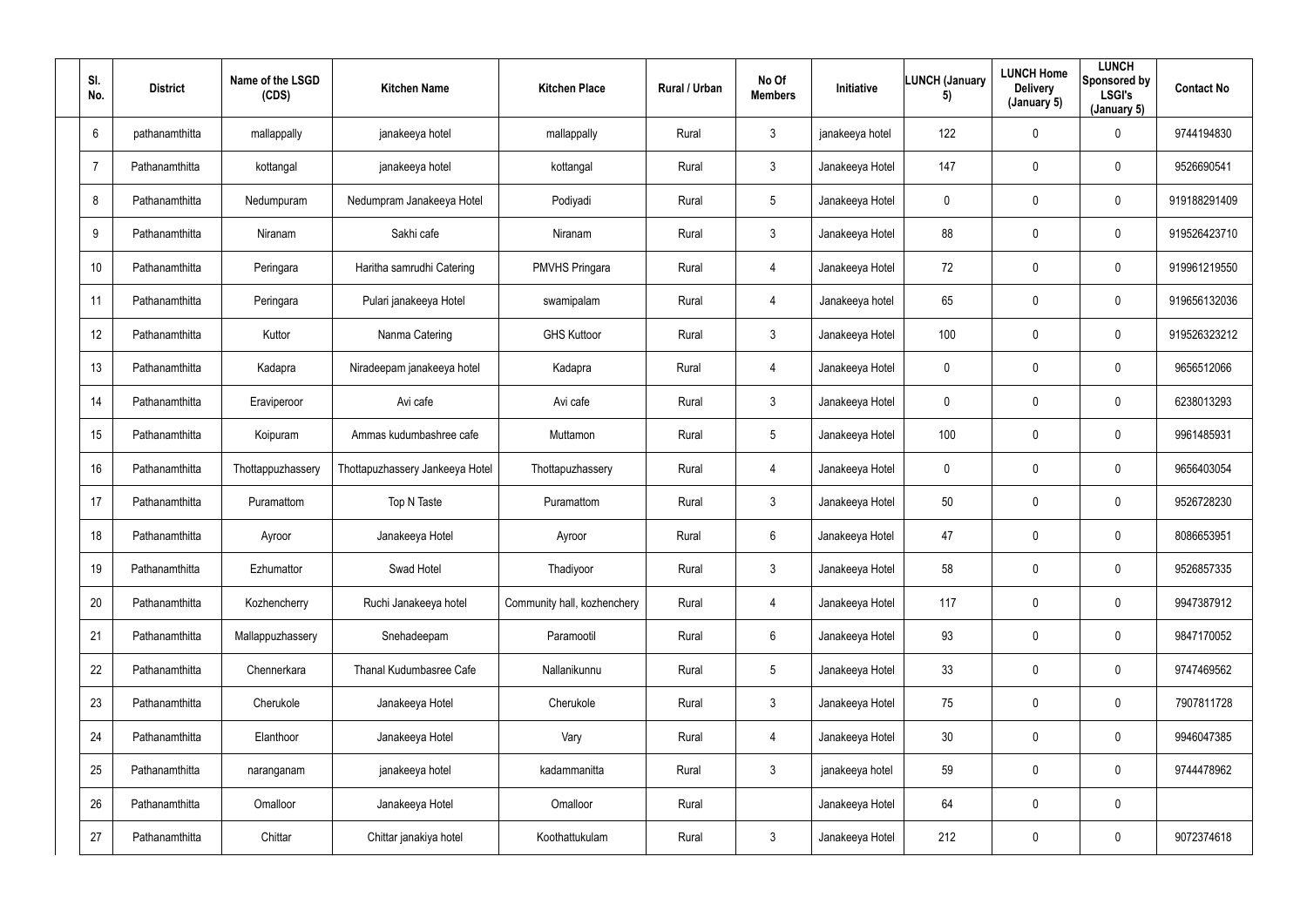|    | SI.<br>No. | <b>District</b> | Name of the LSGD<br>(CDS) | <b>Kitchen Name</b>        | <b>Kitchen Place</b>   | Rural / Urban | No Of<br><b>Members</b> | Initiative      | <b>LUNCH (January</b><br>5) | <b>LUNCH Home</b><br><b>Delivery</b><br>(January 5) | <b>LUNCH</b><br>Sponsored by<br><b>LSGI's</b><br>(January 5) | <b>Contact No</b> |
|----|------------|-----------------|---------------------------|----------------------------|------------------------|---------------|-------------------------|-----------------|-----------------------------|-----------------------------------------------------|--------------------------------------------------------------|-------------------|
|    | 28         | Pathanamthitta  | Naranammoozhi             | Thanima                    | Arakkamon              | Rural         | $\mathfrak{Z}$          | Janakeeya Hotel | $\mathbf 0$                 | $\mathbf 0$                                         | $\overline{0}$                                               | 9605021278        |
|    | 29         | Pathanamthitta  | Perunadu                  | Perunadu Janakeeya Hotel   | Perunadu               | Rural         | $5\phantom{.0}$         | Janakeeya Hotel | $\mathbf 0$                 | 0                                                   | $\mathbf 0$                                                  |                   |
| 58 | 30         | Pathanamthitta  | Ranni-Angadi              | Angadi Janakeeya Hotel     | Thoodathil church hall | Rural         | $5\phantom{.0}$         | Janakeeya Hotel | 98                          | $\mathbf 0$                                         | $\mathbf 0$                                                  | 9961190622        |
|    | 31         | Pathanamthitta  | Ranni-Pazhavangadi        | Navami Hotel               | Makkappuzha            | Rural         | 4                       | Janakeeya Hotel | 152                         | $\mathbf 0$                                         | $\mathbf 0$                                                  | 9562135824        |
|    | 32         | Pathanamthitta  | Seethathodu               | Thanima catering unit      | Seethathodu            | Rural         | $5\phantom{.0}$         | Janakeeya Hotel | 65                          | 70                                                  | $\overline{0}$                                               | 9747622310        |
|    | 33         | Pathanamthitta  | Ranni                     | Janakeeya Hotel            | Ranni                  | Rural         | 4                       | Janakeeya Hotel | 60                          | $\mathbf 0$                                         | $\overline{0}$                                               | 99462338752       |
|    | 34         | Pathanamthitta  | Vechhoochira              | Annapoorneswary hotel      | Venkurinji             | Rural         | 4                       | Janakeeya Hotel | 170                         | $\mathbf 0$                                         | $\mathbf 0$                                                  | 8547264134        |
|    | 35         | Pathanamthitta  | Vadasserikara             | Thannal Janakeeya Hotel    | Vadasserikara          | Rural         | $5\phantom{.0}$         | Janakeeya Hotel | 87                          | $\mathbf 0$                                         | $\mathbf 0$                                                  | 8590107684        |
|    | 36         | Pathanamthitta  | Vallickodu                | Janakeeya Hotel            | Vallicodu              | Rural         | $5\phantom{.0}$         | Janakeeya Hotel | 185                         | $\mathbf 0$                                         | $\mathbf 0$                                                  | 8547121591        |
|    | 37         | Pathanamthitta  | Pramadom                  | Aishwarya Janakeeya Hotel  | Pramadom               | Rural         | 3                       | Janakeeya Hotel | 70                          | 0                                                   | $\mathbf 0$                                                  | 9495312020        |
|    | 38         | Pathanamthitta  | Aruvappulam               | Janakeeya Hotel            | Kallely                | Rural         | 3 <sup>1</sup>          | Janakeeya Hotel | 89                          | $\mathbf 0$                                         | $\mathbf 0$                                                  | 9656700499        |
|    | 39         | Pathanamthitta  | mylapra                   | Manna janakeeya hotel      | mylapra                | Rural         | $\mathfrak{Z}$          | janakeeya hotel | 25                          | 0                                                   | $\mathbf 0$                                                  | 9961750470        |
|    | 40         | Pathanamthitta  | Thannithodu               | Flowers janakeeya hotel    | Thannithodu            | Rural         | 3                       | Janakeeya hotel | 138                         | $\mathbf 0$                                         | $\pmb{0}$                                                    | 9061295035        |
|    | 40         | Pathanamthitta  | Malayappuzha              | Janakeeya Hotel            | Malayappuzha           | Rural         | $\mathfrak{Z}$          | Janakeeya Hotel | 183                         | $\mathbf 0$                                         | $\mathbf 0$                                                  |                   |
|    | 41         | Pathanamthitta  | Konni                     | Janakeeya Hotel            | Konni                  | Rural         | $\mathfrak{Z}$          | Janakeeya Hotel | $\mathbf 0$                 | $\pmb{0}$                                           | $\overline{0}$                                               |                   |
|    | 43         | Pathanamthitta  | Kalanjoor                 | Kalanjoor janakeeya Hotel  | Kalanjoor              | Rural         | $\overline{4}$          | Janakeeya Hotel | 205                         | 0                                                   | $\overline{0}$                                               | 6238045066        |
|    | 44         | Pathanamthitta  | Ezhamkulam                | Swad Catering Unit         | Enathu                 | Rural         | $5\phantom{.0}$         | Janakeeya Hotel | 140                         | $\mathbf 0$                                         | $\overline{0}$                                               | 9747243317        |
|    | 45         | Pathanamthitta  | Kodumon                   | Ruchiyidam Janakeeya Hotel | Kodumon                | Rural         | $\overline{7}$          | Janakeeya Hotel | 66                          | $\pmb{0}$                                           | $\overline{0}$                                               | 75611017112       |
|    | 46         | Pathanamthitta  | Erathu                    | Janakeeya Hotel            | Erathu                 | Rural         | 4                       | Janakeeya Hotel | 250                         | 0                                                   | $\overline{0}$                                               | 9645102262        |
|    | 47         | Pathanamthitta  | Enadimangalam             | Janakeeya Hotel            | Elamannoor             | Rural         | $\overline{4}$          | Janakeeya Hotel | 120                         | $\pmb{0}$                                           | $\overline{0}$                                               |                   |
|    | 48         | Pathanamthitta  | Kadampanadu               | Janakeeya Hotel            | Mannady                | Rural         | 3 <sup>1</sup>          | Janakeeya Hotel | 79                          | 0                                                   | $\overline{0}$                                               |                   |
|    | 49         | Pathanamthitta  | Pallickal                 |                            |                        | Rural         |                         | Janakeeya Hotel | 186                         | 0                                                   | $\overline{0}$                                               |                   |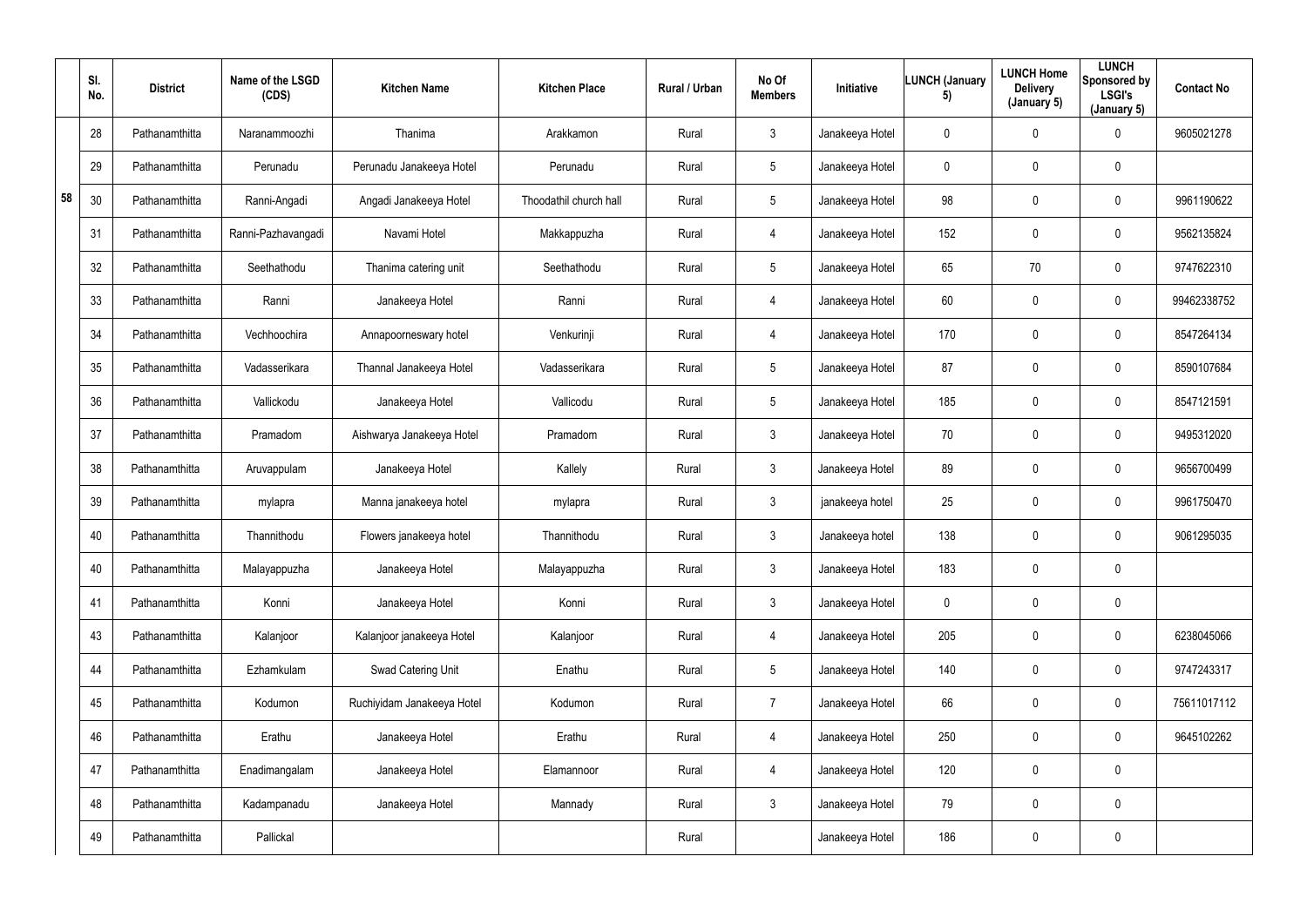|    | SI.<br>No.      | <b>District</b>    | Name of the LSGD<br>(CDS) | <b>Kitchen Name</b>           | <b>Kitchen Place</b>                 | Rural / Urban | No Of<br><b>Members</b> | Initiative      | <b>LUNCH (January</b><br>5) | <b>LUNCH Home</b><br><b>Delivery</b><br>(January 5) | <b>LUNCH</b><br>Sponsored by<br><b>LSGI's</b><br>(January 5) | <b>Contact No</b> |
|----|-----------------|--------------------|---------------------------|-------------------------------|--------------------------------------|---------------|-------------------------|-----------------|-----------------------------|-----------------------------------------------------|--------------------------------------------------------------|-------------------|
|    | 50              | Pathanamthitta     | Thumpamon                 | Ruchi Cafe                    | Mampilali                            | Rural         | $5\phantom{.0}$         | Janakeeya Hotel | 202                         | $\mathbf 0$                                         | $\overline{0}$                                               | 9188300026        |
|    | 51              | Pathanamthitta     | Kulanada                  | Bhagyalekshmi cafe unit       | Kaipuzha                             | Rural         | $\mathbf{3}$            | Janakeeya Hotel | 106                         | $\mathbf 0$                                         | $\mathbf 0$                                                  |                   |
|    | 52              | Pathanamthitta     | Pandalam Thekkekara       | Pandalam Thekkekara           | Thatta                               | Rural         | 3 <sup>1</sup>          | Janakeeya Hotel | $\mathbf 0$                 | $\mathbf 0$                                         | $\mathbf 0$                                                  | 9526224922        |
|    | 53              | Pathanamthitta     | Aranmula                  | Janakeeya Hotel               | Aranmula                             | Rural         | $5\phantom{.0}$         | Janakeeya Hotel | 10                          | $\mathbf 0$                                         | $\mathbf 0$                                                  | 9656296503        |
|    | 54              | Pathanamthitta     | Mezhuveli                 | Thripthi Janakeeya Hotel      | Mezhuveli                            | Rural         | $\mathbf{3}$            | Janakeeya Hotel | 31                          | $\mathbf 0$                                         | $\mathbf 0$                                                  | 9495265971        |
|    | 55              | Pathanamthitta     | Adoor                     | Amma Catering Unit            | Adoor                                | Urban         | $5\phantom{.0}$         | Janakeeya Hotel | $\mathbf 0$                 | $\mathbf 0$                                         | $\mathbf 0$                                                  | 8606887490        |
|    | 56              | Pathanamthitta     | Pandalam                  | Ruchi catering                | Sivarenjini Auditorium               | Urban         | $5\phantom{.0}$         | Janakeeya Hotel | $\mathbf 0$                 | $\mathbf 0$                                         | $\mathbf 0$                                                  | 9846212739        |
|    | 57              | Pathanamthitta     | <b>Thiruvalla East</b>    | janakeeya hotel               | near private bus stand<br>thiruvalla | Urban         | $5\phantom{.0}$         | Janakeeya Hotel | 326                         | 0                                                   | $\mathbf 0$                                                  | 919847729416      |
|    | 58              | Pathanamthitta     | Thiruvalla West           | janakeeya hotel               | kizhakkan muthoor                    | Urban         | $5\phantom{.0}$         | Janakeeya Hotel | $\mathbf 0$                 | $\mathbf 0$                                         | $\overline{0}$                                               | 919656132036      |
|    | 59              | Pathanamthitta     | Pathanamthitta            | Janakeeya Hotel               | <b>Near Municipality Office</b>      | Urban         | $5\phantom{.0}$         | Janakeeya Hotel | 50                          | 0                                                   | $\mathbf 0$                                                  |                   |
| 58 |                 |                    |                           |                               |                                      |               | 229                     |                 | 5307                        | 70                                                  | $\bullet$                                                    |                   |
|    | -1              | Thiruvananthapuram | Parassala                 | Bhagyalekshmi janakeeya hotel | Mundaplavila                         | Rural         | $5\phantom{.0}$         | Janakeeya Hotel | 397                         | 0                                                   | $\mathbf 0$                                                  | 9895463718        |
|    | $\overline{2}$  | Thiruvananthapuram | Karode                    | Karode janakeeya hotel        | Paavaara,<br>pazhaya uchakkada       | Rural         | $5\phantom{.0}$         | Janakeeya Hotel | 323                         | $\mathbf 0$                                         | $\overline{0}$                                               | 9605122139        |
|    | $\mathfrak{3}$  | Thiruvananthapuram | Thirupuram                | Thirupuram janakeeya hotel    | Pazhayakada                          | Rural         | $5\phantom{.0}$         | Janakeeya Hotel | 422                         | $\mathbf 0$                                         | $\mathbf 0$                                                  | 7034723987        |
|    | $\overline{4}$  | Thiruvananthapuram | Chenkal                   | Karuna janakeeya hotel        | Udiyankulangara                      | Rural         | $5\phantom{.0}$         | Janakeeya Hotel | 250                         | 0                                                   | $\overline{0}$                                               | 9746726109        |
|    | $\overline{5}$  | Thiruvananthapuram | Kulathoor                 | Nakshatra janakeeya hotel     | Attapuram                            | Rural         | $5\phantom{.0}$         | Janakeeya Hotel | 464                         | 0                                                   | $\overline{0}$                                               | 8301924221        |
|    | $6\phantom{.}6$ | Thiruvananthapuram | Neyyattinkara 1           | Oottupura                     | Neyyattinkara                        | Urban         | $5\phantom{.0}$         | Janakeeya Hotel | 360                         | 0                                                   | $\pmb{0}$                                                    | 8129192485        |
|    | $\overline{7}$  | Thiruvananthapuram | Neyyattinkara 1           | Cafesree Janakeeya Hotel      | Vazhimukku                           | Urban         | $5\phantom{.0}$         | Janakeeya Hotel | 505                         | 0                                                   | $\bf{0}$                                                     | 9995604997        |
|    | 8               | Thiruvananthapuram | Neyyattinkara 1           | Thripthi janakeeya Hotel      | perumpazhuthoor                      | urban         | 4                       | janakeeya Hotel | 205                         | 0                                                   | $\overline{0}$                                               | 6282944199        |
|    | 9               | Thiruvananthapuram | Neyyattinkara 2           | Harsha catering unit          | Neyyattinkara                        | Urban         | $5\phantom{.0}$         | Janakeeya Hotel | 285                         | 0                                                   | $\bf{0}$                                                     | 9048822770        |
|    | 10              | Thiruvananthapuram | Neyyattinkara 2           | Devarose Janakeeya Hotel      | Amaravila                            | Urban         | $5\phantom{.0}$         | Janakeeya Hotel | 137                         | 0                                                   | $\overline{0}$                                               | 9995028659        |
|    | 11              | Thiruvananthapuram | Kollayil                  | ems janakeeya hotel           | Dhanuvachapuram                      | Rural         | $5\phantom{.0}$         | Janakeeya Hotel | 402                         | 0                                                   | $\pmb{0}$                                                    | 8157880624        |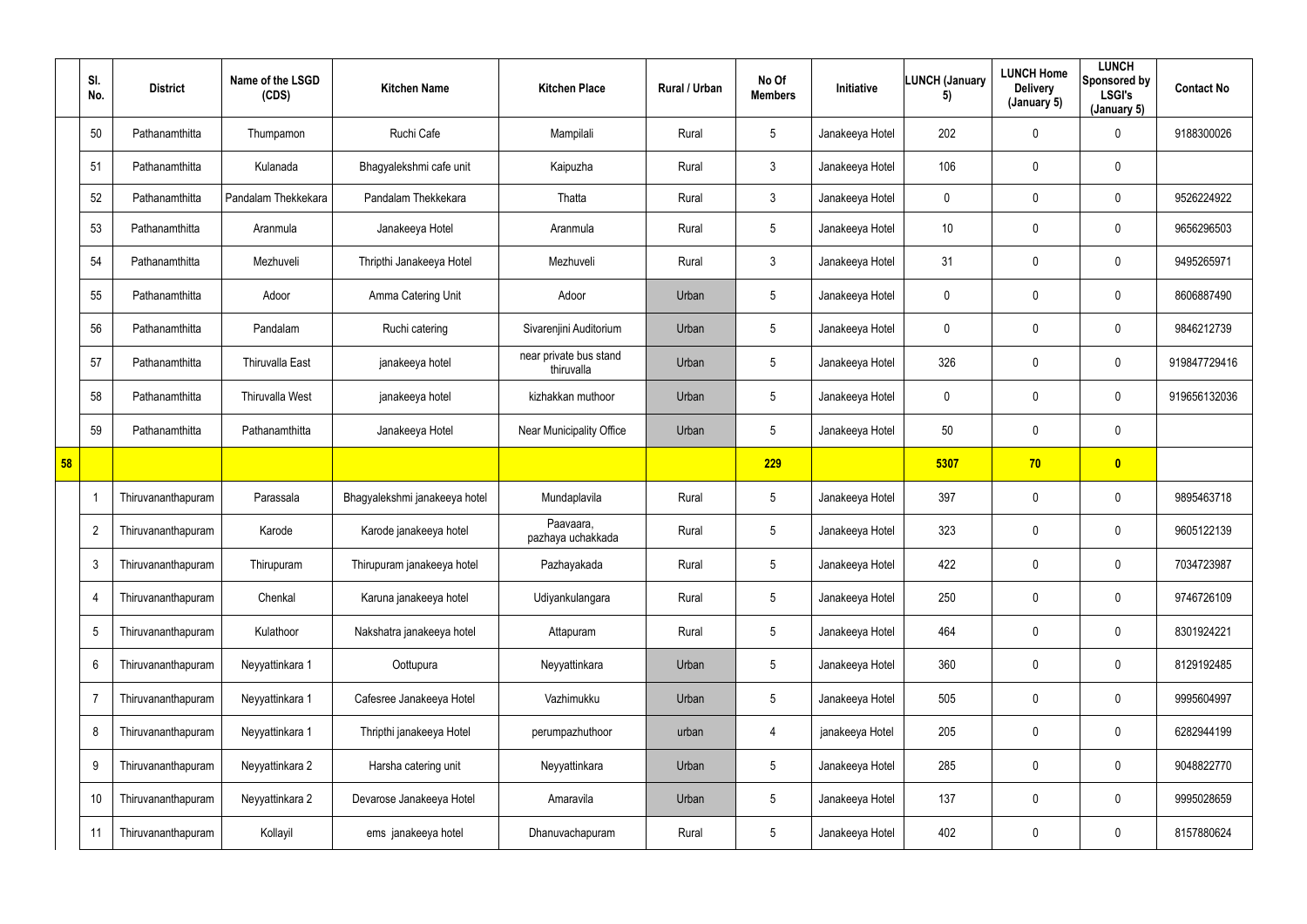| SI.<br>No. |    | <b>District</b>    | Name of the LSGD<br>(CDS) | <b>Kitchen Name</b>                       | <b>Kitchen Place</b>                       | Rural / Urban | No Of<br><b>Members</b> | Initiative      | <b>LUNCH (January</b><br>5) | <b>LUNCH Home</b><br><b>Delivery</b><br>(January 5) | <b>LUNCH</b><br>Sponsored by<br><b>LSGI's</b><br>(January 5) | <b>Contact No</b> |
|------------|----|--------------------|---------------------------|-------------------------------------------|--------------------------------------------|---------------|-------------------------|-----------------|-----------------------------|-----------------------------------------------------|--------------------------------------------------------------|-------------------|
|            | 12 | Thiruvananthapuram | Kunnathukal               | Aiswarya Janakeeya Hotel -<br>Kunnathukal | Kuruwad, paliyodu                          | Rural         | $\mathbf{3}$            | Janakeeya Hotel | $\mathbf 0$                 | $\mathbf 0$                                         | $\mathbf 0$                                                  | 9539549507        |
|            | 13 | Thiruvananthapuram | Vellarada                 | Eden Janakeeya Hotel                      | Panachamoodu, Vellarada                    | Rural         | $5\phantom{.0}$         | Janakeeya Hotel | 658                         | 0                                                   | $\mathbf 0$                                                  | 8547973305        |
|            | 14 | Thiruvananthapuram | Vellarada                 | Chandrika Janakeeya Hotel -<br>Vellarada  | Vellarada                                  | Rural         | $6\overline{6}$         | Janakeeya Hotel | 106                         | 0                                                   | $\mathbf 0$                                                  | 9539366295        |
|            | 15 | Thiruvananthapuram | Aryankode                 | Aryan Janakeeya Hotel -<br>Aryankode      | Aryankode                                  | Rural         | $5\phantom{.0}$         | Janakeeya Hotel | 154                         | 0                                                   | $\mathbf 0$                                                  | 9746905408        |
|            | 16 | Thiruvananthapuram | Aryankode                 | stree souhritha jh                        | chemboor                                   | Rural         | $5\overline{)}$         | Janakeeya Hotel | 145                         | $\mathbf 0$                                         | $\mathbf 0$                                                  |                   |
|            | 17 | Thiruvananthapuram | Ottashekharamangala<br>m  | Minnaram Janakeeya Hotel                  | Kuravara, Near<br>Ottashekharamangalam UPS | Rural         | $\overline{4}$          | Janakeeya Hotel | 186                         | 0                                                   | $\mathbf 0$                                                  | 9567553161        |
|            | 18 | Thiruvananthapuram | Kollayil                  | Janakeeya Hotel                           | Mylakkara                                  | Rural         | $5\phantom{.0}$         | Janakeeya Hotel | 129                         | $\mathbf 0$                                         | $\mathbf 0$                                                  | 9605076268        |
|            | 19 | Thiruvananthapuram | perunkadavila             | shankholi janakeeya hotel                 | perunkadavila                              | rural         | $\mathbf{3}$            | Janakeeya Hotel | 163                         | 0                                                   | $\mathbf 0$                                                  |                   |
|            | 20 | Thiruvananthapuram | Amboori                   | Janakeeya Hotel                           | Amboori                                    | Rural         | $5\phantom{.0}$         | Janakeeya Hotel | $\Omega$                    | 0                                                   | $\mathbf 0$                                                  | 9747169098        |
| 21         |    | Thiruvananthapuram | Athiyanoor                | Kudumbashree janakeeya hotel              | Venpakal                                   | Rural         | $\overline{4}$          | Janakeeya Hotel | 344                         | $\overline{0}$                                      | $\mathbf 0$                                                  | 919562752580      |
|            | 22 | Thiruvananthapuram | Kottukal                  | Vismaya janakeeya hotel                   | Uchakkada                                  | Rural         | $5\overline{)}$         | Janakeeya Hotel | 325                         | $\mathbf 0$                                         | $\mathbf 0$                                                  | 6282447041        |
|            | 23 | Thiruvananthapuram | Kanjiramkulam             | Padaswaram unit                           | Kanjiramkulam                              | Rural         | $\overline{4}$          | Janakeeya Hotel | $\mathbf 0$                 | $\mathbf 0$                                         | $\mathbf 0$                                                  | 919072899432      |
|            | 24 | Thiruvananthapuram | Karumkulam                | Alil Janakeeya Hotel                      | Pallam                                     | Rural         | 5                       | Janakeeya Hotel | 125                         | 0                                                   | $\mathbf 0$                                                  | 917736513673      |
|            | 25 | Thiruvananthapuram | Venganoor                 | Venganoor Ruchi janakeeya hotel           | Peringamala                                | Rural         | $10$                    | Janakeeya Hotel | 112                         | $\mathbf 0$                                         | $\mathbf 0$                                                  | 9656309710        |
|            | 26 | Thiruvananthapuram | Vilavoorkkal              | Priyam Janakeeya Hotel                    | Chanthamukku, Peyadu Jn                    | Rural         | $5\overline{)}$         | Janakeeya Hotel | 314                         | $\mathbf 0$                                         | $\mathbf 0$                                                  | 7902504494        |
|            | 27 | Thiruvananthapuram | Vilavoorkal               | Vilavoorkal janakeeya hotel               | Pottayil                                   | Rural         | $5\phantom{.0}$         | Janakeeya Hotel | 393                         | $\mathbf 0$                                         | $\overline{0}$                                               | 9497883130        |
|            | 28 | Thiruvananthapuram | Kalliyoor                 | Stree Shakthi Janakeeya Hotel             | Kalliyoor                                  | Rural         | $5\phantom{.0}$         | Janakeeya Hotel | $\pmb{0}$                   | $\mathbf 0$                                         | $\overline{0}$                                               | 9074998782        |
|            | 29 | Thiruvananthapuram | Maranalloor               | Mayooram Janakeeya Hotel                  | Mannadikkonam                              | Rural         | $\overline{4}$          | Janakeeya Hotel | 175                         | $\mathbf 0$                                         | $\mathbf 0$                                                  | 9847371025        |
|            | 30 | Thiruvananthapuram | Pallichal                 | Vandhanam Janakeeya hotel                 | Naruvamoodu                                | Rural         | $\overline{4}$          | Janakeeya Hotel | 270                         | 0                                                   | $\mathbf 0$                                                  | 9562636222        |
|            | 31 | Thiruvananthapuram | Vilappil                  | Sreebhadra janakeey a hotel               | peyad                                      | Rural         | $5\phantom{.0}$         | Janakeeya Hotel | 315                         | $\mathbf 0$                                         | $\mathbf 0$                                                  | 919496194745      |
|            | 32 | Thiruvananthapuram | Malayinkeezhu             | Thapasya janakeeya hotel                  | Aruvacode                                  | Rural         | $5\overline{)}$         | Janakeeya Hotel | 122                         | $\mathbf 0$                                         | $\mathbf 0$                                                  | 9074329707        |
| 3,3        |    | Thiruvananthapuram | balaramapuram             | Karunya                                   | balaramapuram                              | rural         | $5\phantom{.0}$         | Janakeeya Hotel | 175                         | $\pmb{0}$                                           | $\overline{0}$                                               |                   |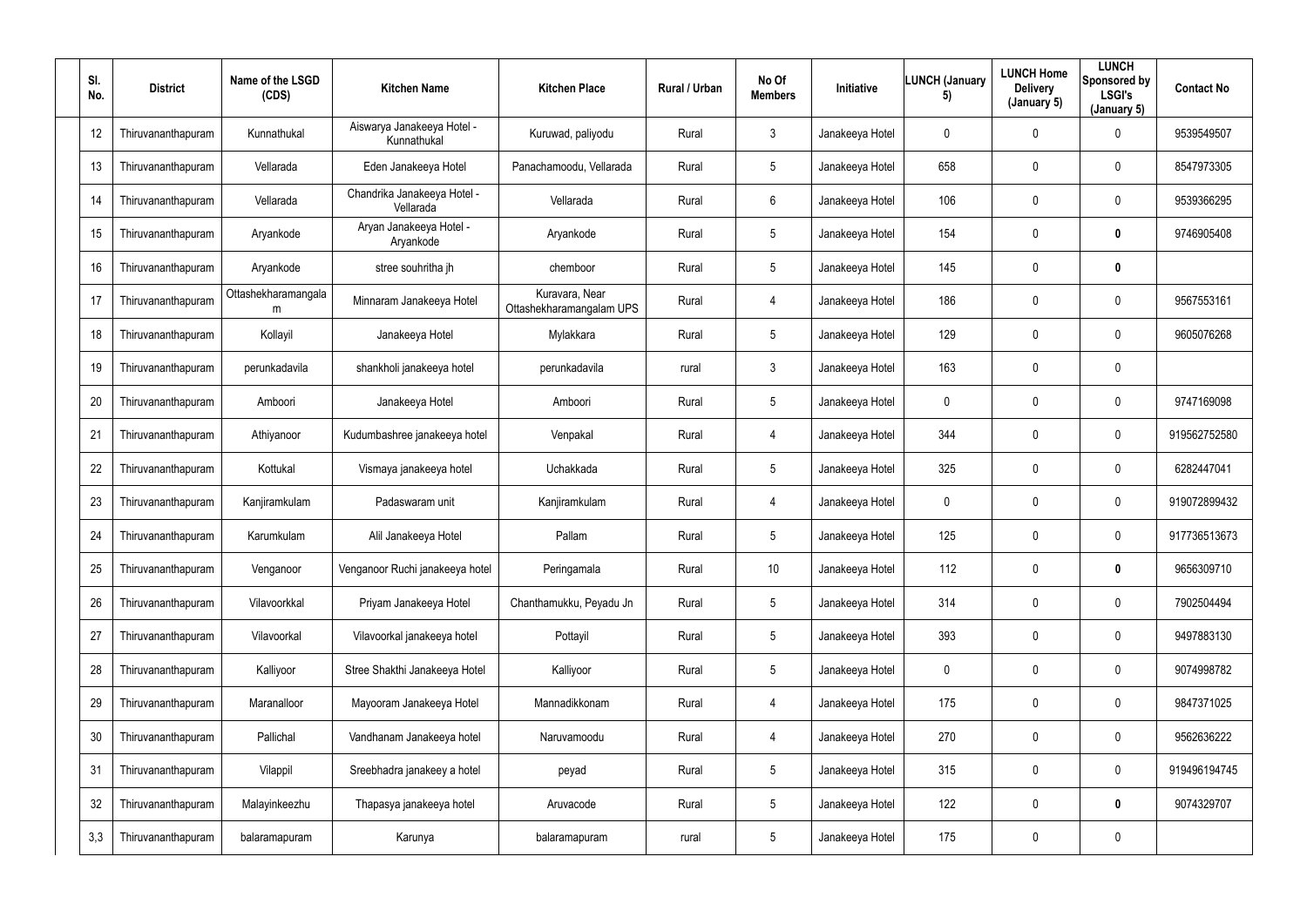|     | SI.<br>No. | <b>District</b>    | Name of the LSGD<br>(CDS)  | <b>Kitchen Name</b>                           | <b>Kitchen Place</b>                              | Rural / Urban | No Of<br><b>Members</b> | Initiative      | <b>LUNCH (January</b><br>5) | <b>LUNCH Home</b><br><b>Delivery</b><br>(January 5) | <b>LUNCH</b><br>Sponsored by<br><b>LSGI's</b><br>(January 5) | <b>Contact No</b> |
|-----|------------|--------------------|----------------------------|-----------------------------------------------|---------------------------------------------------|---------------|-------------------------|-----------------|-----------------------------|-----------------------------------------------------|--------------------------------------------------------------|-------------------|
|     | 34         | Thiruvananthapuram | Andoorkonam                | Thiruvathira janakeeya hotel                  | Kaniyapuram                                       | Rural         | $\mathbf{3}$            | Janakeeya Hotel | 180                         | 0                                                   | $\mathbf 0$                                                  | 8921698989        |
|     | 35         | Thiruvananthapuram | Kadinamkulam               | Sabarmathi janakeeya hotel                    | Chitattumukku                                     | Rural         | 4                       | Janakeeya Hotel | 62                          | 0                                                   | $\overline{0}$                                               |                   |
|     | 36         | Thiruvananthapuram | Azhoor                     | Kudumbadsree janakeeya hotel                  | Azhoor                                            | Rural         | 4                       | Janakeeya Hotel | 90                          | 0                                                   | $\overline{0}$                                               | 8129060294        |
|     | 37         | Thiruvanathapuram  | Pothencode                 | Pothencode Kudumbashree<br>Janakeeya hotel    | Pothencode ayiroorppara<br>Farmers centre         | Rural         | 5                       | Janakeeya Hotel | 150                         | 0                                                   | $\overline{0}$                                               | 9037832338        |
|     | 38         | Thiruvananthapuram | Mangalapuram               | Mangalapuram Kudumbashree<br>Janakeeya Hotel  | Managalapuram Junction,<br>Near Panchayath Office | Rural         | $5\phantom{.0}$         | Janakeeya Hotel | 220                         | 0                                                   | $\mathbf 0$                                                  | 9995459534        |
|     | 39         | Thiruvananthapuram | Mangalapuram               | Swad Kudumbashree Janakeeya<br>hotel          | Murukkumpuzha                                     | Rural         | $\mathbf{3}$            | Janakeeya Hotel | 210                         | 0                                                   | $\mathbf 0$                                                  | 8281624670        |
|     | 40         | Thiruvananthapuram | Mangalapuram               | Ruchisagaram Kudumbashree<br>Janakeeya Hotel  | Chembakamangalam                                  | Rural         | 5                       | Janakeeya Hotel | 190                         | 0                                                   | $\overline{0}$                                               | 8139079929        |
|     | 41         | Thiruvanathapuram  | <b>TVM Corporation CDS</b> | Krishnakripa Janakeeya hotel                  | Anayara                                           | Urban         | 5                       | Janakeeya Hotel | 455                         | 0                                                   | $\mathbf 0$                                                  | 9745823832        |
|     | 42         | Thiruvanathapuram  | <b>TVM Corporation CDS</b> | Vanitha Janakeeya Hotel                       | Manvila                                           | Urban         | 4                       | Janakeeya Hotel | 350                         | 0                                                   | $\overline{0}$                                               | 8129412369        |
|     | 43         | Thiruvanathapuram  | <b>TVM Corporation CDS</b> | Bhagyalekshmi Kudumbashree<br>Janakeeya Hotel | EK Nayanar Trust, Medical<br>College              | Urban         | $6\phantom{.}$          | Janakeeya Hotel | 223                         | 0                                                   | $\overline{0}$                                               |                   |
|     | 44         | Thiruvanathapuram  | <b>TVM Corporation CDS</b> | Tripthi Janakeeya Hotel                       | Pallithura                                        | Urban         | $\mathbf{3}$            | Janakeeya Hotel | 355                         | 0                                                   | $\mathbf 0$                                                  | 9387738568        |
|     | 45         | Thiruvanathapuram  | <b>TVM Corporation CDS</b> | soubhagya janakeeya Hotel                     | kazhakoottam                                      | Urban         | $\mathbf{3}$            | janakeeya Hotel | 455                         | 0                                                   | $\overline{0}$                                               | 8921555192        |
|     | 46         | Thiruvanathapuram  | <b>TVM Corporation CDS</b> | Uthradam Janakeeya Hotel                      | Pattom                                            | Urban         | $\mathfrak{Z}$          | janakeeya Hotel | 540                         | 0                                                   | $\mathbf 0$                                                  | 8281062575        |
|     | 47         | Thiruvananthapuram | <b>TVM Corporation CDS</b> | Janakeeya hotel                               | Mannarakonam                                      | Urban         | 3 <sup>1</sup>          | Janakeeya Hotel | 600                         | 0                                                   | $\mathbf 0$                                                  | 8281088923        |
|     | 48         | Thiruvananthapuram | <b>TVM Corporation CDS</b> | Kismath Janakeeya Hotel                       | Pottakuzhi                                        | Urban         | $3\phantom{.0}$         | Janakeeya Hotel | 450                         | 0                                                   | $\overline{0}$                                               | 8129179622        |
|     | 49         | Thiruvananthapuram | <b>TVM Corporation CDS</b> | Salt and Pepper                               | Poomalliyoorkkonam                                | Urban         | $3\phantom{.0}$         | Janakeeya Hotel | 367                         | 0                                                   | $\mathbf 0$                                                  | 8593986935        |
|     | $50\,$     | Thiruvananthapuram | <b>TVM Corporation CDS</b> | Sreebhadra Janakeeya Hotel                    | Pettah                                            | Urban         | 4                       | Janakeeya Hotel | 32                          | 0                                                   | $\mathbf 0$                                                  | 9847227647        |
|     | 51         | Thiruvananthapuram | <b>TVM Corporation CDS</b> | kalavara Janakeeya Hotel                      | vattiyoorkavu                                     | Urban         | 3 <sup>1</sup>          | Janakeeya Hotel | 395                         | 0                                                   | $\overline{0}$                                               | 9847655426        |
|     | 52         | Thiruvananthapuram | <b>TVM Corporation CDS</b> | punartham kudumbashree                        | kudappanakunnu                                    | Urban         | $\mathfrak{Z}$          | Janakeeya Hotel | $\mathbf 0$                 | 0                                                   | $\mathbf 0$                                                  | 9747115789        |
|     | 53         | Thiruvananthapuram | <b>TVM Corporation CDS</b> | peroor JH                                     | Palayam                                           | Urban         | $\mathfrak{Z}$          | Janakeeya Hotel | 395                         | 0                                                   | $\mathbf 0$                                                  | 8086119633        |
|     | 54         | Thiruvananthapuram | Aryanadu                   | Aryanad Janakeeya Hotel                       | Aryanad                                           | Rural         | 6                       | Janakeeya Hotel | 248                         | 0                                                   | $\mathbf 0$                                                  | 9207447839        |
| 109 | 55         | Thiruvananthapuram | Kuttichal                  | Kutichal Janakeeya Hotel                      | Kuttichal                                         | Rural         | $5\phantom{.0}$         | Janakeeya Hotel | 267                         | 0                                                   | $\overline{0}$                                               | 9446331479        |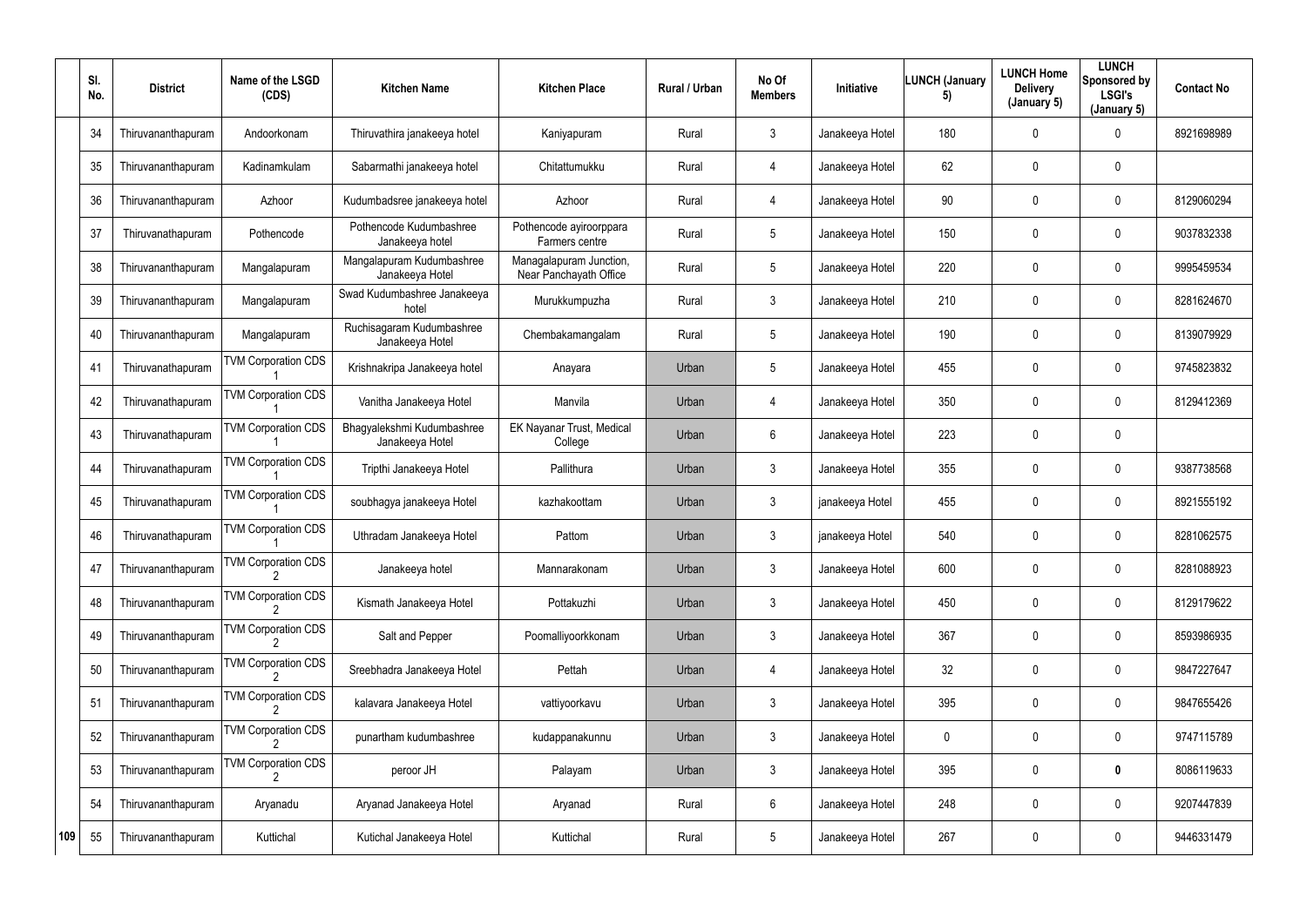| SI.<br>No. | <b>District</b>    | Name of the LSGD<br>(CDS) | <b>Kitchen Name</b>                     | <b>Kitchen Place</b>                              | Rural / Urban | No Of<br><b>Members</b> | Initiative      | <b>LUNCH (January</b><br>5) | <b>LUNCH Home</b><br><b>Delivery</b><br>(January 5) | <b>LUNCH</b><br>Sponsored by<br><b>LSGI's</b><br>(January 5) | <b>Contact No</b> |
|------------|--------------------|---------------------------|-----------------------------------------|---------------------------------------------------|---------------|-------------------------|-----------------|-----------------------------|-----------------------------------------------------|--------------------------------------------------------------|-------------------|
| 56         | Thiruvananthapuram | Poovachal                 | Poovachal Janakeeya Hotel               | Poovachal Panchayath                              | Rural         | $5\phantom{.0}$         | Janakeeya Hotel | 158                         | 0                                                   | 0                                                            | 9495225046        |
| 57         | Thiruvananthapuram | Vithura                   | Navodaya Janakeeya hotel                | Koppam, Vithura                                   | Rural         | $\overline{4}$          | Janakeeya Hotel | 114                         | 0                                                   | $\overline{0}$                                               | 9946837014        |
| 58         | Thiruvananthapuram | Tholicode                 | Tholicode Janakeeya Hotel               | Pulimoodu, Near Bharath<br>Petrol Pump, Tholicode | Rural         | $\overline{4}$          | Janakeeya Hotel | $\pmb{0}$                   | 0                                                   | $\overline{0}$                                               | 9539995862        |
| 59         | Thiruvananthapuram | Vellanad                  | vellanad JH                             | kulacode vellanad                                 | Rural         | $\mathfrak{Z}$          | Janakeeya Hotel | $\mathbf 0$                 | 0                                                   | 0                                                            | 9048295005        |
| 60         | Thiruvananthapuram | uzhamalackal              | mazhavil jh                             | Puthukulangara                                    | Rural         | $5\phantom{.0}$         | Janakeeya Hotel | 216                         | 0                                                   | $\mathbf 0$                                                  | 96457 54988       |
| 61         | Thiruvananthapuram | <b>TVPM Corpn CDS 4</b>   | Maithri Janakeeya Hotel                 | Poozhyakkunnu, Nemom, TVM                         | Urban         | $5\phantom{.0}$         | Janakeeya Hotel | $\mathbf 0$                 | 0                                                   | $\mathbf 0$                                                  | 9846905594        |
| 62         | Thiruvananthapuram | TVPM. Corpn. CDS III      | Janatha hotel                           | Over bridge                                       | Urban         | 9                       | Janakeeya Hotel | $\mathbf 0$                 | 0                                                   | $\mathbf 0$                                                  | 919746149160      |
| 63         | Thiruvananthapuram | TVPM. Corpn. CDS III      | Asraya Janakeeya Hotel                  | <b>DPI</b>                                        | Urban         | $\overline{4}$          | Janakeeya Hotel | 235                         | 0                                                   | $\overline{0}$                                               | 918113008306      |
| 64         | Thiruvananthapuram | TVPM. Corpn. CDS III      | Ruchikkoott                             | Mudavanmukal                                      | Urban         | $\overline{4}$          | Janakeeya Hotel | 102                         | 0                                                   | $\overline{0}$                                               | 917907579424      |
| 65         | Thiruvananthapuram | TVPM. Corpn. CDS IV       | Janakeeya hotel tvm corporation<br>cds4 | Vallakkadavu                                      | Urban         | $5\phantom{.0}$         | Janakeeya Hotel | $\mathbf 0$                 | 0                                                   | $\overline{0}$                                               | 8129795072        |
| 66         | Thiruvananthapuram | TVPM. Corpn. CDS IV       | Karuna Janakeeya Hotel                  | Avaduthura                                        | Urban         | $5\overline{)}$         | Janakeeya Hotel | 304                         | 0                                                   | $\mathbf{3}$                                                 | 9567523799        |
| 67         | Thiruvananthapuram | Anadu                     | Nanma anad                              | Govt LPS Anad                                     | Rural         | $\overline{4}$          | Janakeeya Hotel | $\mathbf 0$                 | 0                                                   | $\overline{0}$                                               | 9645709754        |
| 68         | Thiruvananthapuram | Vembayam                  | Liya canteen                            | Perumboor near panchayath<br>office               | Rural         | $5\phantom{.0}$         | Janakeeya Hotel | $\mathbf 0$                 | 0                                                   | $\overline{0}$                                               | 9544337362        |
| 69         | Thiruvananthapuram | Vembayam                  | Four's Janakeeya Hotel                  | Naduveli Konchira                                 | Rural         | $\overline{4}$          | Janakeeya Hotel | 242                         | 0                                                   | $\overline{0}$                                               | 9526253578        |
| 70         | Thiruvananthapuram | Nedumangad 1              | Subhiksham                              | Irinjayam                                         | Urban         | $\overline{4}$          | Janakeeya Hotel | 248                         | 0                                                   | $\mathbf 0$                                                  | 9745606588        |
| 71         | Thiruvananthapuram | Nedumangad 1              | Ootupura                                | Pazhakutty                                        | Urban         | $6\overline{6}$         | Janakeeya Hotel | 424                         | 0                                                   | $\mathbf 0$                                                  | 7510910614        |
| 72         | Thiruvananthapuram | Nedumangad 2              | Niravu                                  | Near ksrtc bus stand                              | Urban         | $\overline{4}$          | Janakeeya Hotel | 538                         | 0                                                   | $\mathbf 0$                                                  | 9645958207        |
| 73         | Thiruvananthapuram | Nedumangad 2              | Ruchiyidam                              | <b>Near Municipality</b>                          | Urban         | $\mathbf 0$             | Janakeeya Hotel | 415                         | 0                                                   | $\mathbf 0$                                                  | 9846371353        |
| 74         | Thiruvananthapuram | Karakulam                 | Karakulam Vanitha hotel                 | Karakulam Junction                                | Rural         | 4                       | Janakeeya Hotel | 368                         | 0                                                   | $\overline{0}$                                               | 9747176668        |
| 75         | Thiruvananthapuram | Panavoor                  | Kudumbashree vanitha hotel              | HI auditorium near panavoor<br>panchayath         | Rural         | $6\overline{6}$         | Janakeeya Hotel | 257                         | 0                                                   | $\mathbf{3}$                                                 | 9526740817        |
| 76         | Thiruvananthapuram | Aruvikara                 | Nanma                                   | Aruvikara junction                                | Rural         | $\mathbf{3}$            | Janakeeya hotel | $\overline{0}$              | 0                                                   | $\mathbf 0$                                                  | 8606524464        |
| 77         | Thiruvananthapuram | Pullampara                | Janakeeya Hotel                         | Kalumkinmukham                                    | Rural         | $5\phantom{.0}$         | Janakeeya Hotel | $\boldsymbol{0}$            | 0                                                   | $\boldsymbol{0}$                                             |                   |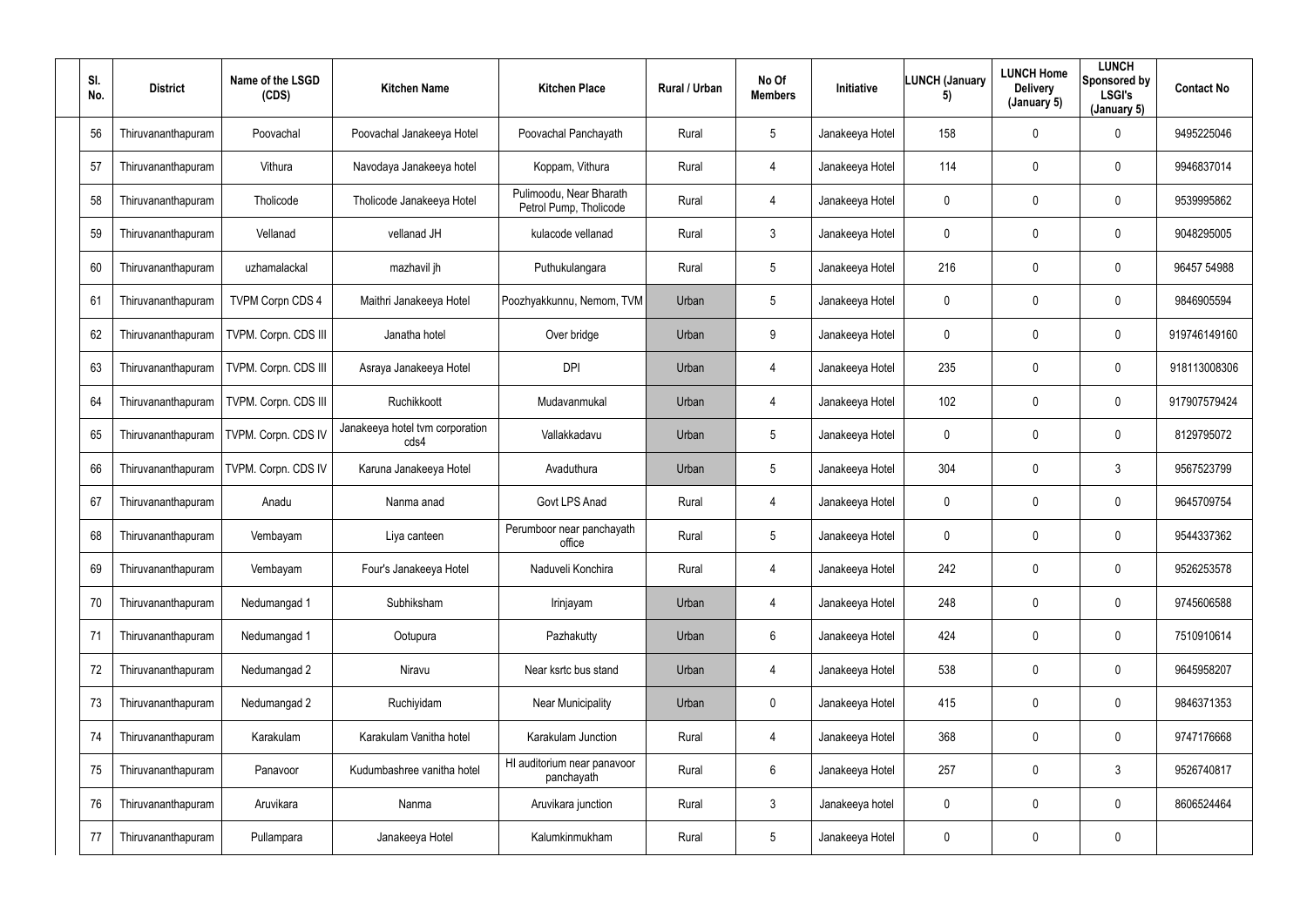| SI.<br>No. | <b>District</b>    | Name of the LSGD<br>(CDS) | <b>Kitchen Name</b>                    | <b>Kitchen Place</b>     | Rural / Urban | No Of<br><b>Members</b> | Initiative      | <b>LUNCH (January</b><br>5) | <b>LUNCH Home</b><br><b>Delivery</b><br>(January 5) | <b>LUNCH</b><br>Sponsored by<br><b>LSGI's</b><br>(January 5) | <b>Contact No</b> |
|------------|--------------------|---------------------------|----------------------------------------|--------------------------|---------------|-------------------------|-----------------|-----------------------------|-----------------------------------------------------|--------------------------------------------------------------|-------------------|
| 78         | Thiruvananthapuram | Pangode                   | Bhagyalekshmi janakeeya hotel          | Pangodu Panchayath Hall  | Rural         | $5\phantom{.0}$         | Janakeeya Hotel | 324                         | 0                                                   | $\overline{0}$                                               |                   |
| 79         | Thiruvananthapuram | Manickal                  | Janakeeya hotel                        | Pirappancode             | Rural         | $6^{\circ}$             | Janakeeya Hotel | 165                         | 0                                                   | $\mathbf 0$                                                  | 9745874522        |
| 80         | Thiruvananthapuram | Vamanapuram               | Pournami Kalamachal                    | Kalamachal               | Rural         | $5\phantom{.0}$         | Janakeeya Hotel | 238                         | 0                                                   | $\overline{0}$                                               | 9846825964        |
| 81         | Thiruvananthapuram | kallara                   | Amma janakeeya hotel                   | kallara                  | rural         | $\overline{4}$          | Janakeeya Hotel | $\mathbf 0$                 | 0                                                   | $\overline{0}$                                               | 8111891405        |
| 82         | Thiruvananthapuram | nellanad                  | Nellanad janakeeya hotel               | keezhayikkonam           | rural         | $6\phantom{.}$          | Janakeeya Hotel | 294                         | 0                                                   | $\mathbf 0$                                                  | 9946994811        |
| 83         | Thiruvananthapuram | Pazhayakunnummel          | Chaitanya janakeeya hotel              | Pazhayakunnumel          | Rural         | $5\phantom{.0}$         | Janakeeya Hotel | $\mathbf 0$                 | 0                                                   | $\mathbf 0$                                                  | 9496997201        |
| 84         | Thiruvananthapuram | Karavaram                 | Takkolam, Karavaram janakeeya<br>hotel | Pullurmukk, kallambalam  | Rural         | $5\phantom{.0}$         | Janakeeya Hotel | 175                         | 0                                                   | $\overline{0}$                                               | 9539723288        |
| 85         | Thiruvananthapuram | Kilimanoor                | Tanima vanitha canteen                 | Kilimanoor               | Rural         | $\overline{4}$          | Janakeeya Hotel | 182                         | 0                                                   | $\mathbf 0$                                                  | 9846657166        |
| 86         | Thiruvananthapuram | Pulimath                  | Iswarya catering unit                  | Pulimath, Karet          | Rural         | $\overline{4}$          | Janakeeya Hotel | 262                         | 0                                                   | $\mathbf 0$                                                  | 9645514593        |
| 87         | Thiruvananthapuram | Navaikkulam               | Kudumbashree janakeeya hotel           | Kadambaattukonam         | Rural         | $5\phantom{.0}$         | Janakeeya Hotel | 97                          | 0                                                   | $\overline{0}$                                               | 9400619476        |
| 88         | Thiruvananthapuram | Nagaroor                  | Janakeeya Hotel                        | Altharamoodu             | Rural         | $5\overline{)}$         | Janakeeya Hotel | 147                         | 0                                                   | $\mathbf 0$                                                  | 7034964806        |
| 89         | Thiruvananthapuram | Pallikal                  | pallikkal janakeeya hotel              | pakalkkuri               | rural         | 4                       | Janakeeya Hotel | 95                          | 0                                                   | $\mathbf 0$                                                  | 9447886364        |
| 90         | Thiruvananthapuram | Madavoor                  | Madavoor janakeeya hotel               | madavoor                 | rural         | $5\phantom{.0}$         | Janakeeya Hotel | 139                         | 0                                                   | $\overline{0}$                                               | 9526206002        |
| 91         | Thiruvananthapuram | Chirayinkeezh             | Sevenstar Janakeeya Hotel              | Sarkkara                 | Rural         | $5\phantom{.0}$         | Janakeeya Hotel | 210                         | 0                                                   | $\mathbf 0$                                                  | 8921556636        |
| 92         | Thiruvananthapuram | Kadaykkavoor              | Karmalamatha Janakeeya Hotel           | Kadakkavoor              | Rural         | $5\overline{)}$         | Janakeeya Hotel | 110                         | $\mathbf 0$                                         | $\mathbf 0$                                                  | 9645405591        |
| 93         | Thiruvananthapuram | Mudakkal                  | Sarovaram Janakeeya Hotel              | Valakkadu                | Rural         | $\mathfrak{Z}$          | Janakeeya Hotel | 112                         | 0                                                   | $\mathbf 0$                                                  | 8086240900        |
| 94         | Thiruvananthapuram | Vakkom                    | Jananai Janakeeya Hotel                | SN Junction, Jeeva Dhara | Rural         | $5\phantom{.0}$         | Janakeeya Hotel | 432                         | 0                                                   | $\mathbf 0$                                                  | 8137014724        |
| 95         | Thiruvananthapuram | Vakkom                    | Diya Janakeeya Hotel                   | Panayile Kadavu          | Rural         | $5\phantom{.0}$         | Janakeeya Hotel | $\overline{0}$              | 0                                                   | $\mathbf 0$                                                  | 8590439391        |
| 96         | Thiruvananthapuram | Kizhuvilam                | Kudumbashree vanitha canteen           | Kizhuvillam              | Rural         | $\overline{4}$          | Janakeeya Hotel | 185                         | 0                                                   | $\mathbf 0$                                                  | 9747361312        |
| 97         | Thiruvananthapuram | Anchuthengu               | Swad Janakeeya Hotel                   | Anchuthengu              | Rural         | $5\phantom{.0}$         | Janakeeya Hotel | 124                         | 0                                                   | $\mathbf 0$                                                  |                   |
| 98         | Thiruvananthapuram | Attingal                  | Bhagyashree janakeeya hotel            | Attingal                 | Urban         | $5\overline{)}$         | Janakeeya Hotel | 182                         | 0                                                   | $\mathbf 0$                                                  | 9539968503        |
| 99         | Thiruvananthapuram | Cherunniyoor              | Lekshmi janakeeya hotel                | Dhalavapuram             | Rural         | $\mathbf{3}$            | Janakeeya Hotel | 94                          | 0                                                   | $\overline{2}$                                               | 9995391999        |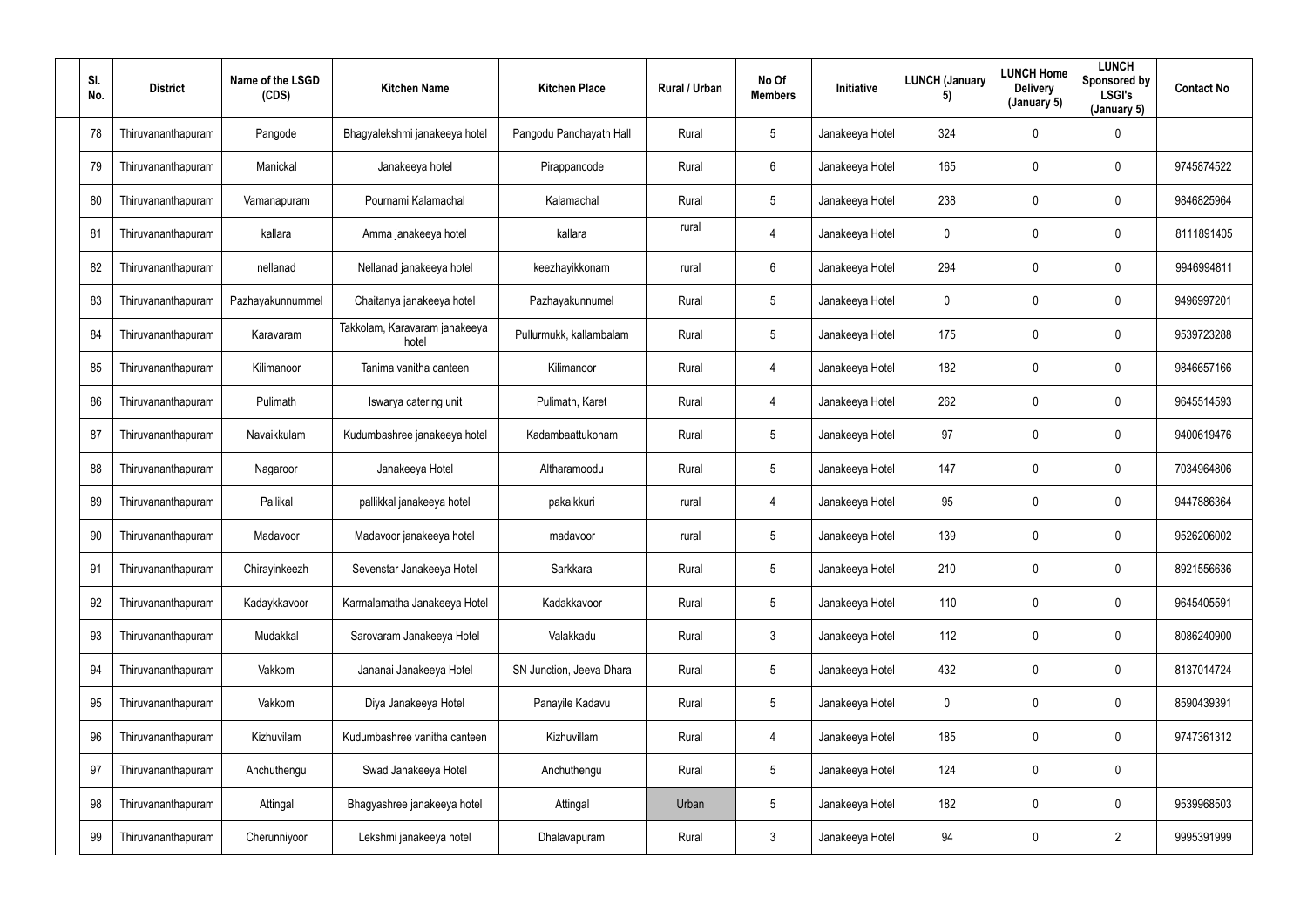|     | SI.<br>No.      | <b>District</b>    | Name of the LSGD<br>(CDS) | <b>Kitchen Name</b>                        | <b>Kitchen Place</b>                             | Rural / Urban | No Of<br><b>Members</b> | Initiative      | <b>LUNCH (January</b><br>5) | <b>LUNCH Home</b><br><b>Delivery</b><br>(January 5) | <b>LUNCH</b><br>Sponsored by<br><b>LSGI's</b><br>(January 5) | <b>Contact No</b> |
|-----|-----------------|--------------------|---------------------------|--------------------------------------------|--------------------------------------------------|---------------|-------------------------|-----------------|-----------------------------|-----------------------------------------------------|--------------------------------------------------------------|-------------------|
|     | 100             | Thiruvananthapuram | Chemmaruthi               | Dreams janakeeya hotel                     | Mavinmoodu, muthana                              | Rural         | 5                       | Janakeeya Hotel | $\mathbf 0$                 | $\mathbf 0$                                         | $\mathbf 0$                                                  | 8129240185        |
|     | 101             | Thiruvananthapuram | Chemmaruthi               | Natturuchi janakeeya hotel                 | Panayara&sivapuram                               | Rural         | $5\phantom{.0}$         | Janakeeya Hotel | 289                         | $\mathbf 0$                                         | $\pmb{0}$                                                    | 8129240185        |
|     | 102             | Thiruvananthapuram | Chemmaruthi               | Bhanusree                                  | Chavadimukku                                     | Rural         | 4                       | Janakeeya Hotel | 209                         | 0                                                   | $\mathbf 0$                                                  | 8129240185        |
|     | 103             | Thiruvananthapuram | Manamboor                 | Manamboor janakeeya hotel                  | Kavalayoor                                       | Rural         | 4                       | Janakeeya Hotel | 123                         | 41                                                  | 2\$                                                          | 9074388684        |
|     | 104             | Thiruvananthapuram | Edava                     | Sreenandha janakeeyahotel                  | Kaappil                                          | Rural         | 5                       | Janakeeya Hotel | 185                         | 0                                                   | $\mathbf 0$                                                  | 9895337334        |
|     | 105             | Thiruvananthapuram | Elakamon                  | Sreenarayana janakeeya hotel               | Elakamon                                         | Rural         | $\overline{7}$          | Janakeeya Hotel | 46                          | 0                                                   | $\mathbf 0$                                                  | 8086637798        |
|     | 106             | Thiruvananthapuram | Elakamon                  | kudumbashree janakeeya hotel               | Elakamon                                         | Rural         | $5\phantom{.0}$         | janakeeya hotel | 67                          | $\mathbf 0$                                         | $\mathbf 0$                                                  | 8590725126        |
|     | 107             | Thiruvananthapuram | Vettoor                   | Kashi janakeeya hotel                      | Vettoor                                          | Rural         | 4                       | Janakeeya Hotel | 38                          | $\mathbf 0$                                         | $\pmb{0}$                                                    | 9061547396        |
|     | 108             | Thiruvananthapuram | Ottoor                    | Kudumbashree Janakeeya hotel               | ottoor                                           | rural         | $\mathfrak{Z}$          | Janakeeya Hotel | 35                          | 0                                                   | $\pmb{0}$                                                    | 8590570561        |
|     | 109             | Thiruvanathapuram  | Varkala                   | Janakeeya hotel                            | Varkala municipality                             | Urban         | 5                       | Janakeeya Hotel | 32                          | $\mathbf 0$                                         | $\overline{2}$                                               | 8943261611        |
| 107 |                 |                    |                           |                                            |                                                  |               | 495                     |                 | 22407                       | 41                                                  | 12                                                           |                   |
|     |                 | Thrissur           | Kadangodu                 | Janakeeya Hotel Kadangod                   | Kadangod                                         | Rural         | 4                       | Janakeeya Hotel | 42                          | 30                                                  |                                                              |                   |
|     | $\overline{2}$  | Thrissur           | Chalakudy                 | Thripthy Janakeeya Hotel<br>Chalakudy      | North Busstand Chalakudy                         | Urban         | 4                       | Janakeeya Hotel | 245                         | 142                                                 | $\mathbf 0$                                                  | 9544048190        |
|     | $\mathbf{3}$    | Thrissur           | Pananchery                | Pananchery Janakeeya Hotel                 | Pattikkad                                        | Rural         | 5 <sup>5</sup>          | Janakeeya Hotel | 113                         | 80                                                  | $\mathbf 1$                                                  | 9746354118        |
|     | $\overline{4}$  | Thrissur           | Kadavallur                | Janakeeya Hotel Kadavalloor                | Panjayath Compound                               | Rural         | $\overline{4}$          | Janakeeya Hotel | 53                          | 75                                                  | $\overline{0}$                                               | 8943983995        |
|     | $5\phantom{.0}$ | Thrissur           | Kattoor                   | Janakeeya Hotel Kattoor                    | Kudumbashree Vipanana<br>Kendram, Katoor Bazzar, | Rural         | $5\overline{)}$         | Janakeeya Hotel | $\mathbf 0$                 | 0                                                   | $\overline{0}$                                               |                   |
|     | $6\overline{6}$ | Thrissur           | Elavally                  | Janakeeya Hotel Elavally                   | <b>Elavally Panchayath</b><br>Compound           | Rural         | 4                       | Janakeeya Hotel | 180                         | 0                                                   | $\overline{0}$                                               | 9744738247        |
|     |                 | Thrissur           | Paralam                   | Paralam Janakeeya Hotel                    | Nanma Kudumbashree<br>canteen                    | Rural         | $\mathfrak{Z}$          | Janakeeya Hotel | 25                          | 40                                                  | $\overline{0}$                                               | 9744441594        |
|     | 8               | Thrissur           | Kadukutty                 | Uppum Mulakum Janakeeya Hotel<br>Kadukutty | Kottamuri Junction                               | Rural         | $5\overline{)}$         | Janakeeya Hotel | 73                          | 62                                                  | $\overline{0}$                                               | 9846634710        |
|     | 9               | Thrissur           | Thrissur 2                | Kuttanellur Janakeeya Hotel                | Kuttanellur                                      | Urban         | $5\phantom{.0}$         | Janakeeya Hotel | 97                          | 0                                                   | $\overline{0}$                                               | 8330800498        |
|     | 10              | Thrissur           | Pazhayannur               | Janakeeya Hotel, Pazhayanoor               | Pazhayannur Panchayath                           | Rural         | 4                       | Janakeeya Hotel | 297                         | 0                                                   | $\overline{0}$                                               | 9400257329        |
|     | 11              | Thrissur           | Aloor                     | Aloor Janakeeya Hotel                      | Aloor                                            | Rural         | $5\phantom{.0}$         | Janakeeya Hotel | $\mathbf 0$                 | 151                                                 | $\overline{0}$                                               | 9946922936        |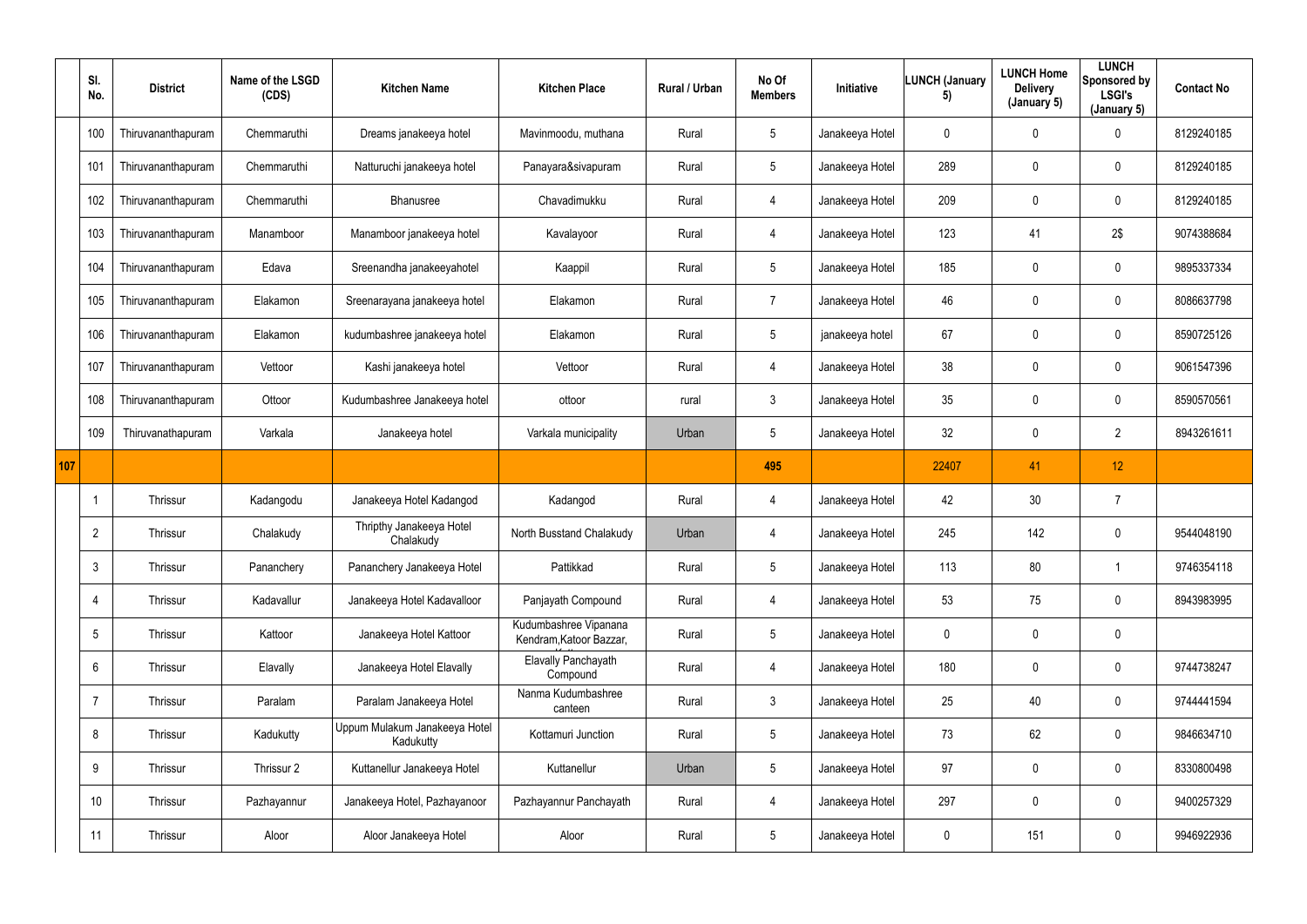| SI.<br>No. | <b>District</b> | Name of the LSGD<br>(CDS) | <b>Kitchen Name</b>                             | <b>Kitchen Place</b>                         | Rural / Urban | No Of<br><b>Members</b> | Initiative      | <b>LUNCH (January</b><br>5) | <b>LUNCH Home</b><br><b>Delivery</b><br>(January 5) | <b>LUNCH</b><br>Sponsored by<br><b>LSGI's</b><br>(January 5) | <b>Contact No</b> |
|------------|-----------------|---------------------------|-------------------------------------------------|----------------------------------------------|---------------|-------------------------|-----------------|-----------------------------|-----------------------------------------------------|--------------------------------------------------------------|-------------------|
| 12         | Thrissur        | Muriyad                   | Jankeeya Hotel, Muriyad                         | Karuna Canteen, Muriyad                      | Rural         | $5\overline{)}$         | Janakeeya Hotel | 136                         | $\mathbf 0$                                         | $\mathbf 0$                                                  | 9961920358        |
| 13         | Thrissur        | Valapad                   | Janakeeya Hotel Valapad                         | Valapad Chanthapadi                          | Rural         | $6\phantom{.}6$         | Janakeeya Hotel | 108                         | 0                                                   | 9                                                            |                   |
| 14         | Thrissur        | Kaipamangalam             | Kaipamngalam Janakeeya Hotel                    | Kaipamangalam Panchayath                     | Rural         | $\mathfrak{Z}$          | Janakeeya Hotel | 189                         | 0                                                   | $\overline{2}$                                               |                   |
| 15         | Thrissur        | Annamanada                | Snehitha Catering                               | Annamanada                                   | Rural         | $5\overline{)}$         | Janakeeya Hotel | $\mathbf 0$                 | 52                                                  | $\mathbf 0$                                                  | 9747712615        |
| 16         | Thrissur        | Vellangallur              | Janakeeya Hotel Vellangallur                    | Panchayath Community Hall                    | Rural         | $6\overline{6}$         | Janakeeya Hotel | 45                          | 40                                                  | $\mathbf 0$                                                  | 9947462258        |
| 17         | Thrissur        | Pavaratty                 | Janakeeya Hotel Pavaratty                       | Akashaya Vanitha Canteen                     | Rural         | 3 <sup>1</sup>          | Janakeeya Hotel | 168                         | 0                                                   | $\overline{0}$                                               |                   |
| 18         | Thrissur        | Edathiruthy               | Janakeeya Hotel Edathuruthi<br>(Nalinam Stores) | Opposite of GLPS,<br>Chenthrappinni Centre   | Rural         | 4                       | Janakeeya Hotel | 144                         | 0                                                   | $\overline{0}$                                               |                   |
| 19         | Thrissur        | Adatt                     | Janakeeya Hotel Adat                            | Muthuvara                                    | Rural         | $\overline{7}$          | Janakeeya Hotel | 89                          | 28                                                  | $\mathbf 0$                                                  | 6235203703        |
| 20         | Thrissur        | Irinjalakuda 1            | Janakeeya Hotel Irinjalakuda Cds1               | Irinjalakuda Muncipality                     | Urban         | 4                       | Janakeeya Hotel | 72                          | 0                                                   | $\overline{0}$                                               | 9526912506        |
| 21         | Thrissur        | Parapookkara              | Janakeeya Hotel, Parapookkara                   | Panchayath Canteen                           | Rural         | $5\overline{)}$         | Janakeeya Hotel | 60                          | 0                                                   | $\mathbf 0$                                                  | 9605428611        |
| 22         | Thrissur        | Puthanchira               | Annapoorna Janakeeya Hotel<br>Puthenchira       | Panchayath Community Hall                    | Rural         | $5\overline{)}$         | Janakeeya Hotel | 9                           | 17                                                  | $\mathbf 0$                                                  | 9383421350        |
| 23         | Thrissur        | SreeNarayanapuram         | Sree Narayana Puram Janakeeya<br>Hotel          | Sreenarayanapuram<br>Panchayath              | Rural         | $5\phantom{.0}$         | Janakeeya Hotel | $\mathbf 0$                 | 0                                                   | 0\$                                                          |                   |
| 24         | Thrissur        | Nadathara                 | Nadathara Janakeeya Hotel                       | Moorkanikkara                                | Rural         | $5\phantom{.0}$         | Janakeeya Hotel | 59                          | 79                                                  | 4                                                            | 9744611176        |
| 25         | Thrissur        | Vallachira                | Vallachira Janakeeya Hotel                      | Vallachira Gramapanchayath                   | Rural         | $\overline{4}$          | Janakeeya Hotel | 42                          | $\mathbf 0$                                         | $\mathbf 0$                                                  | 9744804256        |
| 26         | Thrissur        | Poyya                     | Janakeeya Hotel, Poyya                          | Poyya Junction                               | Rural         | $5\overline{)}$         | Janakeeya Hotel | $\pmb{0}$                   | 0                                                   | $\mathbf 0$                                                  | 7902318250        |
| 27         | Thrissur        | Wadakanchery 1            | Vrindavan Janakeeya Hotel                       | Ottupara                                     | Urban         | $5\overline{)}$         | Janakeeya Hotel | 204                         | 0                                                   | $\mathbf 0$                                                  |                   |
| 28         | Thrissur        | Varandarappilly           | Janakeeya Hotel                                 | Varandarappilly Panchayath                   | Rural         | $5\overline{)}$         | Janakeeya Hotel | 122                         | 31                                                  | $\mathbf 0$                                                  | 9048283463        |
| 29         | Thrissur        | Nenmanikkara              | Vanitha Janakeeya Hotel                         | Paliyekkara, Nenmanikkara<br>Gramapanchayath | Rural         | $5\overline{)}$         | Janakeeya Hotel | 86                          | 35                                                  | $\mathbf 0$                                                  | 9747494386        |
| 30         | Thrissur        | Kodakara                  | Nanma Janakeeya Hotel                           | Kodakara Bus Stand                           | Rural         | $5\phantom{.0}$         | Janakeeya Hotel | $\mathbf 0$                 | 0                                                   | $\mathbf 0$                                                  | 9946283762        |
| 31         | Thrissur        | Thekkumkkara              | Janakeeya Hotel Thekkumkara                     | Vanitha Canteen, Thekkumkara                 | Rural         | $\overline{4}$          | Janakeeya Hotel | 90                          | $\pmb{0}$                                           | $\mathbf 0$                                                  |                   |
| 32         | Thrissur        | Alagappa Ngar             | Janakeeya Hotel                                 | Amballur                                     | Rural         | 5 <sup>5</sup>          | Janakeeya Hotel | 150                         | 51                                                  | $\mathbf{3}$                                                 | 8606553521        |
| 33         | Thrissur        | Kolazhy                   | Janakeeya Hotel Kolazhy                         | <b>ZMLP School</b>                           | Rural         | 4                       | Janakeeya Hotel | $\boldsymbol{0}$            | 107                                                 | $\mathbf 0$                                                  | 9645535725        |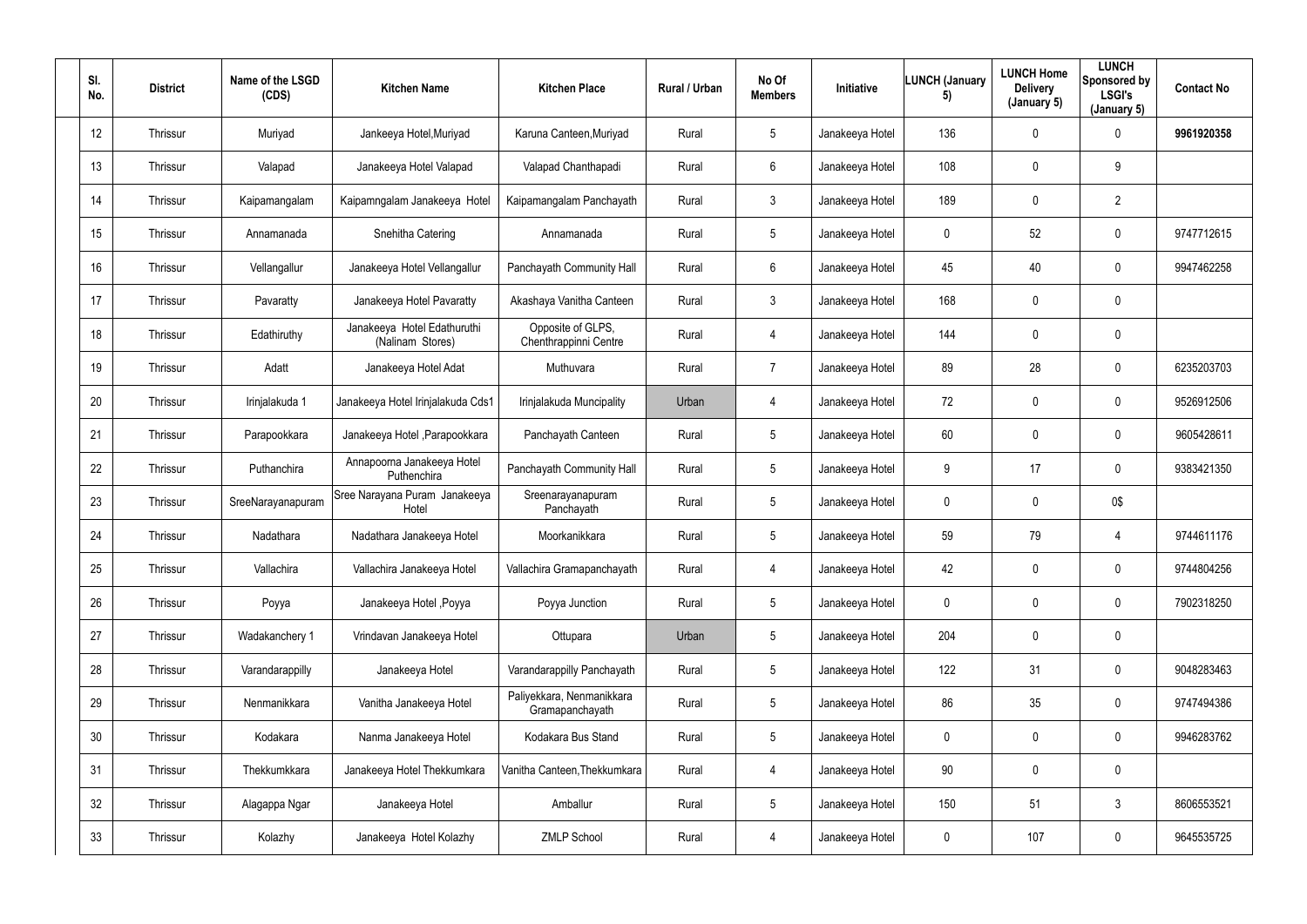|    | SI.<br>No. | <b>District</b> | Name of the LSGD<br>(CDS) | <b>Kitchen Name</b>                        | <b>Kitchen Place</b>                      | Rural / Urban | No Of<br><b>Members</b> | Initiative      | <b>LUNCH (January</b><br>5) | <b>LUNCH Home</b><br><b>Delivery</b><br>(January 5) | <b>LUNCH</b><br>Sponsored by<br><b>LSGI's</b><br>(January 5) | <b>Contact No</b> |
|----|------------|-----------------|---------------------------|--------------------------------------------|-------------------------------------------|---------------|-------------------------|-----------------|-----------------------------|-----------------------------------------------------|--------------------------------------------------------------|-------------------|
|    | 34         | Thrissur        | Manalur                   | Janakeeya Hotel Manalur                    | Govt High School, Manaloor                | Rural         | 6                       | Janakeeya Hotel | 46                          | 22                                                  | 4                                                            | 9446619441        |
|    | 35         | Thrissur        | Arimpur                   | Janakeeya Hotel Arimbur                    | Kudumbashree Vanitha<br>Canteen , Arimbur | Rural         | $5\phantom{.0}$         | Janakeeya Hotel | 250                         | 40                                                  | $\mathbf 0$                                                  | 9946789338        |
|    | 36         | Thrissur        | Thanniyam                 | Thannyam Janakeeya Hotel                   | Peringottukara                            | Rural         | 4                       | Janakeeya Hotel | 58                          | 13                                                  | $\mathbf 0$                                                  | 9048570194        |
|    | 37         | Thrissur        | Madakkathara              | Madakkathara Annapoorna<br>Janakeeya Hotel | Madakkathara                              | Rural         | $6\phantom{.}$          | Janakeeya Hotel | 98                          | 65                                                  | $\overline{2}$                                               | 9388431507        |
|    | 38         | Thrissur        | Athirappilly              | Panchayath Kudumbashree<br>Canteen         | Athirappilly                              | Rural         | $\mathbf{3}$            | Janakeeya Hotel | $\mathbf 0$                 | $\mathbf 0$                                         | $\overline{0}$                                               | 9496151187        |
|    | 39         | Thrissur        | Kodassery                 | Five Star Janakeeya Hotel                  | Kodassery                                 | Rural         | $\overline{4}$          | Janakeeya Hotel | 127                         | 63                                                  | $\mathbf 0$                                                  | 9846464927        |
|    | 40         | Thrissur        | Mattathur                 | Karunya<br>kudumbShree                     | Vellikkulangara                           | Rural         | 4                       | Janakeeya Hotel | 176                         | 111                                                 | $\overline{0}$                                               | 9539102486        |
|    | 41         | Thrissur        | Koratty                   | Ruchi Janakeeya Hotel                      | Koratty                                   | Rural         | $\overline{4}$          | Janakeeya Hotel | 67                          | 60                                                  | 0.00\$                                                       | 9496527583        |
|    | 42         | Thrissur        | Thrikkoor                 | Susthira Janakeeya Hotel                   | Alengaad                                  | Rural         | $\mathbf{3}$            | Janakeeya Hotel | 148                         | 30                                                  | $5\phantom{.0}$                                              | 8111847055        |
|    | 43         | Thrissur        | Venkitangu                | Ottupura<br>Janakeeya Hotel Vengidangu     | Vengidangu Panchayath                     | Rural         | $\mathbf{3}$            | Janakeeya Hotel | 220                         | 79                                                  | $\mathbf 0$                                                  | 8156981840        |
|    | 44         | Thrissur        | Padiyoor                  | Padiyoor<br>Janakeya Hotel                 | HDC School, Kakkathuruthy                 | Rural         | 5                       | Janakeeya Hotel | 50                          | 54                                                  | $\mathbf 0$                                                  | 9048817359        |
|    | 45         | Thrissur        | Pariyaram                 | Samridhi Janakeeya Hotel                   | Pariyaram                                 | Rural         | $5\phantom{.0}$         | Janakeeya Hotel | 104                         | 83                                                  | $\mathbf 0$                                                  | 7025950795        |
|    | 46         | Thrissur        | Wadakanchery cds2         | Janakeeya Hotel, Wadakanchery<br>cds2      | Minaloor                                  | Urban         | 3                       | Janakeeya Hotel | 87                          | $\mathbf 0$                                         | $\mathbf 0$                                                  |                   |
|    | 47         | Thrissur        | Kodungaloor cds2          | Jathikka Janakeeya Hotel                   | Arakkulam                                 | Urban         | $\overline{4}$          | Janakeeya Hotel | 99                          | $\mathbf 0$                                         | $\overline{0}$                                               | 9745397171        |
|    | 48         | Thrissur        | Punnayur                  | Kaipunnyam Janakeeya Hotel                 | Edakazhiyur                               | Rural         | $5\phantom{.0}$         | Janakeeya Hotel | 53                          | 101                                                 | $\overline{0}$                                               | 9744680885        |
| 96 | 49         | Thrissur        | Velookkara                | Velookkara Janakeeya Hotel                 | Panchayath shopping complex               | Rural         | $\mathfrak{Z}$          | Janakeeya Hotel | 45                          | $\pmb{0}$                                           | $\overline{0}$                                               | 9048756685        |
|    | 50         | Thrissur        | Meloor                    | Thanima Janakeeya Hotel Meloor             | Meloor centre                             | Rural         | 4                       | Janakeeya Hotel | 87                          | 45                                                  | $\overline{0}$                                               | 7902354039        |
|    | 51         | Thrissur        | Vallathol Nagar           | Janakeeya Hotel, Vallathol Nagar           | near youth welfare center                 | rural         | $5\phantom{.0}$         | Janakeeya Hotel | 181                         | 0                                                   | $\overline{0}$                                               | 9961296574        |
|    | 52         | Thrissur        | Eriyad                    | janakeeya Hotel, eriyad                    | community hall                            | Rural         | 4                       | Janakeeya Hotel | $\mathbf 0$                 | $\pmb{0}$                                           | $\overline{0}$                                               |                   |
|    | 53         | Thrissur        | Edavilangu                | Janakeeya Hotel, Edavilangu                | Edavilangu Center                         | Rural         | 4                       | Janakeeya Hotel | 198                         | $\pmb{0}$                                           | $\overline{0}$                                               |                   |
|    | 54         | Thrissur        | Avanoor                   | Janakeeya Hotel, Avanoor                   | near panchayath office,<br>Avanoor        | Rural         | $5\overline{)}$         | Janakeeya Hotel | 58                          | 67                                                  | $\overline{0}$                                               | 9447343516        |
|    | 55         | Thrissur        | Mala                      | Janakeeya hotel Mala                       | Near panchayath office, Mala              | Rural         | 4                       | Janakeeya Hotel | $\overline{0}$              | 152                                                 | $\overline{0}$                                               | 9946442260        |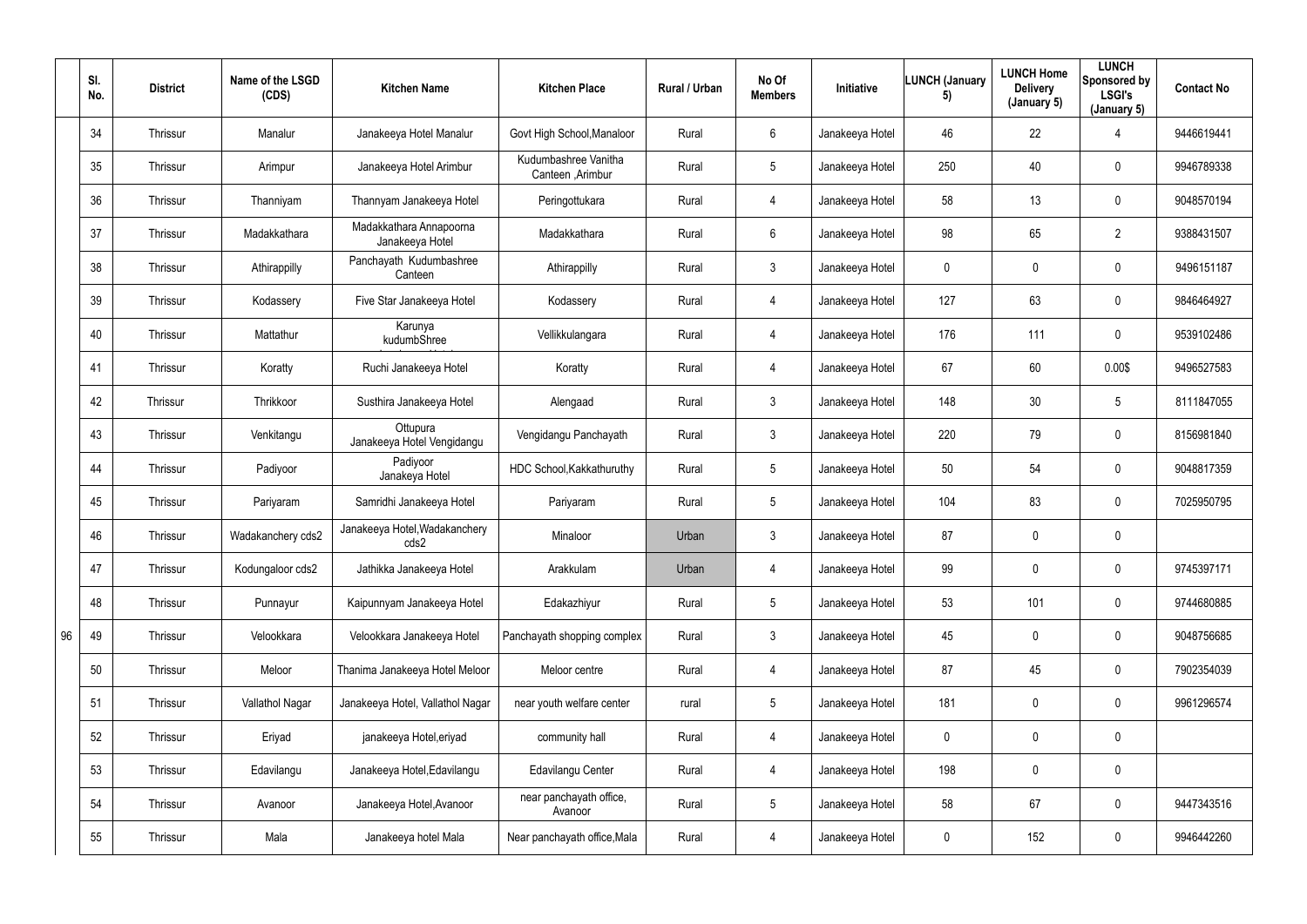| SI.<br>No. | <b>District</b> | Name of the LSGD<br>(CDS) | <b>Kitchen Name</b>               | <b>Kitchen Place</b>              | Rural / Urban | No Of<br><b>Members</b> | Initiative      | <b>LUNCH (January</b><br>5) | <b>LUNCH Home</b><br><b>Delivery</b><br>(January 5) | <b>LUNCH</b><br>Sponsored by<br><b>LSGI's</b><br>(January 5) | <b>Contact No</b> |
|------------|-----------------|---------------------------|-----------------------------------|-----------------------------------|---------------|-------------------------|-----------------|-----------------------------|-----------------------------------------------------|--------------------------------------------------------------|-------------------|
| 56         | Thrissur        | Guruvayur1                | Guruvayur Janakeeya Hotel         | Guruvayur                         | Urban         | 3 <sup>1</sup>          | Janakeeya Hotel | 432                         | 273                                                 | $\mathbf 0$                                                  | 9961227858        |
| 57         | Thrissur        | Vadakkekad                | Kudumbasree janakeeya hotel       | Nalam kallu                       | Rural         | 4                       | Janakeeya Hotel | 106                         | 25                                                  | $\mathbf 0$                                                  | 9645190166        |
| 58         | Thrissur        | Kadappuram                | Kadappuram janakeeya hotel        | Kadappuram panchayath<br>building | Rural         | $\overline{4}$          | Janakeeya Hotel | 200                         | 29                                                  | $\mathbf 0$                                                  | 8156984319        |
| 59         | Thrissur        | Chavakkad                 | Chavakkad Janakeeya hotel         | Chavakkad, near bus stand         | Urban         | 5                       | Janakeeya Hotel | 162                         | 75                                                  | $\mathbf 0$                                                  | 7560874804        |
| 60         | Thrissur        | Engadiyoor                | pavithra janikeeya hotel          | Pokulangara                       | Rural         | $5\phantom{.0}$         | Janakeeya Hotel | $\overline{0}$              | 0                                                   | $\mathbf 0$                                                  | 9562239618        |
| 61         | Thrissur        | Varavoor                  | Friends janakeeya hotel, Varavoor | Thichur                           | Rural         | $3\phantom{.0}$         | Janakeeya Hotel | 68                          | 0                                                   | $\mathbf 0$                                                  |                   |
| 62         | Thrisssur       | Punnayurkulam             | Punnayurkkulam janakeeya hotel    | Althara centre                    | Rural         | $5\phantom{.0}$         | Janakeeya Hotel | 143                         | 45                                                  | $\mathbf 0$                                                  | 8086093454        |
| 63         | Thrissur        | Thiruwilamala             | Villuadry Janakeeya hotel         | Thiruwilamala                     | Rural         | $5\phantom{.0}$         | Janakeeya Hotel | 114                         | 0                                                   | $\mathbf 0$                                                  | 9846174729        |
| 64         | Thrissur        | Kattakampal               | Janakeeya Hotel Kattakampal       | Chirakkal                         | Rural         | 4                       | Janakeeya Hotel | 72                          | 4                                                   | $\mathbf 0$                                                  |                   |
| 65         | Thrissur        | Kandanassery              | kandanassery janakeeya hotel      | kandanassery                      | Rural         | $5\phantom{.0}$         | Janakeeya Hotel | 68                          | 18                                                  | $\mathbf 0$                                                  |                   |
| 66         | Thrissur        | Kaiparambu                | Janakeeya Hotel Kaiparambu        | Near mundoor health center        | Rural         | $5\overline{)}$         | janakeeya hotel | 118                         | 38                                                  | $\mathbf 0$                                                  | 9645828069        |
| 67         | Thrissur        | Thrissur 2(new)           | kitchen girls janakeeya hotel     | Olari                             | urban         | 4                       | janakeeya hotel | 112                         | 83                                                  | $\mathbf 0$                                                  | 9388828112        |
| 68         | Thrissur        | Kuzhur                    |                                   | kuzhur                            | Rural         | 4                       | janakeeya hotel | $\mathbf 0$                 | 0                                                   | $\overline{0}$                                               | 9526566073        |
| 69         | Thrissur        | Chazhur                   | Chazur Janakeeya Hotel            | Pazhuvil Center                   | Rural         | $\overline{4}$          | janakeeya hotel | 114                         | 8                                                   | $\mathbf 0$                                                  | 9061946216        |
| 70         | Thrissur        | Nattika                   | uttupura                          | Thriprayar                        | Rural         | $5\phantom{.0}$         | janakeeya hotel | 180                         | $\pmb{0}$                                           | $\mathbf 0$                                                  | 9544055637        |
| 71         | Thrissur        | Thalikulam                | Nidhi janakeeya hotel             | Puthenthodu                       | Rural         | $5\phantom{.0}$         |                 | 212                         | $\pmb{0}$                                           | $\mathbf 0$                                                  | 8606213960        |
| 72         | Thrissur        | Vadanapilly               | vadanappilly janakeeya hotel      | vadanapilly                       | Rural         | $5\phantom{.0}$         | janakeeya hotel | 250                         | 0                                                   | $\mathbf 0$                                                  | 9947728948        |
| 73         | Thrissur        | orumanayur                | orumanayur janakeeya hotel        | orumanayur                        | rural         | $5\phantom{.0}$         | janakeeya hotel | 76                          | 22                                                  | $\mathbf 0$                                                  | 9995588758        |
| 74         | Thrissur        | Panjal                    | Five-star Janakeeya hotel         | Panjal                            | Rural         | $5\phantom{.0}$         | janakeeya hotel | 145                         | $\pmb{0}$                                           | $\mathbf 0$                                                  | 9746847353        |
| 75         | Thrissur        | veloor                    | Veloor Janakeeya hotel            | veloor                            | Rural         | $5\phantom{.0}$         | janakeeya hotel | 36                          | 57                                                  | 3 <sup>1</sup>                                               | 9447724685        |
| 76         | Thrissur        | Chowanoor                 | Chowanoor Janakeeya hotel         | Chowanoor                         | Rural         | $3\phantom{.0}$         | janakeeya hotel | 110                         | 23                                                  | $\mathbf 0$                                                  | 9,526,340,307     |
| 77         | Thrissur        | Puthur                    | Puthur janakeeyahotel             | puthur                            | Rural         | $5\phantom{.0}$         | janakeeya hotel | 54                          | 50                                                  | $\overline{0}$                                               | 6238101595        |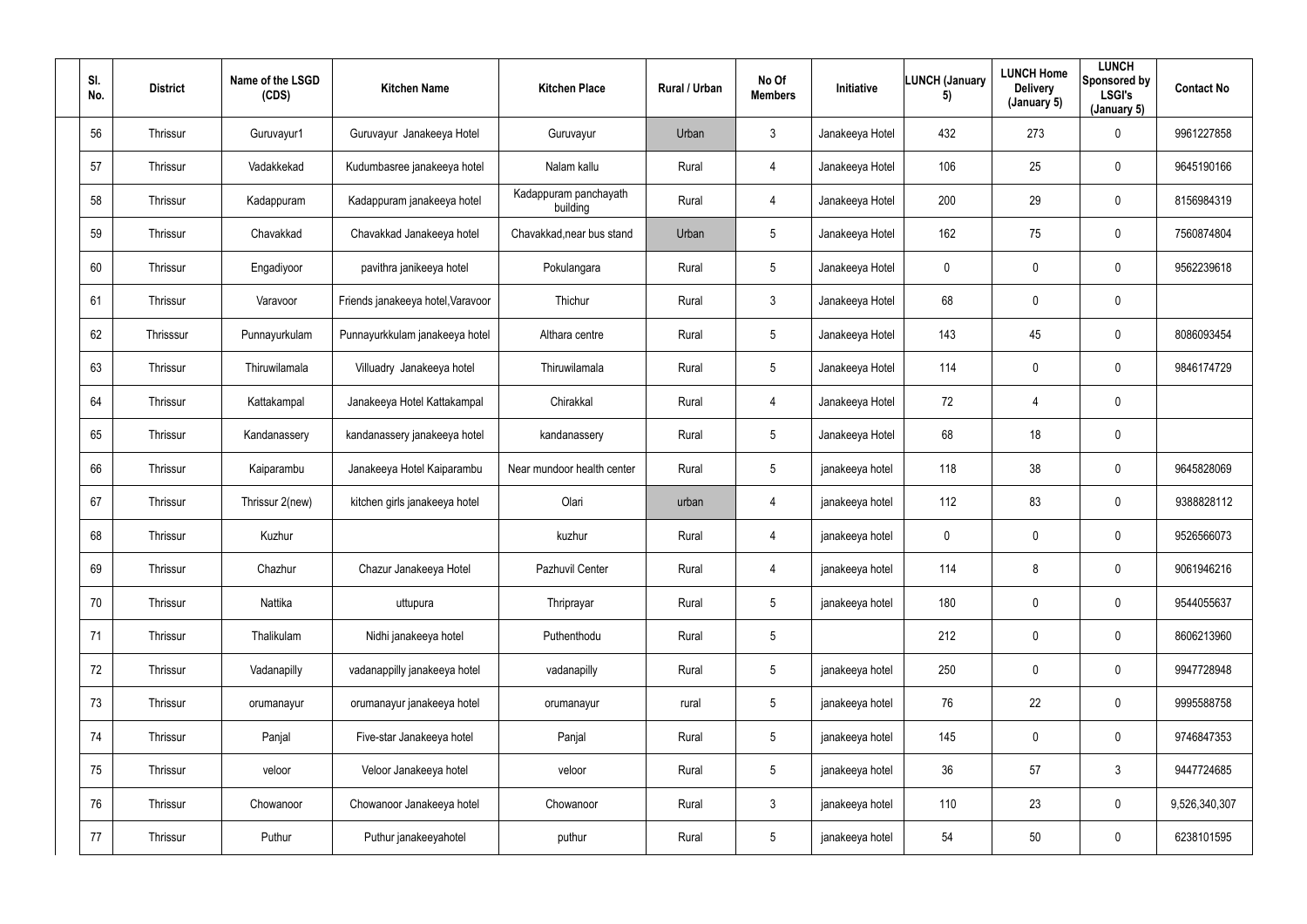| SI.<br>No.     | <b>District</b> | Name of the LSGD<br>(CDS) | <b>Kitchen Name</b>         | <b>Kitchen Place</b>                   | Rural / Urban | No Of<br><b>Members</b> | Initiative      | <b>LUNCH (January</b><br>5) | <b>LUNCH Home</b><br><b>Delivery</b><br>(January 5) | <b>LUNCH</b><br>Sponsored by<br><b>LSGI's</b><br>(January 5) | <b>Contact No</b> |
|----------------|-----------------|---------------------------|-----------------------------|----------------------------------------|---------------|-------------------------|-----------------|-----------------------------|-----------------------------------------------------|--------------------------------------------------------------|-------------------|
| 78             | Thrissur        | Erumapetty                | subhiksha janakeeya hotel   | Erumapetty                             | Rural         | $5\phantom{.0}$         | janakeeya hotel | 87                          | 30                                                  | $\mathbf 0$                                                  | 9207201880        |
| 79             | Thrissur        | Kondazhy                  | Santhwanam Janakeeya Hotel  | Kondazhy                               | Rural         | 4                       | janakeeya hotel | 39                          | 0                                                   | $\mathbf 0$                                                  | 9526401759        |
| 80             | Thrissur        | Mullurkkara               | Kaniv Janakeeya Hotel       | Atoor                                  | Rural         | 4                       | janakeeya hotel | $\mathbf 0$                 | 0                                                   | $\overline{0}$                                               |                   |
| 81             | Thrissur        | Porkkulam                 | Porkulam janakeeya hotel    | Parempadam                             | Rural         | 5                       | Janakeeya hotel | $\mathbf 0$                 | 58                                                  | $\mathbf{3}$                                                 | 8129017841        |
| 82             | Thrissur        | Puthukkad                 | Puthukkad Janakeeya Hotel   | Puthukkad                              | Rural         | $5\phantom{.0}$         | Janakeeya hotel | 96                          | 38                                                  | $\overline{0}$                                               | 7356668644        |
| 83             | Thrissur        | Choondal                  | Choondal Janakeeya Hotel    | <b>Kechery Centre</b>                  | Rural         | 8                       | Janakeeya Hotel | 50                          | 30                                                  | $\overline{0}$                                               |                   |
| 84             | Thrissur        | Cherpu                    | Cherpu Janakeeya Hotel      | Cherpu                                 | Rural         | $\mathbf{3}$            | Janakeeya Hotel | 84                          | 0                                                   | $\mathbf 0$                                                  | 9605375648        |
| 85             | Thrissur        | Mathilakam                | Mathilakam Janakeeya hotel  | Mathilakam gramapanchayath<br>compound | Rural         | $\mathfrak{Z}$          | Janakeeya hotel | 20                          | 0                                                   | $\mathbf 0$                                                  | 9995986808        |
| 86             | Thrissur        | Anthikad                  | Anthikad Janakeeya hotel    | Anthikad                               | Rural         | 4                       | Janakeeya hotel | $\mathbf 0$                 | $\mathbf 0$                                         | $\mathbf 0$                                                  |                   |
| 87             | Thrissur        | Mullassery                | Mullassery Janakeeya Hotel  | Mullassery centre                      | Rural         | $5\phantom{.0}$         | Janakeeya hotel | 130                         | 82                                                  | $\overline{0}$                                               |                   |
| 88             | Thrissur        | Karalam                   | Karalam Janakeeya Hotel     |                                        | Rural         | 4                       | Janakeeya hotel | 98                          | $\mathbf 0$                                         | $\overline{0}$                                               | 6282924636        |
| 89             | Thrissur        | Poomangalam               | Poomangalam Janakeeya Hotel | Edakkulam                              | Rural         | $\mathbf{3}$            | Janakeeya hotel | 62                          | 32                                                  | $\overline{0}$                                               |                   |
| 90             | Thrissur        | <b>MG Kavu</b>            | Annapoorna Janakeeya Hotel  | <b>MG Kavu</b>                         | Rural         | 4                       | Janakeeya hotel | 148                         | 47                                                  | $\pmb{0}$                                                    | 7558080131        |
| 91             | Thrissur        | chelakkara                | Nila janakeeya hotel        | chelakkara                             | rural         | $5\phantom{.0}$         | janakeeya hotel | 114                         | $\mathbf 0$                                         | $\pmb{0}$                                                    |                   |
| 92             | Thrissur        | Avinissery                | Avinissery Janakeeya Hotel  | Palakkal                               | Rural         | 4                       | janakeeya hotel | $\mathbf 0$                 | 142                                                 | $\overline{0}$                                               | 9446800192        |
| 93             | Thrissur        | Nadathara 2               | Grandmaas Janakeeya hotel   | Nadathara                              | Rural         | $5\overline{)}$         | Janakeeya Hotel | 148                         | 186                                                 | $\overline{0}$                                               |                   |
| 94             | Thrissur        | Chavakkad                 | Janakeeya hotel             | Chavakkad                              | Urban         | $5\phantom{.0}$         | Janakeeya hotel | 153                         | 31                                                  | $\mathbf 0$                                                  | 7034752180        |
| 95             | Thrissur        | Mala 2                    | Janakeeya hotel             |                                        | Rural         | $5\phantom{.0}$         | janakeeya hotel | $\mathbf 0$                 | 165                                                 | $\overline{0}$                                               |                   |
| 96             | Thrissur        | Thrissur1                 | Janakeeya hotel             | <b>Mannuthy</b>                        | Urban         | $5\phantom{.0}$         | janakeeya hotel | 135                         | 80                                                  | $\overline{2}$                                               | 919746287281      |
| 96             |                 |                           |                             |                                        |               | 430                     |                 | 9186                        | 3676                                                | 45                                                           |                   |
| $\overline{1}$ | Wayanad         | Vellamunda                | Thanima mess                | 8/4 vellamuda                          | Rural         | $\overline{4}$          | janakeeya Hotel | 210                         | $\pmb{0}$                                           | $\overline{0}$                                               | 7025659685        |
| $\overline{2}$ | Wayanad         | Thavinjal                 | Sobhagya Vanitha mess       | Thalappuzha<br>chungam                 | Rural         | 4                       | janakeeya Hotel | 206                         | 0                                                   | $\mathbf 0$                                                  | 9497247541        |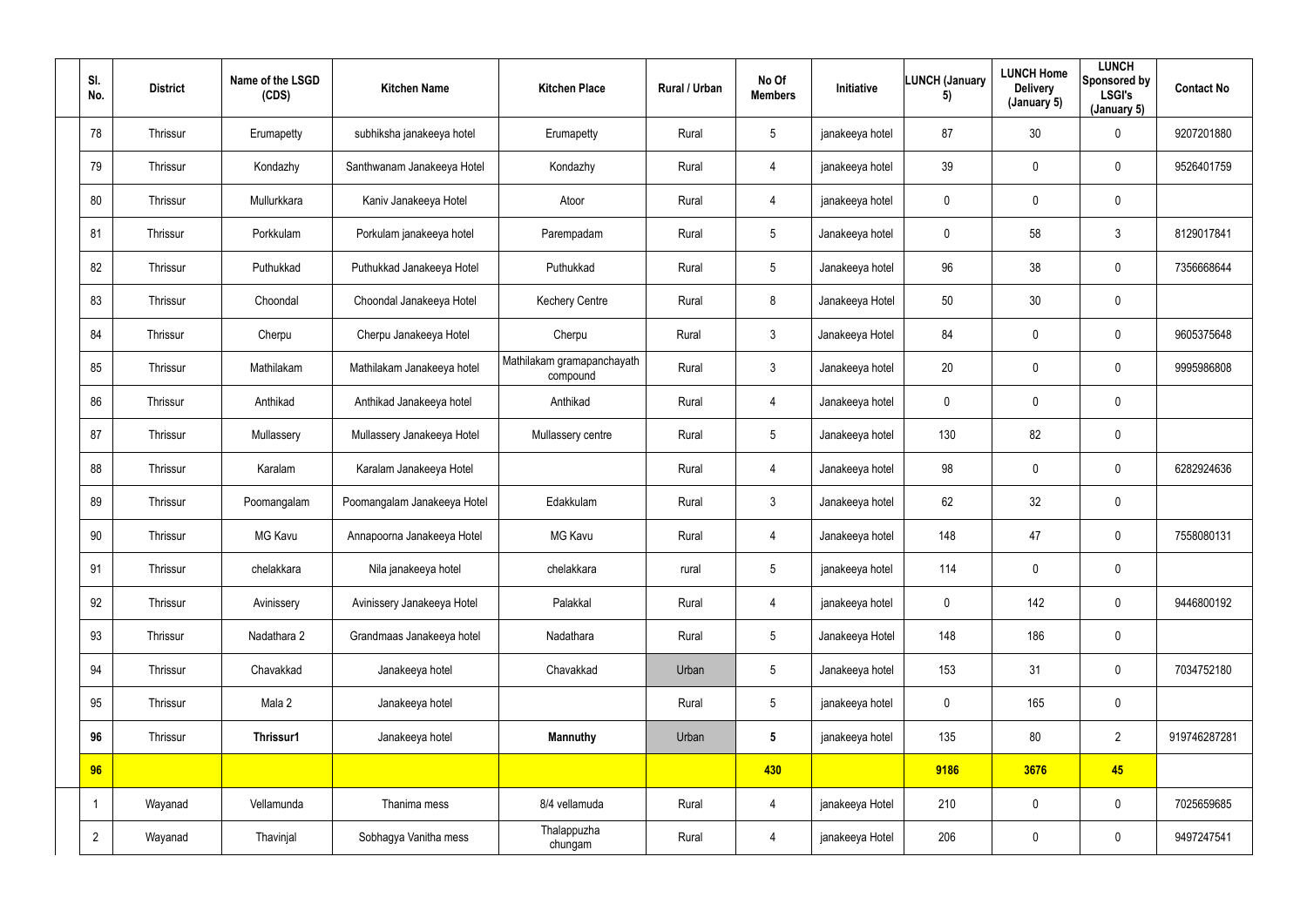|    | SI.<br>No.      | <b>District</b> | Name of the LSGD<br>(CDS) | <b>Kitchen Name</b>                 | <b>Kitchen Place</b>                   | Rural / Urban | No Of<br><b>Members</b> | Initiative      | <b>LUNCH (January</b><br>5) | <b>LUNCH Home</b><br><b>Delivery</b><br>(January 5) | <b>LUNCH</b><br>Sponsored by<br><b>LSGI's</b><br>(January 5) | <b>Contact No</b> |
|----|-----------------|-----------------|---------------------------|-------------------------------------|----------------------------------------|---------------|-------------------------|-----------------|-----------------------------|-----------------------------------------------------|--------------------------------------------------------------|-------------------|
|    | $\mathfrak{Z}$  | Wayanad         | Vythiri                   | Dharshana catering                  | Vythiri                                | Rural         | 4                       | janakeeya Hotel | 201                         | 0                                                   | $\mathbf 0$                                                  | 9074598184        |
|    | $\overline{4}$  | Wayanad         | Mullankolly               | Kairali catering group              | Mullankolli                            | Rural         | $\mathbf{3}$            | janakeeya Hotel | 161                         | 0                                                   | $\mathbf 0$                                                  | 9526706627        |
|    | 5               | Wayanad         | Poothadi                  | Mary matha mess                     | Kenichira                              | Rural         | $5\phantom{.0}$         | janakeeya Hotel | 172                         | $\mathbf 0$                                         | $\mathbf 0$                                                  | 9526376970        |
|    | $6\phantom{.}$  | Wayanad         | Meppadi                   | Cafe Kudumbashree                   | Meppadi                                | Rural         | 5 <sup>5</sup>          | janakeeya Hotel | 278                         | 0                                                   | $\mathbf 0$                                                  | 9207935764        |
|    | $\overline{7}$  | Wayanad         | Pozhuthana                | Dhanya mess                         | Pozhuthana                             | Rural         | $\mathbf{3}$            | janakeeya Hotel | 225                         | 0                                                   | $\mathbf 0$                                                  | 8111838165        |
|    | 8               | Wayanad         | Thondernad                | Thanima canteen                     | Korom                                  | Rural         | $\mathbf{3}$            | janakeeya Hotel | 65                          | 0                                                   | $\mathbf 0$                                                  | 8943476943        |
|    | 9               | Wayanad         | Meenangady                | Haritham Janakeeya Hotel            | Opposite police station,<br>Meenangadi | Rural         | 6                       | janakeeya Hotel | $\mathbf 0$                 | 0                                                   | $\mathbf 0$                                                  | 9526895975        |
|    | 10 <sup>°</sup> | Wayanad         | Nenmeni                   | Minnaram Mess and Chappathi<br>Unit | Cheeral                                | Rural         | 5 <sup>5</sup>          | janakeeya Hotel | 143                         | 0                                                   | $\mathbf 0$                                                  | 8086835886        |
|    | 11              | Wayanad         | Thirunelli                | Adigamanai Mess and Catering        | Kartikulam                             | Rural         | 5 <sup>5</sup>          | janakeeya Hotel | 170                         | 0                                                   | $\mathbf 0$                                                  | 9207406211        |
|    | 12              | Wayanad         | Mananthavady              | Dhanasree canteen                   | Mananthavadi                           | Urban         | $5\phantom{.0}$         | janakeeya Hotel | 302                         | 0                                                   | $\mathbf 0$                                                  | 9496997382        |
|    | 13              | Wayanad         | Ambalavayal               | <b>Ruchi Catering</b>               | kalathuvayal                           | Rural         | 5 <sup>5</sup>          | janakeeya Hotel | 290                         | 0                                                   | $\mathbf 0$                                                  | 9495084437        |
| 28 | 14              | Wayanad         | Kaniyambetta              | sree Vinayaka                       | millumukk                              | rural         | 5 <sup>5</sup>          | janakeeya Hotel | 185                         | 0                                                   | $\mathbf 0$                                                  | 9061486938        |
|    | 15              | Wayanad         | Pulpally                  | Vinayaka catering                   | Pulpally                               | Rural         | $5\phantom{.0}$         | janakeeya Hotel | 246                         | 0                                                   | $\mathbf 0$                                                  | 9947319307        |
|    | 16 <sup>°</sup> | Wayanad         | Noolpuzha                 | Friends catering                    | Naikketty                              | Rural         | $5\overline{)}$         | janakeeya Hotel | 224                         | $\mathbf 0$                                         | $\mathbf 0$                                                  | 7558019388        |
|    | 17              | Wayanad         | Panamaram                 | Testy mess                          | Panamaram                              | Rural         | $\overline{4}$          | janakeeya Hotel | 275                         | 0                                                   | $\mathbf 0$                                                  | 9605814620        |
|    | 18              | wayanad         | Moopainad                 | vanitha mess                        | vaduvanchal                            | Rural         | $5\overline{)}$         | janakeeya Hotel | 280                         | 0                                                   | $\mathbf 0$                                                  | 974596708         |
|    | 19              | wayanad         | Edavaka                   | <b>Teasty Mess</b>                  | Irumbupalam                            | Rural         | $\overline{4}$          | janakeeya Hotel | 165                         | $\mathbf 0$                                         | $\mathbf 0$                                                  | 9847842390        |
|    | $20\,$          | wayanad         | kalpetta                  | shiya catering                      | pallithazhe, kalpetta town             | urban         | $\mathfrak{Z}$          | janakeeya Hotel | 378                         | 0                                                   | $\mathbf 0$                                                  | 6282822890        |
|    | 21              | wayanad         | sulthan bathery           | preethis                            | near telephone exchange                | urban         | $5\phantom{.0}$         | janakeeya Hotel | 301                         | $\mathbf 0$                                         | $\overline{0}$                                               | 9961088393        |
|    | 22              | wayanad         | Muttil                    | swad cattering                      | Muttil bus stand                       | Rural         | 5 <sub>5</sub>          | janakeeya Hotel | 228                         | 0                                                   | $\mathbf 0$                                                  | 9074461322        |
|    | 23              | wayanad         | padinjarathara            | oruma                               | padinjarathara town                    | Rural         | 5 <sub>5</sub>          | janakeeya Hotel | 293                         | 0                                                   | $\mathbf 0$                                                  | 9495814542        |
|    | 24              | wayanad         | kalpetta                  | Anjuse cattering                    | kalpetta town                          | Urban         | 5 <sub>5</sub>          | janakeeya Hotel | 367                         | 0                                                   | $\mathbf 0$                                                  | 9745883809        |
|    | 25              | wayanad         | Thariyode                 | Haritham                            | kavumadham town                        | Rural         | 3 <sup>1</sup>          | janakeeya Hotel | 102                         | 0                                                   | $\mathbf 0$                                                  | 9074095457        |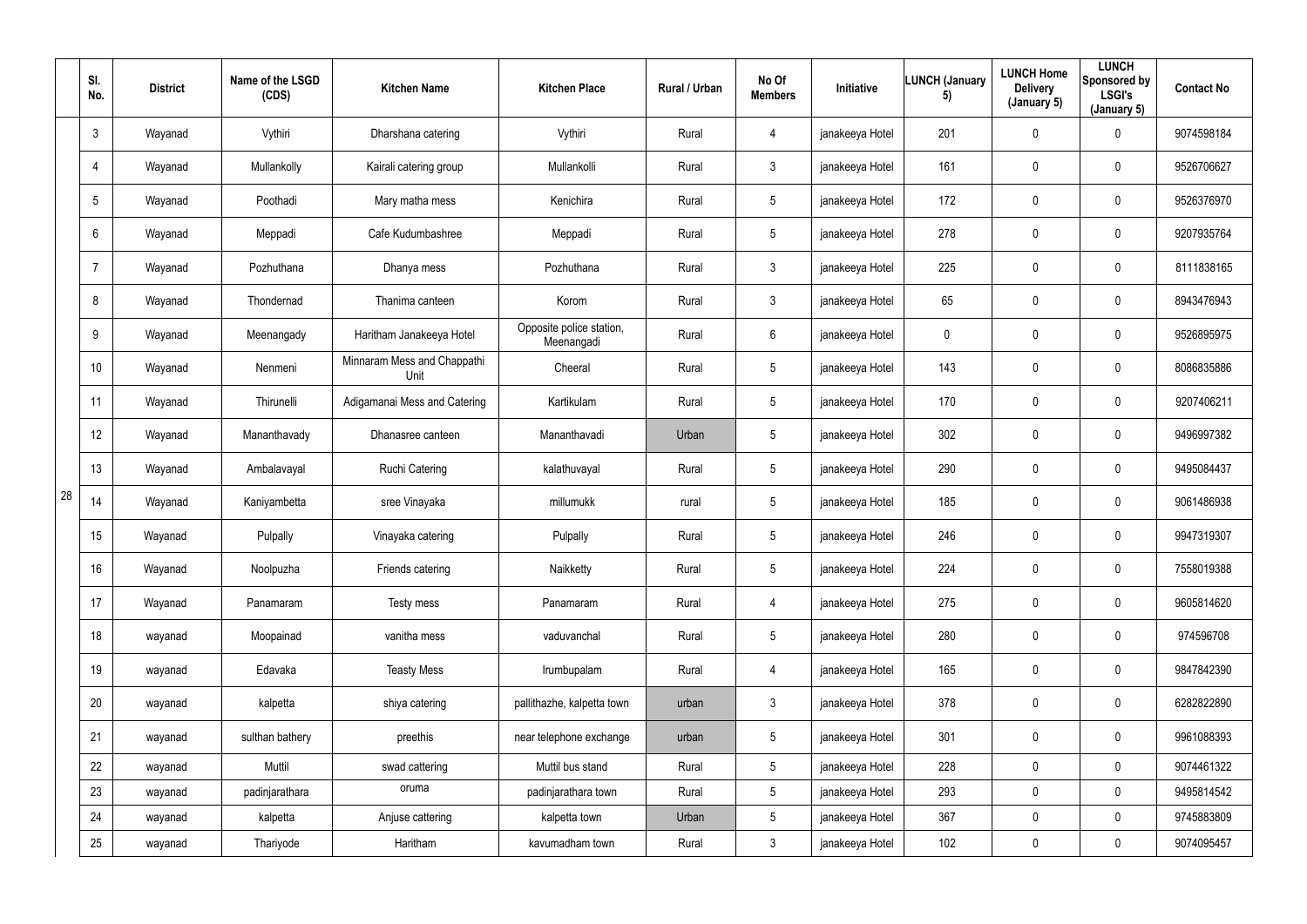|              | SI.<br>No. | <b>District</b> | Name of the LSGD<br>(CDS) | <b>Kitchen Name</b> | <b>Kitchen Place</b>            | Rural / Urban | No Of<br><b>Members</b> | Initiative      | <b>LUNCH (January</b><br>$\vert 5 \vert$ | <b>LUNCH Home</b><br><b>Delivery</b><br>(January 5) | <b>LUNCH</b><br>Sponsored by<br><b>LSGI's</b><br>(January 5) | <b>Contact No</b> |
|--------------|------------|-----------------|---------------------------|---------------------|---------------------------------|---------------|-------------------------|-----------------|------------------------------------------|-----------------------------------------------------|--------------------------------------------------------------|-------------------|
|              | 26         | wayanad         | Mananthavady              | chothis mess        | Kozhikode road,<br>Mananthavady | Urban         |                         | janakeeya Hotel | 200                                      |                                                     |                                                              | 9947376596        |
|              | 27         | wayanad         | vengapalli                | Annapoorna          | vengapalli town                 | Rural         |                         | janakeeya Hotel | 280                                      |                                                     |                                                              | 7592831851        |
|              | 28         | Wayanad         | Kottathara                | Jyothi vanitha mess | Venniyod                        | Rural         |                         | janakeeya Hotel | 233                                      |                                                     |                                                              | 9961844026        |
| $\boxed{28}$ |            |                 |                           | 658                 |                                 |               | 122                     |                 | 6180                                     |                                                     |                                                              |                   |
|              |            |                 |                           |                     |                                 | <b>TOTAL</b>  | 4638                    |                 | 12150                                    | 11155                                               |                                                              |                   |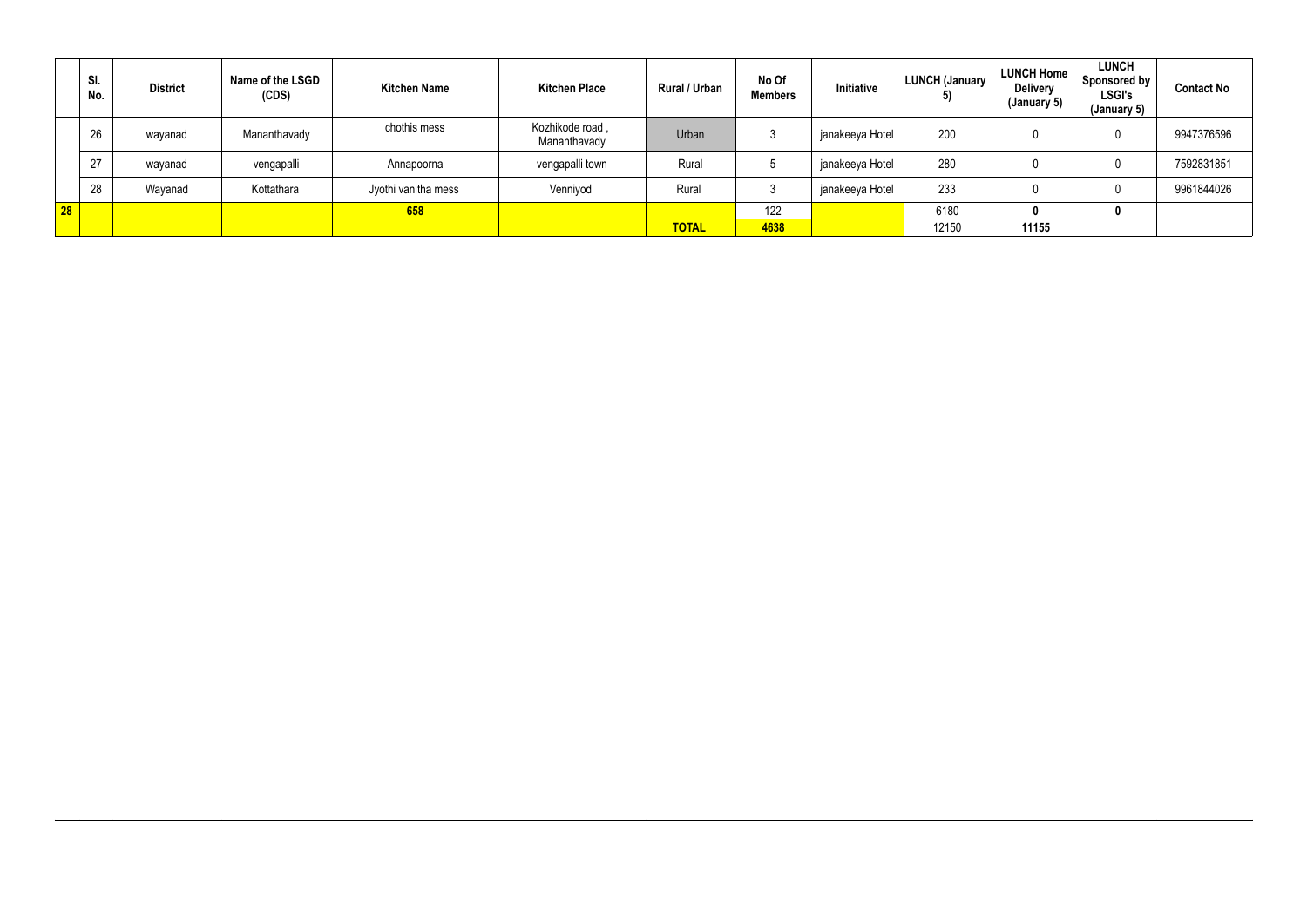| SI.<br>No. | <b>District</b> | Name of the LSGD<br>(CDS)                                                                        | <b>Kitchen Name</b>                                | <b>Kitchen Place</b>  | Rural / Urban                   | No Of<br><b>Members</b> | Initiative                                                           | <b>LUNCH (January</b><br>5)              | <b>LUNCH Home</b><br><b>Delivery</b><br>(January 5) | <b>LUNCH</b><br>Sponsored by<br><b>LSGI's</b><br>(January 5) | <b>Contact No</b> |
|------------|-----------------|--------------------------------------------------------------------------------------------------|----------------------------------------------------|-----------------------|---------------------------------|-------------------------|----------------------------------------------------------------------|------------------------------------------|-----------------------------------------------------|--------------------------------------------------------------|-------------------|
|            |                 |                                                                                                  | STATUS OF JANAKEEYA HOTELS FUNCTIONING IN DISTRICT |                       |                                 |                         | STATUS OF FOOD DISTRIBUTED THROUGH JANAKEEYA HOTELS AS ON 05.01.2022 |                                          |                                                     |                                                              |                   |
|            | <b>District</b> | <b>Total</b><br><b>Janakeeya Hotels</b>                                                          | <b>Rural Units</b>                                 | <b>Urban</b><br>units | <b>STATUS OF</b><br><b>FOOD</b> | Home<br><b>Delivery</b> | <b>Food Sponsored</b><br>by LSGIs                                    | <b>TOTAL Meals</b><br><b>Distributed</b> |                                                     |                                                              |                   |
|            | <b>TVM</b>      | 108                                                                                              | 78                                                 | 30                    | 22,407                          | 41                      | 12 <sub>1</sub>                                                      | 22,460                                   |                                                     |                                                              |                   |
|            | <b>KLM</b>      | 82                                                                                               | 72                                                 | 10 <sup>°</sup>       | 12389                           | $\overline{0}$          | $\boldsymbol{8}$                                                     | 12,397                                   |                                                     |                                                              |                   |
|            | PTA             | 59                                                                                               | 54                                                 | 5 <sub>5</sub>        | 5307                            | 70                      | $\pmb{0}$                                                            | 5,377                                    |                                                     |                                                              |                   |
|            | <b>ALP</b>      | 88                                                                                               | 79                                                 | $\overline{9}$        | 6344                            | 1790                    | 34                                                                   | 8,168                                    |                                                     |                                                              |                   |
|            | <b>KTM</b>      | 82                                                                                               | 73                                                 | 9 <sup>°</sup>        | 9296                            | 242                     | 18                                                                   | 9,556                                    |                                                     |                                                              |                   |
|            | <b>IDK</b>      | 51                                                                                               | 50                                                 |                       | 7088                            | $\overline{0}$          | $\sqrt{5}$                                                           | 7,093                                    |                                                     |                                                              |                   |
|            | <b>EKM</b>      | 114                                                                                              | 81                                                 | 33                    | 21324                           | 2067                    | 9                                                                    | 23,400                                   |                                                     |                                                              |                   |
|            | <b>TSR</b>      | 96                                                                                               | 85                                                 | 11                    | 9,186                           | 3,676                   | 45                                                                   | 12,907                                   |                                                     |                                                              |                   |
|            | <b>PGT</b>      | 102                                                                                              | 92                                                 | 10 <sub>1</sub>       | 14,066                          | $\overline{0}$          | 13 <sup>°</sup>                                                      | 14,079                                   |                                                     |                                                              |                   |
|            | <b>MLP</b>      | 126                                                                                              | 107                                                | 19 <sup>°</sup>       | 23,110                          | 6068                    | 26                                                                   | 29,204                                   |                                                     |                                                              |                   |
|            | <b>WYD</b>      | 28                                                                                               | 23                                                 | 5 <sub>1</sub>        | 6180                            | $\overline{0}$          | $\pmb{0}$                                                            | 6,180                                    |                                                     |                                                              |                   |
|            | <b>KKD</b>      | 106                                                                                              | 75                                                 | 31                    | 28,702                          | 877                     | 17 <sub>2</sub>                                                      | 29,596                                   |                                                     |                                                              |                   |
|            | <b>KNR</b>      | 88                                                                                               | 74                                                 | 14 <sub>1</sub>       | 19,806                          | $\overline{0}$          | 12 <sup>°</sup>                                                      |                                          | 19,818                                              |                                                              |                   |
|            | <b>KSG</b>      | 42                                                                                               | 36                                                 | 6 <sub>1</sub>        | 7180                            | $\overline{0}$          | $\overline{0}$                                                       | 7,180                                    |                                                     |                                                              |                   |
|            | <b>Total</b>    | 1172                                                                                             | 979                                                | 193                   | 192,385                         | 14,831                  | 199                                                                  | 207,415                                  |                                                     |                                                              |                   |
|            |                 |                                                                                                  | 2236                                               |                       |                                 | 207,415                 |                                                                      |                                          |                                                     |                                                              |                   |
|            | Date            | <b>Grand Total of meals</b><br><b>Distributed through</b><br>Janakeeya hotel as<br>on 05.01.2022 | Urban<br>units                                     | <b>Total</b><br>units | Rs. 20 /Lunch<br><b>Parcel</b>  | Home<br><b>Delivery</b> | <b>LUNCH</b><br>sponsored by<br><b>LSGIs</b>                         | <b>Total Meals</b>                       |                                                     |                                                              |                   |
|            | 05.01.2022      | 979                                                                                              | 193                                                | 1172                  | 192,385                         | 14,831                  | 199                                                                  |                                          | 207,415                                             |                                                              |                   |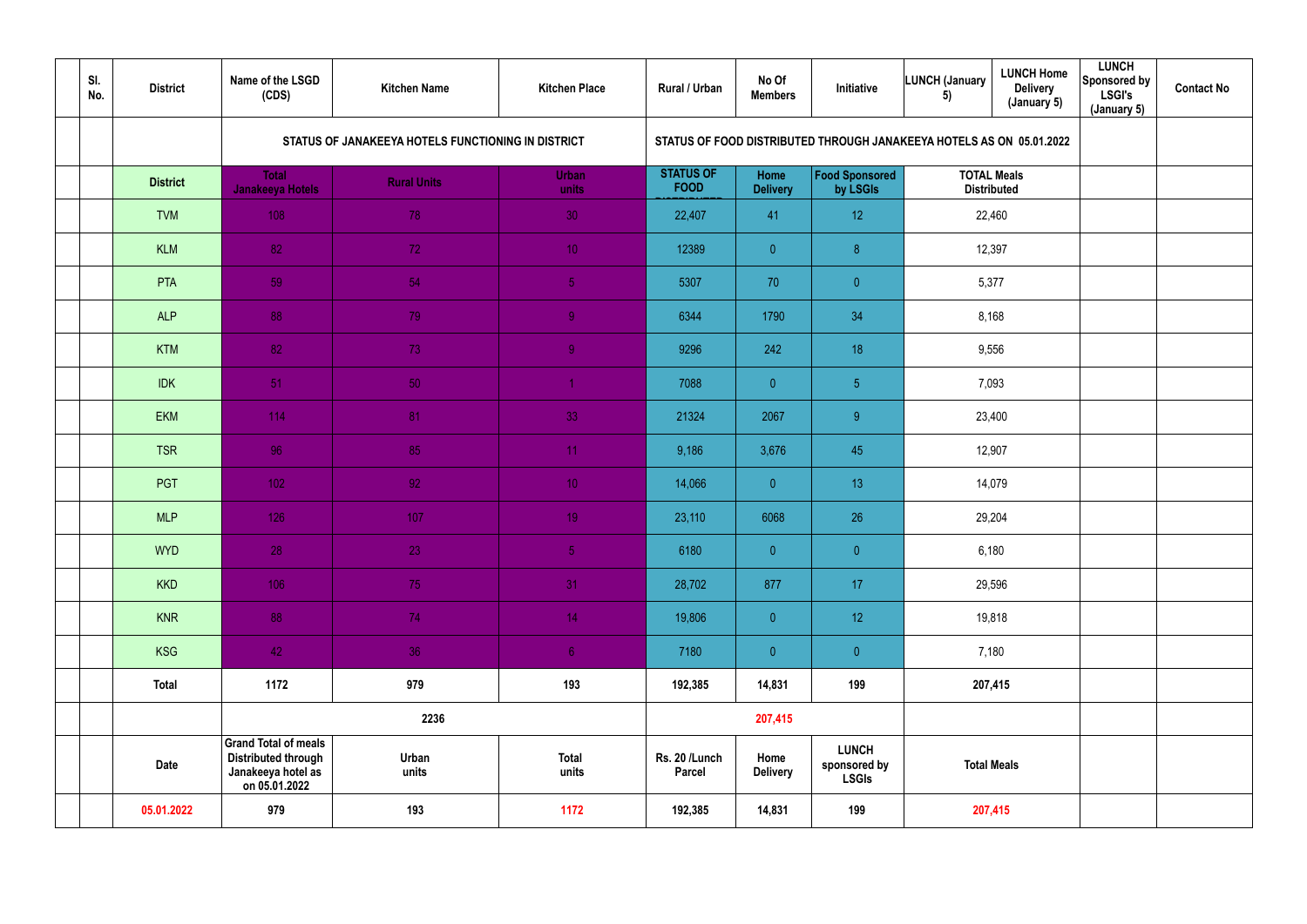| וט.<br>No. | <b>District</b> | Name of the LSGD<br>(CDS) | <b>Kitchen Name</b> | <b>Kitchen Place</b> | Rural / Urban | No Of<br><b>Members</b> | <b>Initiative</b> | <b>LUNCH (January</b> | <b>LUNCH Home</b><br><b>Delivery</b><br>(January 5) | LUNCH<br>Sponsored by<br><b>LSGI's</b><br>(January 5) | Contact No |
|------------|-----------------|---------------------------|---------------------|----------------------|---------------|-------------------------|-------------------|-----------------------|-----------------------------------------------------|-------------------------------------------------------|------------|
|------------|-----------------|---------------------------|---------------------|----------------------|---------------|-------------------------|-------------------|-----------------------|-----------------------------------------------------|-------------------------------------------------------|------------|

| Districts with same number of hotels                               | tvm                                                                                                                                                                                                                                                                                                                                                                                                                                                                                                                                           | Wayanad                                                                                                             | Alappuzha      | Malappuram     | Kozhikode                                                                                            | Thrissur      | Kollam     |  |  |  |  |
|--------------------------------------------------------------------|-----------------------------------------------------------------------------------------------------------------------------------------------------------------------------------------------------------------------------------------------------------------------------------------------------------------------------------------------------------------------------------------------------------------------------------------------------------------------------------------------------------------------------------------------|---------------------------------------------------------------------------------------------------------------------|----------------|----------------|------------------------------------------------------------------------------------------------------|---------------|------------|--|--|--|--|
| (Each district use seperate cell for filling the<br>details)       | Kannur                                                                                                                                                                                                                                                                                                                                                                                                                                                                                                                                        | Kasaragod                                                                                                           | Kottayam       | Palakkad       | Pathanamthitta                                                                                       | Ernakulam     | Kasaragod  |  |  |  |  |
| Districts with number of hotels increased                          |                                                                                                                                                                                                                                                                                                                                                                                                                                                                                                                                               |                                                                                                                     |                |                |                                                                                                      |               |            |  |  |  |  |
| <b>Each district use seperate cell for filling the</b><br>details) |                                                                                                                                                                                                                                                                                                                                                                                                                                                                                                                                               |                                                                                                                     |                |                |                                                                                                      |               |            |  |  |  |  |
| Districts with number of hotels with zero entry of<br>meals        | Thrissur(10)                                                                                                                                                                                                                                                                                                                                                                                                                                                                                                                                  | Kasargod (2)                                                                                                        | Kottayam(6)    | Alappuzha (44) | malappuram (8)                                                                                       | Kozhikode(09) | Kannur-(2) |  |  |  |  |
| (Each district use seperate cell for filling the<br>details)       | pathanamthitta(11)                                                                                                                                                                                                                                                                                                                                                                                                                                                                                                                            | Trivandrum (17)                                                                                                     | ERNAKULAM (13) | Palakkad(7)    | Wayanad (1)                                                                                          | Idukki(5)     | Kollam(13) |  |  |  |  |
| New hotels started (numbers)                                       |                                                                                                                                                                                                                                                                                                                                                                                                                                                                                                                                               |                                                                                                                     |                |                |                                                                                                      |               |            |  |  |  |  |
| New hotels started at (location)                                   |                                                                                                                                                                                                                                                                                                                                                                                                                                                                                                                                               |                                                                                                                     |                |                |                                                                                                      |               |            |  |  |  |  |
|                                                                    |                                                                                                                                                                                                                                                                                                                                                                                                                                                                                                                                               | kanjiramkulam janathaKunnathukal, Amboori Pullampara, KallaraAnad, vembayam liya, aruvikkara kalliyoorpazhakunnumel |                |                | TVM- vellanadu, Tholicode, vithura, Tvm cds 4IItvm cds 2malayinkeezhu                                |               |            |  |  |  |  |
|                                                                    |                                                                                                                                                                                                                                                                                                                                                                                                                                                                                                                                               |                                                                                                                     |                |                | Kottayam-Chembu, Kottayam north, kozhuvanal, melukav, TVPuram, Udayanapuram                          |               |            |  |  |  |  |
|                                                                    | Alappuzha - Alappuzha South Alappuzha South Alappuzha South Ambalappuzha North Ambalappuzha South Arattupuzha Arookutty Aroor Budhanoor Chambakulam Chenganoor<br>Chennam Pallippuram Cherthala Municipality Cherthala Municipality Cherthala South Chingoli Edathua Ezhupunna Kadakkarappally Kainakary Kanjikuzhy Kodamthurath Kumarapuram Kuthiyathode<br>Mavelikara Municipality Mavelikkara Thekkekara Nedumudy Panavally Pandanad Pattanakkad Perumbalam Puliyoor Punnapra North Punnapra South Purakad Purakad Thaicattussery Thakazhy |                                                                                                                     |                |                | Thalavady Thannermukkom Thuravoor Vayalar Veeyapuram                                                 |               |            |  |  |  |  |
|                                                                    | Assamannoor ,Cheranalloor, Karumalloor,Kochi South,Kuttampuzha, Maradu,Mudakkuzha,Njarakkal,Pootrikka,Thrikkakkara East,Vadavukode Puthancruz, Valakom                                                                                                                                                                                                                                                                                                                                                                                        |                                                                                                                     |                |                |                                                                                                      |               |            |  |  |  |  |
|                                                                    | Wayanad -meenagadi                                                                                                                                                                                                                                                                                                                                                                                                                                                                                                                            |                                                                                                                     |                |                |                                                                                                      |               |            |  |  |  |  |
|                                                                    | Kozhikode- Kunnamangalam, Vadakara west, kkd central-3, Kkd north-1, kkd south-1, Kavilumpara, Chorode (Today off)                                                                                                                                                                                                                                                                                                                                                                                                                            |                                                                                                                     |                |                |                                                                                                      |               |            |  |  |  |  |
|                                                                    |                                                                                                                                                                                                                                                                                                                                                                                                                                                                                                                                               | Malappuram                                                                                                          |                |                | Perumbadapp, Ponnani1, Edarikkode, Talakkad, Veliamcode, Alamcode, Tiruvaly, Tirunnavaya (Today off) |               |            |  |  |  |  |
|                                                                    |                                                                                                                                                                                                                                                                                                                                                                                                                                                                                                                                               |                                                                                                                     |                |                | Idukki - Edavetty, Kanthalloor, Munnar, Senapathy, Vathikduy (mahima) (Today off)                    |               |            |  |  |  |  |
|                                                                    | Kollam:-Ittiva, Oachira, Thrikkaruva, Karunagapally Kollam East- Bharathalekshmi,Perayam, Kunnathoor,Kottarakkara, Kalluvathukkal, Yeroor, Kottamkara, Panayam Kundara JHs not opened today."                                                                                                                                                                                                                                                                                                                                                 |                                                                                                                     |                |                |                                                                                                      |               |            |  |  |  |  |
|                                                                    |                                                                                                                                                                                                                                                                                                                                                                                                                                                                                                                                               |                                                                                                                     |                |                |                                                                                                      |               |            |  |  |  |  |

| Kollam             |                                                                                                                                                           |  |  |  |  |  |  |  |  |  |  |
|--------------------|-----------------------------------------------------------------------------------------------------------------------------------------------------------|--|--|--|--|--|--|--|--|--|--|
| Kasaragod          |                                                                                                                                                           |  |  |  |  |  |  |  |  |  |  |
|                    |                                                                                                                                                           |  |  |  |  |  |  |  |  |  |  |
|                    |                                                                                                                                                           |  |  |  |  |  |  |  |  |  |  |
| Kannur-(2)         |                                                                                                                                                           |  |  |  |  |  |  |  |  |  |  |
| Kollam(13)         |                                                                                                                                                           |  |  |  |  |  |  |  |  |  |  |
|                    |                                                                                                                                                           |  |  |  |  |  |  |  |  |  |  |
| orpazhakunnumel    |                                                                                                                                                           |  |  |  |  |  |  |  |  |  |  |
|                    |                                                                                                                                                           |  |  |  |  |  |  |  |  |  |  |
|                    | Arookutty Aroor Budhanoor Chambakulam Chenganoor<br>Kanjikuzhy Kodamthurath Kumarapuram Kuthiyathode<br>ora South Purakad Purakad Thaicattussery Thakazhy |  |  |  |  |  |  |  |  |  |  |
| uthancruz, Valakom |                                                                                                                                                           |  |  |  |  |  |  |  |  |  |  |
|                    |                                                                                                                                                           |  |  |  |  |  |  |  |  |  |  |
| brode (Today off)  |                                                                                                                                                           |  |  |  |  |  |  |  |  |  |  |
| iavaya (Today off) |                                                                                                                                                           |  |  |  |  |  |  |  |  |  |  |
|                    |                                                                                                                                                           |  |  |  |  |  |  |  |  |  |  |